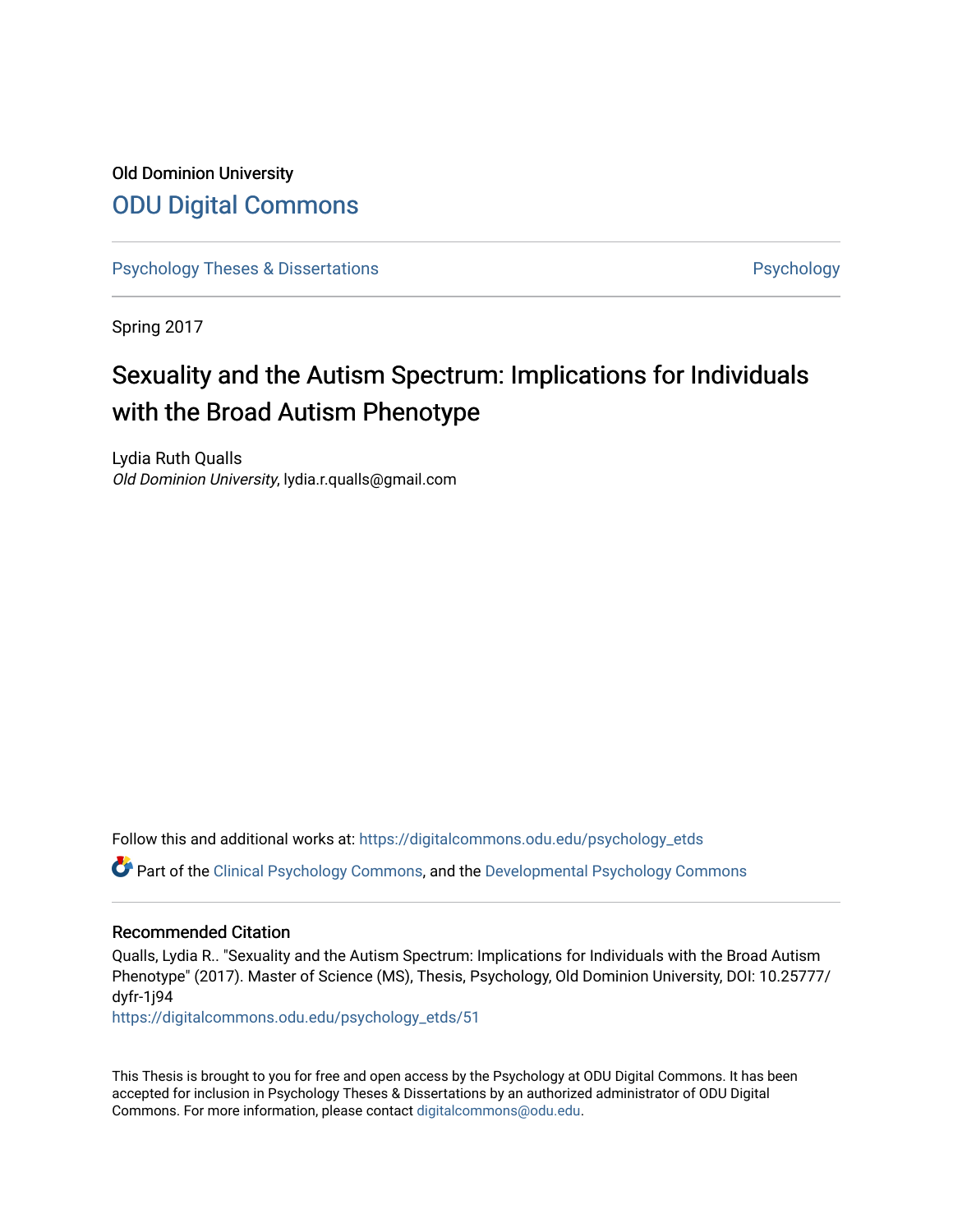### **SEXUALITY AND THE AUTISM SPECTRUM: IMPLICATIONS FOR**

## **INDIVIDUALS WITH THE BROAD AUTISM PHENOTYPE**

by

Lydia Ruth Qualls B. A. May 2013, Vanderbilt University

A Thesis Submitted to the Faculty of Old Dominion University in Partial Fulfillment of the Requirements for the Degree of

#### MASTER OF SCIENCE

#### **PSYCHOLOGY**

#### OLD DOMINION UNIVERSITY May 2017

Approved by:

James F. Paulson (Director)

Kathrin Hartmann (Member)

Michelle L. Kelley (Member)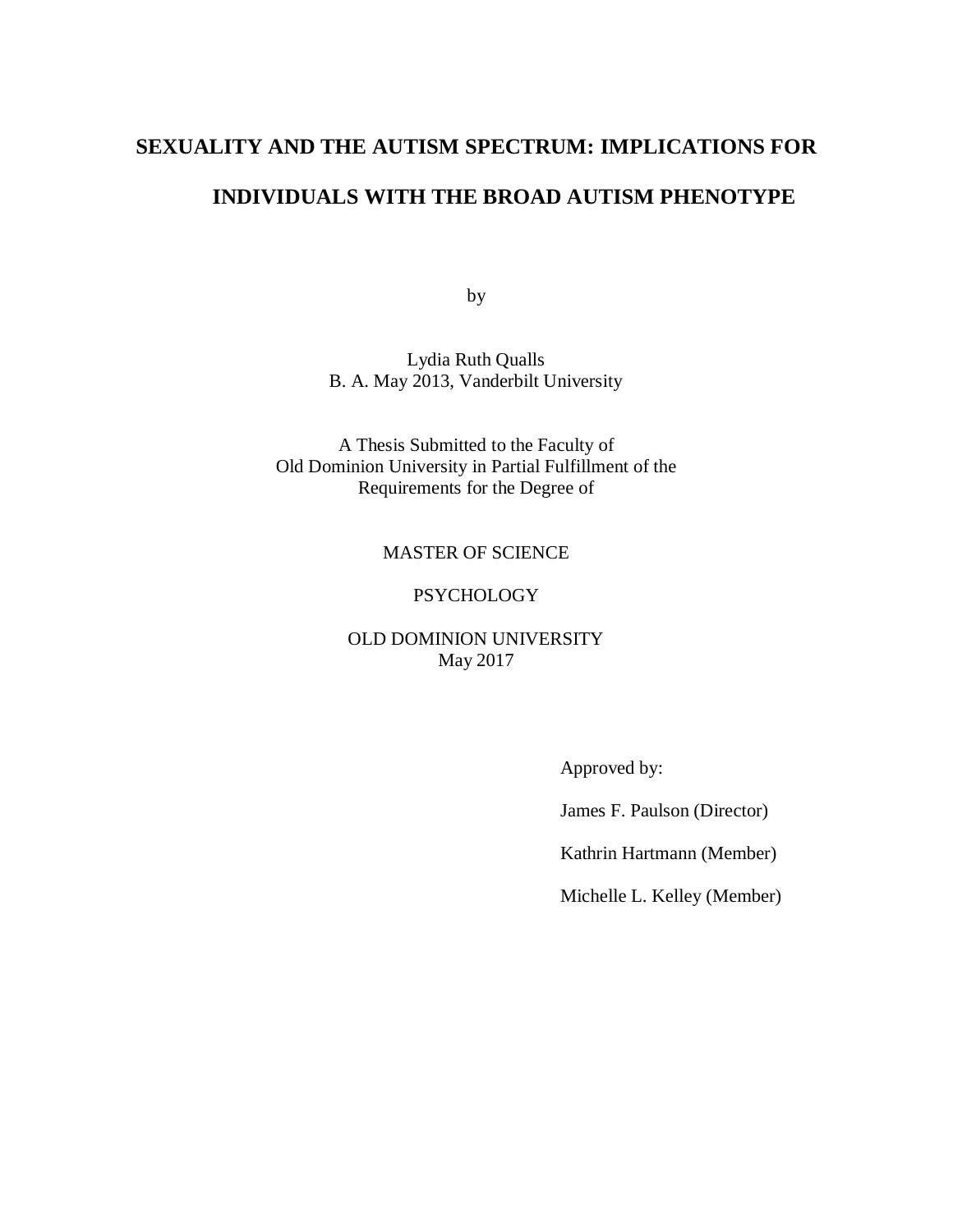#### **ABSTRACT**

#### SEXUALITY AND THE AUTISM SPECTRUM: IMPLICATIONS FOR INDIVIDUALS WITH THE BROAD AUTISM PHENOTYPE

Lydia Ruth Qualls Old Dominion University, 2017 Director: Dr. James Paulson

Many people who are not diagnosed with Autism Spectrum Disorder (ASD) nevertheless have some symptoms of the disorder. These people are classified as having the Broad Autism Phenotype (BAP) and have some of the same difficulties as people with ASD. People with greater levels of the BAP may have difficulty in expressing their sexuality and may experience more same-sex attraction, as is commonly found in individuals with ASD. Previously, differences between individuals with higher vs. lower BAP traits have been measured categorically. In this study, my goal was to use continuous measures of BAP traits, sexual experiences, and sexual orientation in a typically developing (TD) population to see if those who have more characteristics of the BAP show similar patterns of sexual behavior and sexual orientation to those of people with ASD, as reported in the literature. I hypothesized that measures of the BAP would account for a significant amount of the variance in partnered sexual behavior, with people who have more BAP traits engaging in fewer partnered sexual behaviors. In addition, measures of the BAP were expected to account for a significant amount of the variance in sexual orientation, with people who have more BAP traits endorsing more same-sex attraction. Although BAP characteristics are not predictive of partnered sexual behaviors, one measure of BAP traits was a significant predictor of sexual orientation,  $\beta = 0.22$ ,  $t = 2.72$ ,  $p =$ .007, above and beyond the demographic variables,  $R^2$  change = .04,  $F = 7.41$ ,  $p = .007$ . This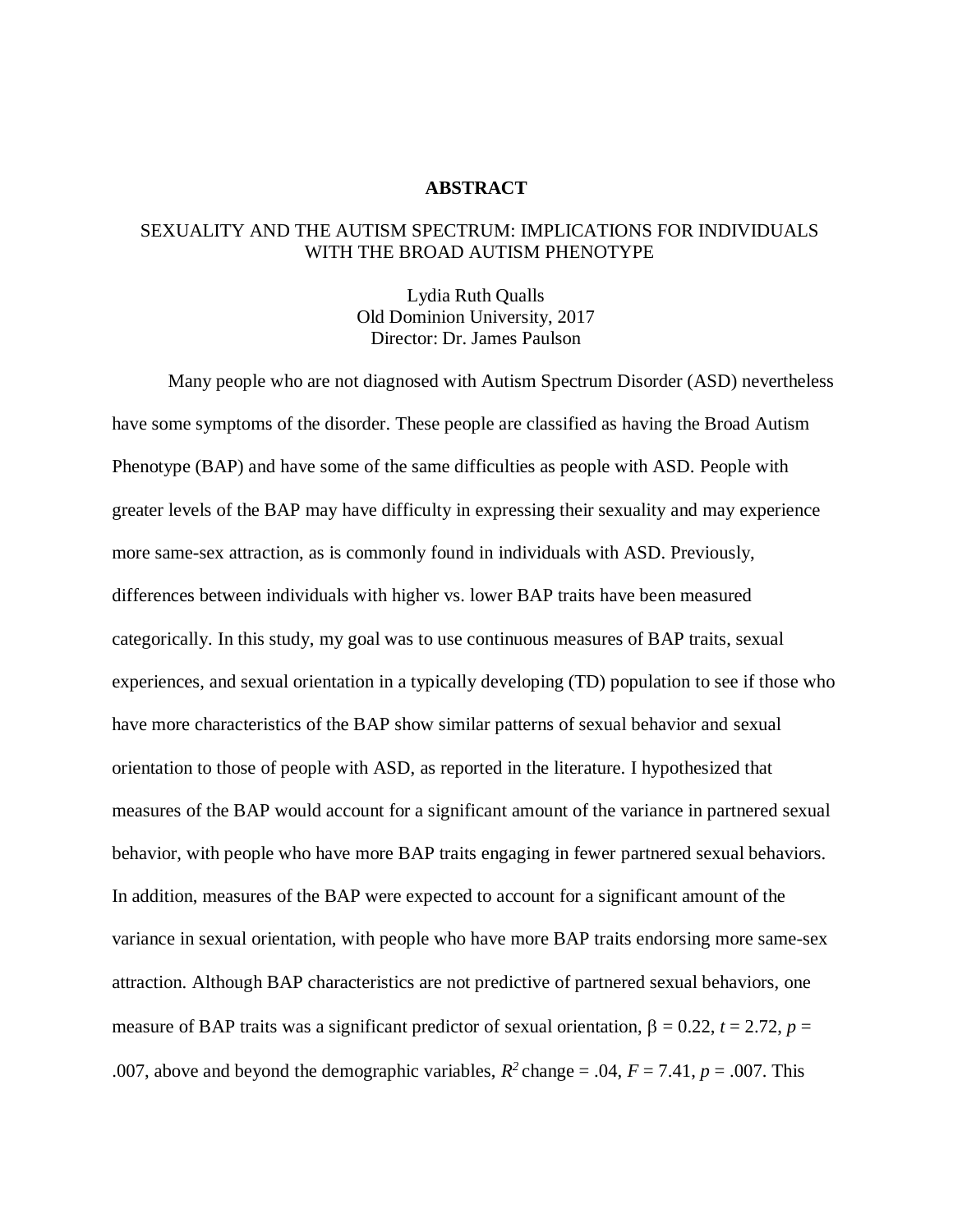finding supports my hypothesis that individuals with more BAP characteristics resemble people with ASD in that they are more likely than TD individuals to experience same-sex attraction.

iii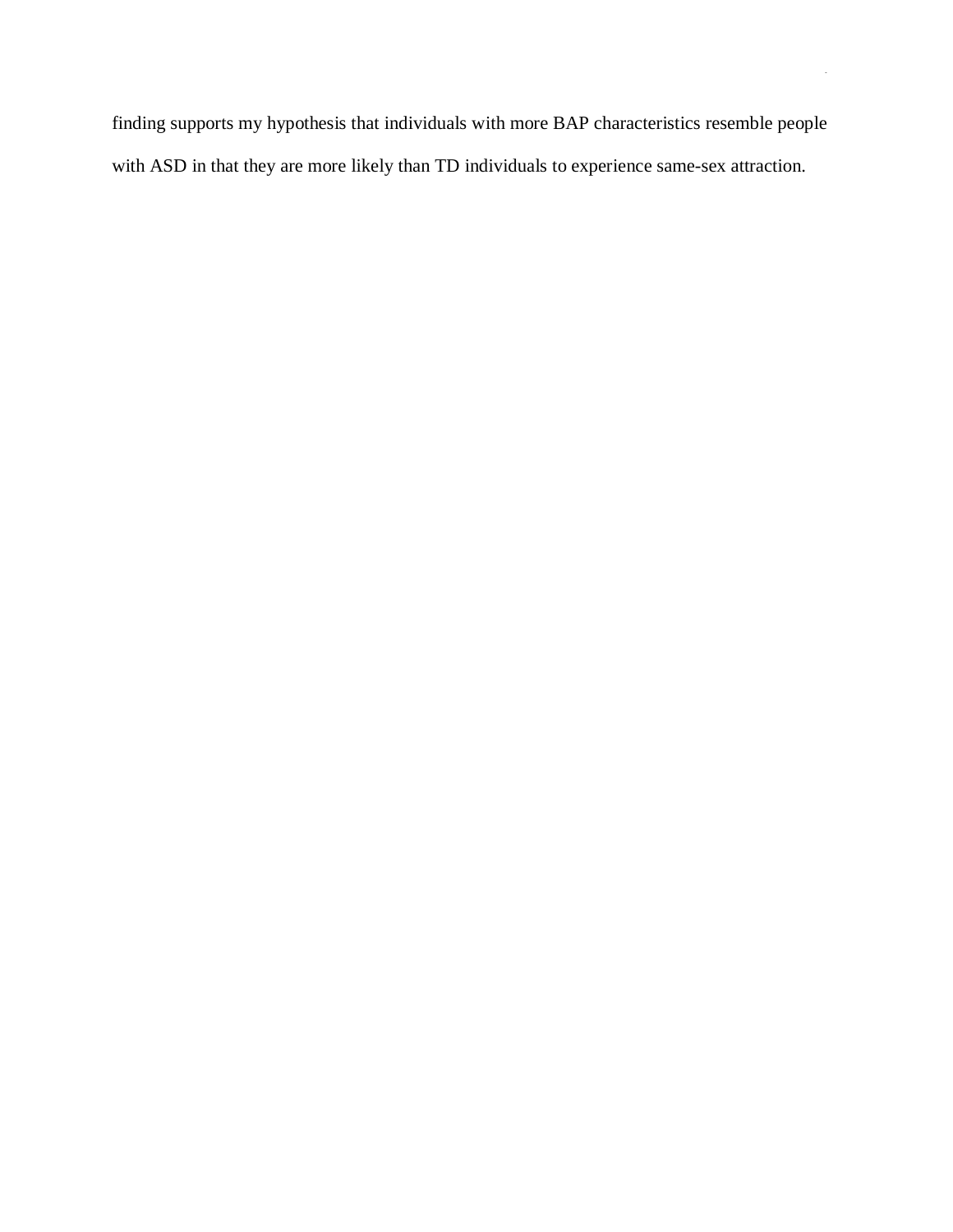Copyright, 2017, by Lydia Ruth Qualls, All Rights Reserved.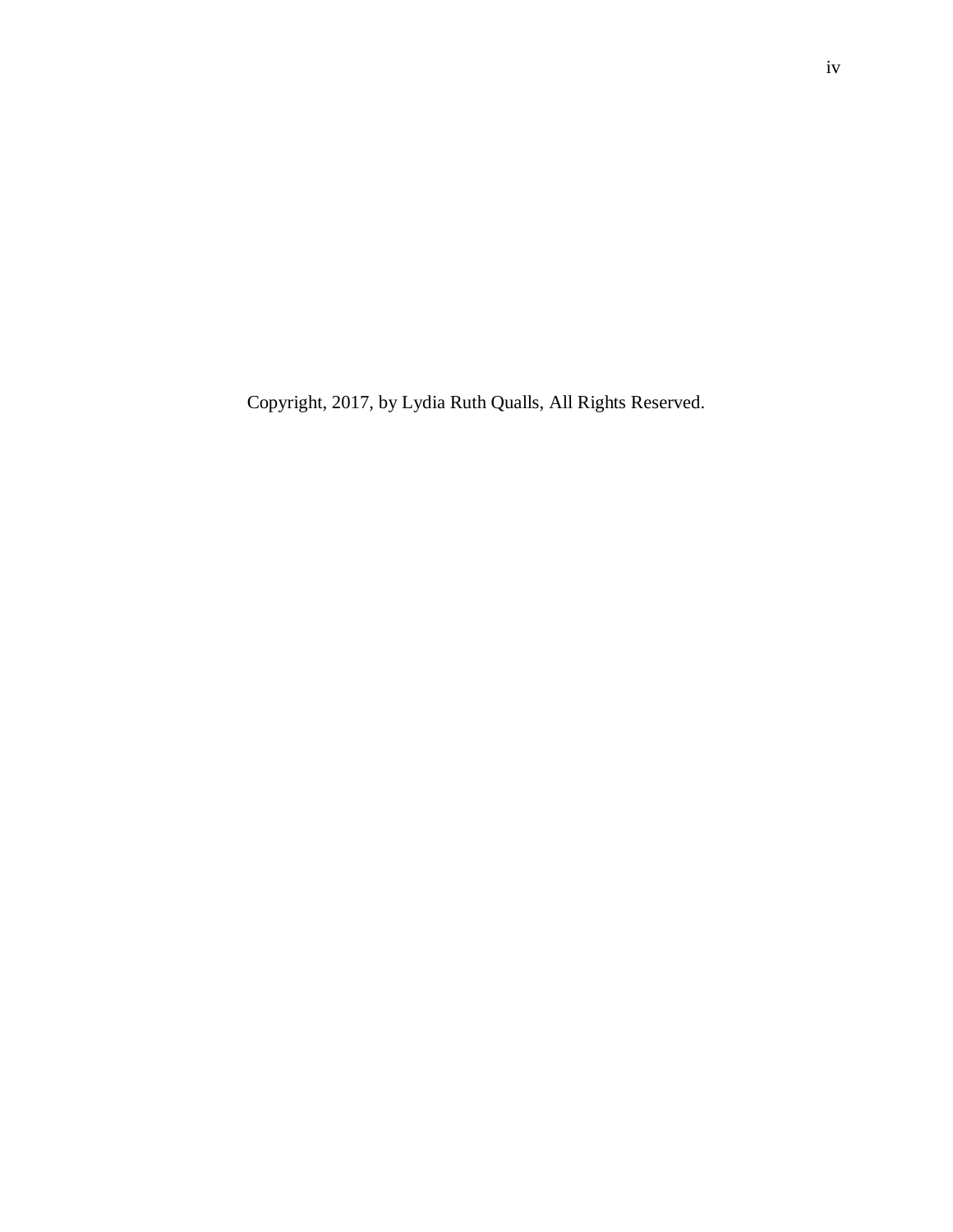This thesis is dedicated to my parents, Chris and Ruth Qualls, for fostering my imagination, love of discovery, and interest in psychology.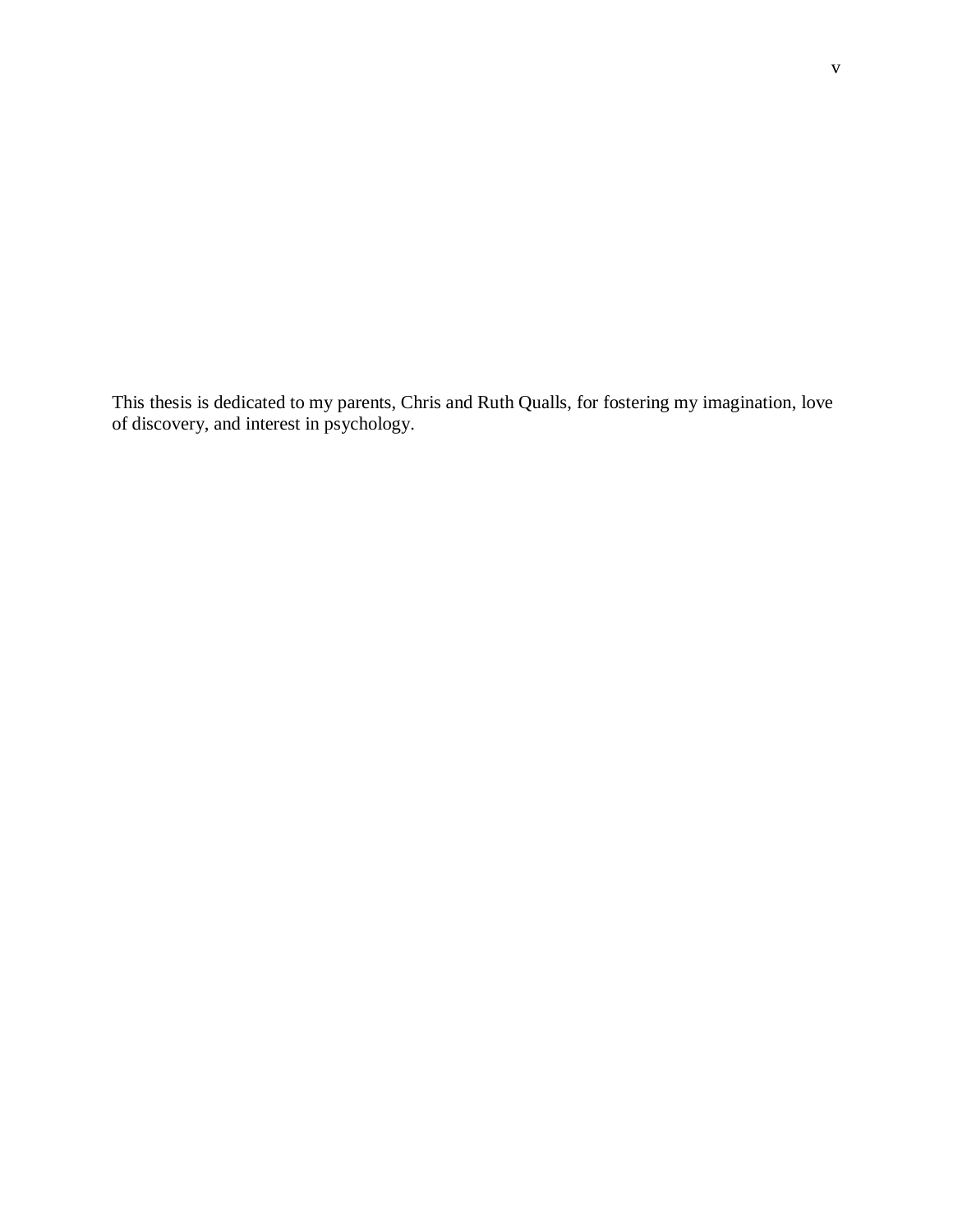#### **ACKNOLWEDGEMENTS**

First and foremost, I would like to thank my thesis committee, Dr. James Paulson, Dr. Kathrin Hartmann, and Dr. Michelle Kelly, for their excellent and constructive feedback on this project. Special thanks to Dr. James Paulson, for being my committee chair and working through personal adversity to provide his support on this project. Much thanks also to Dr. Kathrin Hartmann for being an excellent mentor, for letting me choose my own direction on this project, and for providing continuous support throughout this process.

Finally, I want to thank my cohort, Lindsay Howard, Rachel MacIntyre, Peter Preonas, and Bilgé Yilmaz for encouraging me in my work when I needed it, and encouraging me not to work when I needed that, too. They have made my time in graduate school so far memorable and meaningful, and I am very grateful to them for that.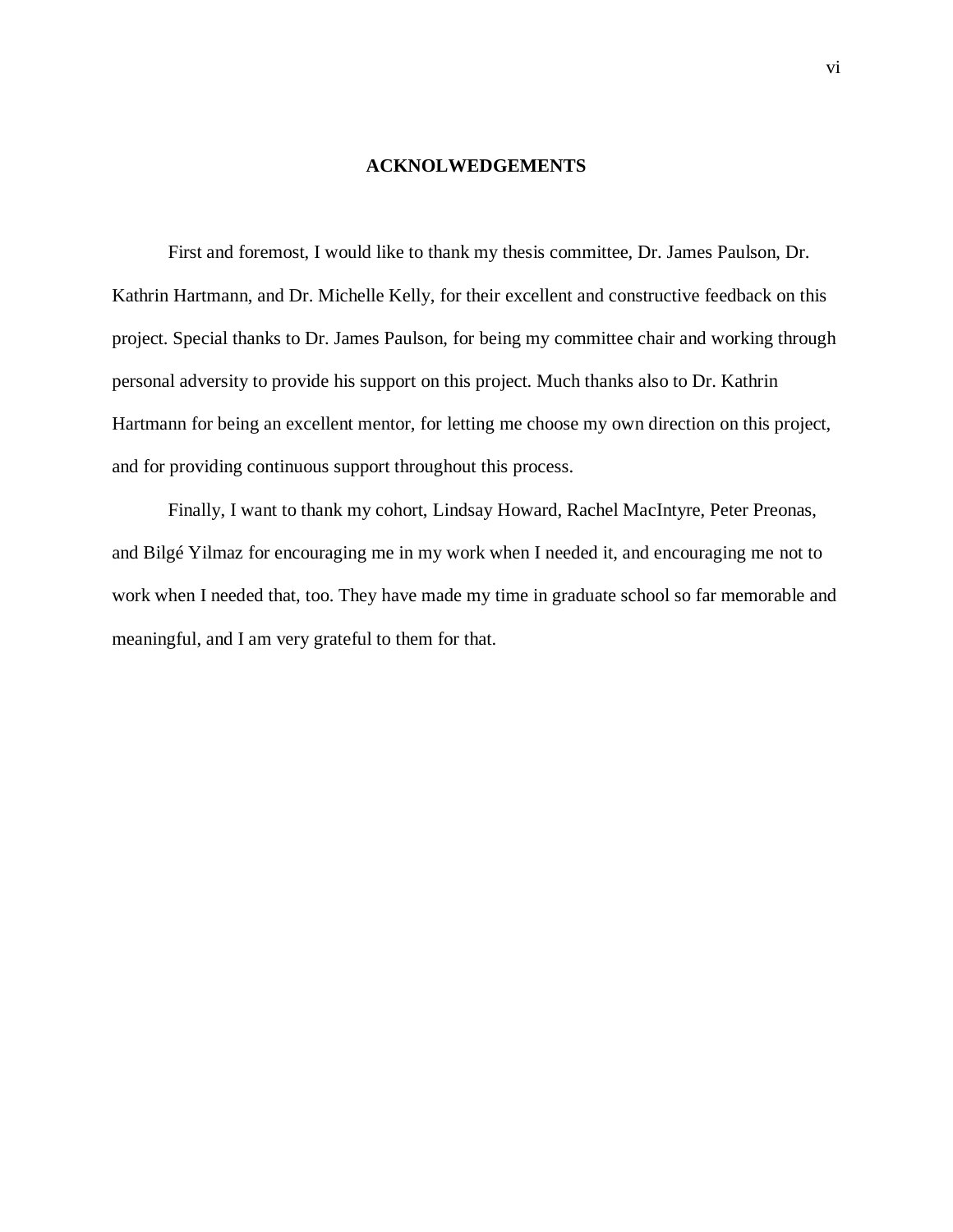## **TABLE OF CONTENTS**

| Page              |  |
|-------------------|--|
|                   |  |
| Chapter           |  |
|                   |  |
|                   |  |
|                   |  |
|                   |  |
|                   |  |
|                   |  |
| <b>APPENDICES</b> |  |
|                   |  |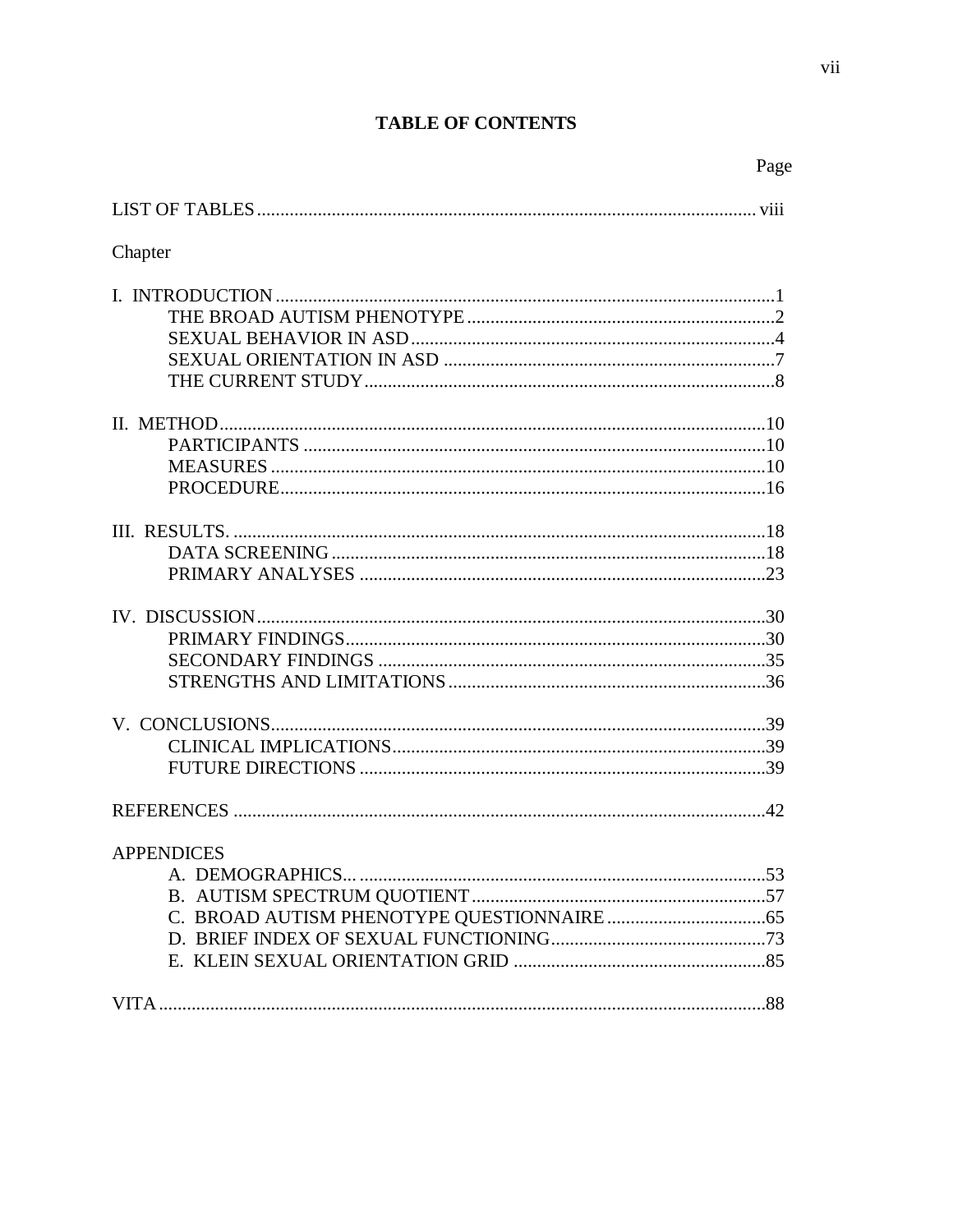# **LIST OF TABLES**

| Table            |                                                                      | Page |
|------------------|----------------------------------------------------------------------|------|
| 1.               |                                                                      |      |
| 2.               | Summary of Hierarchical Regression Analyses of Demographic Variables |      |
| 3.               | Summary of Hierarchical Regression Analyses of Demographic Variables | .25  |
| $\overline{4}$ . | Summary of Hierarchical Regression Analyses of Demographic Variables | .26  |
| 5.               | Summary of Hierarchical Regression Analyses of Demographic Variables | .28  |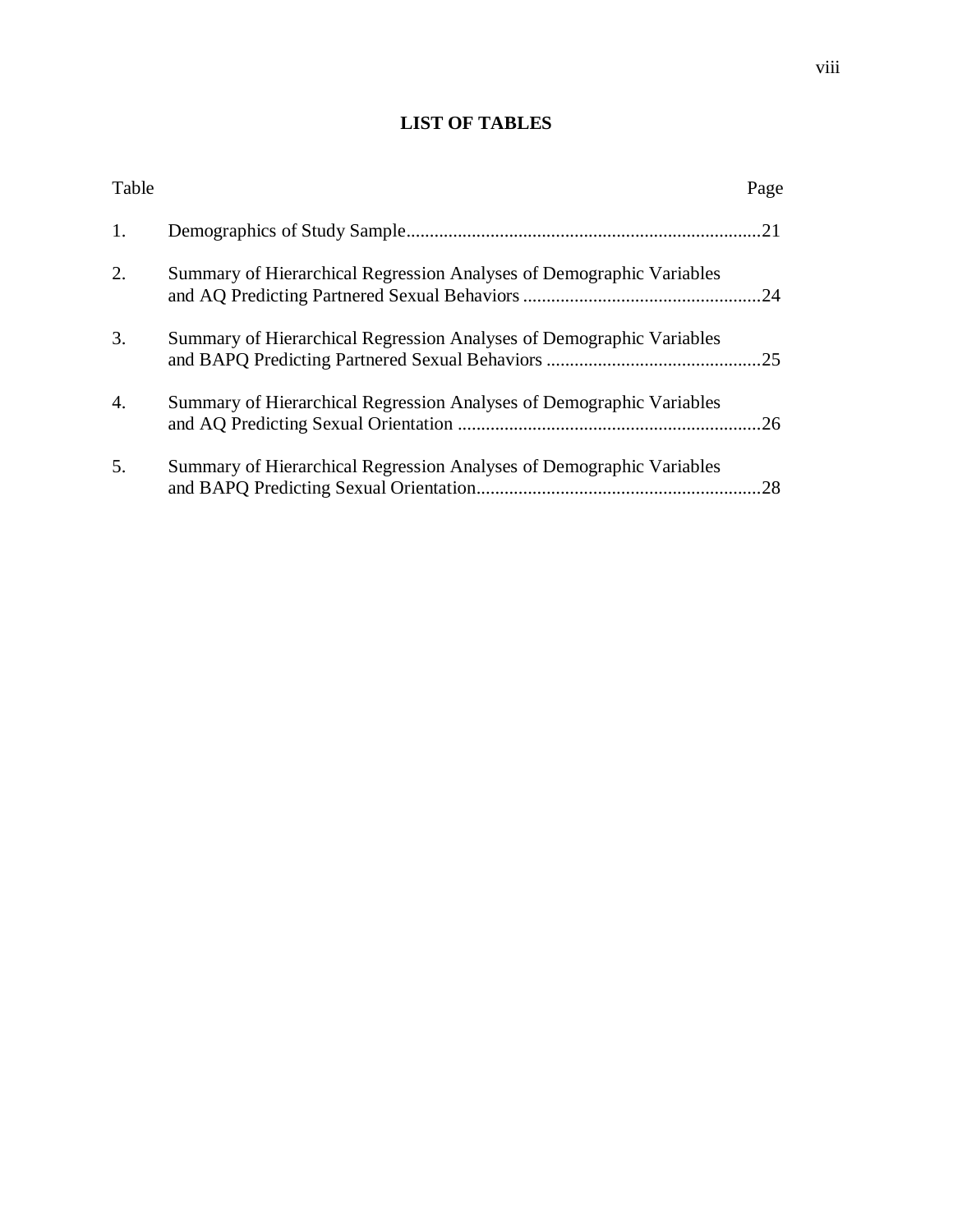#### **CHAPTER I**

#### **INTRODUCTION**

Autism Spectrum Disorders (ASDs) are a category of developmental disorders that have been steadily increasing in the population, with incidence rates rising from an estimated 1 out of every 166 children in the year 2000 (Centers for Disease Control and Prevention [CDC], 2007) to an estimated 1 in 68 children as of 2014 (Zablotsky, Black, Maenner, Schieve, & Blumberg, 2015). The increase in ASD diagnoses means that there is a growing population of people who may need special services or help in certain areas. The fifth edition of the Diagnostic and Statistical Manual (DSM-5) of the American Psychological Association (APA) states that ASDs are characterized by deficits in the areas of social interaction/communication and restricted, repetitive behaviors or interests. Specifically, people with ASD have social difficulties that include social-emotional reciprocity; non-verbal communication behavior; and deficits in developing, understanding, and maintaining relationships. In addition to social deficits, people diagnosed with ASD also have restricted interests and repetitive behaviors (which may take the form of repetitive speech or motor movement) an oversensitivity and aversion to certain sensory stimuli, insistence on performing specific routines, and restricted interests in a few areas while other developmentally typical activities are often absent (APA, 2013).

Many people who have characteristics of ASD but not the full disorder are said to have characteristics of the Broad Autism Phenotype (BAP), and experience similar difficulties to people with ASD (Best, Moffat, Power, Owens, & Johnstone, 2008; Jobe & White, 2007; Kunihira, Senju, Dairoku, Wakabayashi, & Hasegawa, 2006; Palmer, Paton, Enticott, & Hohwy, 2014). People with greater levels of the BAP may have difficulty in expressing their sexuality and may experience more same-sex attraction, as is commonly found in people with ASD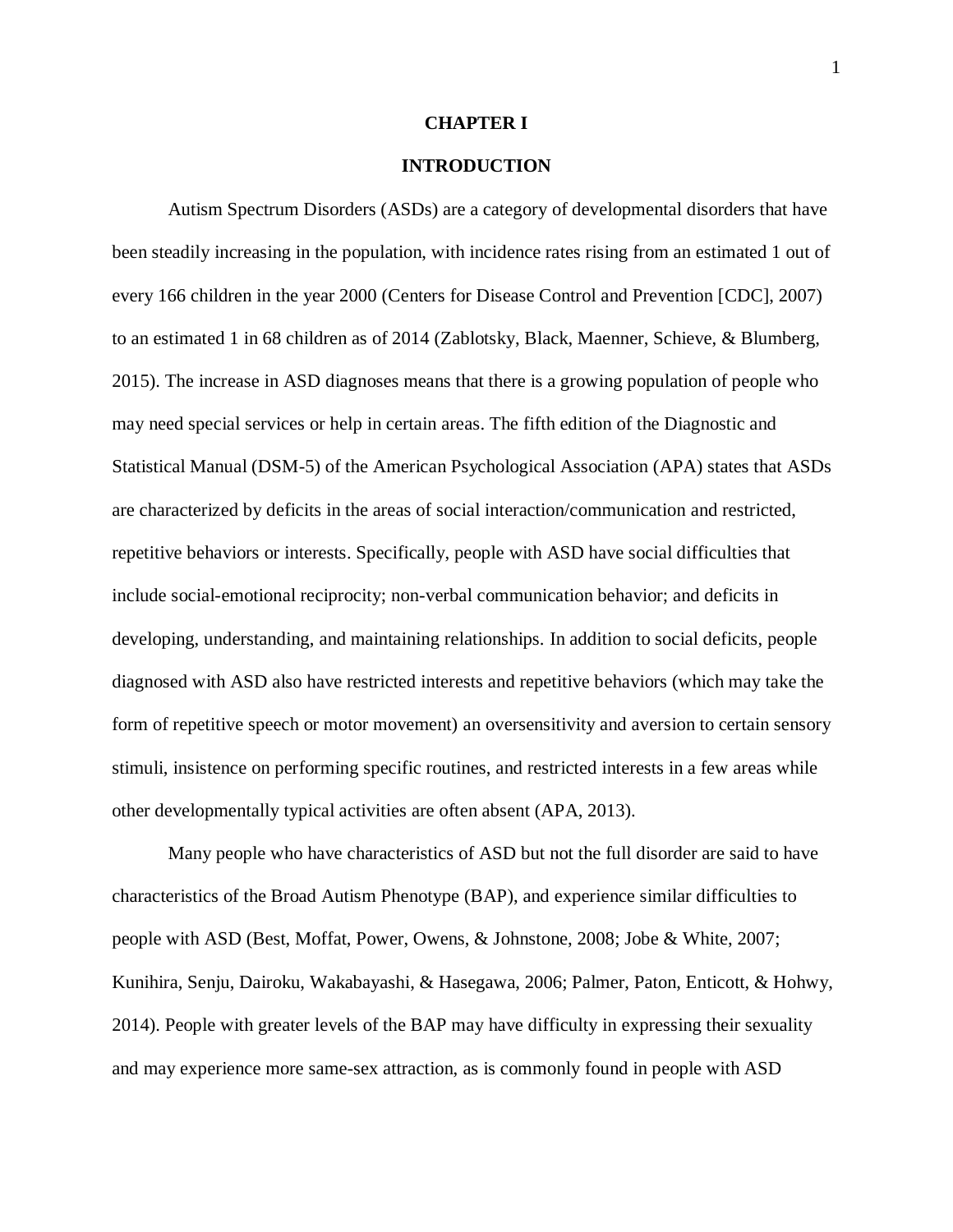(Bejerot & Eriksson, 2014; Byers, Nichols, & Voyer, 2013; Gilmour, Schalomon, & Smith, 2012; Mehzabin & Stokes, 2011; Rainie & Madden, 2005). In this study, I used continuous measures of BAP characteristics, sexual experiences, and sexual orientation in a typically developing population to see if those who have more characteristics of the BAP show patterns of sexual behavior and sexual orientation similar to those characteristics reported in the literature for people with ASD (Bejerot & Eriksson, 2014; Byers et al., 2013; Gilmour et al., 2012). Learning more about sexuality in people with greater levels of the BAP may help inform interventions designed to help them and individuals with ASD understand their sexual orientation and express their sexuality (Visser et al., 2015).

#### **The Broad Autism Phenotype**

The features associated with the BAP are similar to those of ASD, though they are generally less severe and cause less impairment in everyday life (Hoekstra, Bartels, Verweij, & Boomsma, 2007; Jobe & White, 2007; Palmer, Paton, Enticott, & Hohwy, 2014; Piven & Palmer, 1997; Szatmari et al., 2008). Additionally, individuals with greater levels of the BAP may not have traits relating to both the social communication and the restricted and repetitive behaviors/interest domains present in ASD. Instead, they may have difficulties in either the social (e.g., interpersonal difficulties) or the non-social (e.g., detail orientation) domain (Palmer et al., 2014), although there is evidence for a single underlying heritability factor for both areas (Constantino & Todd, 2007). However, the types of difficulties seen in those with greater levels of the BAP resemble the DSM-5 criteria for ASD. Piven and colleagues (1997) assessed the personality traits of parents in families who had more than one child with autism and found traits that mapped onto the three criteria for autism present in DSM-IV-TR (these criteria were collapsed into two dimensions on DSM-5; APA 2000, 2013). The parents of multiple children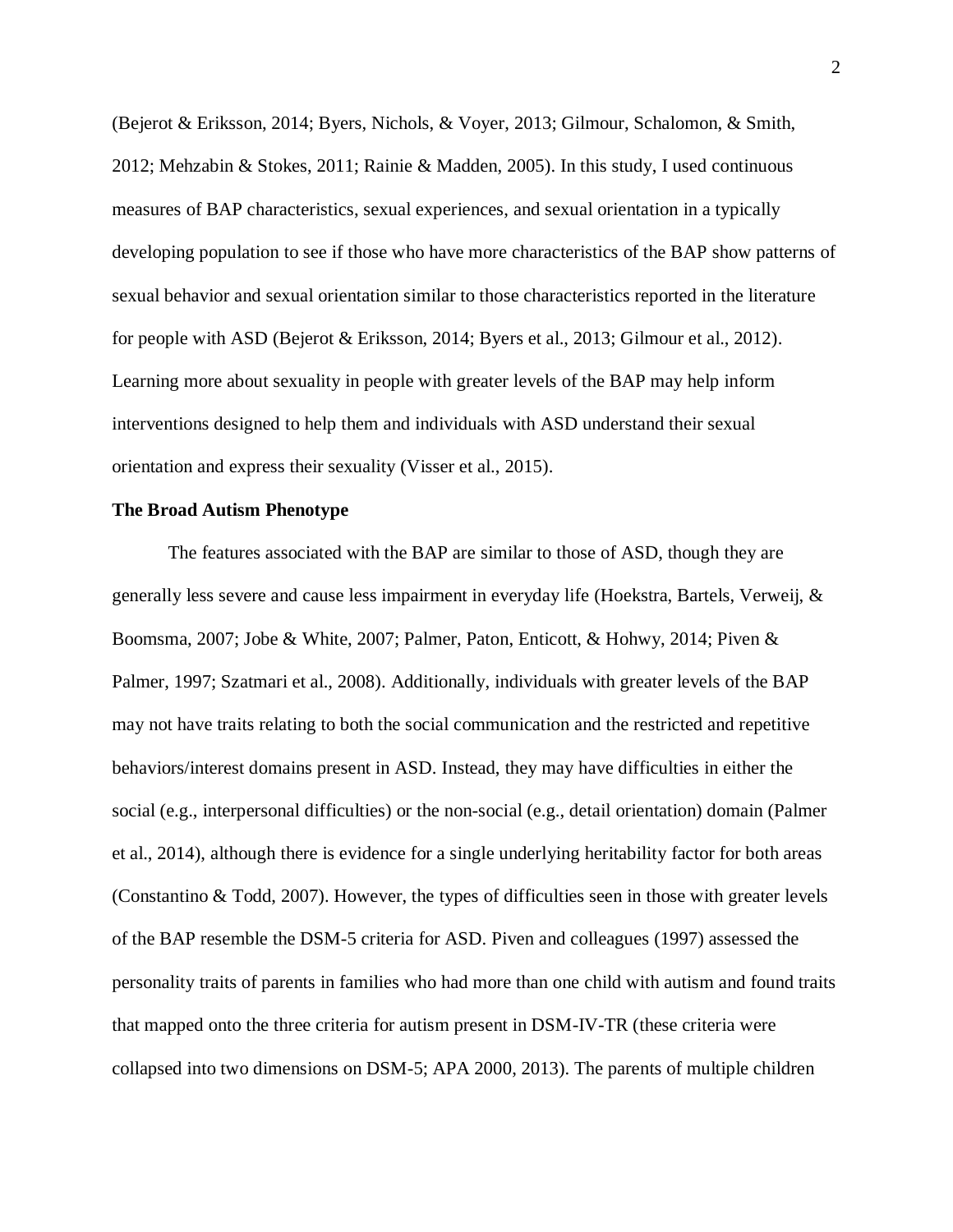with autism were more likely than parents of multiple children with Down's syndrome to have aloof personality and pragmatic conversation difficulties (corresponding to the social and communication defects criteria), as well as rigidity in behavior (corresponding to the restricted, repetitive interests and behaviors criteria; Piven et al., 1997).

Studying the traits of family members of ASD individuals shows that the characteristics of the BAP are highly heritable (Bailey, Palferman, Heavey, & Couteur, 1998; Hoekstra et al., 2007; Piven, Palmer, Jacobi, Childress, & Arndt, 1997; Piven et al., 1997). Social and communication difficulties (e.g., having no friends, being awkward or aloof, having inadequate verbal expression, or otherwise odd verbal interactions) have been found in both parents and siblings of those with ASD (Bailey et al., 1998). Family members of those with ASD have also been found to have decreased expressive and receptive language (Piven & Palmer, 1997), as well as increased difficulty using words to describe their feelings (Szatmari et al., 2008). Researchers thought these sub-diagnostic characteristics in family members of those with ASD were phenotypically similar to the characteristics of ASD and labeled these traits as the Broad Autism Phenotype (Bailey et al., 1998).

The traits associated with the BAP have also been found in the typically developing population in a continuous distribution (Best, Moffat, Power, Owens, & Johnstone, 2008; Hoekstra et al., 2007; Hurst, Mitchell, Kimbrel, Kwapil, & Nelson-Gray, 2007; Pisula, Kawa, Danielewicz, & Pisula, 2015). Young adults with more BAP characteristics are similar to those with ASD in that they have been shown to struggle more with loneliness, creating and maintaining friendships (Jobe & White, 2007), depression, anxiety, and bullying (Kunihira et al., 2006) than members of the population with fewer BAP characteristics. Higher levels of the BAP also correlate with relationship difficulties. Young adults with greater levels of the BAP have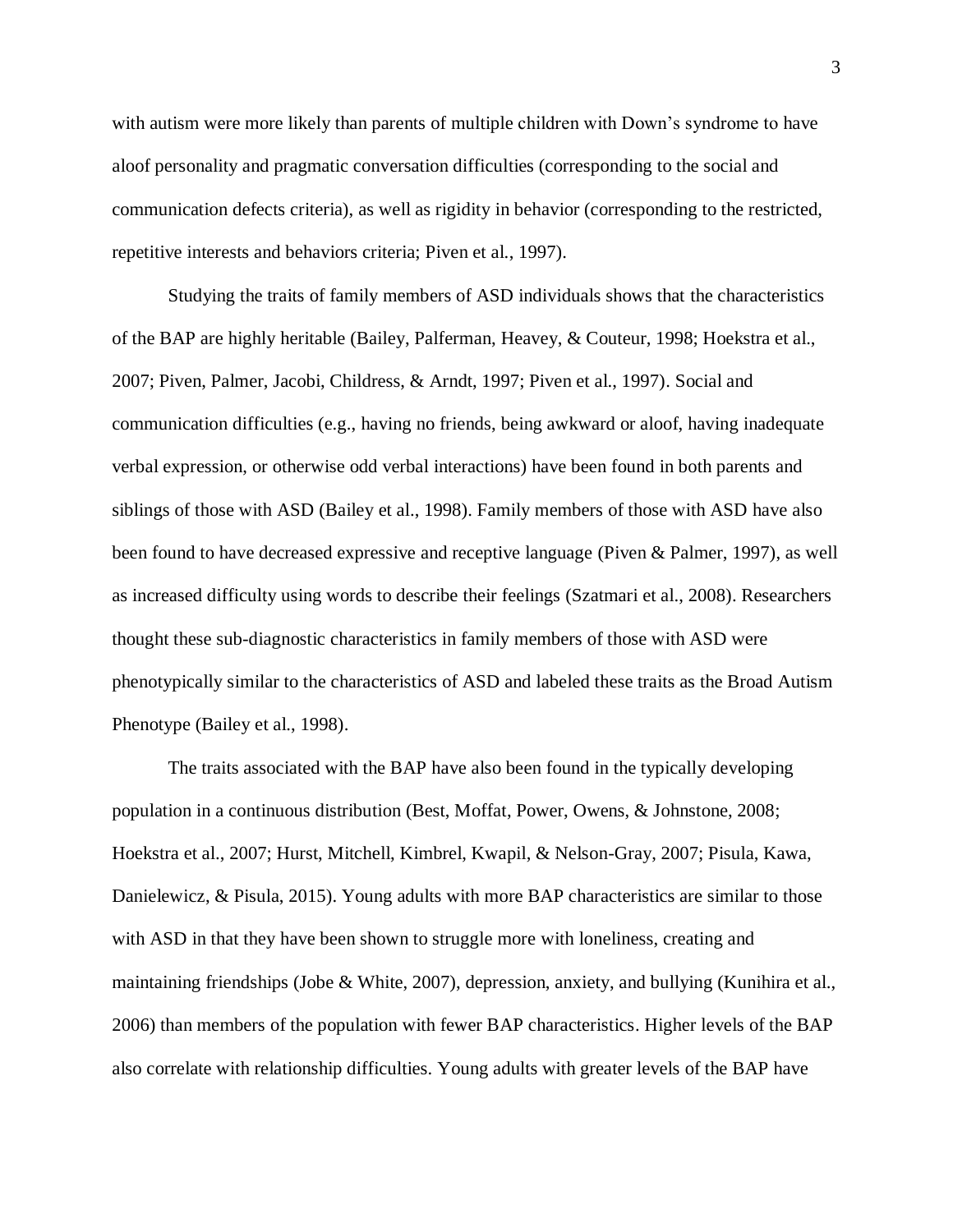been found to display lower levels of empathy and higher levels of attachment anxiety and avoidance (Lamport & Turner, 2014) and husbands with greater levels of the BAP experienced increased dissatisfaction with responsiveness, intimacy, and trust in their relationships (Pollmann, Finkenauer, & Begeer, 2010). Individuals with greater levels of the BAP have also been found to have less anticipation of social reward, a trait thought to lead to deficits in social interaction and problems with communication similar to those found in individuals diagnosed with ASD (Cox et al., 2015).

Additionally, Best and colleagues (2008) found that young people with a high degree of autistic traits had difficulty on Theory of Mind (TOM) and cognitive flexibility tasks, similar to those diagnosed with ASD. However, a subset of this sample reported an official diagnosis of ASD, throwing doubt on whether these deficits are truly representative of individuals with only BAP. Furthermore, the same deficits were not found in a study by Japanese researchers, although they did use different methods of measuring these constructs (Kunihira et al., 2006).

#### **Sexual Behavior in ASD**

People with ASD often have difficulties learning about and participating in sexual behavior, a topic that is not commonly addressed in the research literature (Gilmour et al., 2012; Mehzabin & Stokes, 2011; Stokes & Kaur, 2005; Van Bourgondien, Reichle, & Palmer, 1997). Mehzabin and Stokes (2011) found that adults with ASD did not have as much sexual education or as many sexual experiences as typically developing (TD) adults of the same age. However, this finding has not been replicated across all studies. For instance, Gilmour and colleagues reported finding no differences in self-reported sexual knowledge or behaviors between TD adults and those with ASD (Gilmour et al., 2012). Studies of ASD caregivers have shown that the sexual education that people with ASD receive often does not cover such important areas as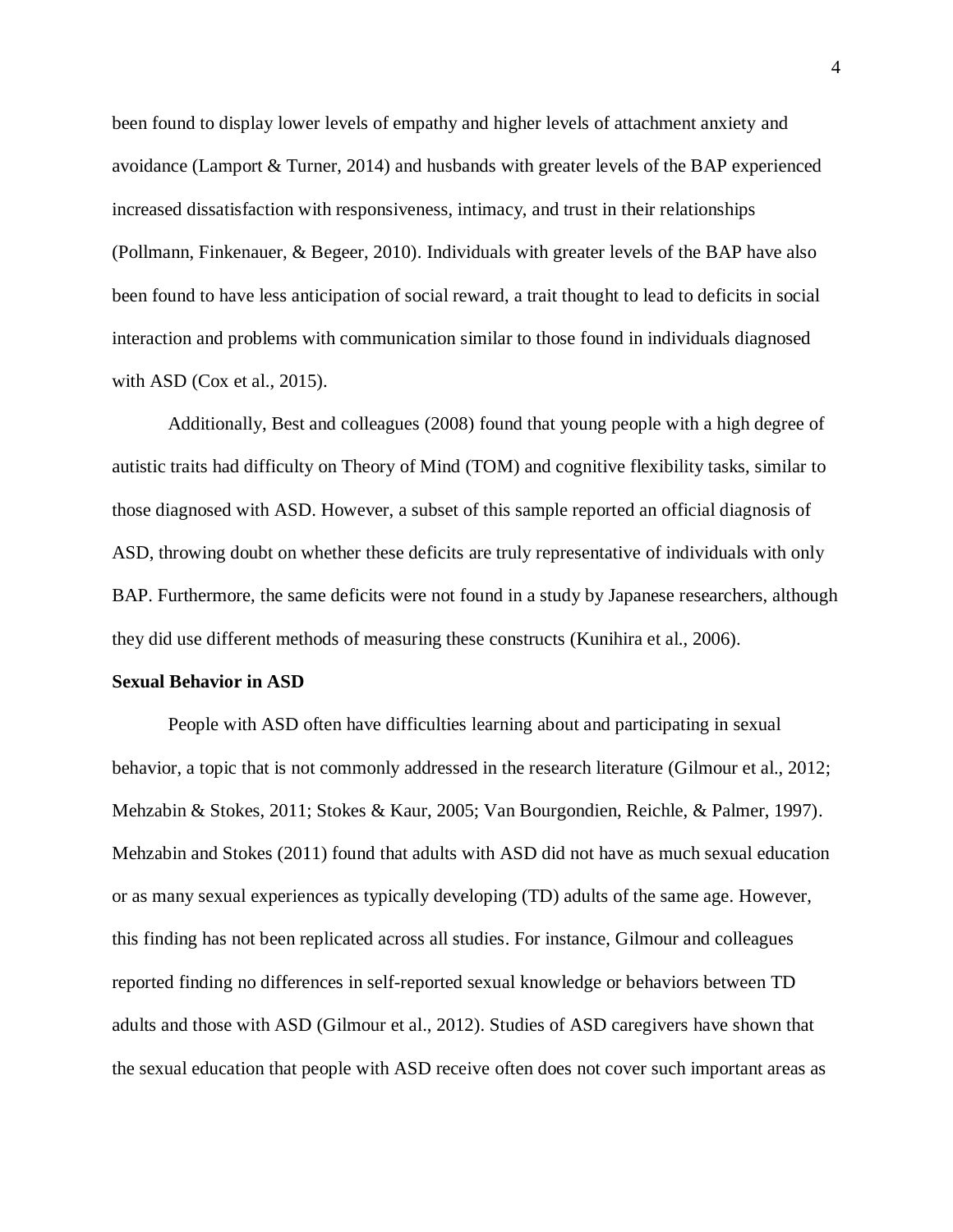STI prevention and condom use, birth control methods, or types of sex other than intercourse (Ballan, 2012; Holmes et al., 2014; Holmes & Himle, 2014). In contrast, these areas are routinely covered in the sexual education that TD adolescents receive (Lindberg, Maddow-Zimet, & Boonstra, 2016). Also, compared to TD young adults, significantly more young adults with ASD self-reported that they more often received information about sexual health and practices through sources such as the internet, television, and pornography than from sources such as peers, parents, and partners (Brown-Lavoie, Viecili, & Weiss, 2014). This lack of knowledge often contributes to the vulnerability of individuals with ASD to sexual victimization and may also lead these individuals to also commit more inappropriate displays of sexual behavior (Brown-Lavoie et al., 2014; Roberts, Koenen, Lyall, Robinson, & Weisskopf, 2015; Visser et al., 2015).

In addition to differences in sexual education, differences in sexual behaviors also exist between with ASD and TD individuals. Some young adults with ASD (usually men) may have their first sexual experiences in strip clubs or with prostitutes rather than with a romantic partner (Eastgate, Scheermeyer, van Driel, & Lennox, 2012). In contrast to young adults with ASD, most TD males have their first sexual experiences with peers (Caputo, 2009). However, some people with ASD do form relationships with others. A survey of higher-functioning adults with ASD (ages 21 to 73, mean age 35.3) conducted by Byers, Nichols, and Voyer (2013) found that 59% of the sampled group had experienced at least one romantic relationship of three months or longer. These adults reported at most having experienced sexual anxiety or difficulties only sometimes during the past month, on average. However, more positive sexual experiences were found in those who had lower ASD symptomology, as measured by the Autism Spectrum Quotient (Baron-Cohen, Wheelwright, Skinner, Martin, & Clubley, 2001). Although adults with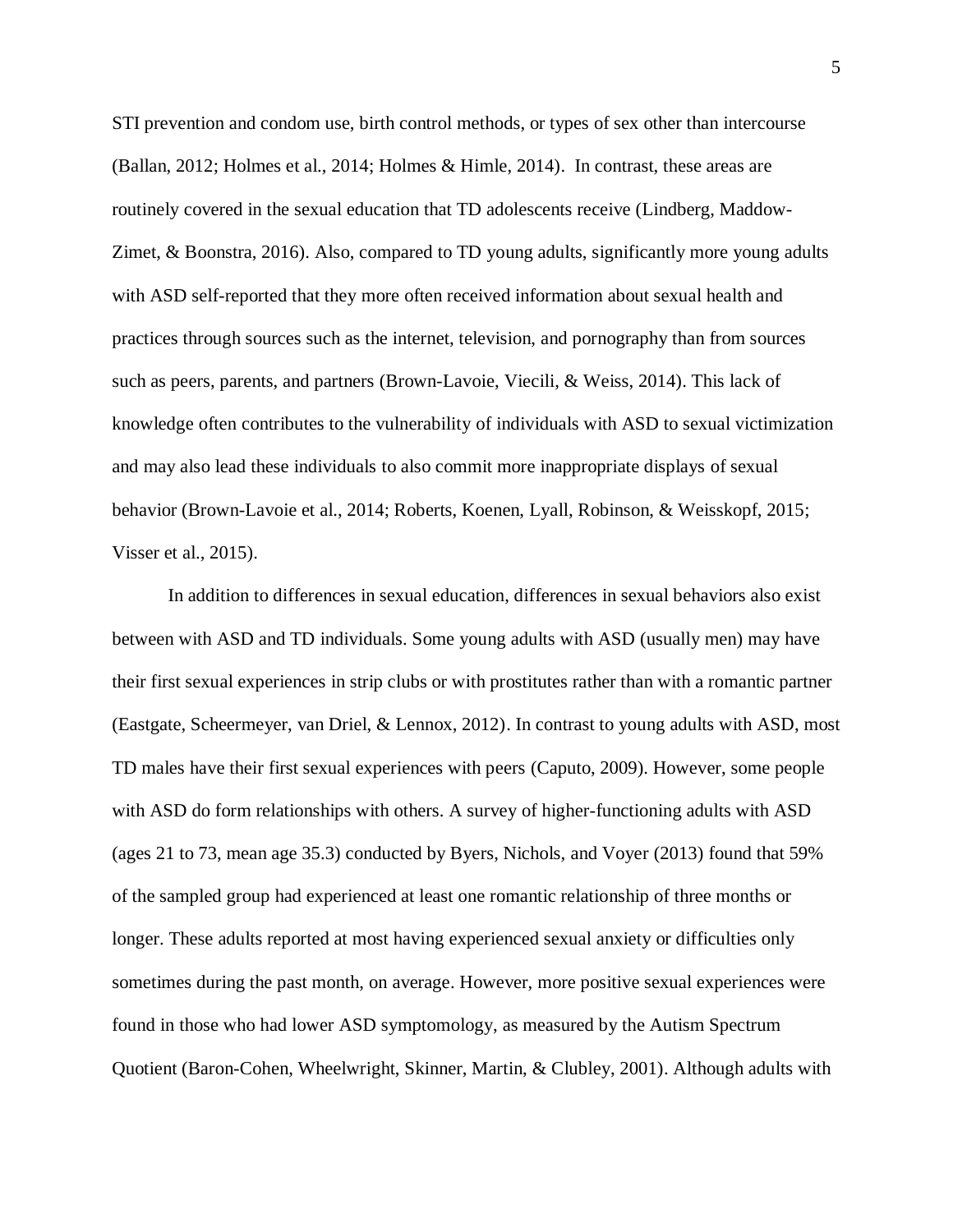ASD can form relationships, they still do so less frequently than adults with TD. Studies of the general American population have found that approximately 84% of people surveyed had been married at some time or were currently in a relationship (Rainie & Madden, 2005). This illustrates that people with ASD form fewer relationships and experience less satisfaction in their relationships than people with TD.

Several factors make participating in relationships difficult for those with autism. As children, those with ASD participate in less social interaction than TD children (Lord  $\&$  Magill-Evans, 1995) and struggle more with participating when they do try to interact (Bauminger, Shulman, & Agam, 2003). This lower frequency of interaction, along with initial inability to respond to others social cues (Weatherby, 2006), can lead to a variety of social communication deficits in ASD (Ozonoff, Dawson, & McPartland, 2002). Theory of Mind, or the knowledge of what others are thinking, is another characteristic vital to relationships that is lacking in those with ASD (Baron-Cohen, 1995). All of these characteristics innate to ASD can lead to later difficulty in forming friendships and close romantic relationships (Byers, Nichols, Voyer, & Reilly, 2012; Carrington, Templeton, & Papinczak, 2003; Fein, 2015; Howlin, Mawhood, & Rutter, 2000; Mehzabin & Stokes, 2011; Orsmond, Krauss, & Seltzer, 2004).

Many of these processes could also exist in people with greater levels of the BAP and contribute to the social deficits and difficulties forming relationships seen in that group (Jobe  $\&$ White, 2007; Lamport & Turner, 2014; Pollmann et al., 2010). As mentioned above, young adults with greater levels of the BAP struggle with empathy, anxiety, and avoidance in relationships (Lamport & Turner, 2014) and husbands with greater levels of the BAP experienced increased relationship dissatisfaction mediated by problems with responsiveness,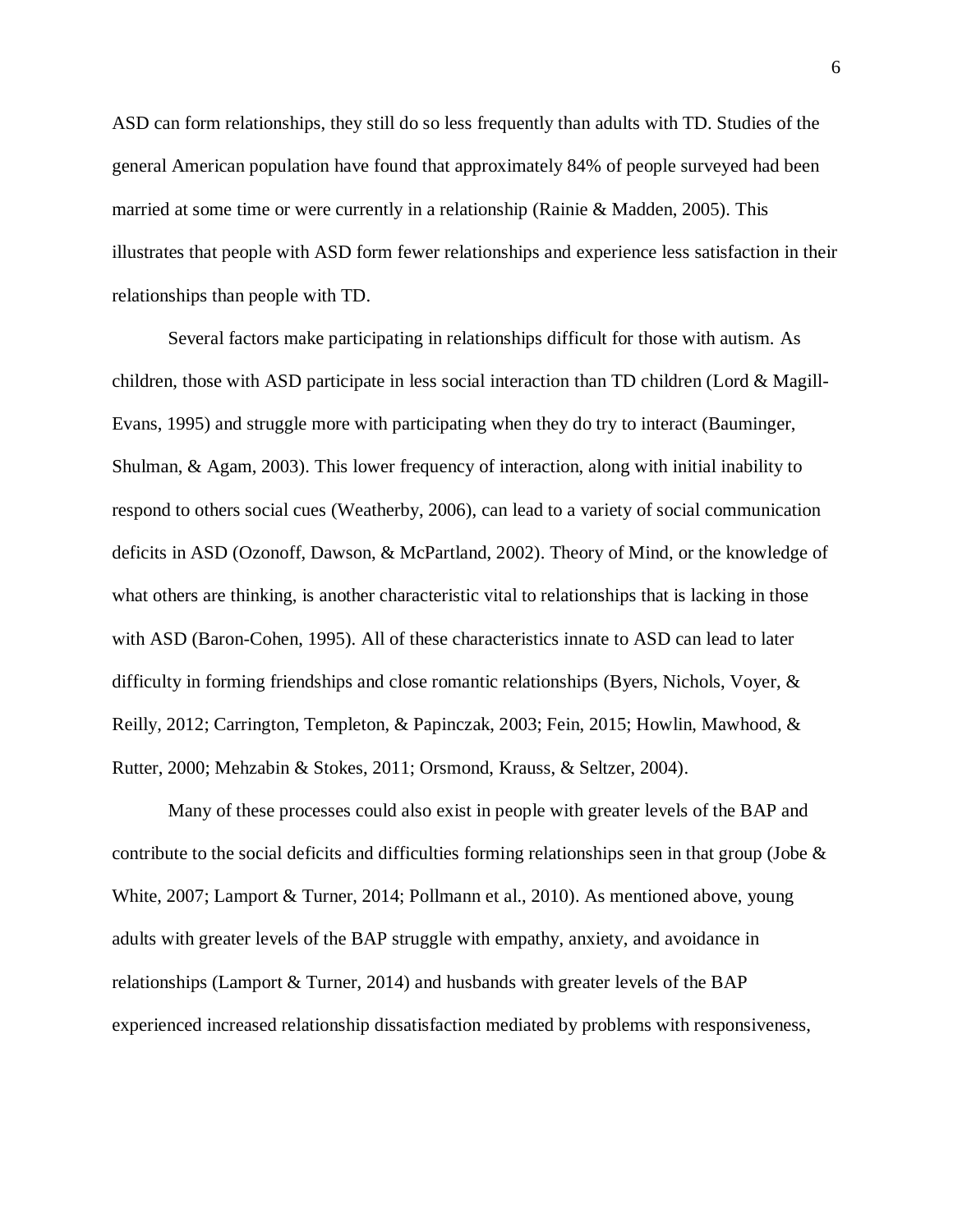intimacy, and trust in their relationships (Pollmann et al., 2010). Currently, little more is known about sexuality and relationships in individuals with higher levels of the BAP.

#### **Sexual Orientation in ASD**

Studies have also found differences in sexual orientation between people with ASD and people with TD. Gilmour and colleagues (2012) found that women with ASD had significantly lower levels of heterosexuality and higher, though not significantly so, levels of homosexuality on the Sell Sexual Orientation Scale (which measures heterosexuality and homosexuality separately; Gonsiorek, Sell, & Weinrich, 1995) compared to men with ASD and typically developing men and women. They also found a higher rate of asexuality among men and women with ASD. Byers and colleagues (2012) similarly found higher rates of homosexuality when they surveyed ASD individuals who had previously been in a relationship for at least 3 months. Almost 42% of the adults with ASD surveyed endorsed a sexual identity other than heterosexual and 55% stated that they were at least somewhat attracted to both men and women (Byers et al., 2012). Bejerot and Eriksson (2014) found that women with ASD were more "tomboyish" as children than were typically developing women and were also more likely to endorse sexual attraction to other women and a lesbian or bisexual identity.

Explanations for these findings differ. Gilmour and colleagues (2012) posit that an increase in prenatal androgens (extreme male brain theory of autism), a lack of suitable oppositesex partners, and less awareness of social norms may contribute to less heterosexuality and higher asexuality in those with ASD. Bejerot and Eriksson (2014) also suggest that the greater incidence of same-sex attraction among the women with ASD they surveyed may be due to either the extreme male brain theory or to the women with ASD placing less emphasis on social norms in their choice of sexual partners. However, Gilmore and colleagues (2012) also note that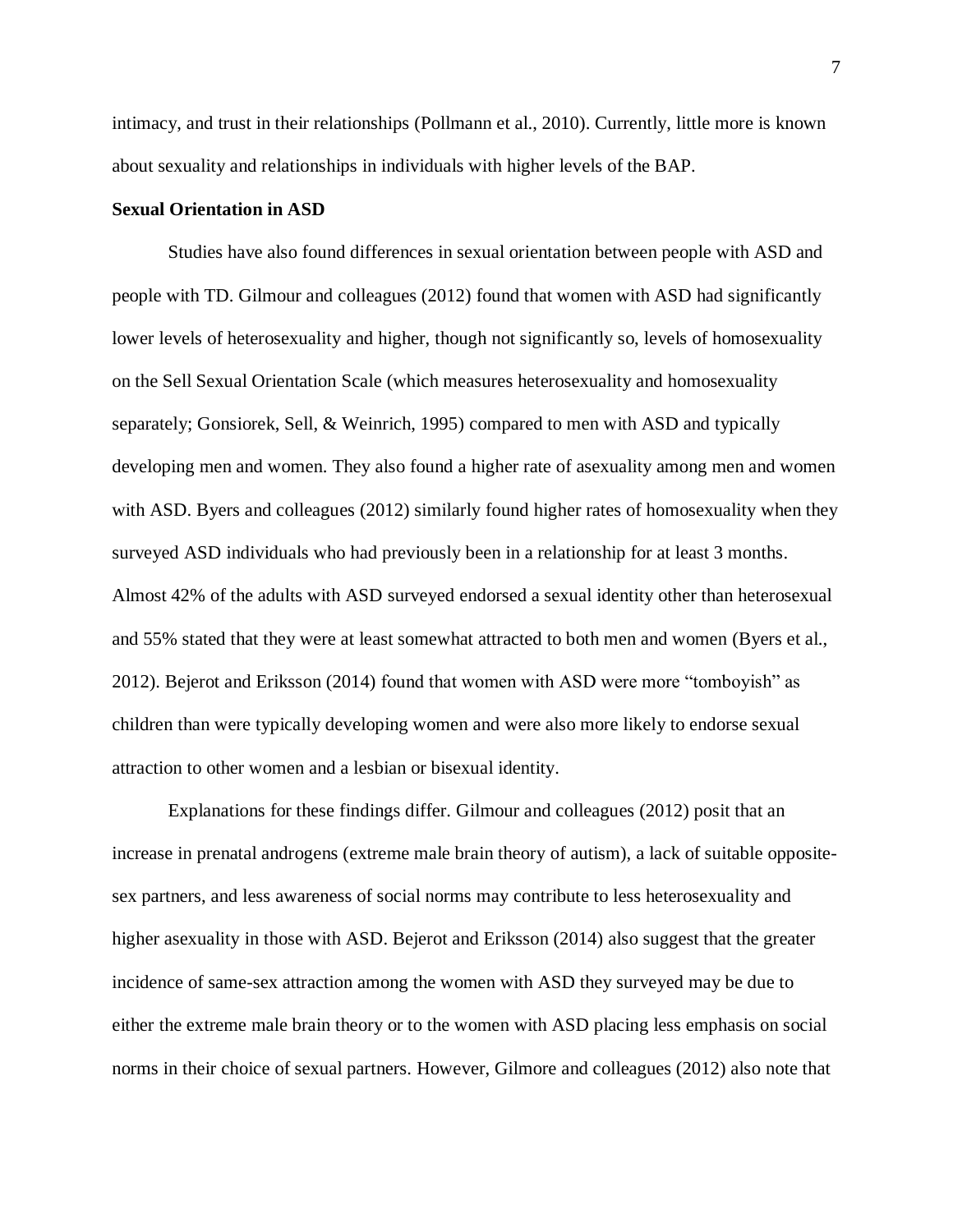while there has been some evidence for prenatal androgens affecting women with ASD more strongly (De Bruin, De Nijs, Verheij, Verhagen, & Ferdinand, 2009) and for prenatal androgens affecting female homosexuality (Kraemer et al., 2006), some researchers have not found this evidence to correlate with other measures of ASD, including the Autism Spectrum Quotient (Falter, Plaisted, & Davis, 2008; Voracek & Dressler, 2006). The evidence on biological causes of homosexuality is similarly mixed (Jenkins, 2010). As for lack of suitable sexual partners, Gilmour and colleagues (2012) noted that in their sample sexual interests and sexual behaviors were highly correlated in both participants with ASD and TD, a finding that challenges the idea that people with ASD are choosing same-sex partners due to a lack of suitable opposite sex partners.

If the BAP is seen as being a part of the overall autism spectrum (Constantino & Todd, 2007), then it is possible that any of the causes of increased incidence of same-sex attraction in ASD could also affect those with greater levels of the BAP. It is necessary to know if the patterns of same-sex attraction that have been found in individuals with ASD also exist in people with greater levels of the BAP before research can be done to determine which influences on same-sex attraction higher levels of the BAP might have in common with ASD.

#### **The Current Study**

Given the similarity of higher levels of the BAP and ASD, I believe it is likely that there are several traits pertaining to sexuality and sexual orientation in common between the two groups. The same social difficulties that affect people with ASD also affect people with greater levels of the BAP, but to a lesser extent. Although they still demonstrate some difficulties in romantic relationships (Jobe & White, 2007; Lamport & Turner, 2014; Pollmann et al., 2010), people with greater levels of the BAP may be more likely to display partnered sexual behavior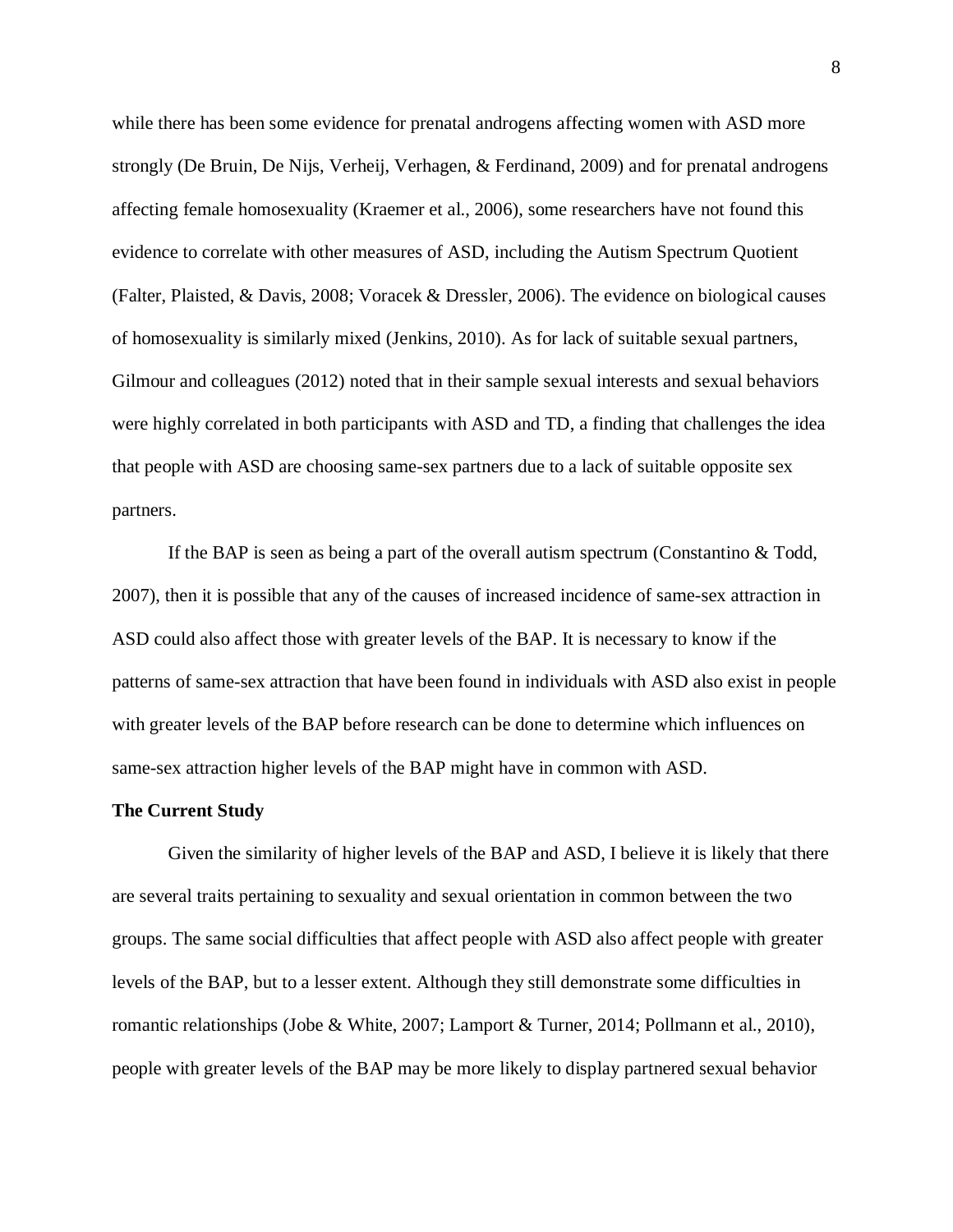than those with ASD. This would make it easier to look for a correlation between these behaviors and BAP traits. Additionally, if people with greater levels of the BAP have the same patterns of sexual orientation as those with ASD, further research can then be done to identify what might influence these patterns in people with greater levels of the BAP and ASD. These findings can then be used to help individuals with ASD and BAP better express their sexual orientation and sexual behavior. Previously, differences between individuals with higher vs. lower BAP traits have been measured categorically. In this study, my goal was to use continuous measures of BAP traits, sexual experiences, and sexual orientation in a typically developing (TD) population to see if those who have more characteristics of the BAP show similar patterns of sexual behavior and sexual orientation to those of people with ASD, as reported in the literature.

In this study, I predicted that:

H1: For TD individuals, characteristics of the BAP would account for a significant amount of the variance in interactive sexual experiences above and beyond demographic characteristics. Additionally, more BAP characteristics would be associated with fewer interactive sexual experiences.

H2: For TD individuals, characteristics of the BAP would account for a significant amount of the variance in sexual orientation above and beyond demographic characteristics. Additionally, more BAP characteristics would be associated with greater same-sex attraction.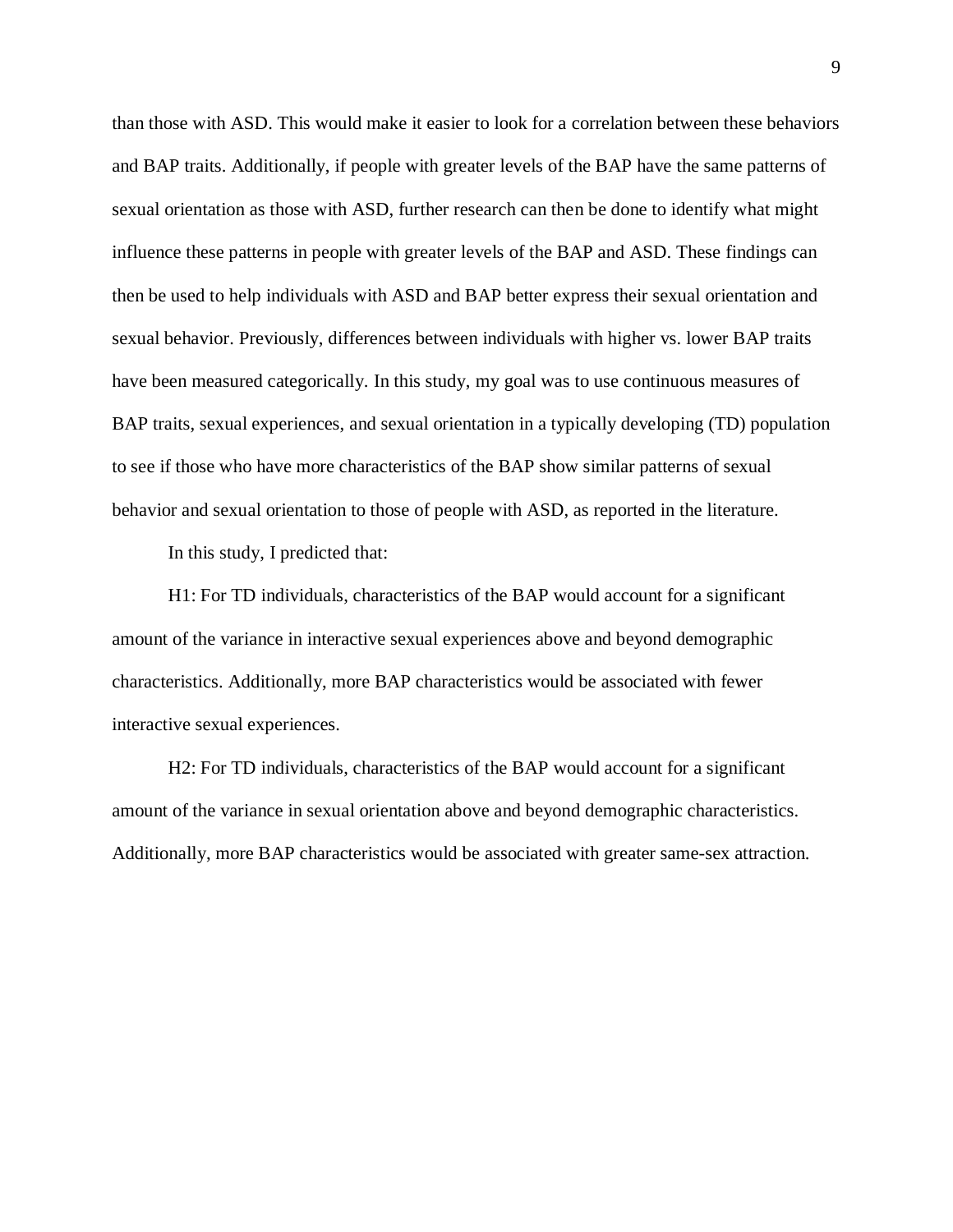#### **CHAPTER II**

#### **METHOD**

#### **Participants**

The survey was given to 340 individuals who were recruited using the SONA research participation system at Old Dominion University, online through social media and psychology research websites, and from psychology classes at a small private liberal arts college in Southwest Virginia, Emory & Henry College. Of these individuals, 177 (132 women, 33 men, 12 other gender) met study criteria and had their data included in the analyses.

#### **Measures**

**Demographics.** The demographics questionnaire asked questions concerning participant's gender, race, sexual orientation, family income, participant's income, parent's education, respondent's education, relationship status and history, religion, field of study/ occupation, year in college, other psychiatric diagnoses, formal ASD diagnosis, and family member ASD diagnosis (see Appendix A)

#### **Broad Autism Phenotype Measures.**

*Autism Spectrum Quotient.* The Autism Spectrum Quotient (AQ; Baron-Cohen, Wheelwright, Skinner, Martin, & Clubley, 2001) is a 50-item self-report measure used to assess symptoms relating to Autism Spectrum Disorder (ASD) in adults of typical intelligence. It has also been used to assess these traits in TD populations (e.g., Hurst, Mitchell, Kimbrel, Kwapil, & Nelson-Gray, 2007; Jobe & White, 2007; Kunihira, Senju, Dairoku, Wakabayashi, & Hasegawa, 2006). It consists of five domains: Communication, Social, Imagination, Local Details, and Attention Switching. The Communication, Social, and Attention Switching domains were based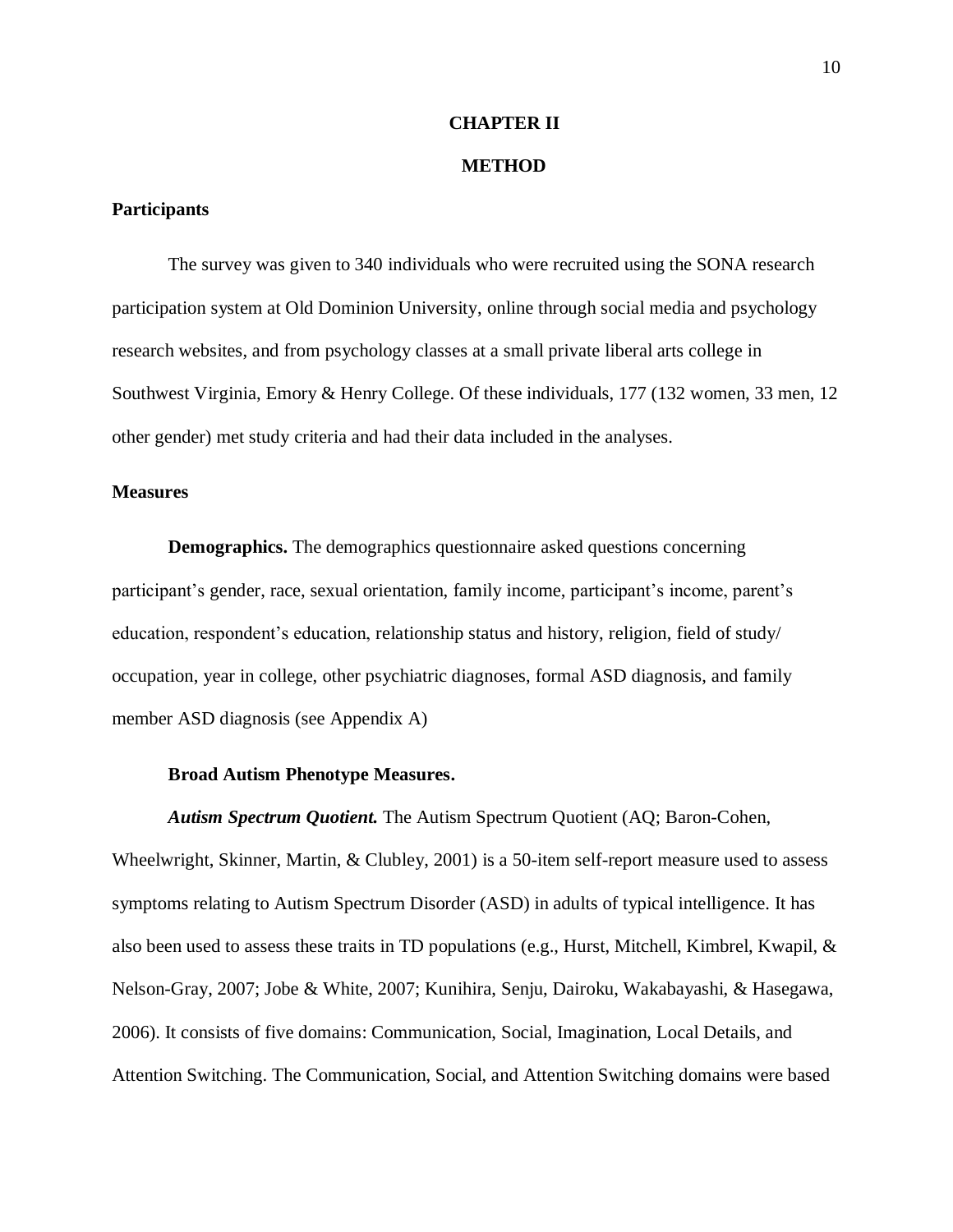on the three criteria for autism present in DSM-IV-TR (APA 2000). Imagination and Local Details were based on known areas of abnormalities in cognition present in autism (Baron-Cohen, Wheelwright, Skinner, Martin, & Clubley, 2001). Example items on the AQ include: "I find it difficult to work out people's intentions" and "I am fascinated by numbers." Each item is rated on a 4-point Likert scale that includes *definitely agree, slightly agree, slightly disagree,* and *definitely disagree.* Higher total scores indicate more symptoms of ASD. Some items are reverse-coded.

There is substantial evidence supporting the reliability and validity of the AQ. In a sample including both TD students and those with ASD, Cronbach's alphas of these domains range from .63 to .77, with an overall alpha of .81 (Baron-Cohen et al., 2001b). However, in a general population sample including TD and ASD participants, overall alpha was found to be .71 (Hoekstra, Bartels, Cath, & Boomsma, 2008). Estimates of overall alpha also varied widely in TD-only college student samples, from .67 (Hurst et al., 2007) to .78 (Jobe & White, 2007). In this study's sample, the overall alpha was .85. Test-retest reliability ranges from .70 (two weeks, Baron-Cohen et al., 2001b) to .78 (time interval not given, Hoekstra et al., 2008). A cut-off score of 32 included 79.3% of participants with ASD and only 2% of control participants (Baron-Cohen et al., 2001b). Hoekstra and colleagues (Hoekstra et al., 2008) found that there was no overlap between those diagnosed with AS/HFA (Autism Spectrum/ High Functioning Autism) and TD controls, but some score overlap between those diagnosed with the milder PDD-NOS (Pervasive Developmental Disorder – not otherwise specified) and controls. High scores on the AQ are correlated to a low performance on the *Reading the Mind in the Eyes* test, a measure of Theory of Mind and that has been shown to discriminate between those with AS/HFA and those with typical development (Baron-Cohen, Wheelwright, Hill, Raste, & Plumb, 2001). Participants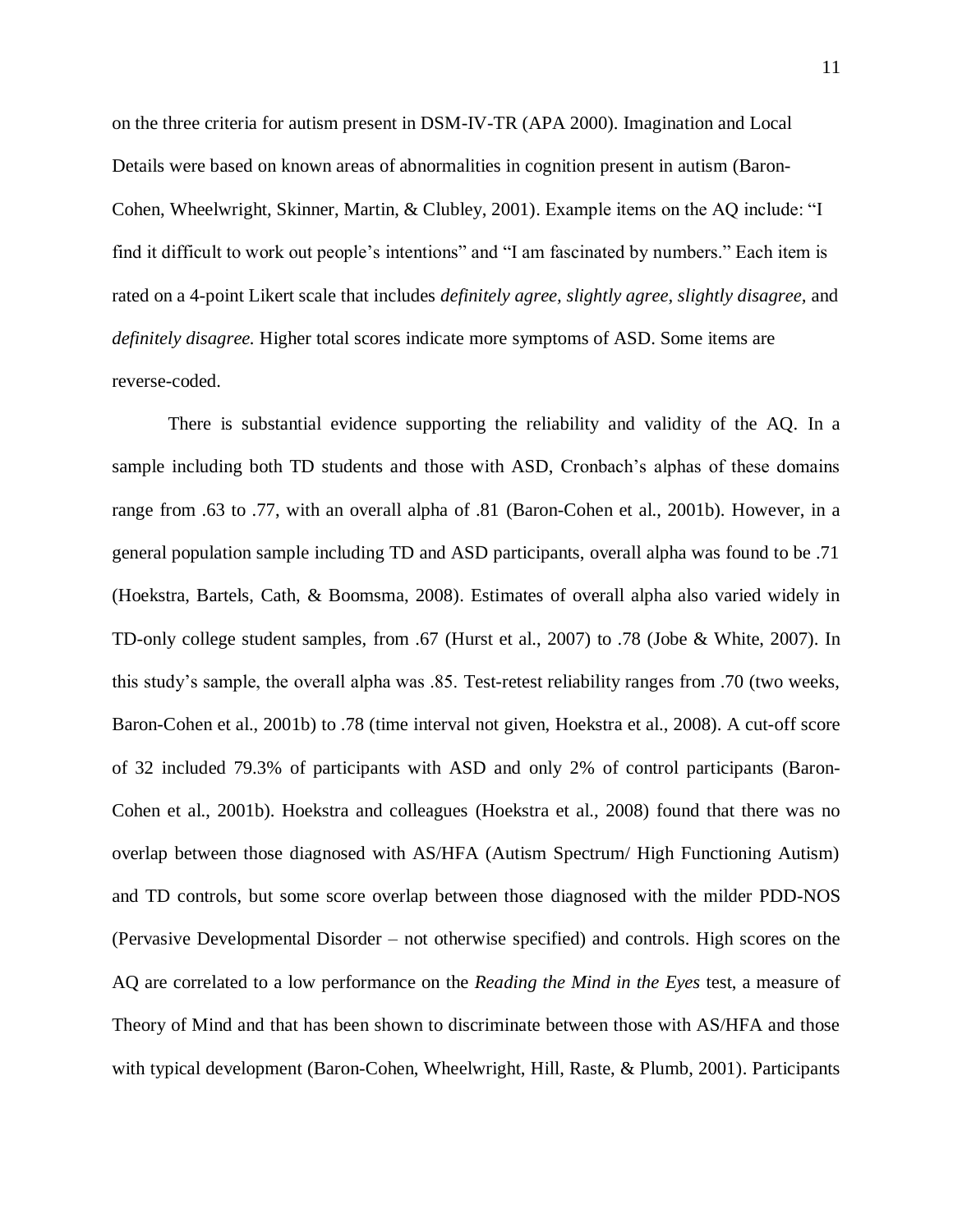with ASD obtained significantly higher scores on the AQ than participants with Obsessive-Compulsive Disorder or Social-Anxiety Disorder (Hoekstra et al., 2008; see Appendix B).

*Broad Autism Phenotype Questionnaire.* The Broad Autism Phenotype Questionnaire (BAPQ; Hurley, Losh, Parlier, Reznick, & Piven, 2007) is a 36-item self-report measure designed to assess characteristics of the BAP in adults of typical intelligence. While it was first developed to identify characteristic of the BAP in relatives of those with ASD (Hurley et al., 2007), subsequent studies have used this instrument in a general college-age population (Lamport & Turner, 2014; Wainer, Ingersoll, & Hopwood, 2011). The BAPQ has three subscales designed to represent the theoretical constructs of the BAP: aloof, pragmatic language, and rigidity. These subscales map onto the three domains of autism that were present in the DSM-IV-TR (social deficits; communication deficits; and restricted, repetitive behaviors and interests; APA, 2000) and have been postulated as the defining features of the BAP (Piven et al., 1997). Example items on the BAPQ include: "I am flexible about how things should be done," "Conversation bores me," and "I like being around other people." Each item is rated on a 6-point (1-6) scale from *very rarely* to *very often*. Some items are reverse-coded. Scores for this measure are averaged, with a higher score indicating greater likelihood of expressing the BAP. Specific cut-off scores of 3.25, 3.50, and 2.75 are given for the Aloof, Rigid, and Pragmatic Language scales, respectively, while the overall cut-off score is 3.15. These cut-offs are shown to have good sensitivity and specificity in regards to identifying those who had first-degree relatives with autism and those who did not (Hurley et al., 2007).

The BAPQ has also demonstrated good validity and reliability. Cronbach's alphas for each of the three scales were .94, .85, and .91, respectively, with a total scale alpha of .95 (Hurley et al., 2007). In this study's sample, overall alpha was .94. A recent study comparing the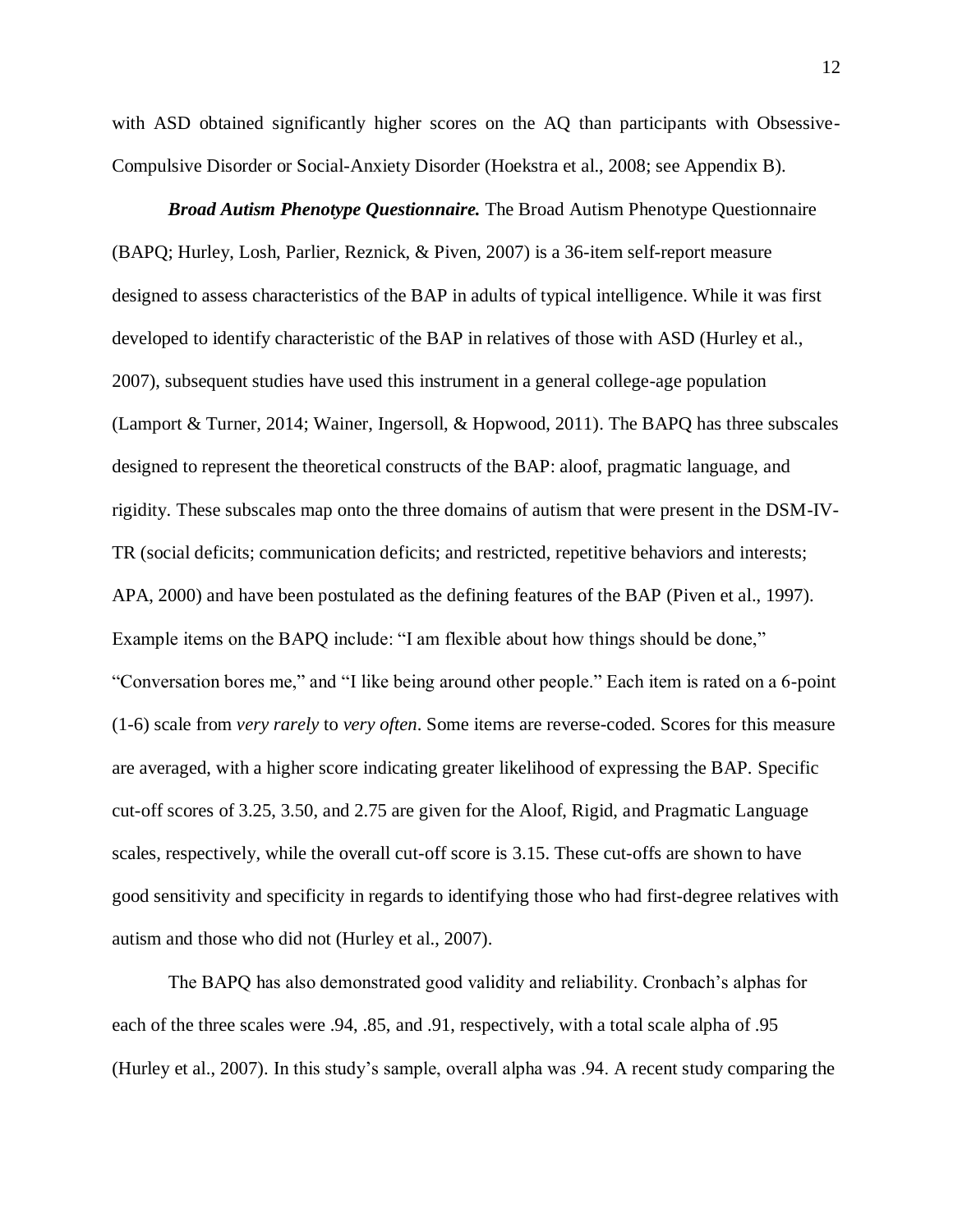BAPQ to the AQ (Baron-Cohen et al., 2001) and the Social Responsiveness Scale (Constantino & Gruber, 2005) found that the BAPQ had a consistent factor structure, internal consistencies of .76 or above, and good criterion related validity in that it correlated with other measures of BAP as well as aspects of social and interpersonal functioning (Ingersoll, Hopwood, Wainer, & Brent Donnellan, 2011; see Appendix C).

Both the AQ and the BAPQ were used in analyses predicting sexual orientation and partnered sexual behaviors. While both measures have been used to study the BAP, the AQ can also be used in people with ASD. This allows for the findings of this study to be compared directly with those of studies of sexuality in people with ASD. The BAPQ, on the other hand, was directly developed to measure the BAP and thus may capture some traits particular to that phenotype that are not captured by the AQ (Ingersoll et al., 2011).

**Brief Index of Sexual Functioning for Women.** The Brief Index of Sexual Functioning for Women (BISF-W; Taylor, Rosen, & Leiblum, 1994) is a 22-item self-report index that asks questions organized around three factors: Sexual Activity, Sexual Satisfaction, and Sexual Interest/ Desire. This measure was expanded to 64 questions in the survey for this study, as several questions in the original index ask about multiple behaviors per question. Sample questions include: "Indicate how frequently you have engaged in the following experiences during the past month," "Indicate how frequently you have felt a desire to engage in the following activities during the past month" and "Overall, how satisfied have you been with your sexual relationship with your partner?"

As for reliability and validity, test-retest correlations at one month ranged from .68 to .78 across the three factors (Taylor et al., 1994). Internal consistency of the factors is not reported since data from the BISF-W were not analyzed using these factors. Internal consistency data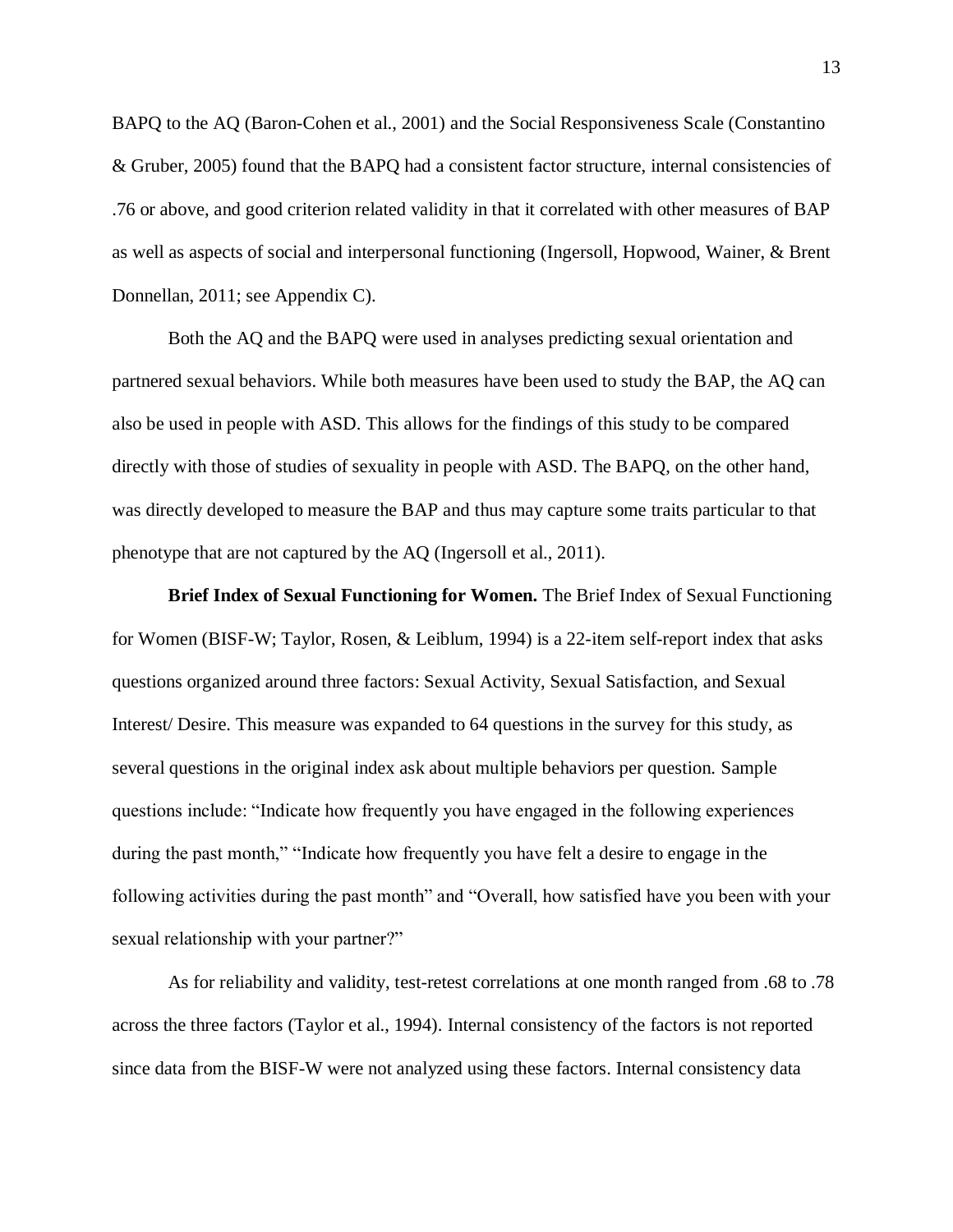from this study is reported below. Questions from this index have previously been used independently from their factor groups. One such study included TD men and women (Rupp  $\&$ Wallen, 2007) while another focused on a population with ASD (Byers et al., 2013). This measure correlates strongly with the Derogatis Sexual Functioning Inventory (DSFI; Derogatis & Melisaratos, 1979), with correlation coefficients ranging from .59 to .69 (Taylor et al., 1994). The BISF-W was found to be uncorrelated to a measure of social desirability (Taylor et al., 1994). The BISF-W is unique in its ability to reliably and comprehensively assess the breadth and amount of female sexual experience (Salisbury, 2003). Many questions were adapted from a questionnaire of sexual experiences designed for men, the Brief Sexual Functioning Questionnaire (BSFQ; Reynolds et al., 1988). Most of the resulting questions on the BISF-W are worded in a way that allows this measure to be given to both male and female participants. The one female-only question is not directly related to the goals of this study, as it asked about physical sexual difficulties. Nevertheless, this question was adapted to be given to both male and female participants and is included in the survey. As stated above, questions of interest to this study, such as frequency of partnered sexual behaviors, have been used in studies with a sample of both men and women (Byers et al., 2013; Rupp & Wallen, 2007). Since the revised version of this measure for this study included men and women, I refer to this version of the measure as the Brief Index of Sexual Functioning (BISF) throughout the rest of this manuscript. (See Appendix D).

The partnered sexual behaviors this survey asked about were kissing, mutual masturbation, petting and foreplay, oral sex, vaginal sex, and anal sex. In this study's sample, questions asking about desire for, arousal from, engaging in, and orgasming from the above partnered sexual behaviors were summed to provide a composite score for each of these four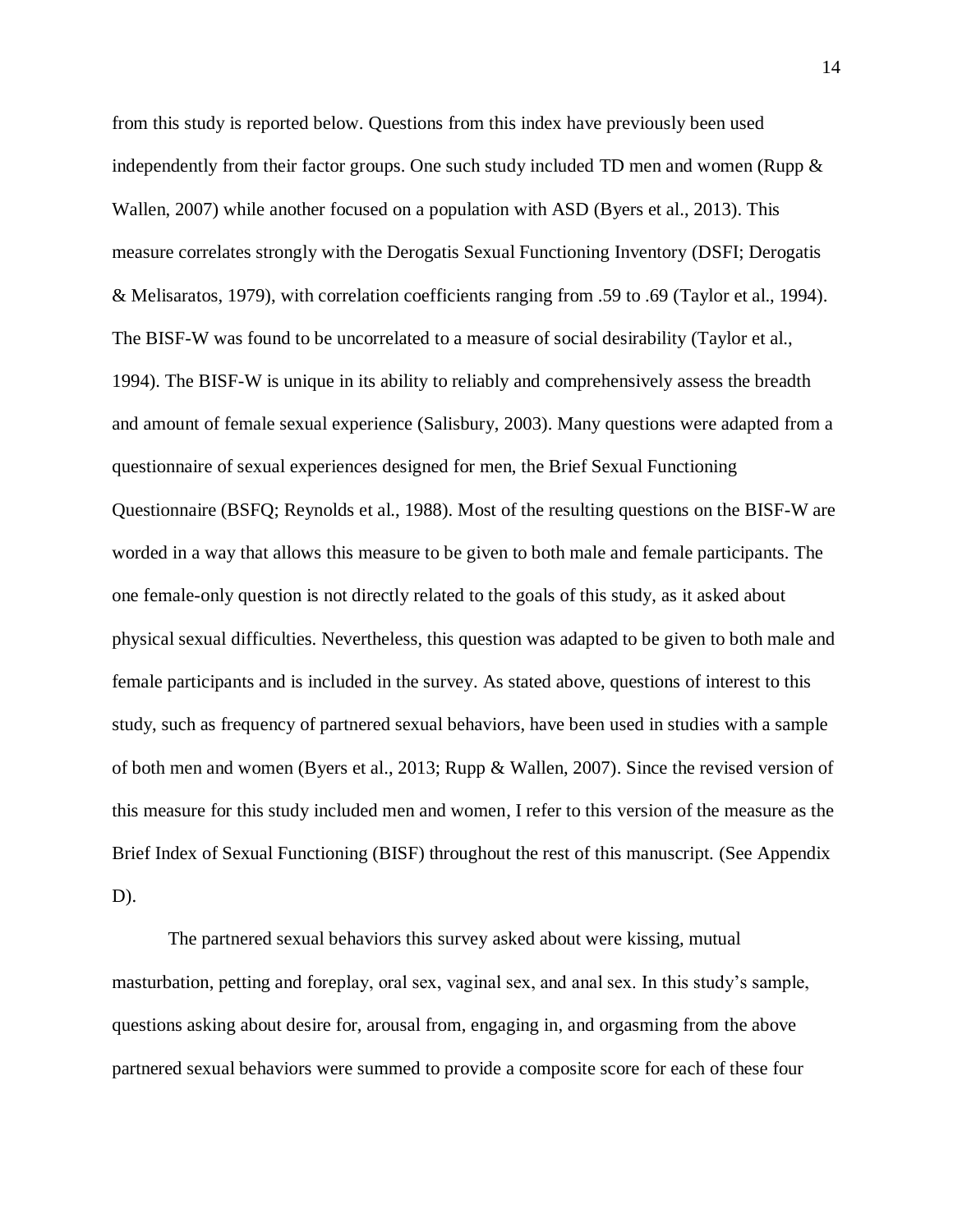areas. Cronbach's alphas for each of these areas ranged from .82 (BISF Desire) to .88 (BISF Engaged). I chose to use the composite measure for engaging in each of the partnered sexual behaviors (BISF Engaged) in the analysis, as it most closely measured the construct I wanted to examine.

**Klein Sexual Orientation Grid.** The Klein Sexual Orientation Grid (KSOG; Klein, Sepekoff, & Wolf, 1985) is a 21-item self-report instrument that provides an estimate of a person's past, present, and ideal sexual orientation and preference. On the KSOG, participants rate themselves in seven areas, including "Sexual Attraction," "Sexual Behaviors," and "Sexual Fantasies." To simplify the measure, Floyd and Stein (2002) performed a principle components analysis on the items and identified a principle component of sexual orientation that accounted for a majority of the variance. The factor of sexual orientation was best identified by the questions on sexual attraction, sexual behavior, sexual fantasies, and self-identification. Additionally, they only used the ratings on present and ideal scales to look at respondents' current thinking about their sexual orientation. Ratings are done on a seven-point scale ranging from 1 (*Heterosexual Only*) to 7 (*Homosexual Only*). For this study, a 0 point (*Asexual/ No one*) option has been added, due to higher rates of asexuality among those with ASD (Gilmour et al., 2012). Scores consist of the average of the ratings for the eight questions (four areas by two time periods). Higher scores indicate more homosexual sexual preference.

In terms of reliability and validity, values for test-retest and internal consistency were reported by the authors only as "generally determined to be excellent" (Klein, Sepekoff, & Wolf, 1985, p. 43), but the Floyd and Stein study identified the internal consistency of their eightquestion model as being quite high ( $\alpha$  = .95; Floyd & Stein, 2002). In this study's sample, Cronbach's alpha for the eight-question model was .96. Klein and colleagues (Klein et al., 1985)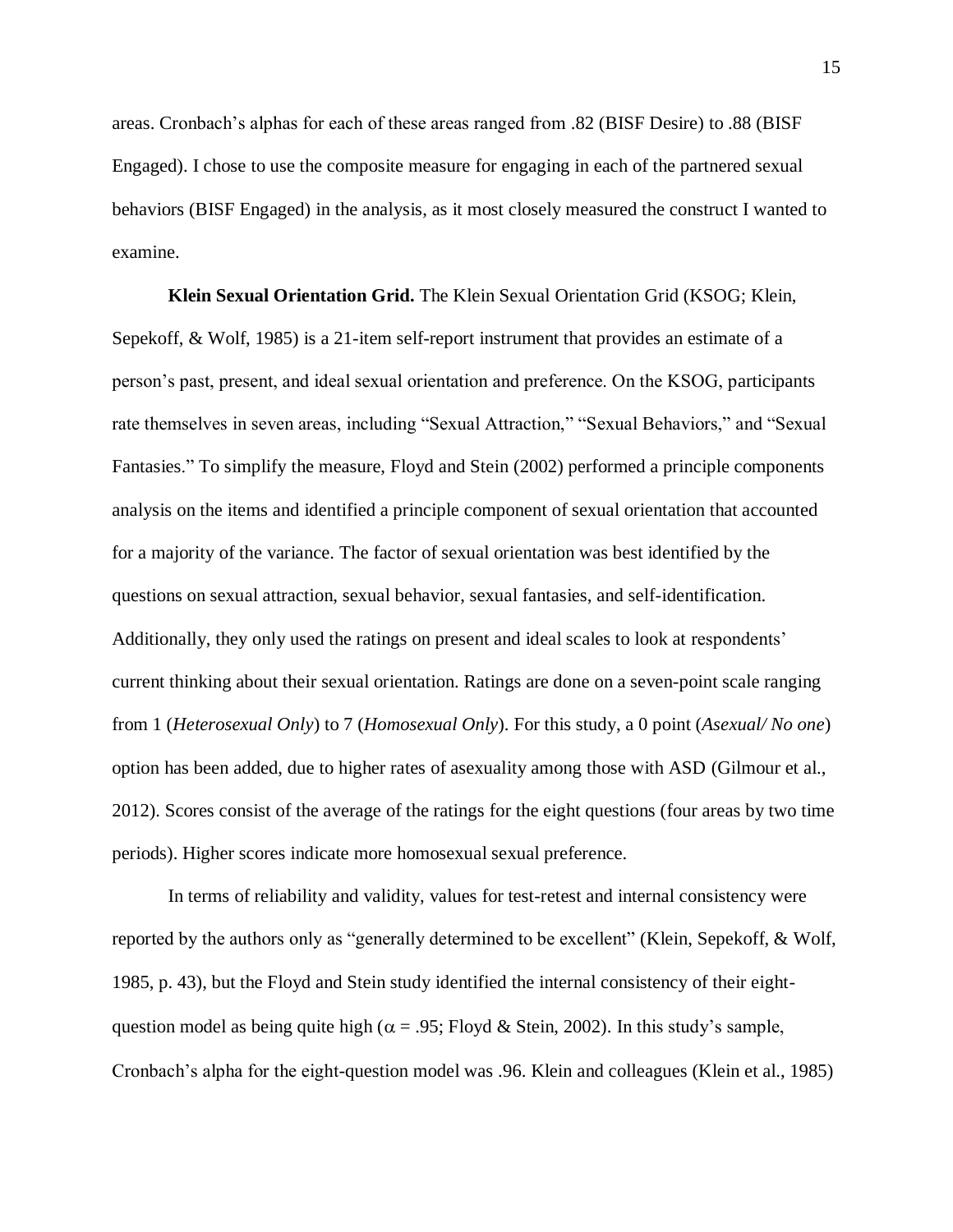reported that a person's self-labeled sexual orientation accounted for 70% of the variance on the KSOG. Alternatively, Floyd and Stein (2002) found that there was a 96% agreement between the sexual orientation classifications they made using the KSOG and participants self-rated sexual orientation. Therefore, the score formulation used by these two authors was used to represent sexual orientation for this study (See Appendix E). In this study, self-reported sexual orientation significantly correlated with sexual orientation as measured by the KSOG, *r* = .71.

**Validity check.** To ensure that survey participants were paying attention and answering accurately, I inserted a question into the AQ and the BISF scales that asked participants to select a certain response if they are paying attention. The scale for this question matched the scale of the measure in which it is embedded. Participants that incorrectly answered both questions were removed (see Data Screening section for number of cases excluded).

#### **Procedure**

**Study Procedures.** This study was approved by the college review committee of Old Dominion University and the Internal Review Board at Emory & Henry College. Interested persons were asked to participate in a study of personality traits and sexuality. They read a notification form that described the study process and provided informed consent by clicking the statement, "I am 18 years of age or older and I agree to the above statements." Participants then anonymously completed the survey online. Those recruited from Old Dominion University were compensated for their time with research credit. Those recruited from Emory & Henry College were provided with extra credit in their psychology course.

**Power Analysis.** A power analysis was performed at a power level of .8, alpha level of .05, for a small effect size of  $f^2 = 0.10$ . The analysis allowed for 8 demographic predictors in addition to the two main predictors (the AQ and the BAPQ). The results indicated that I should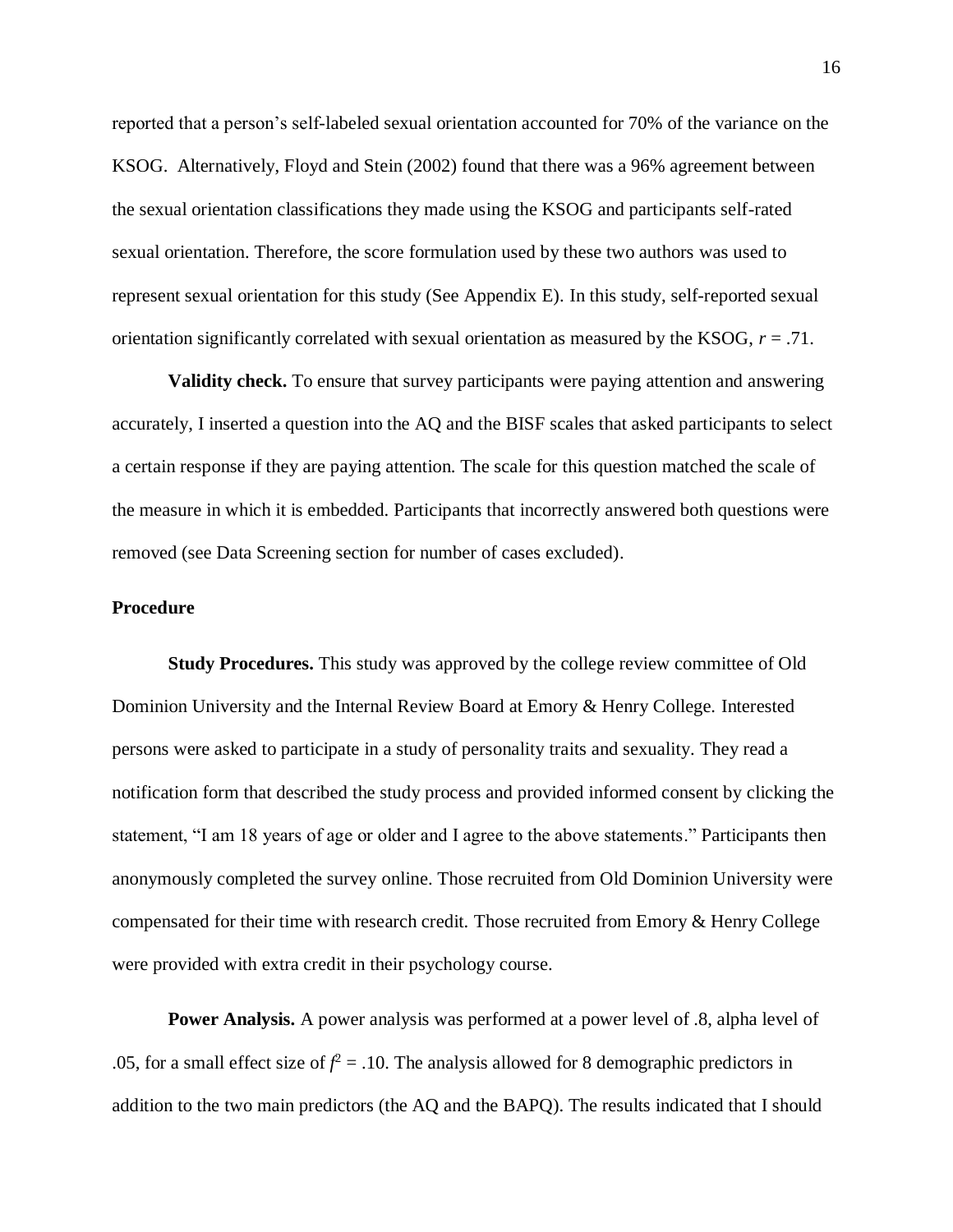recruit 160 participants to be able to find an effect this size. To control for attrition due to incomplete surveys, I took into account the average completion rate for online surveys (78.6%; FluidSurveys Team, 2014) and allowed for an additional 35 participants. I also accounted for United States population base rates for disorders excluded from the study, which were ASD (1%) and psychotic disorders (1%; APA 2013). These calculations indicated I should allow for an additional 7 participants, bringing up the total number of participants needed up to 202.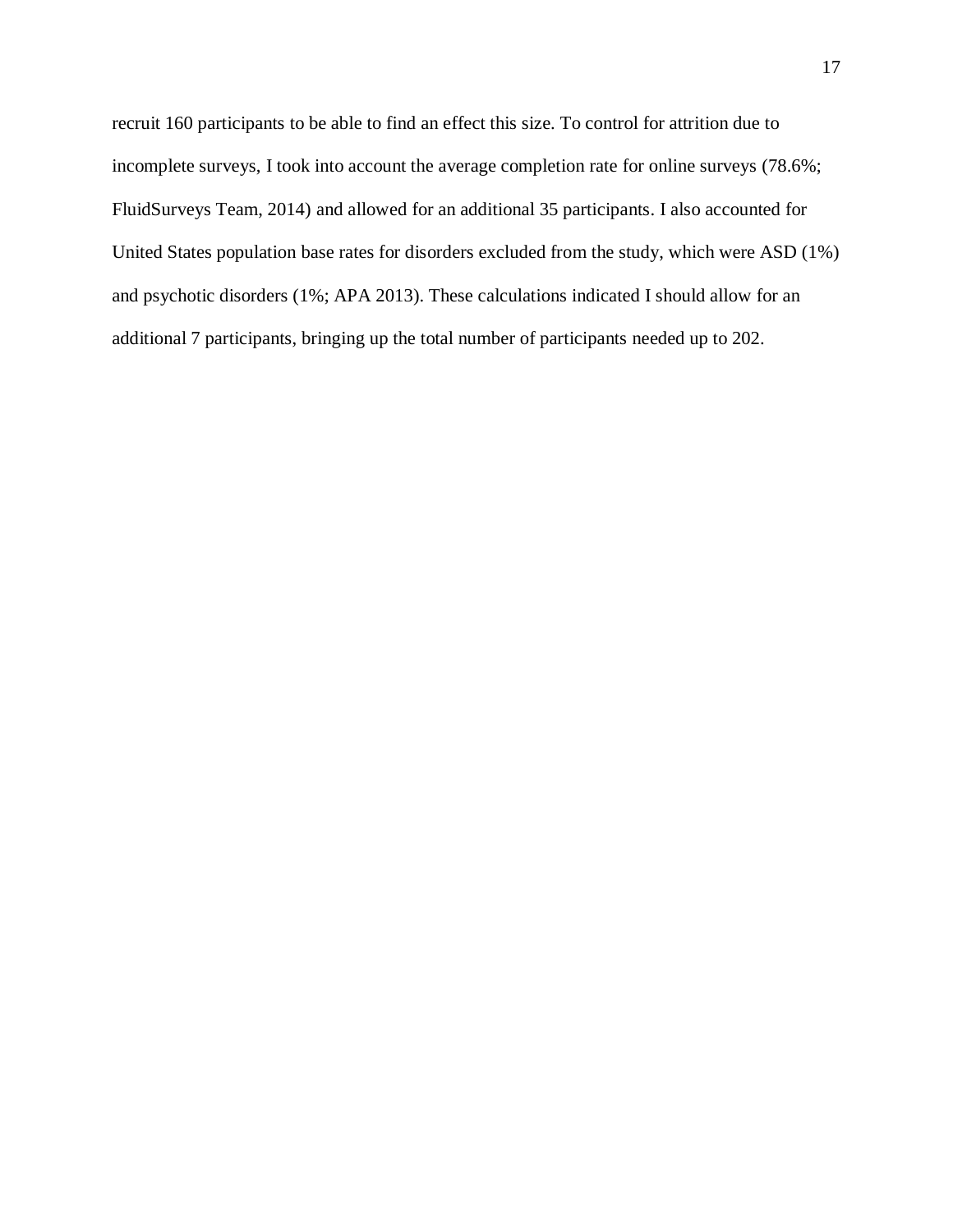#### **CHAPTER III**

#### **RESULTS**

#### **Data Screening**

I first went through the data and removed cases that did not fit certain inclusion criteria. Cases that did not indicate consent (11) or did not provide enough data to be used in any of the main analyses (137) were removed. To have enough data to be used for the main analyses, the participant must have completed one of the ASD trait measures and either the BISF or the KSOG with less than 33% data missing. Additionally, those who indicated a formal diagnosis of ASD (6) or who did not pass the validity check (9) were also excluded. No participants indicated a formal diagnosis of a psychotic disorder. In total, 163 cases were excluded from the final analyses, leaving 177 cases to be analyzed cases.

Demographic variables that I had planned to include as covariates in the analysis were age, gender identity, race, religion, family income, participant's income, parent's education, respondent's education, participant's year in college, and other psychiatric diagnosis. However, the age variable was mistakenly left out of the online questionnaire. Additionally, about onethird of the participants did not include their income or their family's income, which meant their cases were excluded from the analysis when these variables were included. Therefore, I decided not to use family income and participant income as covariates in the final analysis.

I performed a Missing Values Analyses to see what demographic variables were associated with missingness on the test variables. Missingness on the AQ composite score was predicted by Participant Income,  $t(1, 36) = -4.3$ ,  $p < .001$ , Family Income  $t(1, 168) = -4.6$ ,  $p <$ .001, and KSOG composite score,  $t(1, 9) = -2.7$ ,  $p = .02$ . To correct for the missing values, I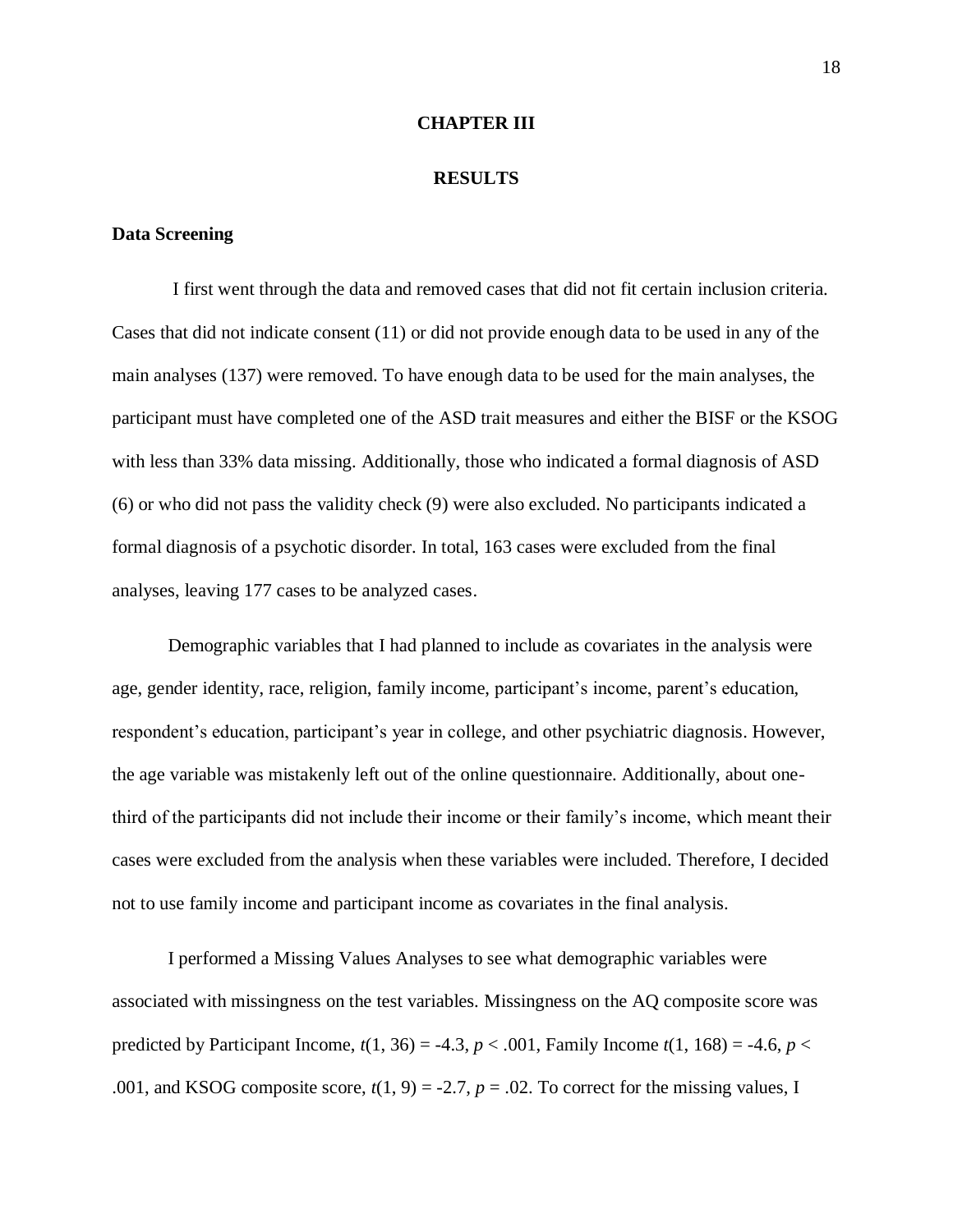performed Multiple Imputation for each of the four test measures (AQ, BAPQ, BISF, and KSOG) separately, with 5 imputations performed for each and correlates of missingness included in the imputation.

Next, I performed a regression with the chosen demographic variables predicting AQ and BAPQ to check for multicollinearity using VIF/Tolerance tests. All Tolerance values were less than 1 and all VIF values were less than 2.

Lastly, I examined box plots of all the composite variables and found no outliers. Tests of skewness and kurtosis were less than 2 for all composite variables. Tests of multivariate outliers showed some cases that exceeded cutoffs for leverage and Mahalanobis distance; however, no cases exceeded cutoffs for Cook's *d*. Additionally, performing the main analyses with these variables removed did not change the significance of the outcomes.

To support my assumption that BAP traits are continuously distributed in a TD population, I created a histogram of that variable. The histogram supports my assumption that BAP traits are continuously distributed in a TD population. Additionally, including the cut-off for higher-BAP shows that almost half of the sample could be considered to have higher-BAP, demonstrating that I have sufficient variance in this trait to examine my hypotheses (see Figure 1).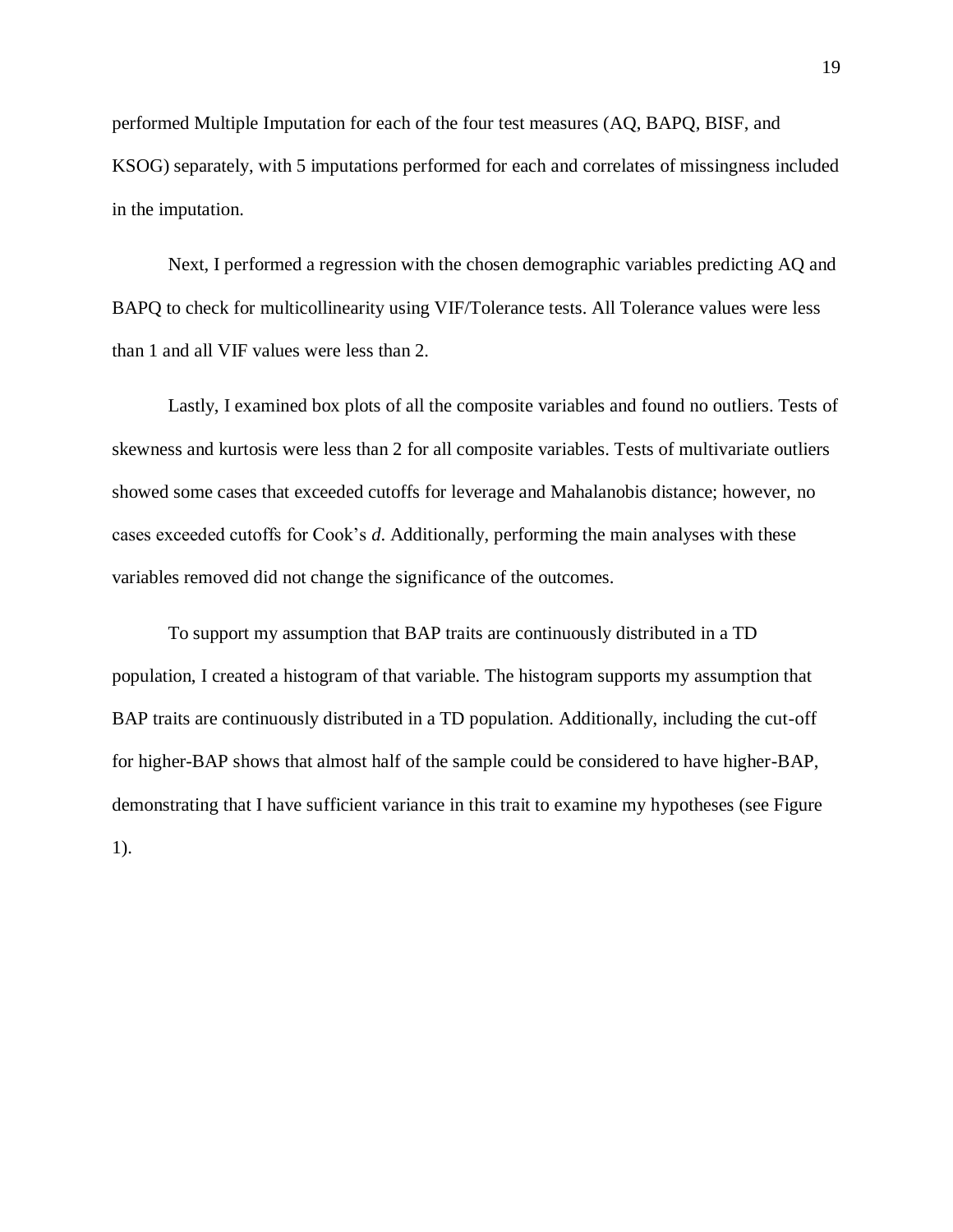

*Figure 1.* The distribution of BAP traits (as measured by the BAPQ). The line labeled "3.15" indicates the cut-off for having higher-BAP.

The gender identity, race, and religion variables were dummy coded before being entered in the regression. For gender identity, "female" was chosen as the reference group and "male", "genderfluid/genderqueer/agender", and "other gender/transgender" were chosen as the comparison groups. For race, "White" was chosen as the reference group and "Black", "Hispanic", "Asian", "Multiracial", and "Other" were chosen as the comparison groups. For religion, "Christianity" was chosen as the reference group and "other organized religion" (a combination of the "Muslim," "Jewish," "Hindu," "Buddhist," and "Other" categories),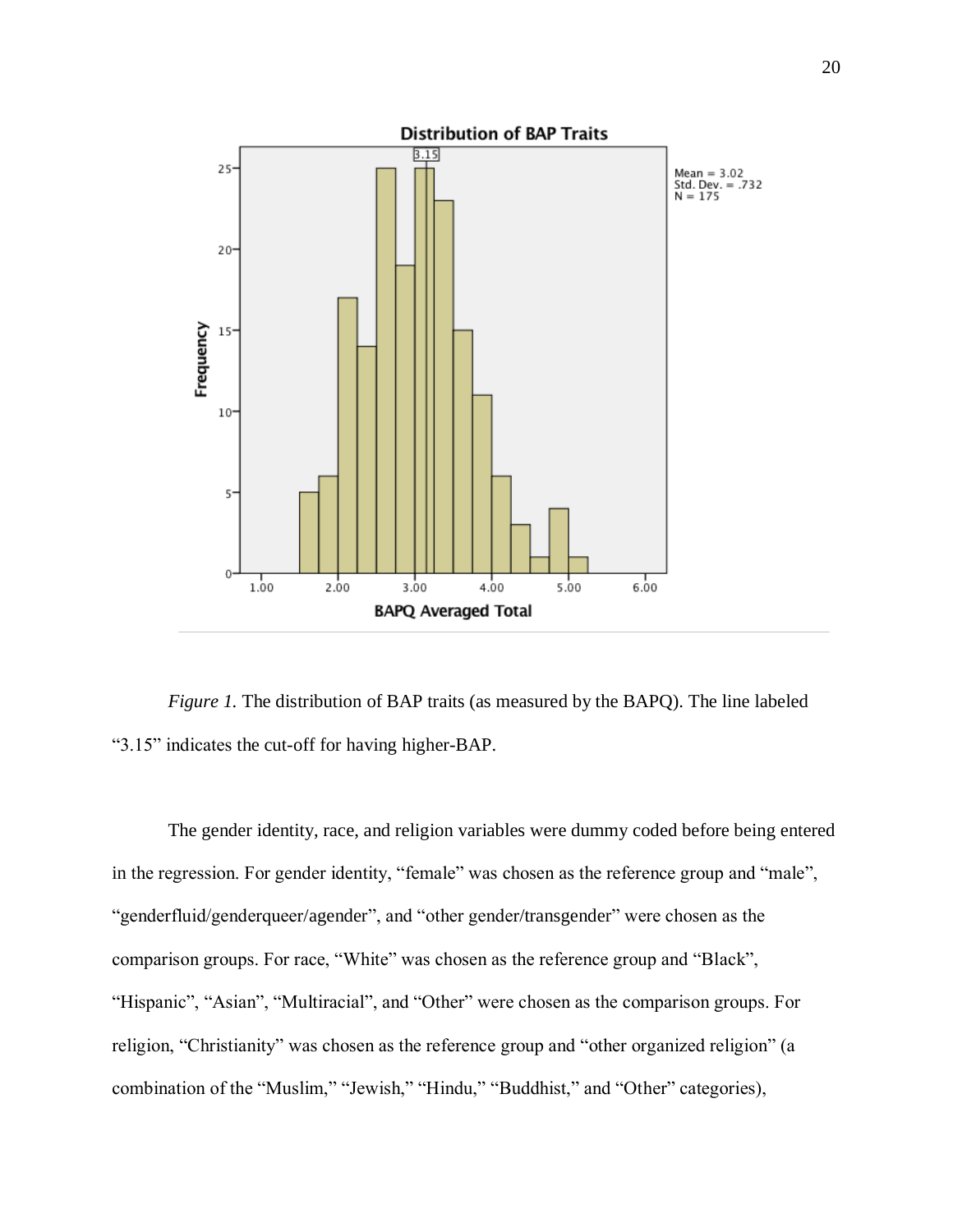"spiritual but not religious", "neither spiritual nor religious", and "nothing in particular" were chosen as the comparison groups (see Table 1 for demographic variables).

## Table 1

## *Demographics of Study Sample*

|                                  | $\mathbf N$    | Percentage |
|----------------------------------|----------------|------------|
| Gender                           |                |            |
| Male                             | 33             | 18.6       |
| Female                           | 132            | 74.6       |
| Transgender                      | $\mathbf{1}$   | 0.6        |
| Genderfluid/Genderqueer          | $\overline{4}$ | 2.3        |
| Agender                          | 5              | 2.8        |
| Other                            | $\overline{2}$ | 1.1        |
| Sexual Orientation               |                |            |
| Straight/Heterosexual            | 118            | 66.7       |
| Lesbian/Gay/Homosexual           | 9              | 5.1        |
| Bi/Pansexual                     | 34             | 19.2       |
| Other non-hetero orientation     | 5              | 2.8        |
| Race                             |                |            |
| White                            | 119            | 67.2       |
| <b>Black or African American</b> | 15             | 8.5        |
| Hispanic/Latino                  | 16             | 9.0        |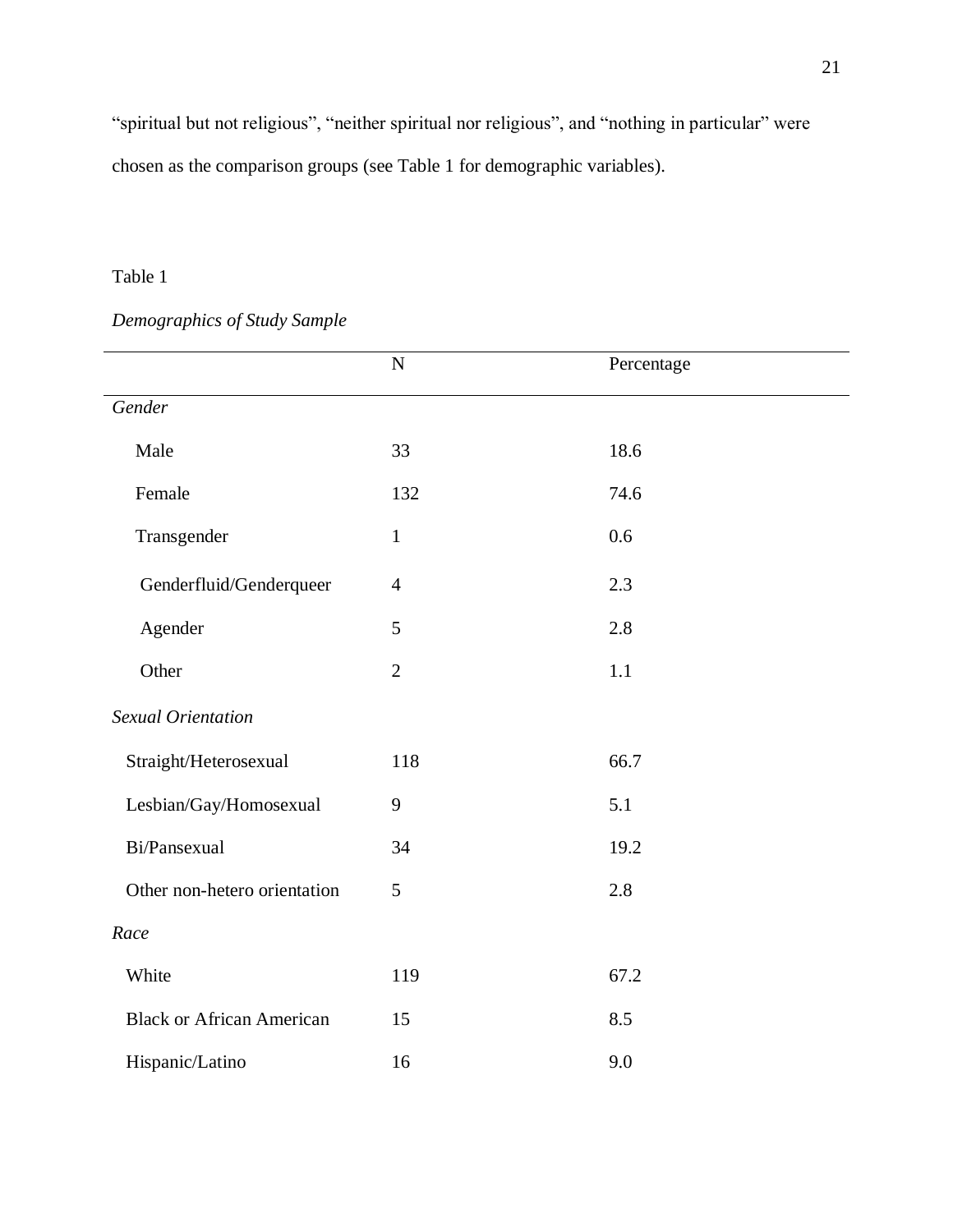## Table 1 Continued

|                                       | ${\bf N}$    | Percentage |
|---------------------------------------|--------------|------------|
| Race                                  |              |            |
| American Indian/Alaskan               | $\mathbf{1}$ | 0.6        |
| Asian                                 | 11           | 6.2        |
| Multi-racial                          | 14           | 7.9        |
| Other                                 | $\mathbf{1}$ | 0.6        |
| <b>Participant Education</b>          |              |            |
| Less than high school                 | $\tau$       | 4.0        |
| High school graduate                  | 25           | 14.1       |
| Some college                          | 99           | 55.9       |
| 2-year degree                         | 17           | 9.6        |
| 4-year degree                         | 21           | 11.9       |
| Professional degree                   | 6            | 3.4        |
| Doctorate                             | $\mathbf{1}$ | 0.6        |
| <b>Participant Recruitment Source</b> |              |            |
| Old Dominion University               | 6            | 3.4        |
| <b>Emory and Henry College</b>        | 47           | 26.6       |
| Social Media                          | 35           | $20.1\,$   |
| <b>Research Website</b>               | 48           | 27.1       |
| Other                                 | 41           | 23.2       |
| Religion                              |              |            |
| Christian                             | 79           | 44.6       |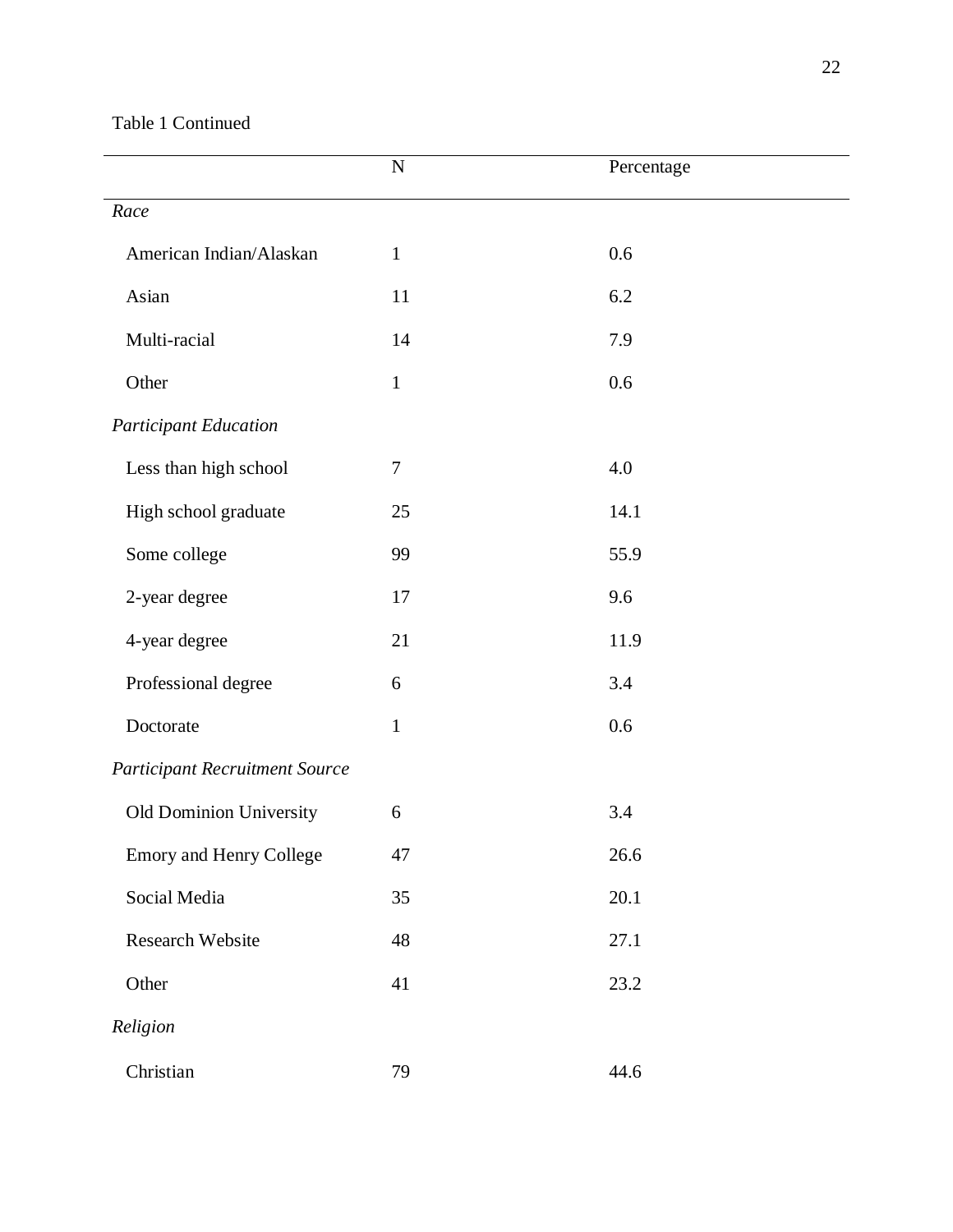#### Table 1 Continued

|                                 | ${\bf N}$      | Percentage |
|---------------------------------|----------------|------------|
| Religion                        |                |            |
| Muslim                          | 3              | 1.7        |
| Jewish                          | $\overline{4}$ | 2.3        |
| Hindu                           | $\overline{2}$ | 1.1        |
| <b>Buddhist</b>                 | 3              | 1.7        |
| Other                           | 6              | 3.4        |
| Spiritual but not religious     | 28             | 15.8       |
| Neither spiritual nor religious | 28             | 15.8       |
| Nothing in particular           | 24             | 13.6       |

#### **Primary Analyses**

I conducted two sets of linear hierarchical multiple regressions with the AQ and BAPQ serving as the predictor variables and sexual orientation measured by the KSOG and partnered sexual behaviors measured by BISF Engaged serving as the criterion variables. The demographic variables listed in the Data Screening section were used for each regression.

To test H1, that engaging in partnered sexual behavior is predicted by BAP traits over and above the effects of any demographic variables, I performed a hierarchical multiple regression. The demographic variables were entered in Step 1, and the AQ Total was entered in Step 2, with both sets of variables serving as predictors for BISF Engaged. Significant demographic predictors were participant's level of education,  $\beta = 0.26$ ,  $t = 3.23$ ,  $p = .002$ , and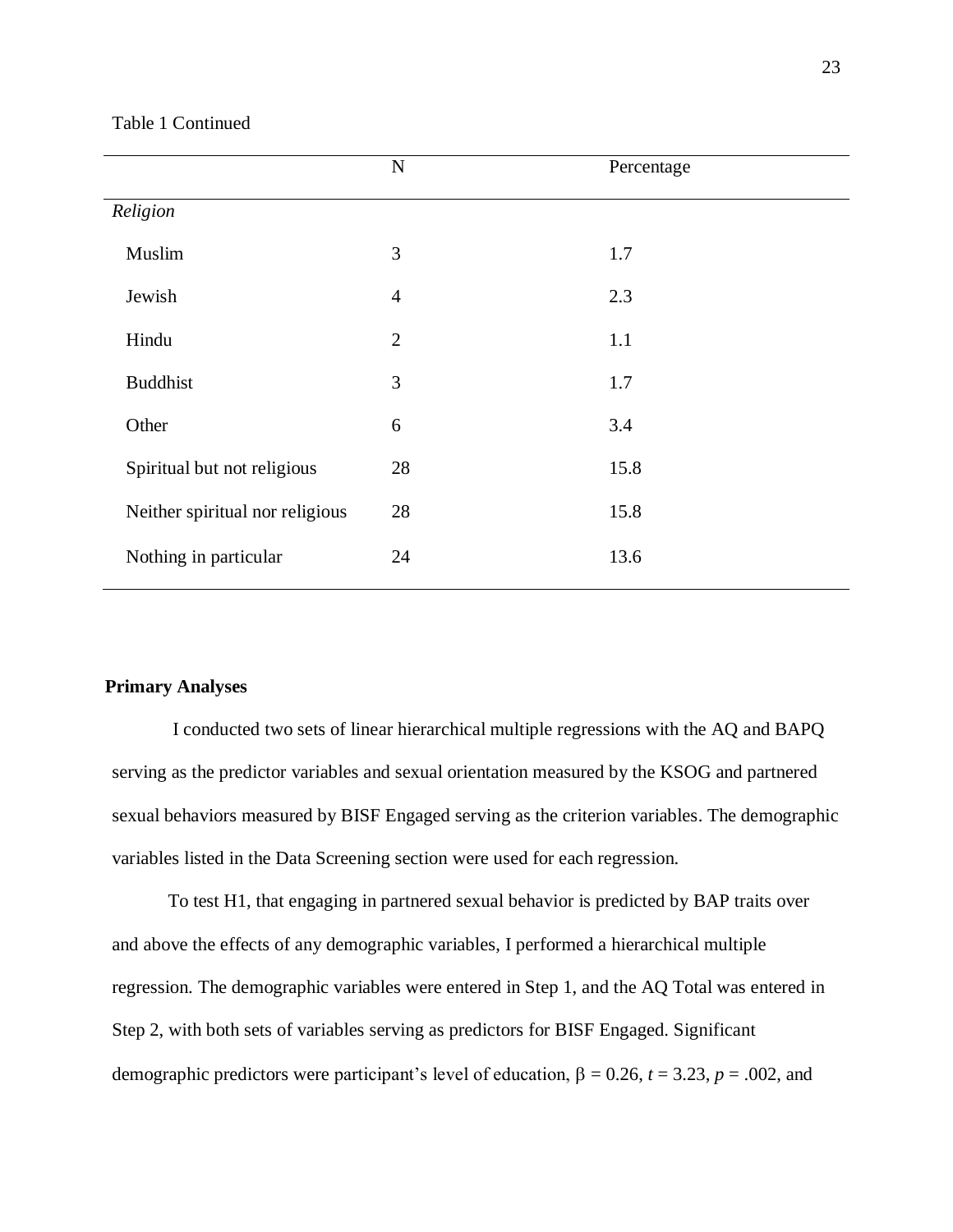other organized religion compared to Christian religion,  $\beta = -0.19$ ,  $t = -2.18$ ,  $p = .03$ . Participants with higher levels of education engaged in more partnered sexual behavior, whereas participants identifying with an organized religion other than Christianity engaged in less partnered sexual behavior. AQ Total was not a significant predictor of BISF Engaged,  $\beta = 0.04$ ,  $t = 0.48$ ,  $p = .64$ . Demographic variables predicted BISF Engaged in the first step,  $R = .44$ ,  $R^2 = .19$ ,  $F(16, 154) =$ 2.26,  $p = .005$ , but the addition of AQ Total did not make a significant change in the model,  $\Delta R^2$  $= .001, F = 0.22, p = .64$  (see Table 2).

#### Table 2

*Summary of Hierarchal Regression Analyses for Demographic Variables and AQ Predicting Partnered Sexual Behaviors*

| Predictors                        | $\boldsymbol{B}$ | SEB  | $\boldsymbol{\beta}$ | t         | $\boldsymbol{F}$ | $R^2$                    | $\Delta R^2$ |
|-----------------------------------|------------------|------|----------------------|-----------|------------------|--------------------------|--------------|
| Step 1                            |                  |      |                      |           | $2.26**$         | .19                      | $-$          |
| Participant<br>education          | 1.90             | 0.59 | 0.26                 | $3.23***$ |                  |                          |              |
| Other organized -5.20<br>religion |                  | 2.38 | $-0.19$              | $-2.18*$  |                  |                          |              |
| Step 2                            |                  |      |                      |           | .022             | $\overline{\phantom{m}}$ | .001         |
| AQ                                | 0.02             | 0.04 | 0.04                 | 0.48      |                  |                          |              |

*Note.*  $N = 171$ ,  $* p < .05$ ,  $* p < .01$ ,  $* * p < .005$ ;  $AQ =$  Autism Spectrum Quotient. Only

significant predictors are shown.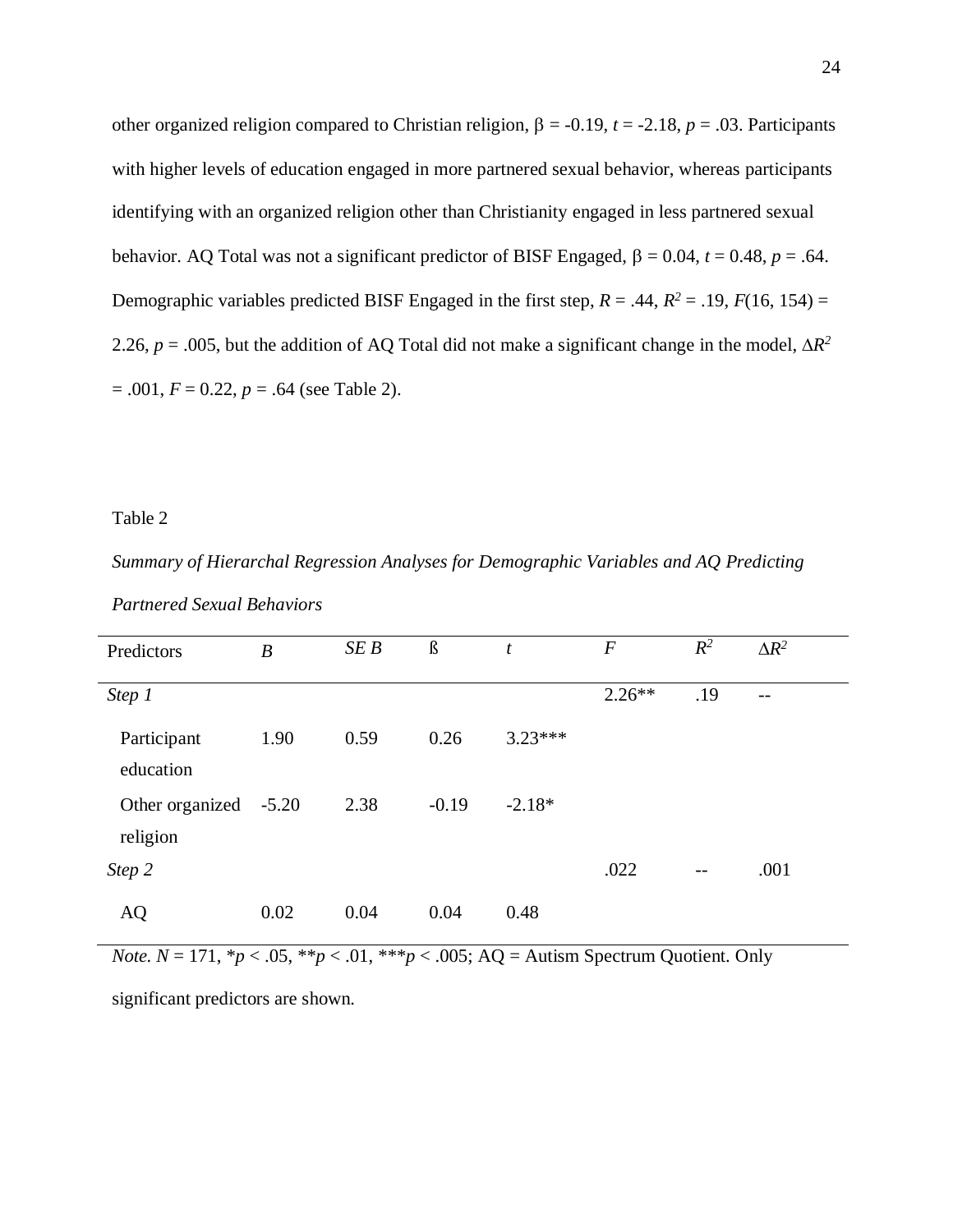To further test H1, I performed another hierarchical multiple regression, again with the demographic variables entered in Step 1, but using BAPQ Total instead of AQ Total in Step 2. Again, both sets of variables served as predictors for BISF Engaged. Significant demographic predictors were participant's level of education,  $\beta = 0.26$ ,  $t = 3.21$ ,  $p = .002$ , and other organized religion compared to Christian religion,  $\beta = -0.19$ ,  $t = -2.19$ ,  $p = .03$ . Participants with higher levels of education engaged in more partnered sexual behavior, whereas participants identifying with an organized religion other than Christianity engaged in less partnered sexual behavior. BAPQ Total was not a significant predictor of BISF Engaged,  $\beta = -0.11$ ,  $t = -1.32$ ,  $p = .19$ . Demographic variables predicted BISF Engaged in the first step,  $R = .43$ ,  $R^2 = .19$ ,  $F(16, 152) =$ 2.21,  $p = .007$ , but the addition of BAPQ Total did not make a significant change in the model,  $\Delta R^2$  = .009, *F* = 1.73, *p* = .19 (see Table 3).

#### Table 3

*Summary of Hierarchal Regression Analyses for Demographic Variables and BAPQ Predicting Partnered Sexual Behaviors*

| Predictors                        | $\boldsymbol{B}$ | SE B | $\boldsymbol{\beta}$ | t         | $\overline{F}$ | $R^2$ | $\Delta R^2$             |
|-----------------------------------|------------------|------|----------------------|-----------|----------------|-------|--------------------------|
| Step 1                            |                  |      |                      |           | $2.21**$       | .19   | $\overline{\phantom{m}}$ |
| Participant<br>education          | 1.89             | 0.59 | 0.26                 | $3.21***$ |                |       |                          |
| Other organized -5.24<br>religion |                  | 2.40 | $-0.19$              | $-2.19*$  |                |       |                          |
| Step 2                            |                  |      |                      |           | 1.73           | $- -$ | .009                     |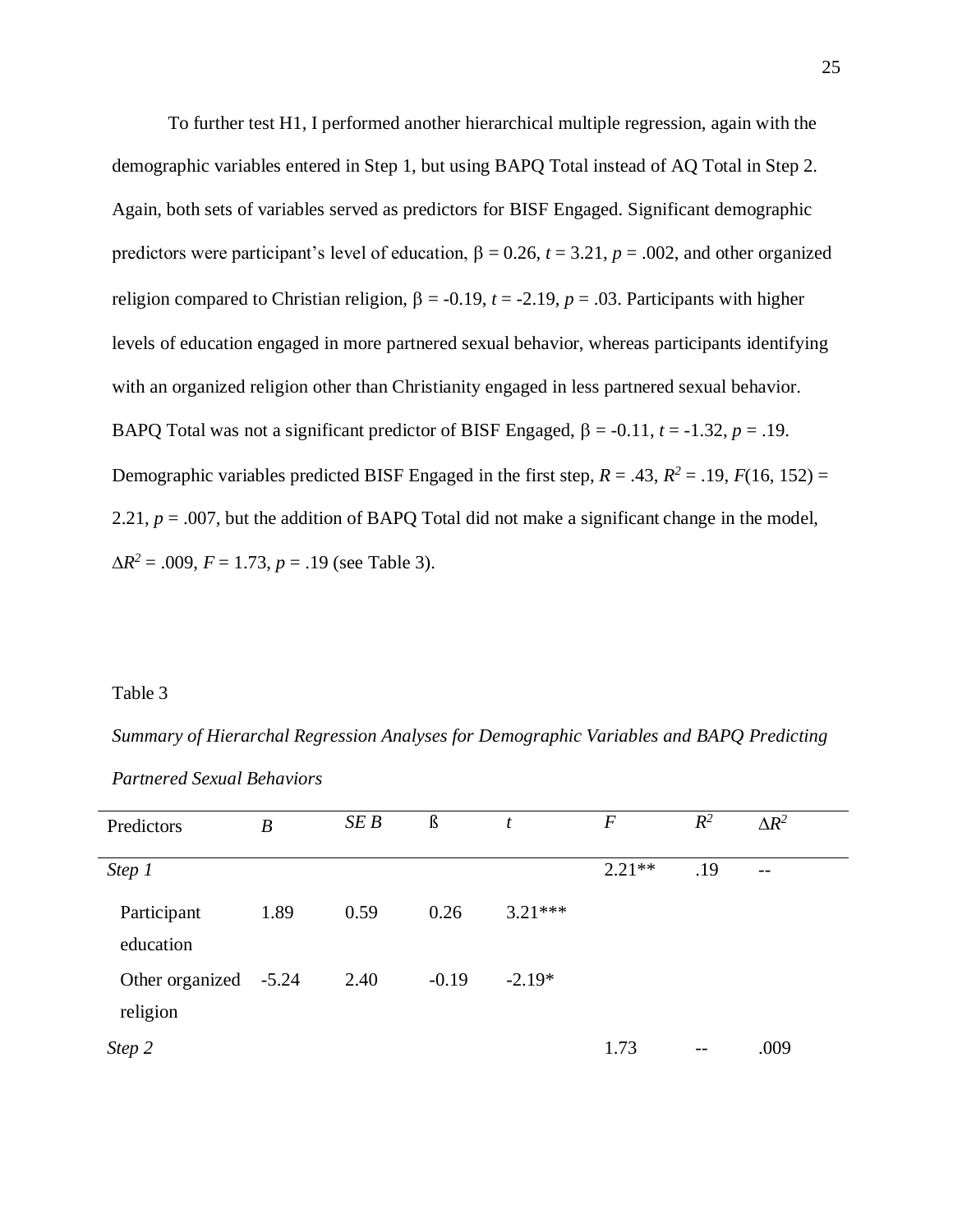*Note.*  $N = 169$ ,  ${}^*p < .05$ ,  ${}^{**}p < .01$ ,  ${}^{**}p < .005$ ; BAPQ = Broad Autism Phenotype Questionnaire. Only significant predictors are shown.

To test H2, that sexual orientation is predicted by BAP traits over and above the effects of demographic variables, I performed another hierarchical regression. The demographic variables were entered in Step 1, and the AQ Total was entered at Step 2, with both sets of variables serving as predictors for KSOG Total. Significant demographic predictors were identifying as spiritual but not religious compared to Christian religion,  $\beta = 0.26$ ,  $t = 3.15$ ,  $p =$ .002, and identifying as neither spiritual nor religious compared to Christian religion,  $\beta = 0.24$ , *t*  $= 2.81, p = .006$ . Participants who identified as spiritual but not religious or as neither spiritual nor religious endorsed more same-sex attraction than those who identified as Christian. AQ Total was not a significant predictor of KSOG Total,  $\beta = 0.12$ ,  $t = 1.49$ ,  $p = .14$ . Demographic variables predicted KSOG Total in the first step,  $R = .48$ ,  $R^2 = .23$ ,  $F(16, 148) = 2.70$ ,  $p = .001$ , but the addition of AQ Total did not make a significant change in the model,  $\Delta R^2 = .012$ ,  $F =$ 2.22,  $p = .14$  (see Table 4).

#### Table 4

*Summary of Hierarchal Regression Analyses for Demographic Variables and AQ Predicting Sexual Orientation*

| л. | P | $ -$ | w |  | $\sim$<br>$\mathbf{v}$ | $\overline{\phantom{a}}$ |
|----|---|------|---|--|------------------------|--------------------------|
|    |   |      |   |  |                        |                          |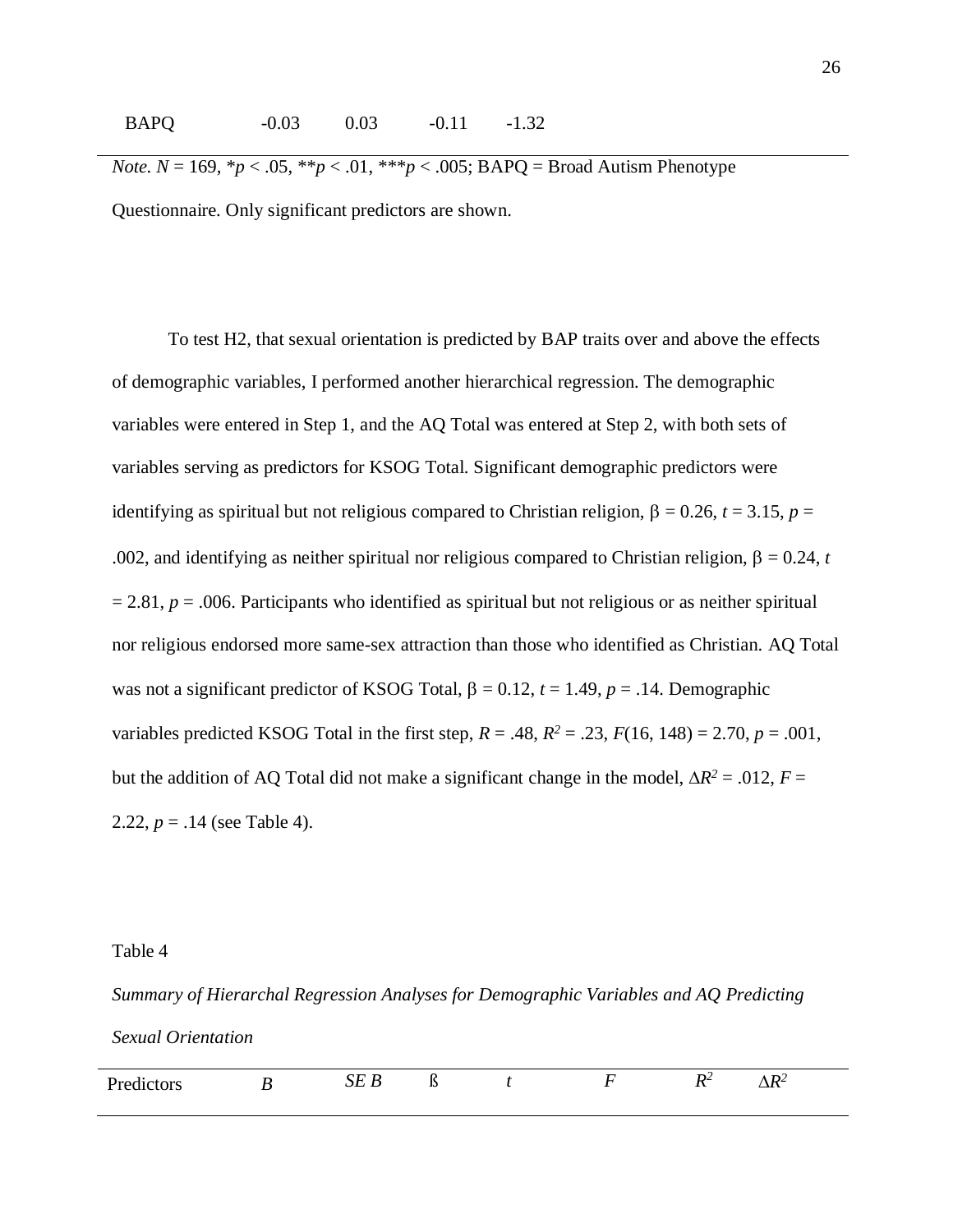| Step 1                 |      |      |      |           | $2.70**$ | .23               | $\overline{\phantom{m}}$ |
|------------------------|------|------|------|-----------|----------|-------------------|--------------------------|
|                        |      |      |      |           |          |                   |                          |
| Spiritual but not 1.16 |      | 0.37 | 0.26 | $3.15***$ |          |                   |                          |
|                        |      |      |      |           |          |                   |                          |
| religious              |      |      |      |           |          |                   |                          |
| Neither spiritual      | 1.05 | 0.38 | 0.24 | $2.81*$   |          |                   |                          |
|                        |      |      |      |           |          |                   |                          |
| nor religious          |      |      |      |           |          |                   |                          |
| Step 2                 |      |      |      |           | 2.22     | $\qquad \qquad -$ | .012                     |
|                        |      |      |      |           |          |                   |                          |
|                        | 0.01 | 0.01 | 0.12 | 1.49      |          |                   |                          |
| AQ                     |      |      |      |           |          |                   |                          |

*Note.*  $N = 165$ ,  ${}^*p < .05$ ,  ${}^{**}p < .01$ ,  ${}^{**}p < .005$ ; AQ = Autism Spectrum Quotient. Only significant predictors are shown.

To further test H2, I performed another hierarchical multiple regression, again with the demographic variables entered in Step 1, but using BAPQ Total instead of AQ Total in Step 2. Again, both sets of variables predicted KSOG Total. One demographic predictor was significant: identifying as spiritual but not religious compared to Christian religion,  $\beta = 0.27$ ,  $t = 3.16$ ,  $p =$ .002. Participants who identified as spiritual but not religious endorsed more same-sex attraction than those who identified as Christian. BAPQ Total was also a significant predictor of KSOG Total,  $\beta = 0.22$ ,  $t = 2.72$ ,  $p = .007$ . Participants that endorsed more BAP traits also endorsed more same-sex attraction. While the demographic variables did predict KSOG Total in the first step, *R*  $= .47, R^2 = .22, F(16, 147) = 2.67, p = .001$ , the addition of BAPQ Total predicted KSOG Total above and beyond the demographic variables,  $\Delta R^2 = .04$ ,  $F = 7.41$ ,  $p = .007$  (see Table 5).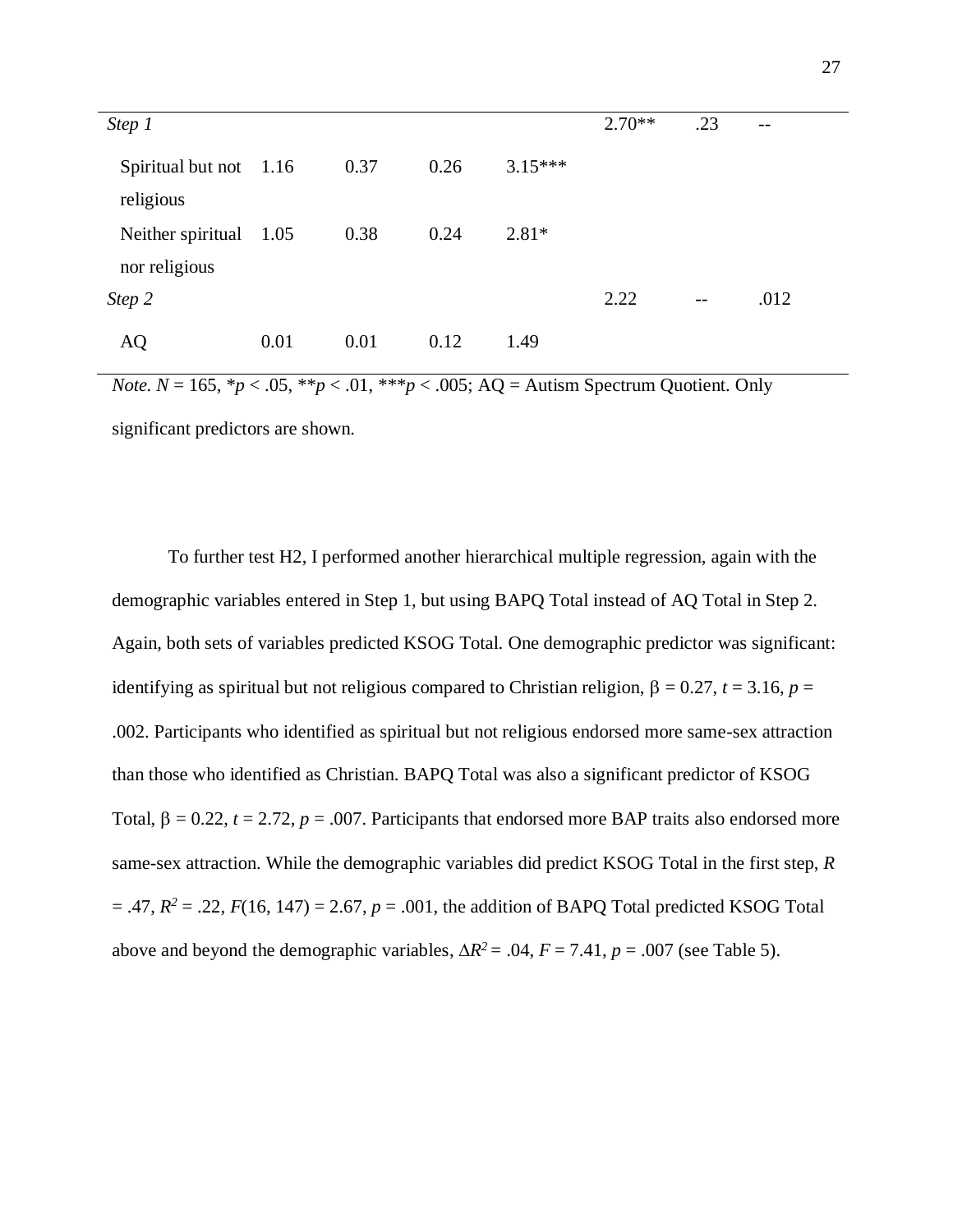### Table 5

# *Summary of Hierarchal Regression Analyses for Demographic Variables and BAPQ Predicting*

| Predictors                          | B    | SE B | $\beta$ | t         | $\boldsymbol{F}$ | $R^2$ | $\Delta R^2$             |
|-------------------------------------|------|------|---------|-----------|------------------|-------|--------------------------|
| Step 1                              |      |      |         |           | $2.67**$         | .22   | $\overline{\phantom{m}}$ |
| Spiritual but not 0.99<br>religious |      | 0.38 | 0.27    | $3.16***$ |                  |       |                          |
| Step 2                              |      |      |         |           | $7.41**$         | $- -$ | .04                      |
| <b>BAPQ</b>                         | 0.01 | 0.01 | 0.22    | $2.72**$  |                  |       |                          |

*Sexual Orientation*

*Note.*  $N = 164$ ,  $p < .05$ ,  $p < .01$ ,  $p > .005$ ; BAPQ = Broad Autism Phenotype

Questionnaire. Only significant predictors are shown.

Due to findings in the literature that show gender as a moderator of the relationship between BAP traits and sexual orientation, I ran separate hierarchical regression of demographic variables and BAPQ predicting sexual orientation on the KSOG for female and male participants. For female participants, BAPQ was still a significant predictor of sexual orientation above and beyond the demographic variables,  $\beta = 0.23$ ,  $t = 2.40$ ,  $p = .018$ ,  $\Delta R^2 = .04$ ,  $F = 5.76$ ,  $p$ = .018. However, for male participants, BAPQ was not a significant predictor of sexual orientation,  $\beta = 0.18$ ,  $t = 1.07$ ,  $p = .299$ ,  $\Delta R^2 = .02$ ,  $F = 1.15$ ,  $p = .299$ .

Additionally, since recruitment source was largely split between those who found the study online ( $n = 130$ ) and participants recruited from Emory and Henry College ( $n = 47$ ), I ran separate hierarchical regression of demographic variables and BAPQ predicting sexual orientation on the KSOG for participants from online sources and participants from Emory and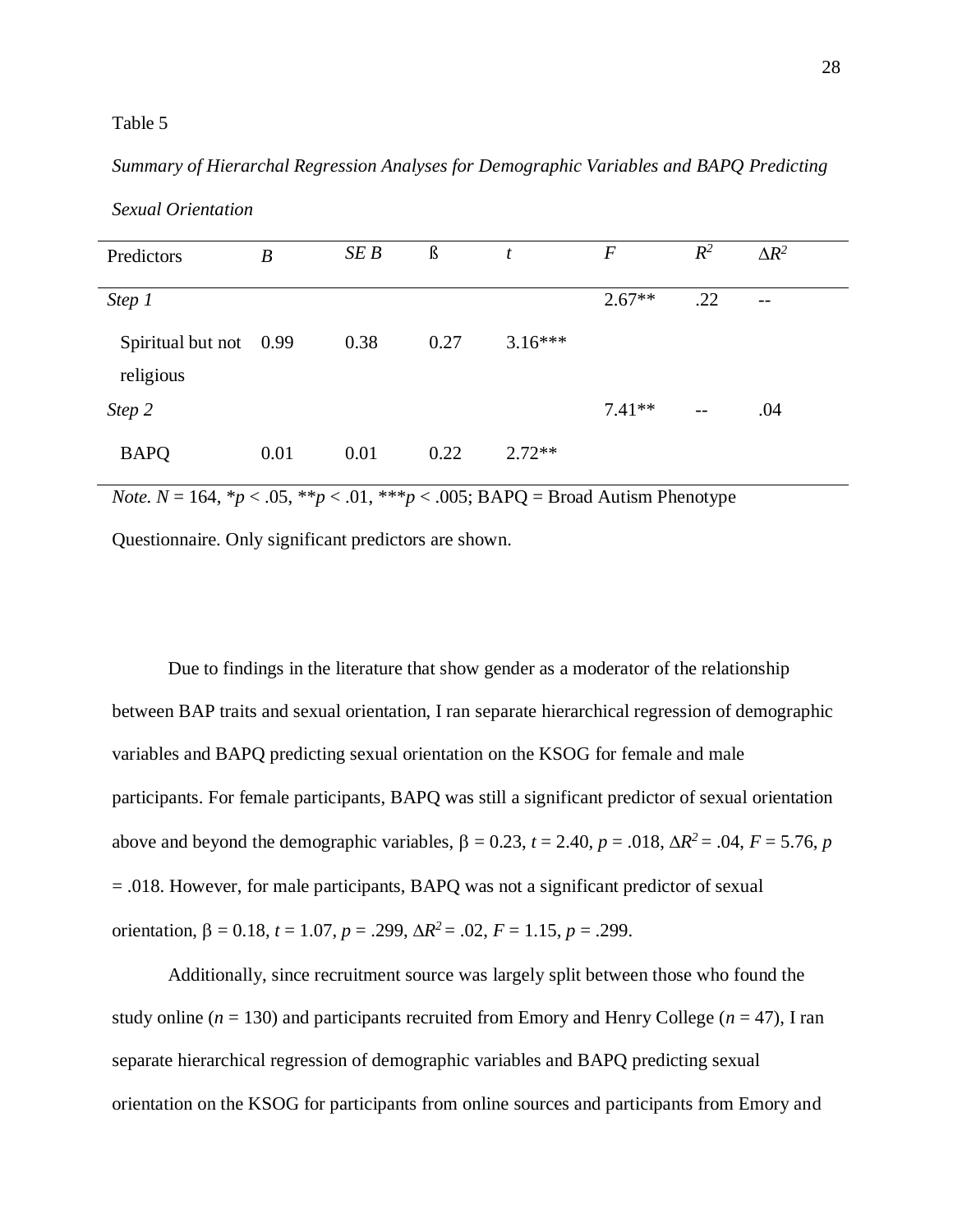Henry College. For participants recruited online, BAPQ was still a significant predictor of sexual orientation above and beyond the demographic variables,  $\beta = 0.23$ ,  $t = 2.40$ ,  $p = .018$ ,  $\Delta R^2 = .04$ ,  $F = 5.77$ ,  $p = .018$ . However, for participants from Emory and Henry College, BAPQ was not a significant predictor of sexual orientation,  $\beta = -0.18$ ,  $t = -1.78$ ,  $p = .084$ ,  $\Delta R^2 = .02$ ,  $F = 3.18$ ,  $p =$ .084.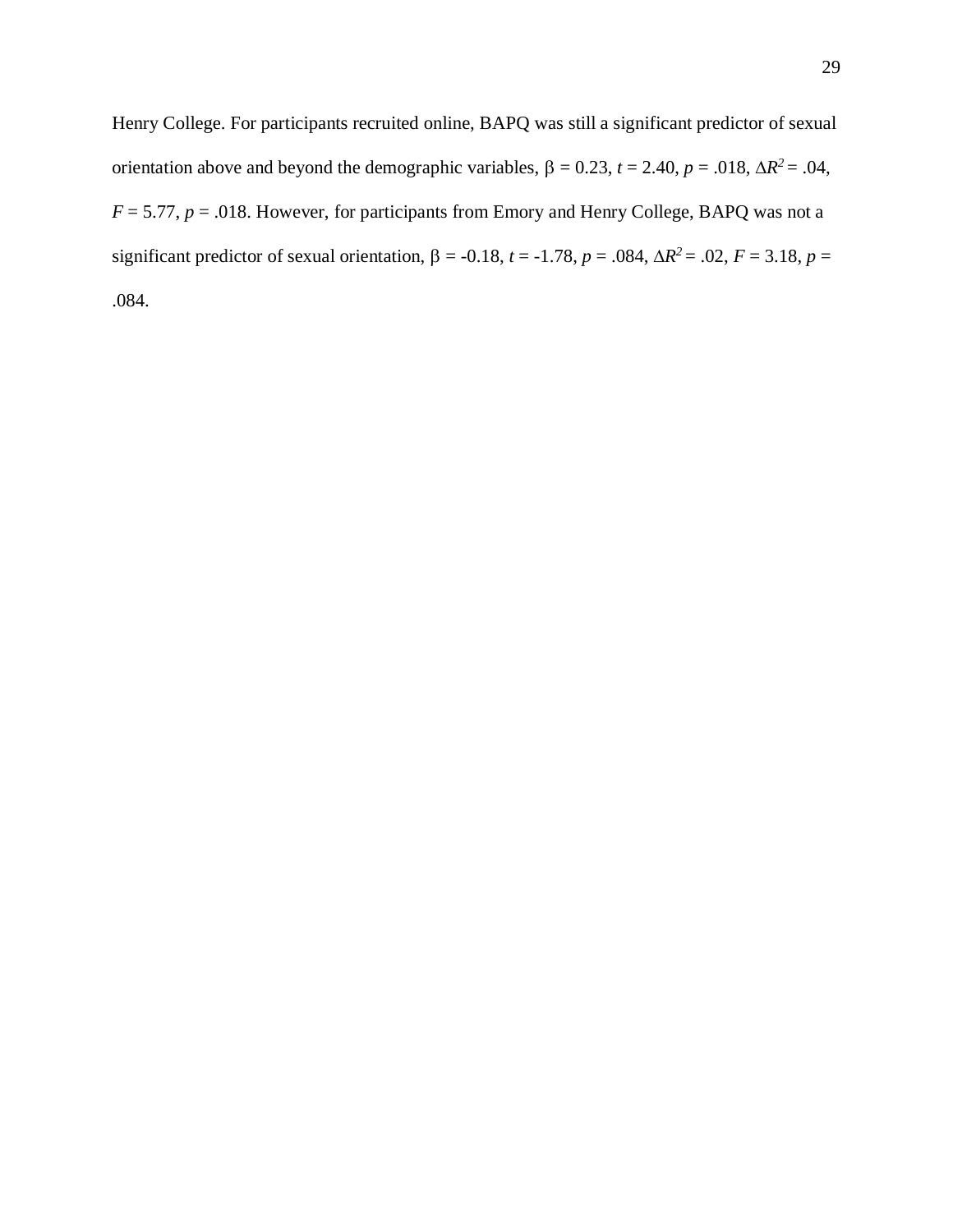### **CHAPTER IV**

### **DISCUSSION**

### **Primary Findings**

In this study, BAPQ scores which assessed BAP significantly predicted sexual orientation above and beyond demographic traits, accounting for 4% of the variance in sexual orientation. However, AQ scores did not predict sexual orientation over demographic traits. Additionally, neither measure of the BAP significantly predicted engaging in partnered sexual behaviors. Furthermore, BAP traits as measured on the BAPQ were found to be continuously distributed in the TD population.

The findings in this study build off those of Kunihara and colleagues (2006), Jobe and White (2007), Pollmann, Finkenauer, and Begeer (2010), and Lamport and Turner (2014) in examining the presentation of the BAP in a TD population, and the similarity of these presentations to those seen in ASD. Kunihara and colleagues (2006) reported that anxiety, depression, and peer victimization (bullying) were more likely to occur in young adults with greater levels of the BAP. Jobe and White (2007) reported that individuals with greater levels of the BAP were lonelier and had fewer and shorter friendships. Pollmann, Finkenaur, and Begeer (2010) examined BAP traits in married couples and found that husbands with greater levels of the BAP experienced increased dissatisfaction with responsiveness, intimacy, and trust in their relationships. Lamport and Turner (2014) found that young adults with greater levels of the BAP have lower levels of empathy and higher levels of attachment anxiety and avoidance. My study further characterizes the group, that is, similar to individuals with ASD, individuals with higher levels of the BAP have higher levels of same-sex attraction.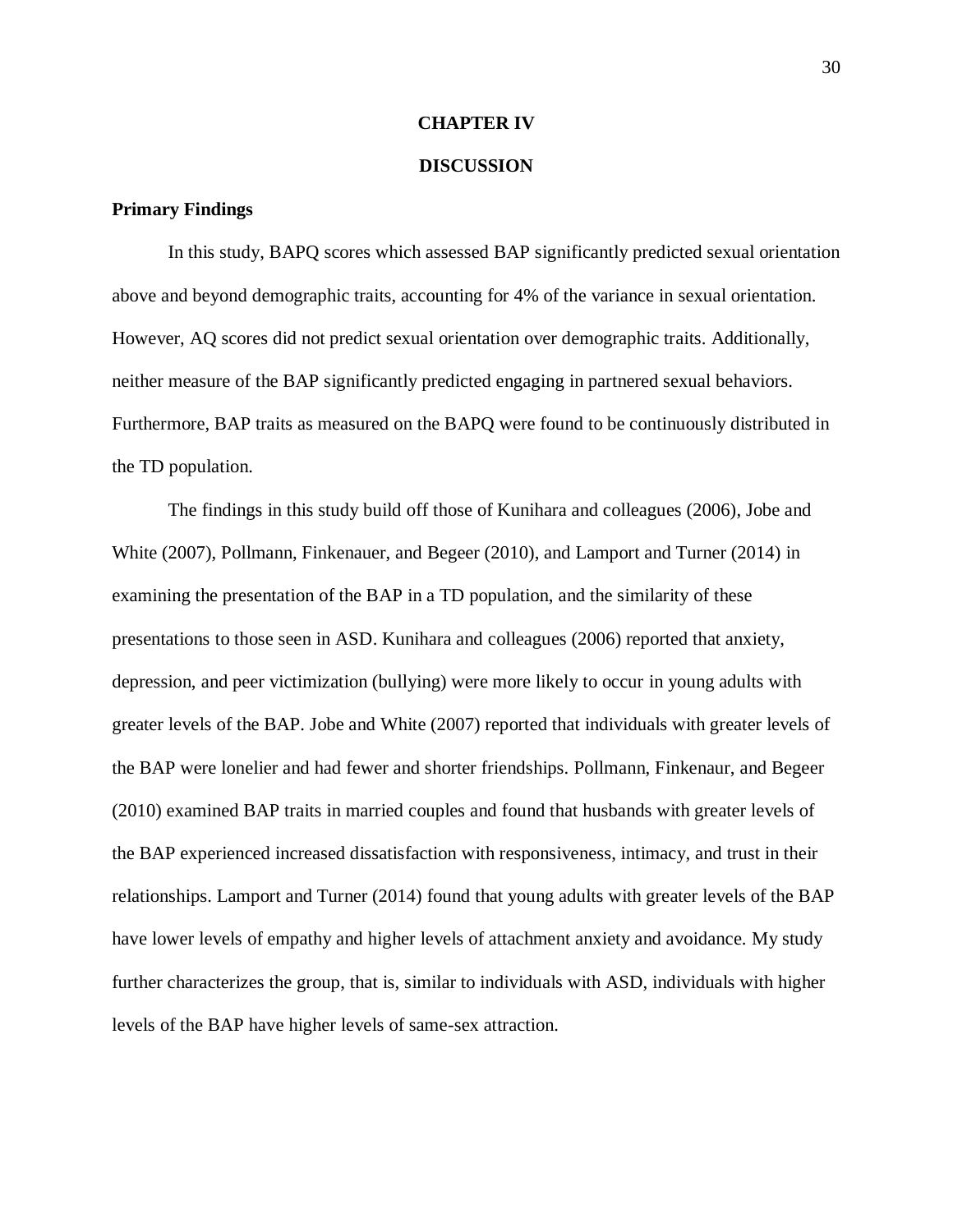The BAPQ's prediction of sexual orientation fits with my hypothesis on the relationship between BAP traits and sexuality, which was based on findings in the ASD population. Previous research has suggested that those with ASD were more likely than those with typical development to endorse a non-heterosexual sexual orientation and greater levels of same-sex attraction (Bejerot & Eriksson, 2014; Byers et al., 2012; Gilmour et al., 2012), and the current study suggests that this might also be true for people with greater levels of the BAP. It is unknown why same-sex attraction is more common in people with ASD and greater levels of the BAP. Both extreme male brain theory (the theory that prenatal androgens affect women with ASD more strongly [De Bruin et al., 2009] and influence female homosexuality [Kraemer et al., 2006]) and a lack of suitable opposite-sex partners have been hypothesized, but as noted above, both findings have been challenged (Falter et al., 2008; Gilmour et al., 2012; Jenkins, 2010; Voracek & Dressler, 2006). Other theories need to be proposed. Another possible explanation for this relationship is a single underlying heritability factor for domains contributing to the BAP and ASD (Constantino & Todd, 2007) that could also contribute to factors influencing homosexuality. Alternatively, people with ASD and greater levels of the BAP may also be less sensitive to social stigma regarding same-sex relationships, which may lead them to be more open to expressing their same-sex attraction. Another theory has been posited by practitioners working with the ASD population. Some individuals with ASD report that because it is difficult for them to understand other people in a relationship, they prefer to be in a relationship with individuals who are more like them (i.e., the same gender) because they are easier to understand (M. Urbano, personal communication, March 2, 2017). Further research on this phenomenon is needed.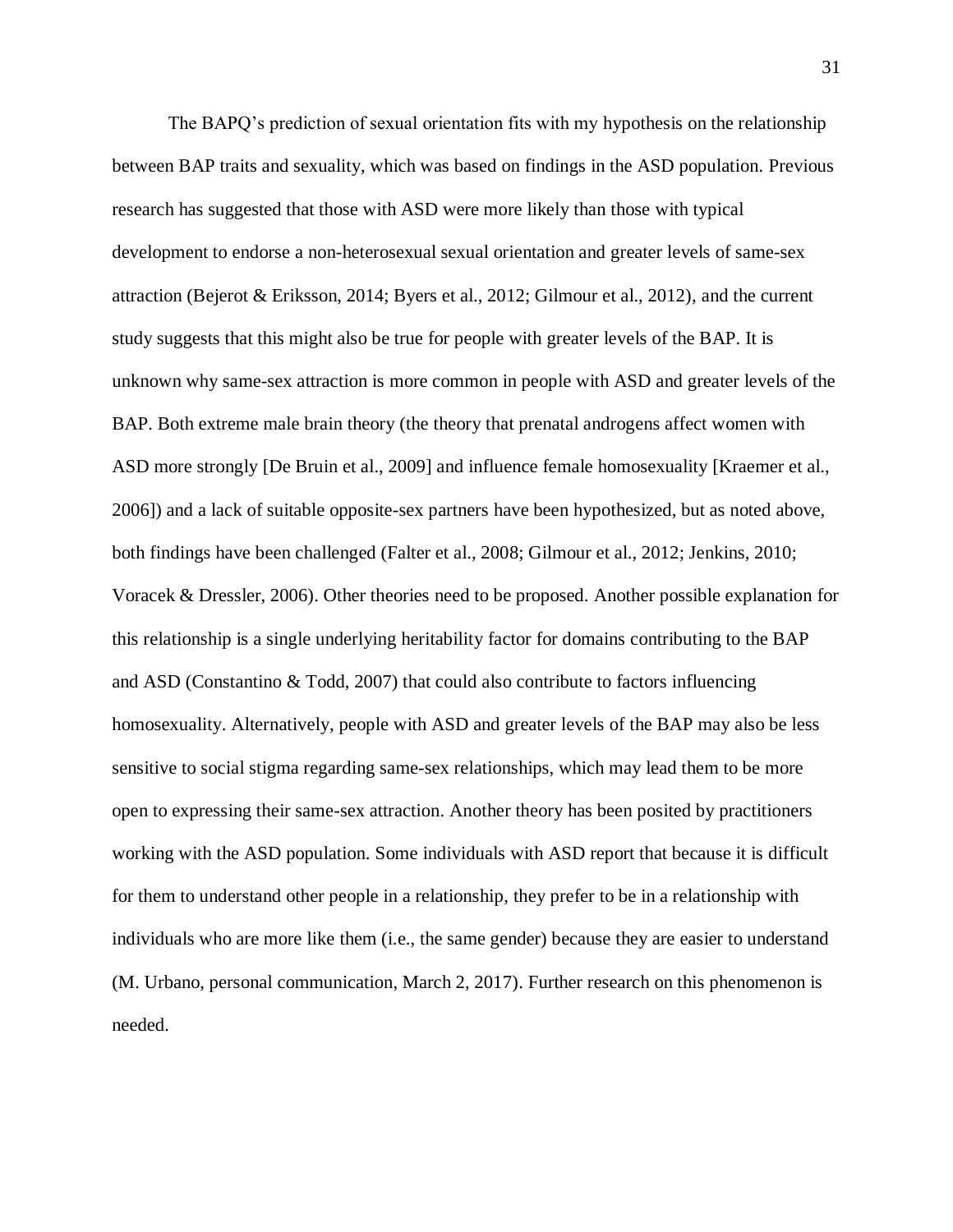Although I hypothesized that both the AQ and the BAPQ would predict sexual orientation, only the BAPQ was a significant predictor. There are several possible reasons why this could be. The first is that the BAPQ was specifically designed to measure BAP traits in TD individuals (Ingersoll et al., 2011), whereas the AQ was designed to be used with ASD individuals (Baron-Cohen et al., 2001) even though it has been used in a TD population (e.g., Hurst et al., 2007; Jobe & White, 2007). My study only looked at TD individuals, which is perhaps why the BAPQ and not the AQ was a significant predictor. Although both the AQ and BAPQ contain domains based on the three domains of autism that were present in the DSM-IV-TR (social deficits; communication deficits; and restricted, repetitive behaviors and interests; APA, 2000), the AQ contains two additional factors, Imagination and Local Details, which were based on known areas of abnormalities in cognition present in autism (Baron-Cohen, Wheelwright, Skinner, Martin, & Clubley, 2001). These factors may not be present in individuals without an ASD diagnosis; therefore, they may not characterize individuals with high-BAP. Additionally, the factor structure of the AQ has been found to vary, while that of the BAPQ is fairly consistent (Ingersoll et al., 2011). Having a more consistent factor structure may make the BAPQ a more reliable measure of BAP traits. Further research is needed to look for differences on these two measures in terms of predicting sexual orientation.

Additionally, the relationship between BAP traits on the BAPQ and sexual orientation on the KSOG was mediated by gender and recruitment source. For women with higher-BAP, an increase in BAP traits was associated with an increase in same-sex attraction. However, this relationship did not exist for males with higher-BAP. This mirrors findings in the literature for ASD that having ASD predicted more same-sex attraction for women, but not for men (Gilmour et al., 2012). These findings might also be due to the smaller number of male participants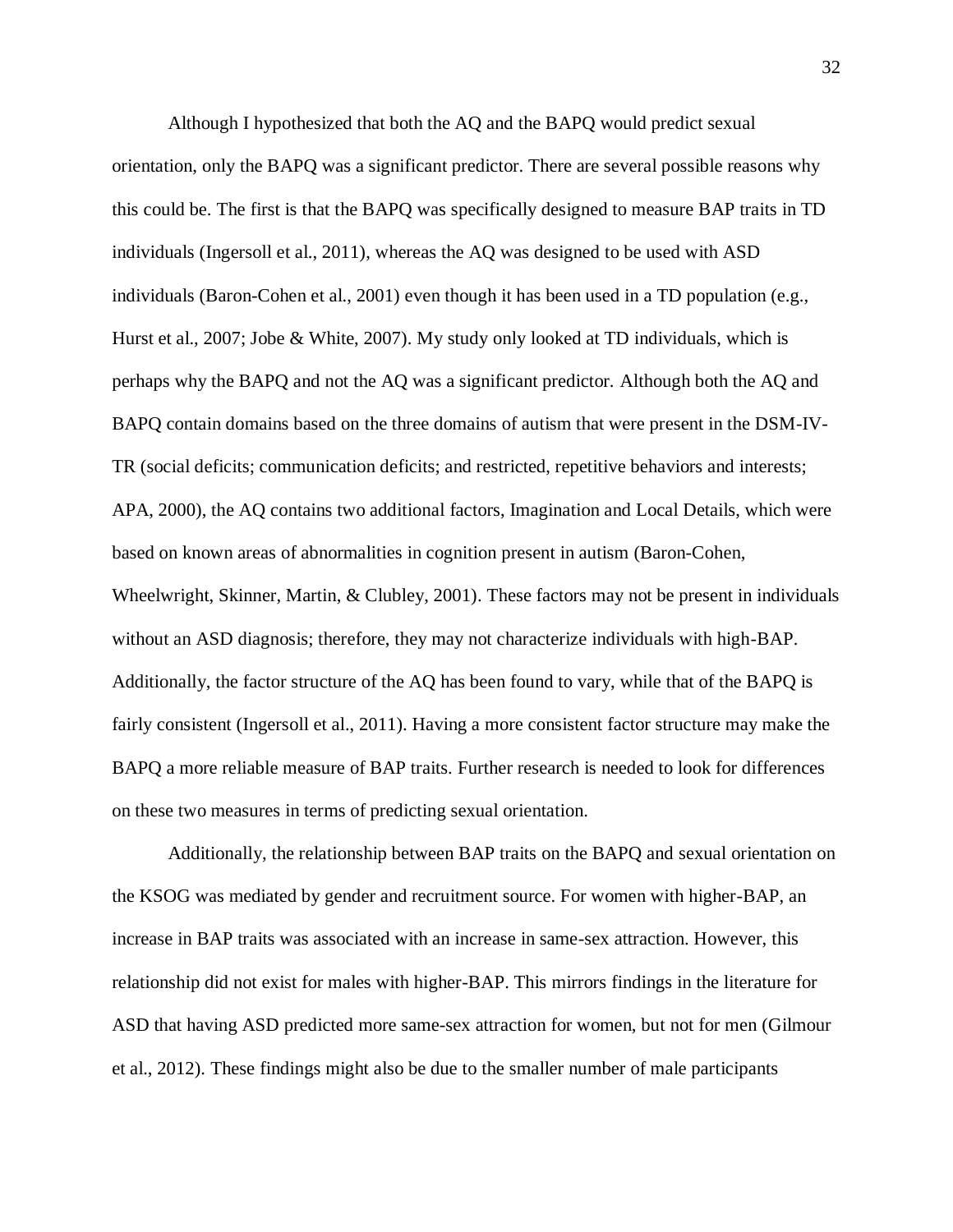enrolled in the study compared to female participants. Recruitment source also mediated this relationship, such that for participants recruited from online sources, an increase in BAP traits was associated with an increase in same-sex attraction. However, this relationship did not exist for participants from Emory and Henry College. One reason might be that participants recruited online had greater variation in their scores of sexual orientation on the KSOG ( $M = 2.32$ ,  $SD =$ 1.74) than did E&H participants ( $M = 1.28$ ,  $SD = 0.98$ ). Additionally, E&H is a private college associated with the United Methodist religion, so participants from this college might be more traditional than students from other colleges, including having a more traditional heterosexual sexual orientation.

Another difference from my hypotheses is that neither the AQ nor the BAPQ predicted partnered sexual behaviors. This hypothesis was based on studies that found individuals with higher levels of the BAP suffered more from loneliness, difficulty with friendships (Jobe & White, 2007), anxiety, depression, and peer victimization (Kunihira et al., 2006) than TD individuals. Additionally, Lamport and Turner (2014) found individuals with higher levels of the BAP to have more attachment anxiety and avoidance, as well as lower levels of empathy. These traits associated with individuals that have higher levels of the BAP were why I hypothesized that these individuals might participate in less partnered sexual behavior. However, it is possible that these social impairments in those with higher levels of the BAP are not debilitating enough to have a significant effect on their partnered sexual behaviors. It is also possible that there are different levels of social competence required for sustaining a friendship or a romantic relationship and engaging in a one-off sexual encounter. People with higher levels of the BAP may struggle with sustaining friendships and romantic relationships, but may still be capable of engaging in sexual relationships of shorter durations.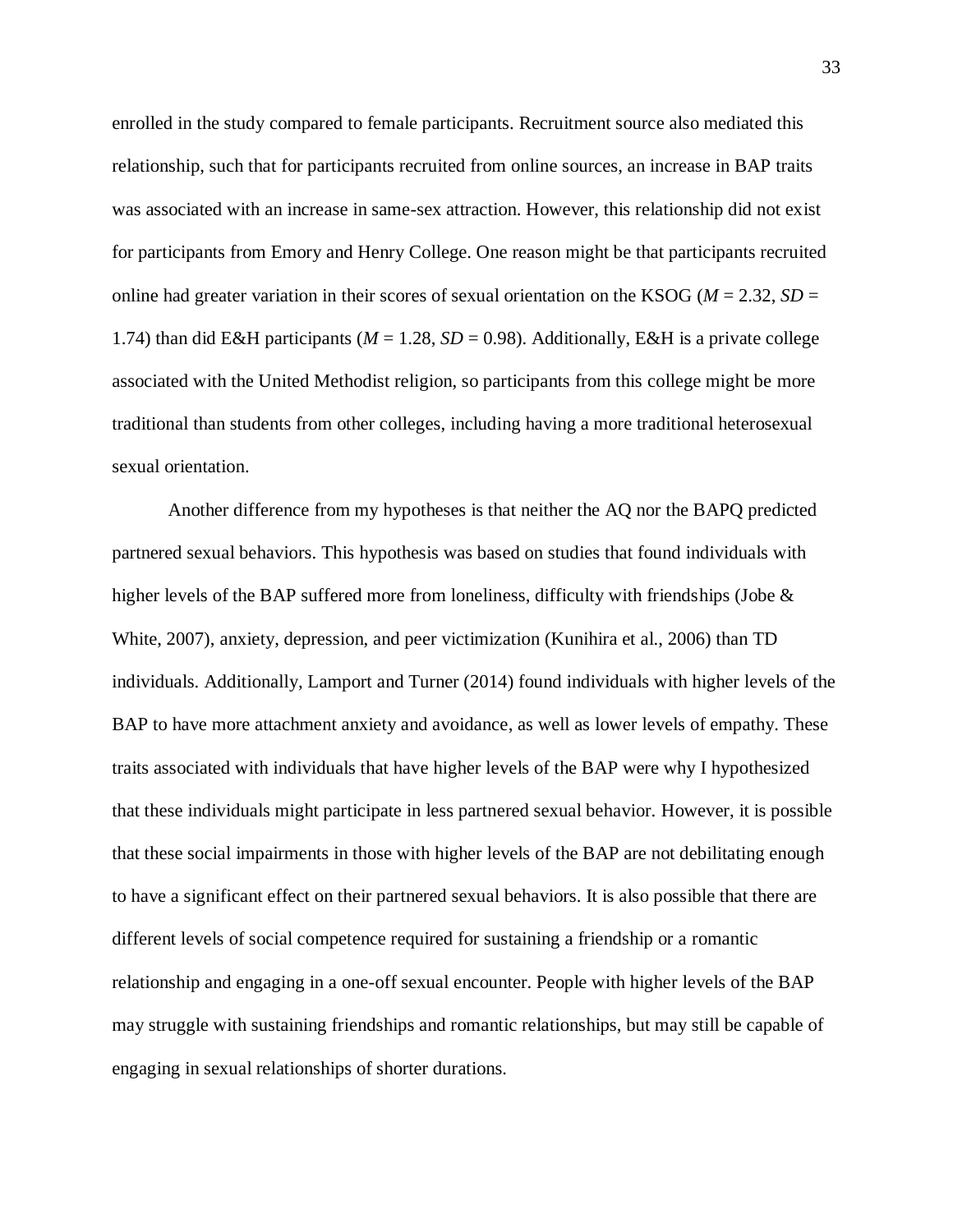Further reasons for the hypothesis that BAP traits would predict partnered sexual behaviors came from similarities of those with higher levels of the BAP and those with ASD. TOM is an important characteristic in relationship formation that is lacking in those with ASD (Baron-Cohen, 1995) and can lead to later difficulty in forming friendships and close romantic relationships (Byers et al., 2012; Carrington et al., 2003; Fein, 2015; Howlin et al., 2000; Mehzabin & Stokes, 2011; Orsmond et al., 2004). Indeed, those with ASD participate in fewer relationships than those with TD (Byers, Nichols, and Voyer 2013; Rainie & Madden, 2005). However, it appears that there is little evidence for similarity between those with the BAP and ASD on the trait of TOM. One of the key studies of TOM in people with greater levels of the BAP was methodologically flawed by the inclusion of a subset of participants who reported an official diagnosis of ASD in the BAP group (Best et al., 2008). Furthermore, another study of TOM deficits did not find similarities in this trait between those with higher levels of the BAP and those with ASD (Kunihira et al., 2006). Therefore, if individuals with greater levels of the BAP do not have TOM deficits, then they may be able to participate in sexual and romantic relationships to some degree, though they may still have some social impairment (e.g., Jobe  $\&$ White, 2007; Kunihira et al., 2006; Lamport & Turner, 2014).

A final consideration for why this hypothesis was not supported is that the BISF Engaged scale by which partnered sexual behaviors was measured was only part of a larger questionnaire. Although the questions on the BISF Engaged measure had good face and internal validity, it may be possible that using a more extensive and better-validated questionnaire would have changed the outcomes. However, I did not find a questionnaire in my literature search that directly measured this topic, so perhaps one should be constructed.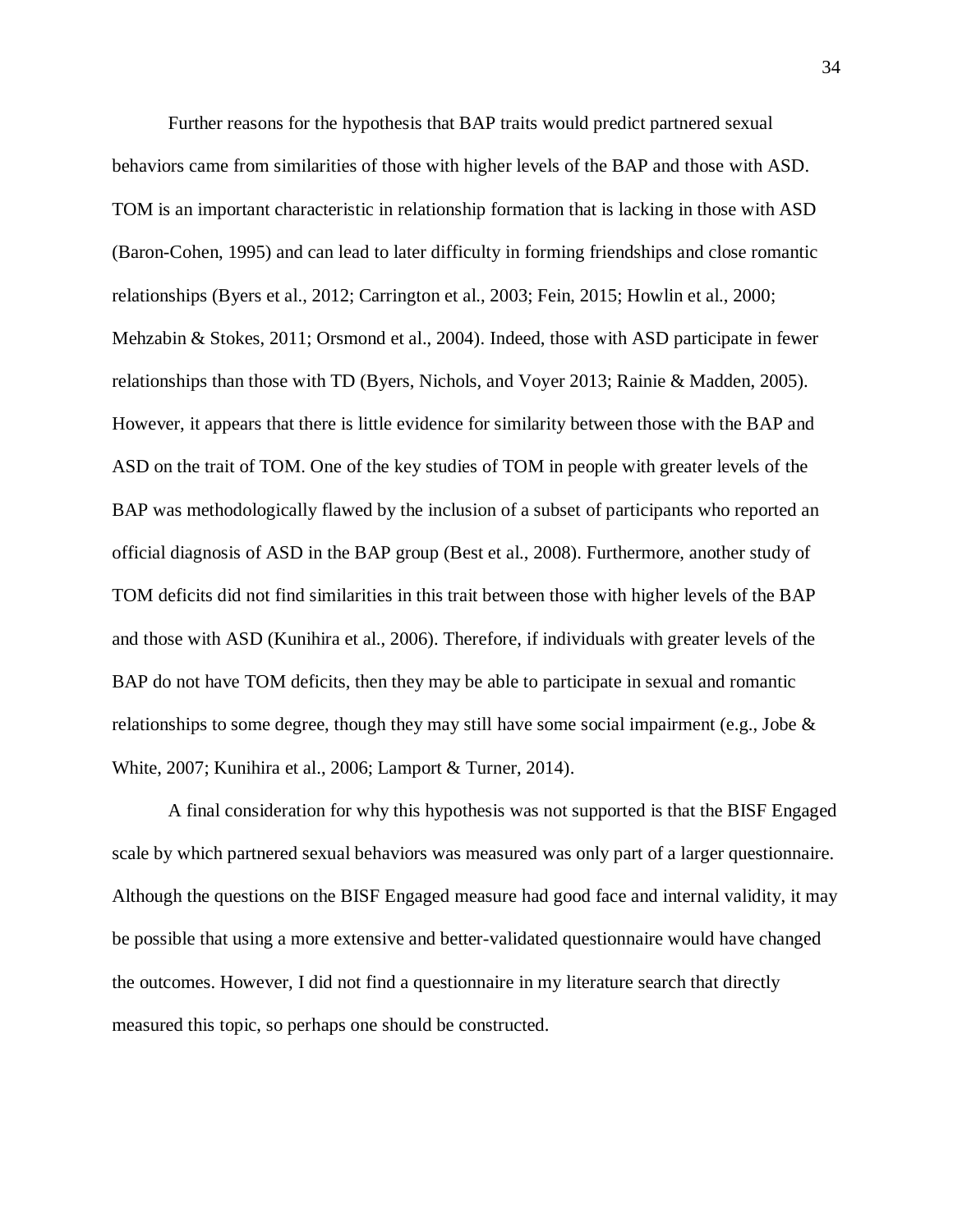### **Secondary Findings**

Other significant predictors of partnered sexual behavior and sexual orientation came from the demographic variables. Participant level of education predicted both engaging in more partnered sexual behavior and endorsing more same-sex attraction. Religion also affects sexuality and sexual behaviors in different ways. Identifying with a non-Christian organized religion predicted engaging in less partnered sexual behavior, while identifying as spiritual but not religious or as neither spiritual nor religious compared to identifying as Christian predicted endorsing greater same-sex attraction.

Studies examining the predictors of sexual orientation have shown that college-educated people, especially women, were more likely to report a homosexual sexual orientation. This could be because of the more accepting nature of higher education, because of the education resources on sexual orientation prevalent at many colleges, or a combination of these or other reasons (Diamond, 1998). More educated adults could also have more positive views on sex in general, leading them to engage in more partnered sexual behaviors.

My study found that those of another organized non-Christian religion (see Methods section for religions included in this label) were less likely to participate in partnered sexual behaviors than those who identified with the Christian religion, although it is hard to draw any strong conclusions as only 18 people were included in the other organized non-Christian religion category. Many religions promote sexual abstinence before marriage, and almost half of adults from ages 25-34 have never been married (Wang & Parker, 2014), so it could be that those who were most devoted to their religion were less likely to have engaged in partnered sexual behaviors. However, a recent Pew Research study looking at religious beliefs found that of the other non-organized Christian religions, only those who identified as Muslim came close to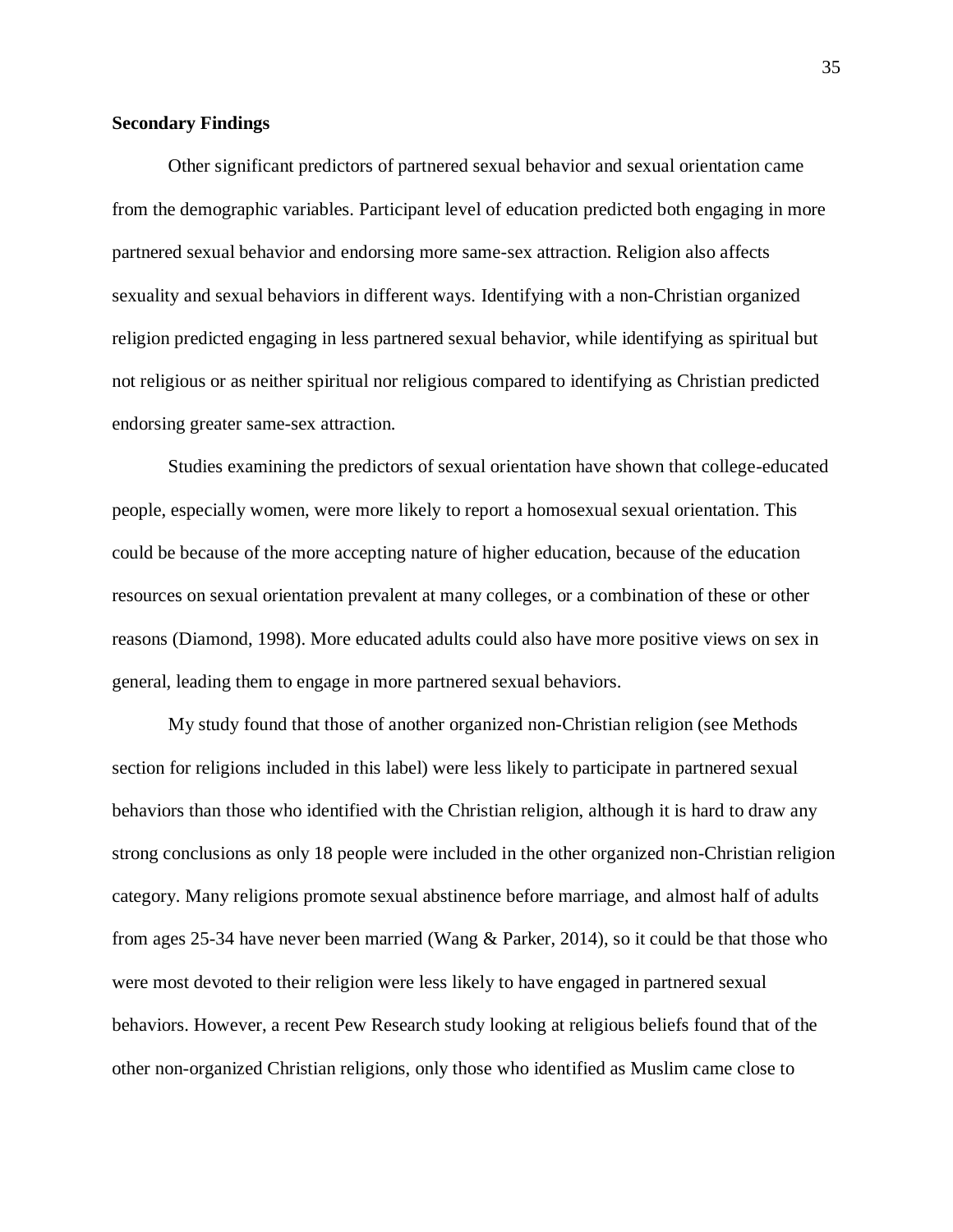rating religion as important to them as Christians (64% compared to 66%; Pew Research Center, 2015), casting doubt on this hypothesis.

The strong religious devotion of Christians may also explain why they are less likely to identify as non-heterosexual compared to those not religiously affiliated. Forty-three percent of Christians surveyed by a Pew Research Center survey said that "Homosexuality should be discouraged by society," while only 12% of the religiously unaffiliated endorsed this view (Pew Research Center, 2015). While religion is often a protective factor, this is not always the case for LGBT individuals. These individuals may have poorer mental health outcomes if they identify with a religion that condemns homosexuality (Barnes & Meyer, 2012). Consequently, many LBGT individuals leave the religious institution they grew up with, participate less in religious institutions if they do attend, and state that they receive less daily guidance from their religion, compared to non-LGBT individuals (Barnes & Meyer, 2012; Herek, Norton, Allen, & Sims, 2010; Sherkat, 2002).

#### **Strengths and Limitations**

One of the limitations to this study was leaving out the demographic variable age in the online survey. Age could have been a moderating variable for engaging in partnered sexual behaviors: older people are more likely to have a partner (Wang & Parker, 2014) and may therefore be more likely to engage in partnered sexual behavior on a regular basis. Additionally, the design of my survey had both measures of BAP traits sequentially at the beginning. My survey took between 45 minutes to an hour to complete. As a result, many participants got tired stopped taking the survey halfway through and only completed these measures, so I was unable to use their data to look at either of my hypotheses. It appeared that ODU students were among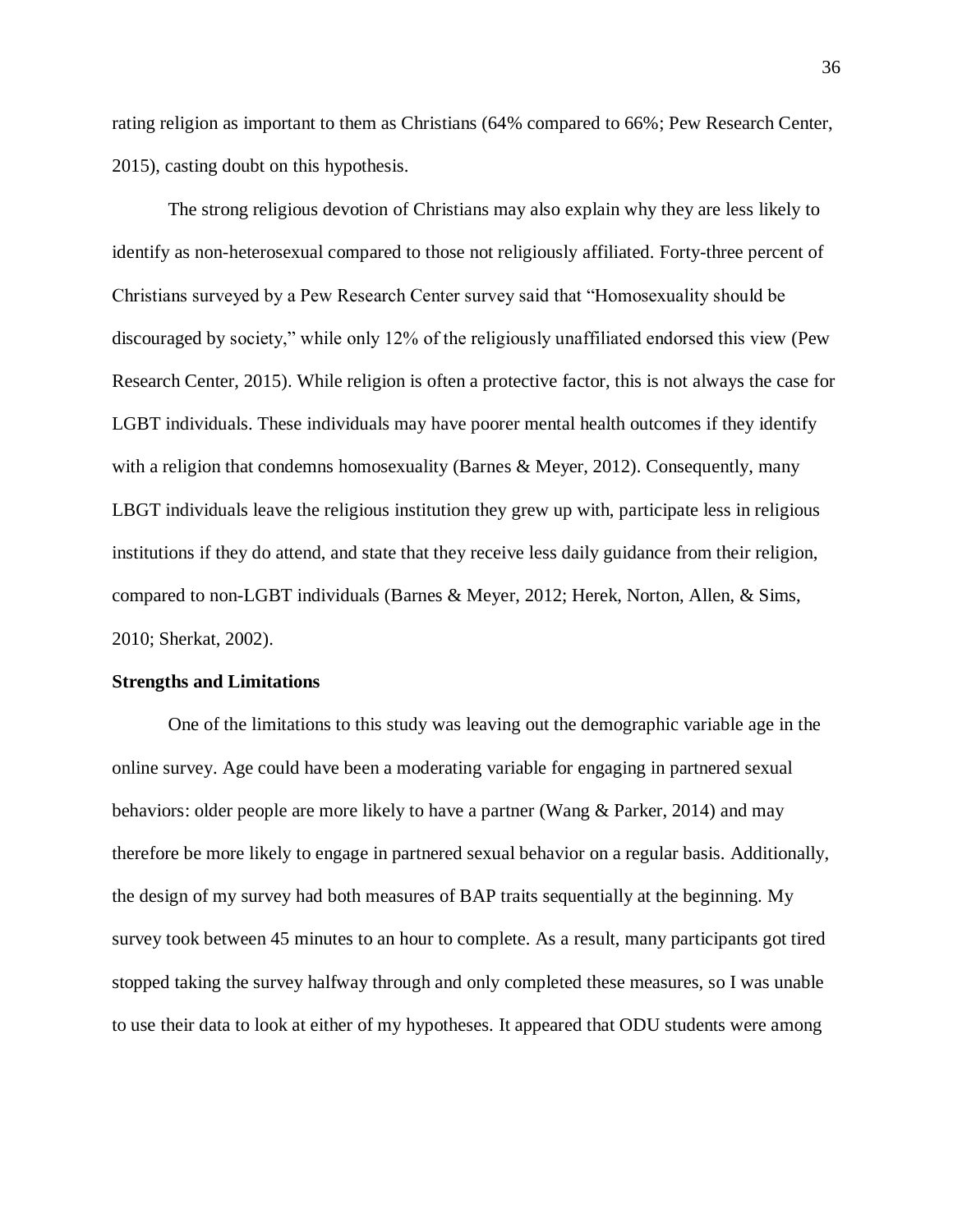those who dropped out without taking the entire survey, as only 6 participants indicated that they found the study on ODU SONA.

Another weakness of my study is limited generalizability as 83% of the sample reported being in college. This sampling may have left out people that were too impaired by their broad autism phenotype to attend college and therefore reduced the variability of the sample. However, as this survey was offered online, it could have been taken by many students who were taking online courses rather than traditional on-campus courses. Online classes involve less social engagement than traditional classes, so individuals with higher levels of the BAP may be more comfortable taking these classes than on campus classes and using online surveys rather than inperson experiments to fulfill their courses' research credit requirements. Additionally, the distribution of BAP traits measured by the BAPQ was not indicative of limited variability (see Figure 1, above). Future studies might ask students taking a survey on the BAP for class credit if their course is an on-campus or online course.

Lastly, as noted above, the measure that I used for partnered sexual behaviors was adapted from a larger measure and had not been validated for use on its own. It is possible that this was the reason that I did not find the hypothesized relationship with ASD trait variables. Further research for developing a measure of partnered sexual behavior is needed.

In addition to these weaknesses, my study has several strengths. I used two different measures of BAP traits, which captured some differences that appeared between the two measures. I recruited enough participants for each analysis to have more than 160 cases in it, which was the number of participants needed to find a small effect size if it were present, as indicated by a power analysis (see Methods section). Furthermore, using an online study may have allowed me to recruit participants with more traits of the BAP, as mentioned above. My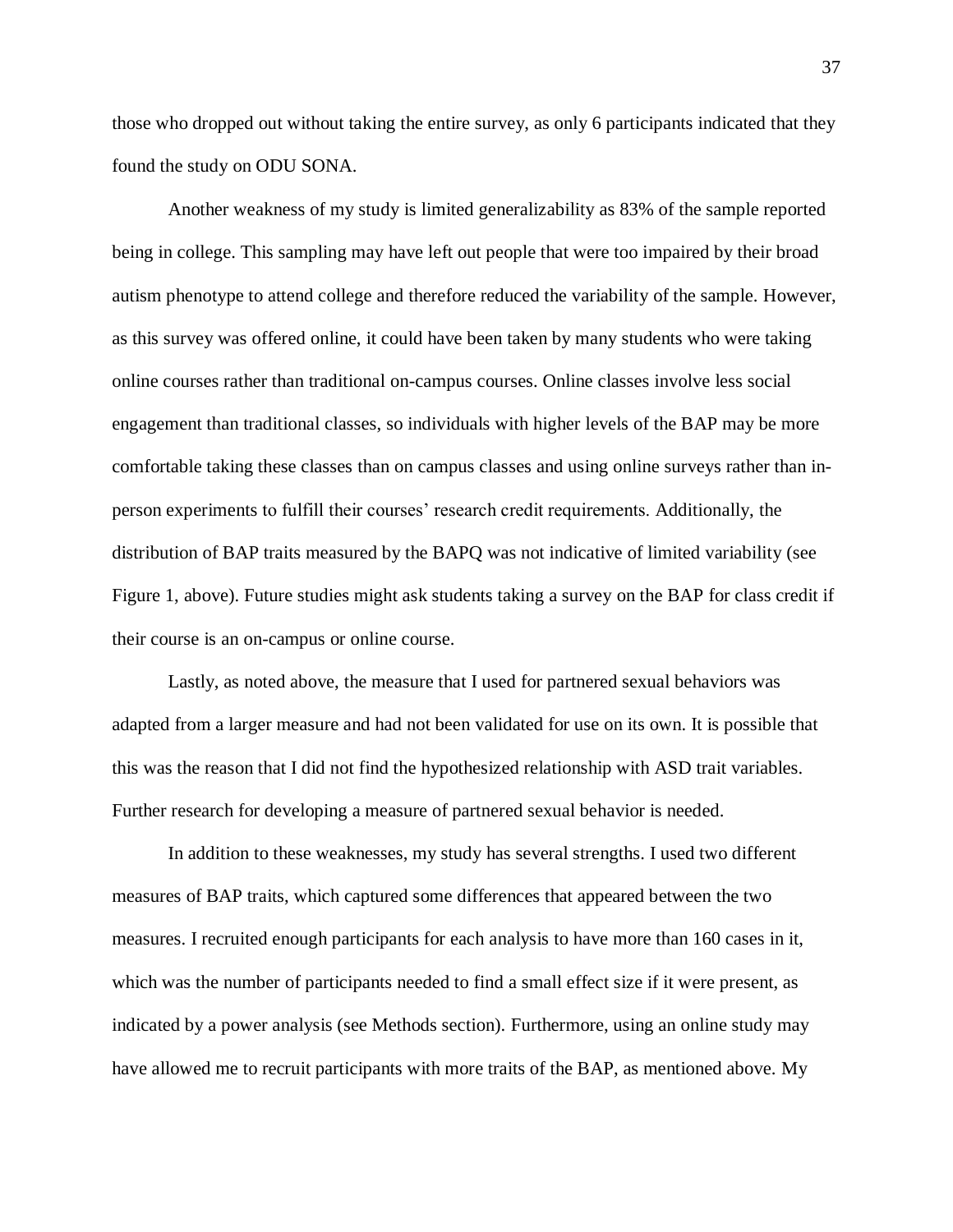study also looked at several topics that are not often present in the research literature. Sexual behaviors and sexual orientation of a young adults, especially those with ASD and higher levels of the BAP, are not often investigated (Gilmour et al., 2012; Mehzabin & Stokes, 2011; Stokes & Kaur, 2005; Van Bourgondien et al., 1997). Additionally, the BAP is a topic that has received very little attention compared to other areas of ASD research. Difficulties experienced by higher-BAP individuals are often investigated for how they correlate to those difficulties experienced in ASD. These studies often ignore how these difficulties affect the lives of people with higher levels of the BAP, even though they have similar challenges to those with ASD. My study investigated individuals with higher-BAP as an independent population, used a continuous measure of BAP traits, and examined characteristics related to the BAP that had not yet been investigated. This study now adds to the literature on traits associated with higher levels of the BAP and provides further support for the continuous nature of BAP traits in a TD population.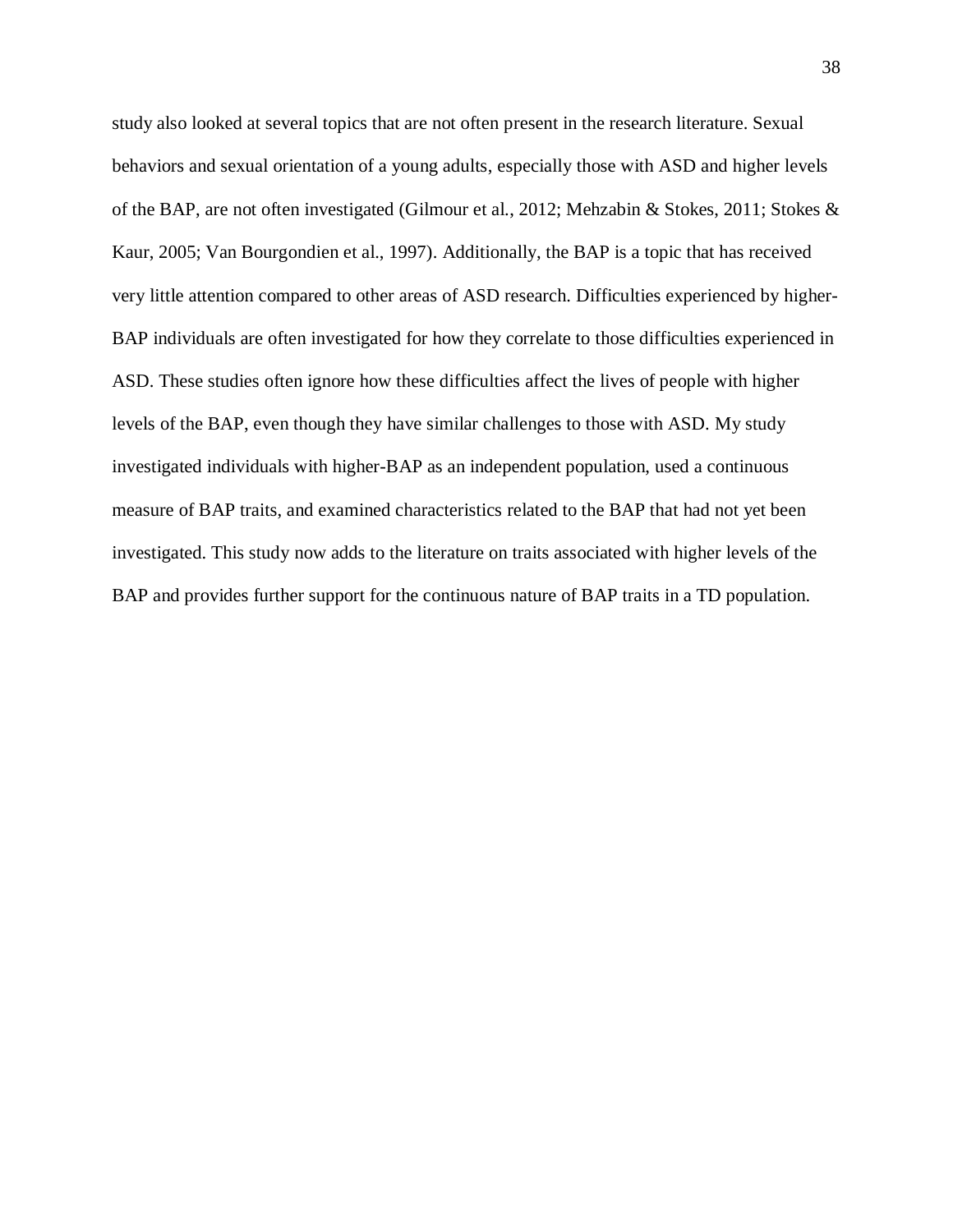#### **CHAPTER V**

### **CONCLUSIONS**

### **Clinical Implications**

The findings of this study also have clinical implications and highlight new directions for interventions. Since members of the LGBT population have higher levels of stress and are more likely to have a mental disorder (Meyer, 2003), people who have ASD or higher levels of the BAP and identify as LGBT are likely to have even more stress. Being aware of the increased vulnerability of the combined LGBT/ASD-and-higher-BAP population can help providers that interact with this population better treat their unique mental health needs. Additionally, given the higher prevalence of same-sex attraction in the ASD and higher-BAP populations, social skills interventions targeted towards these groups should include lessons on navigating same-sex relationships. Furthermore, since those with higher levels of the BAP are not generally the target of social skills groups or other types of interventions even though studies show that they have some of the same deficits in this area as those with ASD (e.g., Jobe & White, 2007; Kunihira et al., 2006), more research is needed on what interventions may be needed in the higher-BAP population.

#### **Future Directions**

Based off the limitations listed above, I plan to implement different methods in my future research. I will check future surveys thoroughly to make sure that I have included all proposed variables. I will also make sure that the order of measures is such that two measures examining the same concept are not presented back to back; therefore, participants that stop halfway through the study will still provide some data that can be analyzed. Qualtrics has a measure randomization tool that I will utilize next time for this purpose. Additionally, I am also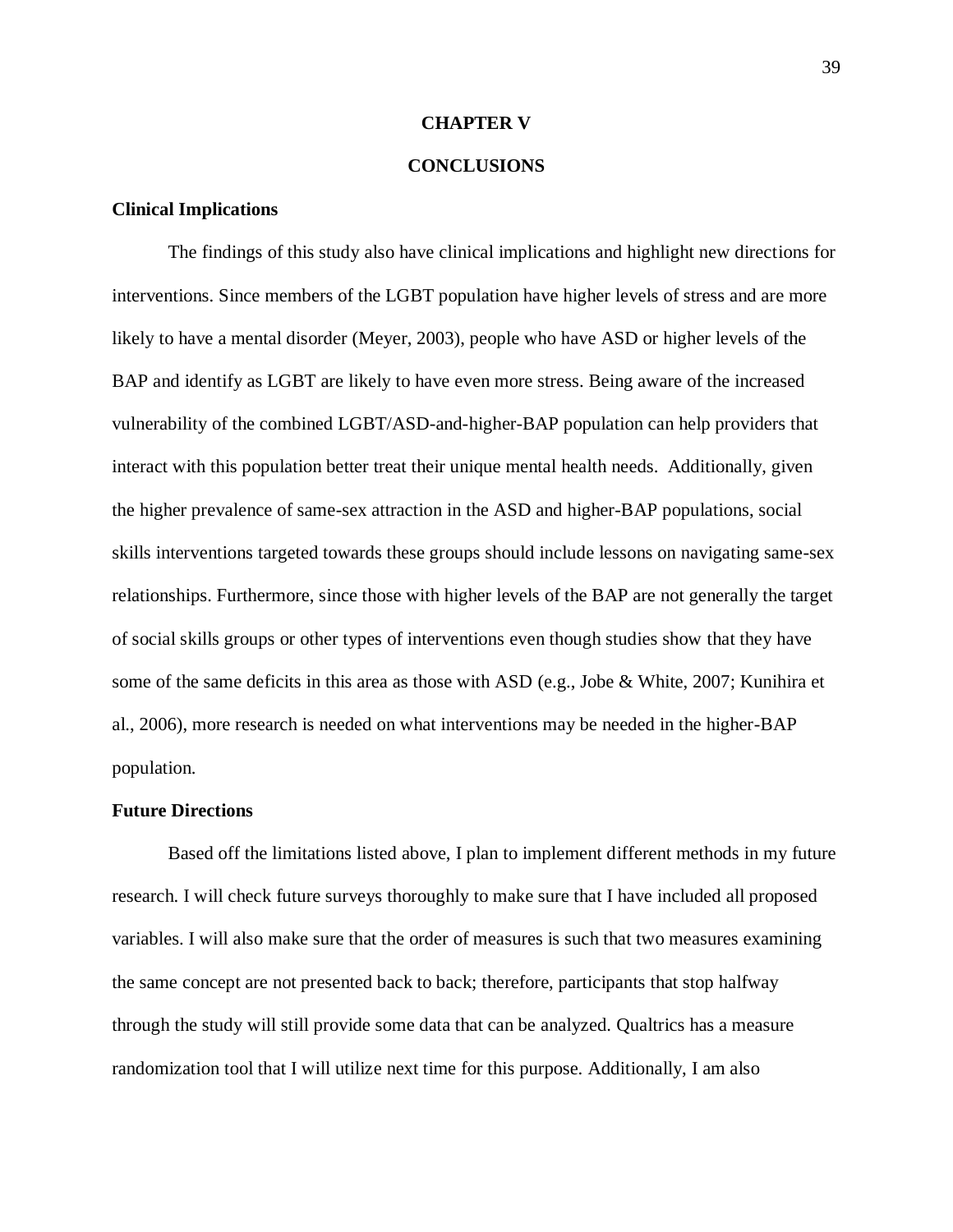considering ways to incentivize completion of future surveys by using monetary incentives for individuals not participating for course credit and by requiring participants to reach the end of the survey to receive their payment. Finally, I plan to concentrate my recruitment efforts towards groups of people who are motivated to complete the survey in its entirety and provide good data.

When doing research with people that have ASD or greater levels of the BAP, it is important to look at populations outside of college, as the challenges present in this population may prevent them from seeking higher education. For future surveys, I will need to look at other methods of recruitment that target young adults not enrolled in college. Platforms such as MTurk and Craigslist have been used in other studies to recruit from this population, although studies that use these platforms must be well-funded as they require participants be paid.

Due to the scarcity of literature on TD individuals with higher levels of the BAP, I hope to continue to do research with this population, especially research focused on romantic partners and sexual orientation. Individuals with higher levels of the BAP suffer from many of the same difficulties of those with ASD (Jobe & White, 2007; Kunihira et al., 2006; Lamport & Turner, 2014), yet they are not a population that is often targeted for intervention. Future studies might investigate the feasibility of screening for higher levels of the BAP in a treatment-seeking population and educating treatment providers on the difficulties that this population is more likely to face. Another promising direction for future investigation could be planning group interventions that teach interpersonal interaction skills to people with higher levels of the BAP, and testing for beneficial effects of these interventions. Finally, as the BAP and sexuality is such a new area, it may benefit from qualitative research, such as interviewing individuals who have greater levels of the BAP about their experiences with romantic partners and their sexuality. This research could help elucidate the possible causes for increased same-sex attraction among people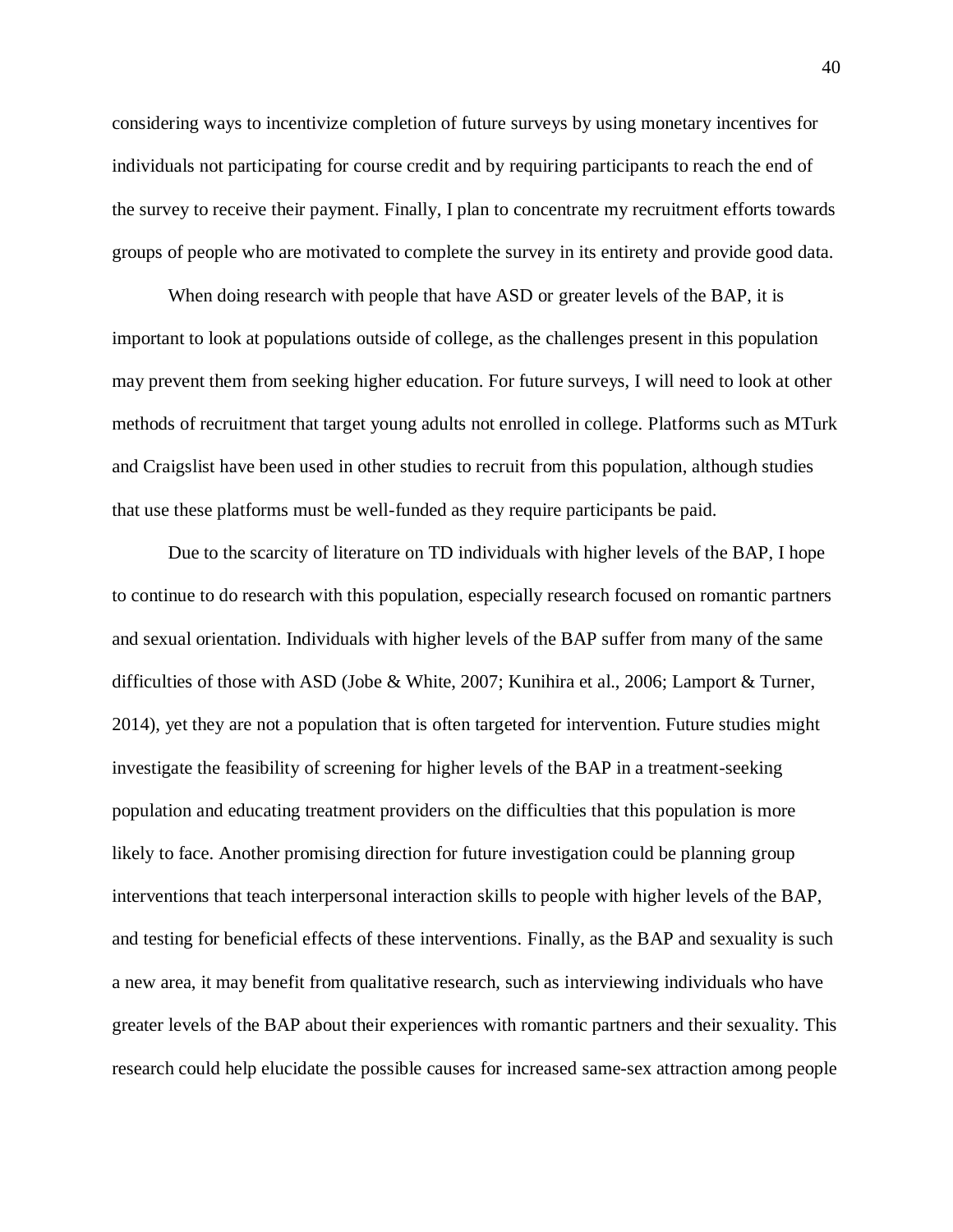with greater levels of the BAP and ASD. Anecdotal reports from this population about their sexuality could be used to guide hypotheses for further empirical research.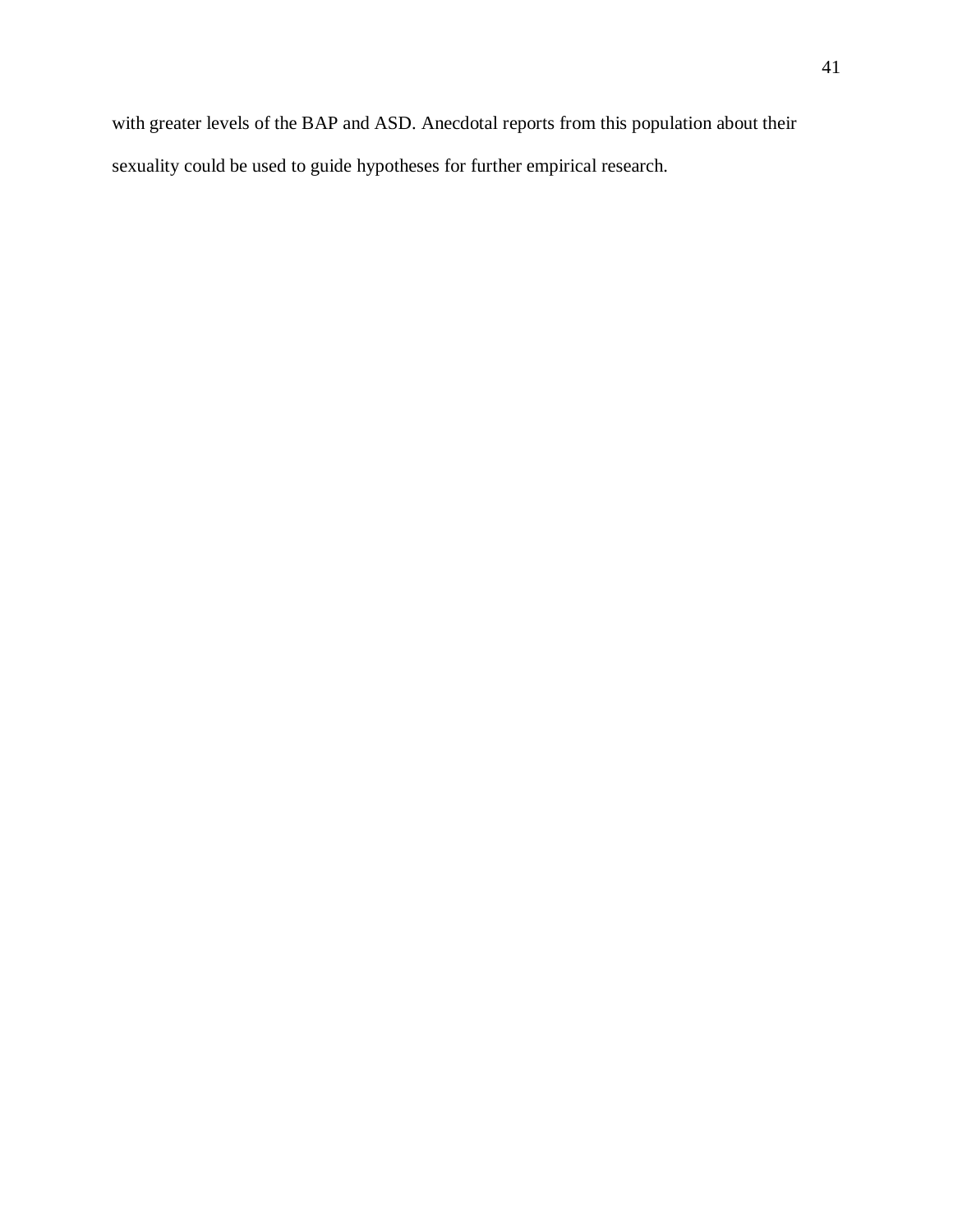#### **REFERENCES**

- American Psychiatric Association. (2000). *Diagnostic and statistical manual of mental disorders* (4th ed., text rev.; DSM-IV-TR). Washington, DC: American Psychiatric Association.
- American Psychiatric Association. (2013). *Diagnostic and statistical manual of mental*  disorders (5<sup>th</sup> ed.; DSM-5). Arlington, VA: American Psychiatric Publishing.

Bailey, A., Palferman, S., Heavey, L., & Couteur, A. Le. (1998). Autism: The Phenotype in Relatives. *Journal of Autism and Developmental Disorders*, *28*(5), 369–392. http://doi.org/10.1023/A:1026048320785

- Ballan, M. S. (2012). Parental perspectives of communication about sexuality in families of children with autism spectrum disorders. *Journal of Autism and Developmental Disorders*, *42*(5), 676–684. http://doi.org/10.1007/s10803-011-1293-y
- Barnes, D. M., & Meyer, I. H. (2012). Religious Affiliation, Internalized Homophobia, and Mental Health in Lesbians, Gay Men, and Bisexuals. *American Journal of Orthopsychiatry*, *82*(4), 505–515. http://doi.org/10.1111/j.1939-0025.2012.01185.x
- Baron-Cohen, S. (1995). *Mindblindnes: An Essay on Autism and Theory of Mind*. Cambridge, MA: MIT Press.
- Baron-Cohen, S., Wheelright, S., Skinner, R., Martin, J., & Clubley, E. (2001). The Adult Autism Spectrum Quotient (AQ) Ages 16+. *Journal of Autism and Developmental Disorders*, *31*, 5–17. http://doi.org/10.1037/t00350-000
- Baron-Cohen, S., Wheelwright, S., Hill, J., Raste, Y., & Plumb, I. (2001). The "'Reading the Mind in the Eyes'" Test Revised Version: A Study with Normal Adults, and Adults with Asperger Syndrome or High-functioning Autism. *Journal of Child Psychology and*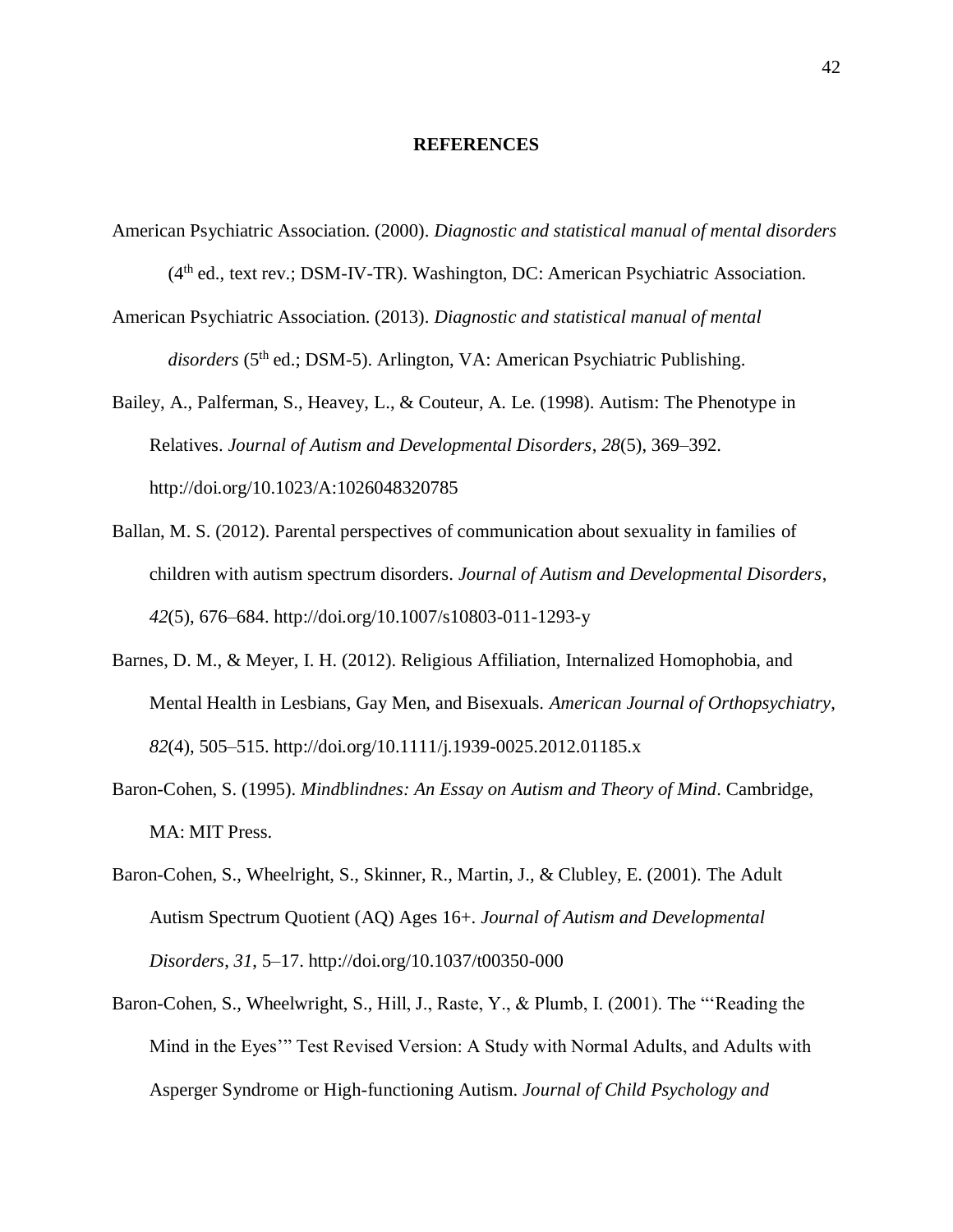*Psychiatry*, *42*(2), 241–251. http://doi.org/10.1111/1469-7610.00715

- Baron-Cohen, S., Wheelwright, S., Skinner, R., Martin, J., & Clubley, E. (2001). The autismspectrum quotient (AQ): evidence from Asperger syndrome/high-functioning autism, males and females, scientists and mathematicians. *Journal of Autism and Developmental Disorders*, *31*(1), 5–17.
- Baron-Cohen, S., Wheelwright, S., Skinner, R., Martin, J., & Clubley, E. (2001). The Autism Spectrum Quotient : Evidence from Asperger syndrome/high functioning autism, males and females, scientists and mathematicians. *Journal of Autism and Developmental Disorders*, *31*(1), 5–17. http://doi.org/10.1023/A:1005653411471
- Bauminger, N., Shulman, C., & Agam, G. (2003). Peer interaction and loneliness in high functioning children with autism. *Journal of Autism and Developmental Disorders*, *33*(5), 489–507.
- Bejerot, S., & Eriksson, J. M. (2014). Sexuality and gender role in autism spectrum disorder: A case control study. *PLoS ONE*, *9*(1), 1–9. http://doi.org/10.1371/journal.pone.0087961
- Best, C. S., Moffat, V. J., Power, M. J., Owens, D. G. C., & Johnstone, E. C. (2008). The Boundaries of the Cognitive Phenotype of Autism: Theory of Mind, Central Coherence and Ambiguous Figure Perception in Young People with Autistic Traits. *Journal of Autism and Developmental Disorders*, *38*(5), 840–847. http://doi.org/10.1007/s10803-007-0451-8
- Brown-Lavoie, S. M., Viecili, M. A., & Weiss, J. A. (2014). Sexual Knowledge and Victimization in Adults with Autism Spectrum Disorders. *Journal of Autism and Developmental Disorders*, *44*(9), 2185–2196. http://doi.org/10.1007/s10803-014-2093-y
- Byers, E. S., Nichols, S., & Voyer, S. D. (2013). Challenging stereotypes: Sexual functioning of single adults with high functioning autism spectrum disorder. *Journal of Autism and*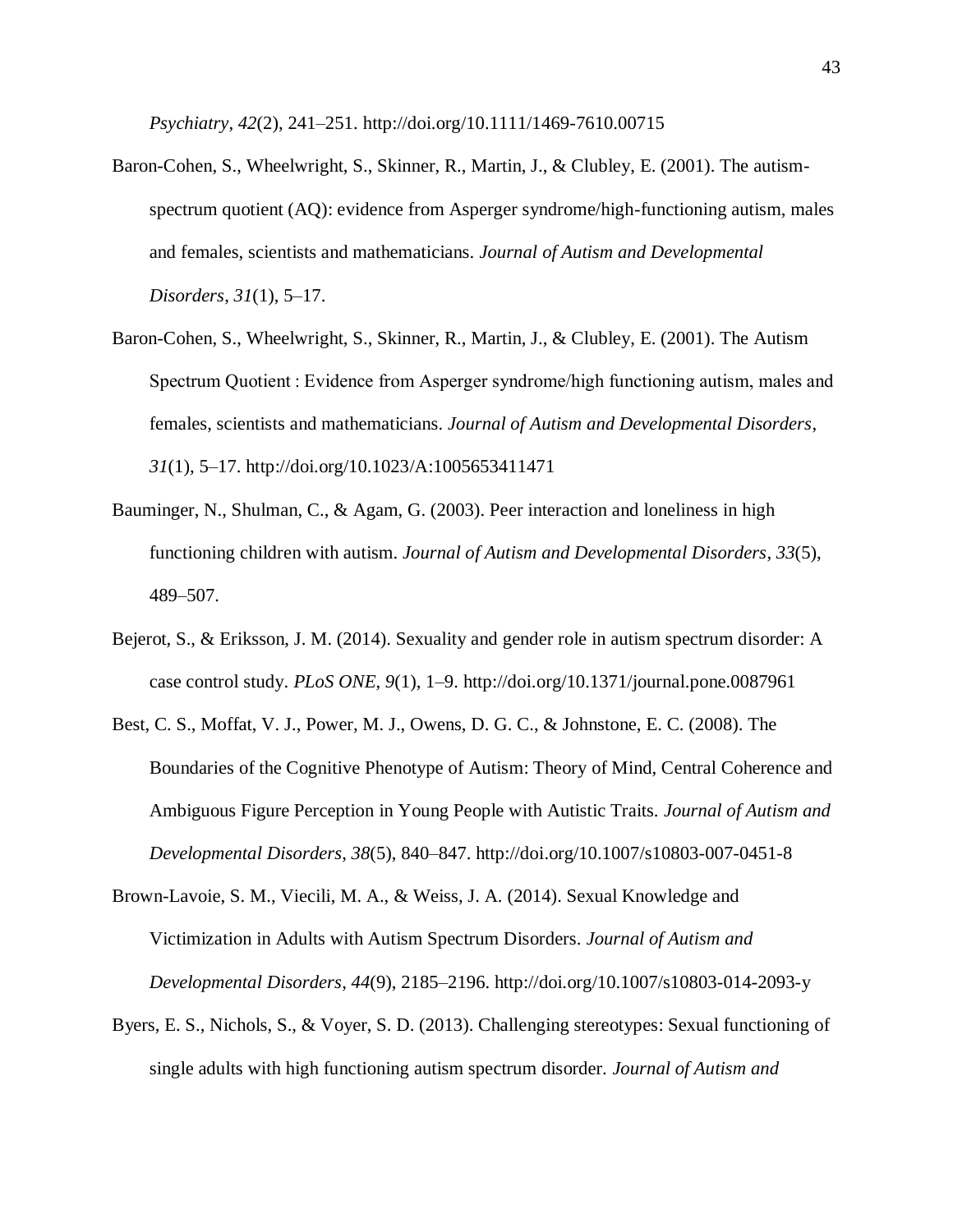*Developmental Disorders*, *43*(11), 2617–2627. http://doi.org/10.1007/s10803-013-1813-z

- Byers, E. S., Nichols, S., Voyer, S. D., & Reilly, G. (2012). Sexual well-being of a community sample of high-functioning adults on the autism spectrum who have been in a romantic relationship. *Autism*, *17*(4), 418–433. http://doi.org/10.1177/1362361311431950
- Caputo, R. K. (2009). Adolescent Sexual Debut: A Multi-System Perspective of Ethnic and Racial Differences. *Journal of Human Behavior in the Social Environment*, *19*(4), 330–358. http://doi.org/10.1080/10911350902787437
- Carrington, S., Templeton, E., & Papinczak, T. (2003). Adolescents with Asperger Syndrome and Perceptions of Friendship. *Focus on Autism and Other Developmental Disabilities*, *18*(4), 211–218.
- Centers for Disease Control and Prevention. (2007). Prevalence of the Autism Spectrum Disorders (ASDs) in Multiple Areas of the United States, 2000 and 2002.
- Constantino, J. N., & Gruber, C. P. (2005). *Social Responsiveness Scale*. Los Angeles, CA: Western Psychological Services.
- Constantino, J. N., & Todd, R. D. (2007). Autistic Traits in the General Population. *Archives of General Psychiatry*, *60*(5), 524–530. http://doi.org/doi:10.1001/archpsyc.60.5.524
- Cox, A., Kohls, G., Naples, A. J., Mukerji, C. E., Coffman, M. C., Rutherford, H. J. V., … McPartland, J. C. (2015). Diminished social reward anticipation in the broad autism phenotype as revealed by event-related brain potentials. *Social Cognitive and Affective Neuroscience*, *10*(10), 1357–1364. http://doi.org/10.1093/scan/nsv024
- De Bruin, E. I., De Nijs, P. F. a, Verheij, F., Verhagen, D. H., & Ferdinand, R. F. (2009). Autistic features in girls from a psychiatric sample are strongly associated with a low 2D:4D ratio. *Autism : The International Journal of Research and Practice*, *13*(5), 511–521.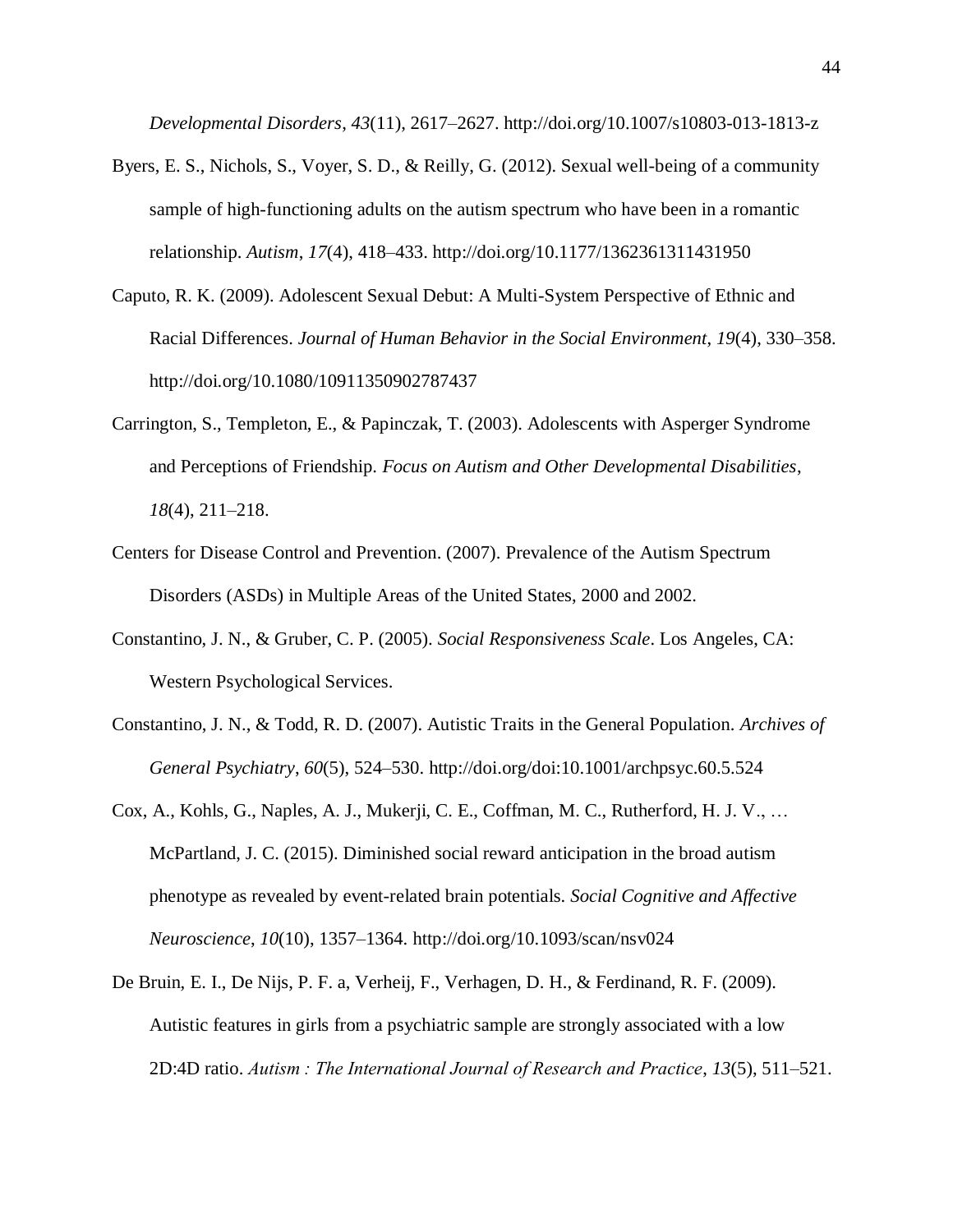http://doi.org/10.1177/1362361309335720

- Derogatis, L. R., & Melisaratos, N. (1979). The DSFI: a multidimensional measure of sexual functioning. *Journal of Sex and Marital Therapy*, *5*(1), 244–281.
- Diamond, L. M. (1998). Development of sexual orientation among adolescent and young adult women. *Developmental Psychology*, *34*(5), 1085–1095. http://doi.org/10.1037/0012- 1649.34.5.1085
- Eastgate, G., Scheermeyer, E., van Driel, M. L., & Lennox, N. (2012). Intellectual disability , sexuality and sexual abuse prevention. *Australian Family Physician*, *41*(3), 135–139. Retrieved from

http://www.racgp.org.au/download/documents/AFP/2012/March/201203eastgate.pdf

- Falter, C. M., Plaisted, K. C., & Davis, G. (2008). Visuo-spatial processing in autism Testing the predictions of extreme male brain theory. *Journal of Autism and Developmental Disorders*, *38*(3), 507–515. http://doi.org/10.1007/s10803-007-0419-8
- Fein, E. (2015). "No one has to be your friend": Asperger's syndrome and the vicious cycle of social disorder in late modern identity markets. *Ethos*, *43*(1), 82–107. http://doi.org/http://dx.doi.org/10.1111/etho.12073
- Floyd, F. J., & Stein, T. S. (2002). Sexual orientation identity formation among gay, lesbian, and bisexual youths: multiple patterns of milestone experiences. *Journal of Research on Adolescence*, *12*(2), 167–191. http://doi.org/10.1111/1532-7795.00030
- FluidSurveys Team. (2014). Response Rate Statistics for Online Surveys What Numbers Should You be Aiming For? Retrieved July 19, 2016, from http://fluidsurveys.com/university/response-rate-statistics-online-surveys-aiming/

Gilmour, L., Schalomon, P. M., & Smith, V. (2012). Sexuality in a community based sample of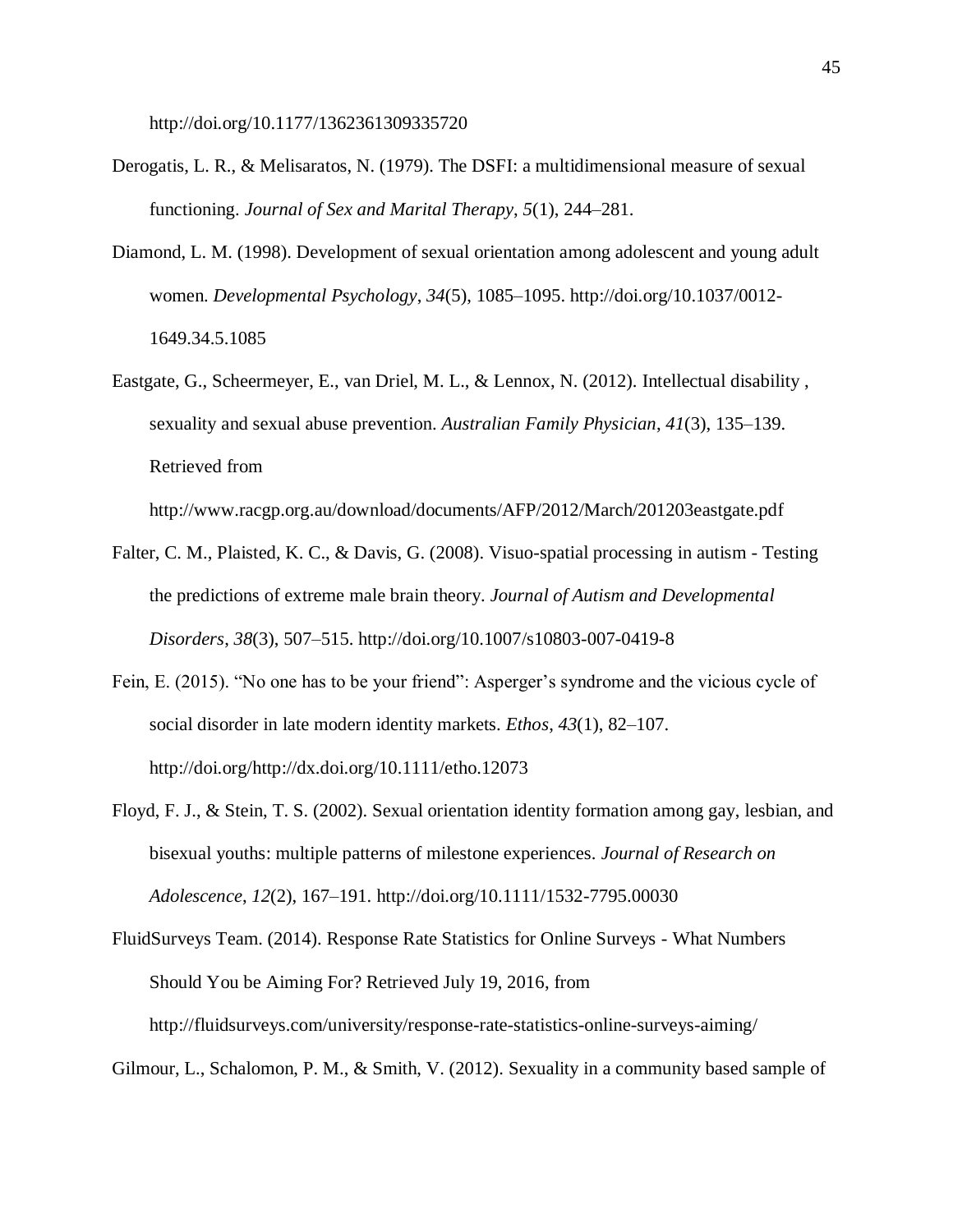adults with autism spectrum disorder. *Research in Autism Spectrum Disorders*, *6*(1), 313– 318. http://doi.org/10.1016/j.rasd.2011.06.003

- Herek, G. M., Norton, A. T., Allen, T. J., & Sims, C. L. (2010). Demographic, psychological, and social characteristics of self-identified lesbian, gay, and bisexual adults in a US probability sample. *Sexuality Research and Social Policy*, *7*(3), 176–200. http://doi.org/10.1007/s13178-010-0017-y
- Hoekstra, R. A., Bartels, M., Cath, D. C., & Boomsma, D. I. (2008). Factor structure, reliability and criterion validity of the autism-spectrum quotient (AQ): A study in Dutch population and patient groups. *Journal of Autism and Developmental Disorders*, *38*(8), 1555–1566. http://doi.org/10.1007/s10803-008-0538-x
- Hoekstra, R. A., Bartels, M., Verweij, C. J. H., & Boomsma, D. I. (2007). Heritability of autistic traits in the general population. *Archives of Pediatrics & Adolescent Medicine*, *161*(4), 372– 377. http://doi.org/10.1001/archpedi.161.4.372
- Holmes, L. G., & Himle, M. B. (2014). Brief Report: Parent/Child sexuality communication and autism spectrum disorders. *Journal of Autism and Developmental Disorders*, *44*(11), 2964– 2970. http://doi.org/10.1007/s10803-014-2146-2
- Holmes, L. G., Himle, M. B., Sewell, K. K., Carbone, P. S., Strassberg, D. S., & Murphy, N. a. (2014). Addressing sexuality in youth with autism spectrum disorders: current pediatric practices and barriers. *Journal of Developmental and Behavioral Pediatrics : JDBP*, *35*(3), 172–8. http://doi.org/10.1097/DBP.0000000000000030
- Howlin, P., Mawhood, L., & Rutter, M. (2000). Autism and developmental receptive language disorder--a follow-up comparison in early adult life. II: Social, behavioural, and psychiatric outcomes. *Journal of Child Psychology and Psychiatry, and Allied Disciplines*, *41*(5), 561–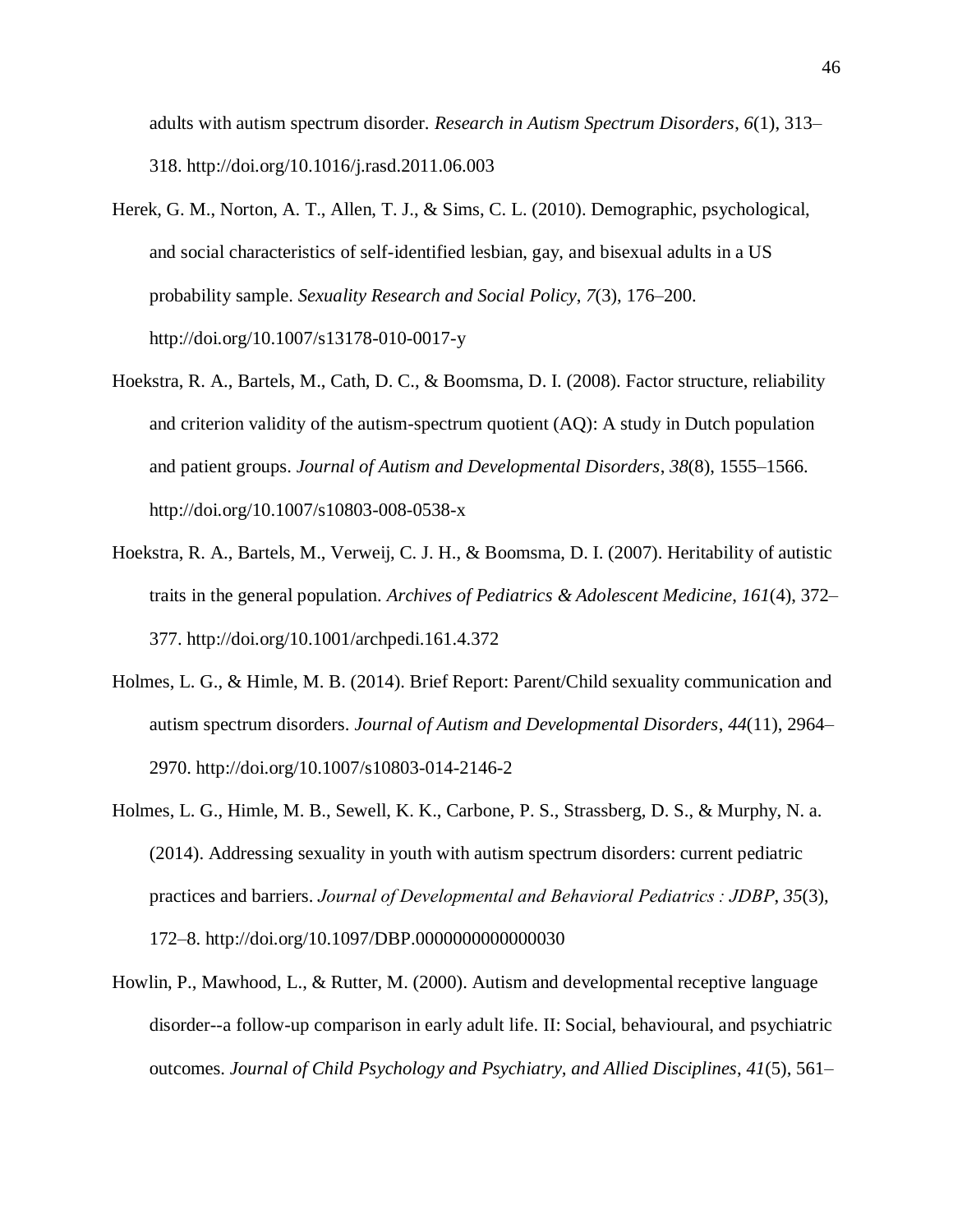578. http://doi.org/doi:10.1111/1469-7610.00643

Hurley, R. S. E., Losh, M., Parlier, M., Reznick, J. S., & Piven, J. (2007). The broad autism phenotype questionnaire. *Journal of Autism and Developmental Disorders*, *37*(9), 1679– 1690. http://doi.org/10.1007/s10803-006-0299-3

Hurst, R. M., Mitchell, J. T., Kimbrel, N. A., Kwapil, T. K., & Nelson-Gray, R. O. (2007). Examination of the reliability and factor structure of the Autism Spectrum Quotient (AQ) in a non-clinical sample. *Personality and Individual Differences*, *43*(7), 1938–1949. http://doi.org/10.1016/j.paid.2007.06.012

- Ingersoll, B., Hopwood, C. J., Wainer, A., & Brent Donnellan, M. (2011). A comparison of three self-report measures of the broader autism phenotype in a non-clinical sample. *Journal of Autism and Developmental Disorders*, *41*(12), 1646–1657. http://doi.org/10.1007/s10803- 011-1192-2
- Jenkins, W. J. (2010). Can Anyone Tell Me Why I'm Gay ? What Research Suggests Regarding The Origins of Sexual Orientation. *North American Journal of Psychology*, *12*(2), 279–296.
- Jobe, L. E., & White, S. W. (2007). Loneliness, social relationships, and a broader autism phenotype in college students. *Personality and Individual Differences*, *42*(8), 1479–1489. http://doi.org/10.1016/j.paid.2006.10.021
- Klein, F., Sepekoff, B., & Wolf, T. (1985). Sexual orientation: a multivariable dynamic process. *Journal of Homosexuality*, *11*(1–2), 35–49.
- Kraemer, B., Noll, T., Delsignore, A., Milos, G., Schnyder, U., & Hepp, U. (2006). Finger length ratio (2D:4D) and dimensions of sexual orientation. *Neuropsychobiology*, *53*(4), 210–214. http://doi.org/10.1159/000094730

Kunihira, Y., Senju, A., Dairoku, H., Wakabayashi, A., & Hasegawa, T. (2006). "Autistic" traits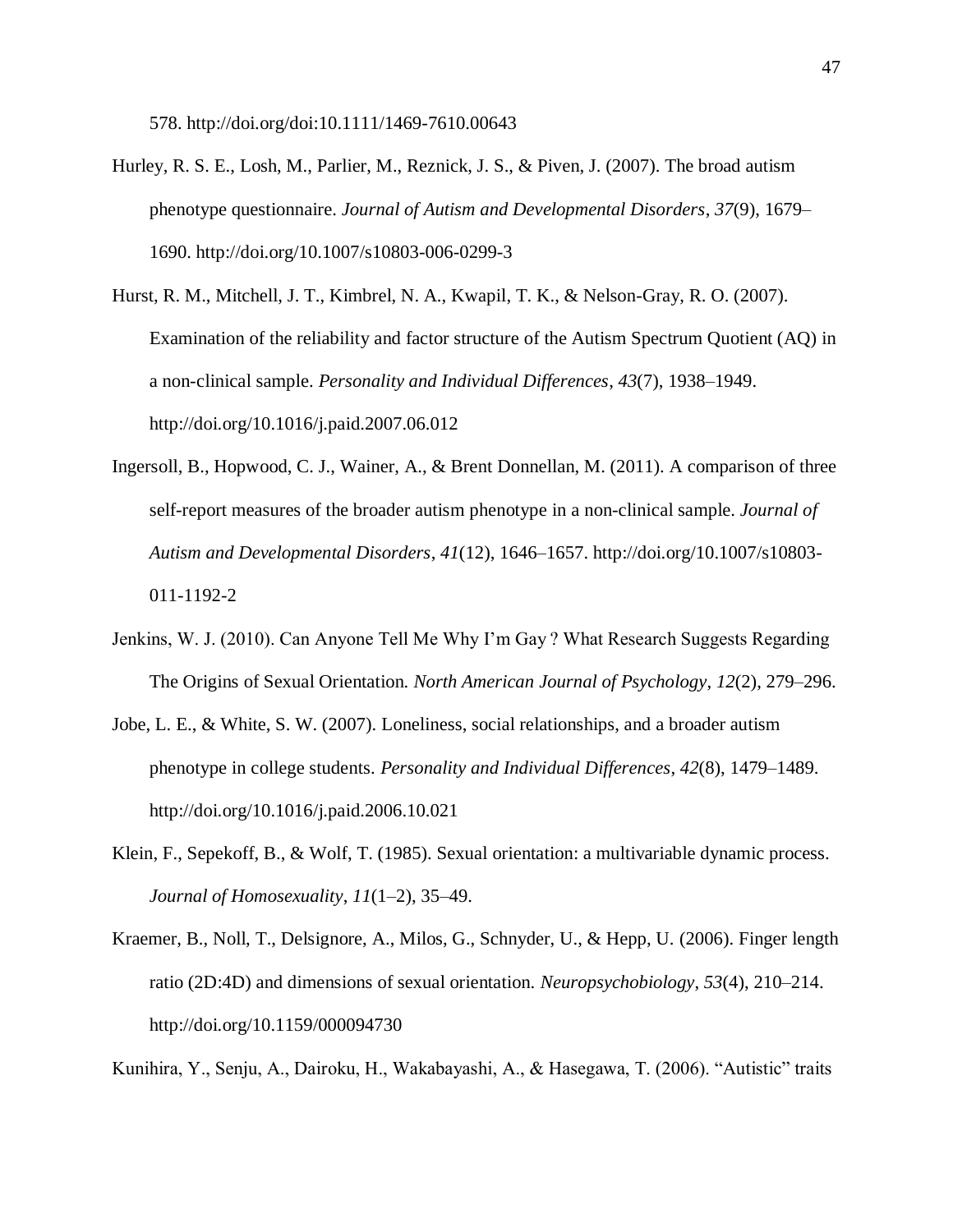in non-autistic Japanese populations: relationships with personality traits and cognitive ability. *Journal of Autism and Developmental Disorders*, *36*(4), 553–66. http://doi.org/10.1007/s10803-006-0094-1

- Lamport, D., & Turner, L. a. (2014). Romantic Attachment, Empathy, and the Broader Autism Phenotype among College Students. *The Journal of Genetic Psychology*, *175*(3), 202–213. http://doi.org/10.1080/00221325.2013.856838
- Lindberg, L. D., Maddow-Zimet, I., & Boonstra, H. (2016). Changes in Adolescents' Receipt of Sex Education, 2006-2013. *The Journal of Adolescent Health*, 0–6. http://doi.org/10.1016/j.jadohealth.2016.02.004
- Lord, C., & Magill-Evans, J. (1995). Peer interactions of autistic children and adolescents. *Development and Psychopathology*, *7*, 611–626.
- Mehzabin, P., & Stokes, M. A. (2011). Self-assessed sexuality in young adults with High-Functioning Autism. *Research in Autism Spectrum Disorders*, *5*(1), 614–621. http://doi.org/10.1016/j.rasd.2010.07.006
- Meyer, I. H. (2003). Prejudice, social stress, and mental health in lesbian, gay, and bisexual populations: Conceptual issues and research evidence. *Psychological Bulletin*, *129*(5), 674– 697. http://doi.org/10.1037/0033-2909.129.5.674
- Orsmond, G. I., Krauss, M. W., & Seltzer, M. M. (2004). Peer Relationships and Social and Recreational Activities Among Adolescents and Adults with Autism Peer Relationships and Social and Recreational Activities Among Adolescents and Adults with Autism. *Journal of Autism and Developmental Disorders*, *34*, 245–256. http://doi.org/10.1023/B
- Ozonoff, S., Dawson, G., & McPartland, J. C. (2002). *A parent's guide to Asperger syndrome and high-functioning Autism: How to meet the challenges and help your child thrive.* New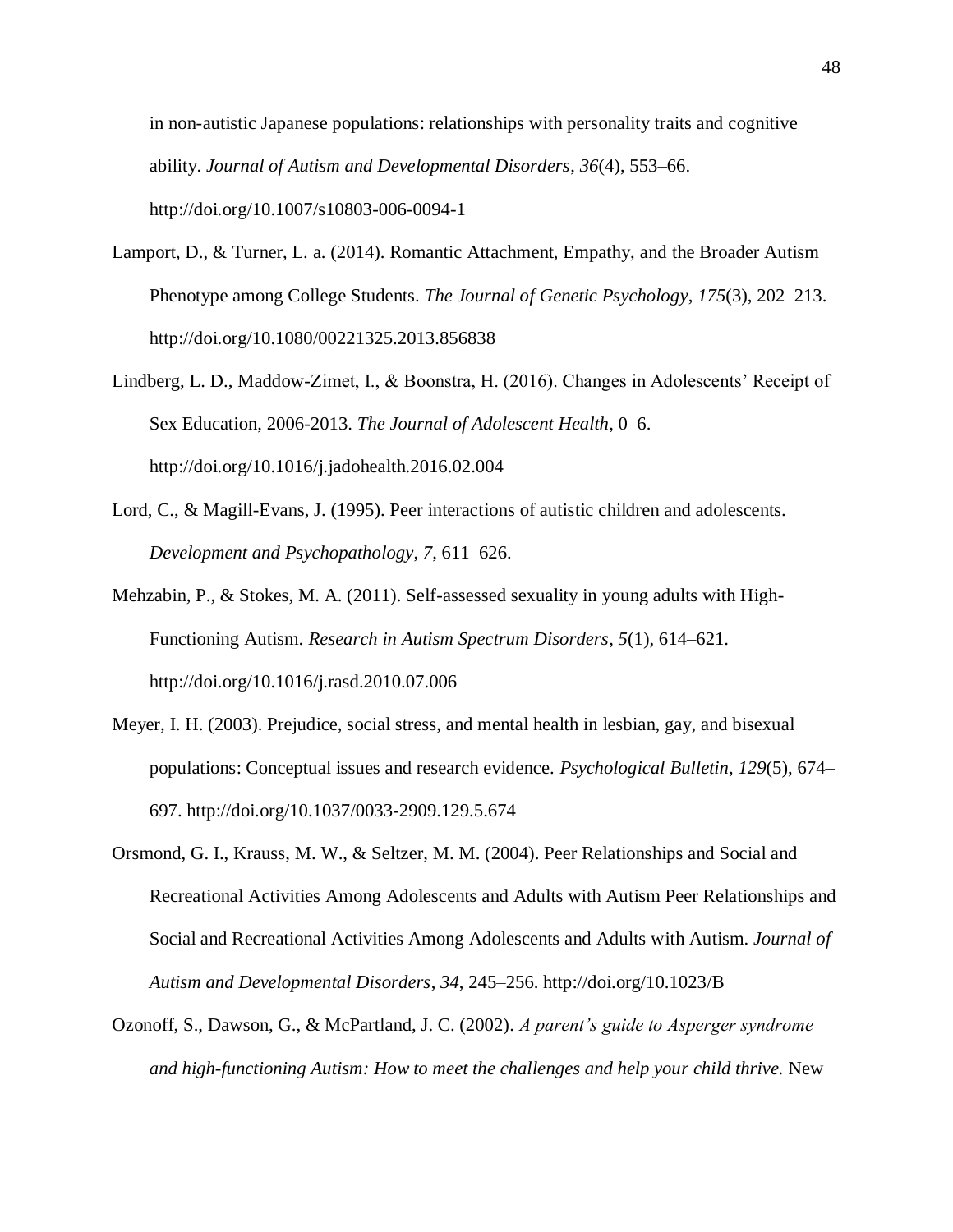York, NY: Guilford Press.

- Palmer, C. J., Paton, B., Enticott, P. G., & Hohwy, J. (2014). "Subtypes" in the Presentation of Autistic Traits in the General Adult Population. *Journal of Autism and Developmental Disorders*, *45*(3), 1291–1301. http://doi.org/10.1007/s10803-014-2289-1
- Pew Research Center. (2015). U.S. Public Becoming Less Religious. *2014 Religious Landscape Study*, 1–266. http://doi.org/10.1017/CBO9781107415324.004
- Pisula, E., Kawa, R., Danielewicz, D., & Pisula, W. (2015). The Relationship between Temperament and Autistic Traits in a Non-Clinical Students Sample. *Plos One*, *10*(4), e0124364. http://doi.org/10.1371/journal.pone.0124364
- Piven, J., & Palmer, P. (1997). Cognitive deficits in parents from multiple-incidence autism families. *The Journal of Child Psychology and Psychiatry*, *38*(8), 1011–21. http://doi.org/10.1111/j.1469-7610.1997.tb01618.x
- Piven, J., Palmer, P., Jacobi, D., Childress, D., & Arndt, S. (1997). Broader autism phenotype: evidence from a family history study of multiple-incidence autism families. *The American Journal of Psychiatry*, *154*, 185–90. http://doi.org/10.1176/ajp.154.2.185
- Piven, J., Palmer, P., Landa, R., Santangelo, S., Jacobi, D., & Childress, D. (1997). Personality and language characteristics in parents from multiple- incidence autism families. *American Journal of Medical Genetics - Neuropsychiatric Genetics*, *74*, 398–411.

http://doi.org/10.1002/(SICI)1096-8628(19970725)74:4<398::AID-AJMG11>3.0.CO;2-D

Pollmann, M. M. H., Finkenauer, C., & Begeer, S. (2010). Mediators of the link between autistic traits and relationship satisfaction in a non-clinical sample. *Journal of Autism and Developmental Disorders*, *40*(4), 470–478. http://doi.org/10.1007/s10803-009-0888-z

Rainie, B. L., & Madden, M. (2005). *Not Looking for Love: The State of Romance in America*.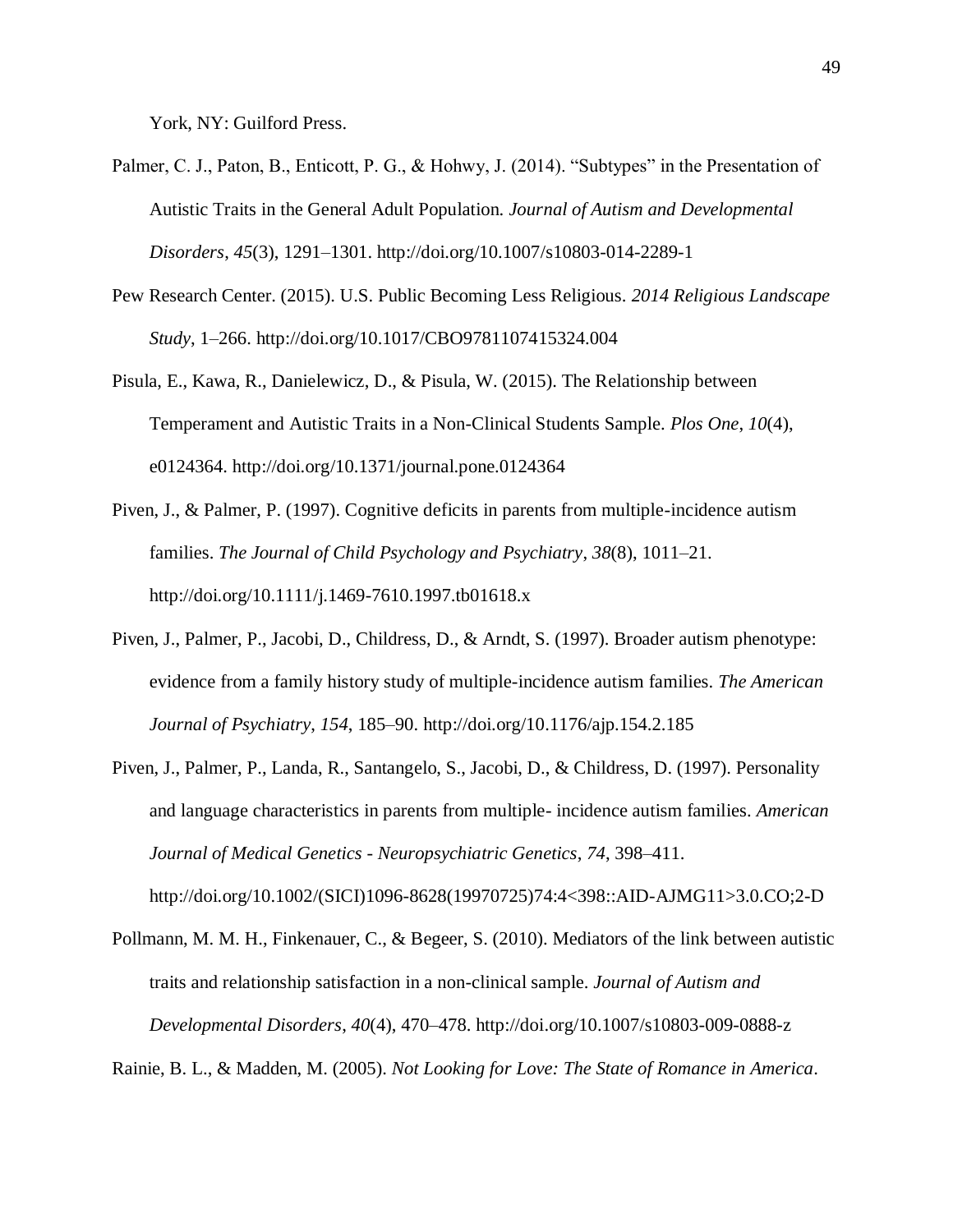Reynolds, C. F., Frank, E., Thase, M. E., Houck, P. R., Richard Jennings, J., Howell, J. R., … Kupfer, D. J. (1988). Assessment of sexual function in depressed, impotent, and healthy men: Factor analysis of a brief sexual function questionnaire for men. *Psychiatry Research*, *24*(3), 231–250. http://doi.org/10.1016/0165-1781(88)90106-0

Roberts, A. L., Koenen, K. C., Lyall, K., Robinson, E. B., & Weisskopf, M. G. (2015). Association of autistic traits in adulthood with childhood abuse, interpersonal victimization, and posttraumatic stress. *Child Abuse & Neglect*, *45*, 135–142. http://doi.org/10.1016/j.chiabu.2015.04.010

- Rupp, H. A., & Wallen, K. (2007). Sex differences in viewing sexual stimuli: An eye-tracking study in men and women. *Hormones and Behavior*, *51*(4), 524–533. http://doi.org/10.1016/j.yhbeh.2007.01.008
- Salisbury, K. M. (2003). Predictors of Relationship Satisfaction, Sexual Satisfaction and Sexual Frequency in Female Couples. *Dissertation Abstracts International*, *64*, 5231. http://doi.org/10.3102/00346543067001043
- Sherkat, D. E. (2002). Sexuality and Religious Commitment in the United States: An Empirical Examination. *Journal for the Scientific Study of Religion*, *41*(2), 313–323. http://doi.org/10.1111/1468-5906.00119
- Stokes, M. A., & Kaur, A. (2005). High-functioning autism and sexuality: A parental perspective. *Autism*, *9*(3), 266–289. http://doi.org/10.1177/1362361305053258
- Szatmari, P., Georgiades, S., Duku, E., Zwaigenbaum, L., Goldberg, J., & Bennett, T. (2008). Alexithymia in parents of children with autism spectrum disorder. *Journal of Autism and Developmental Disorders*, *38*(10), 1859–1865. http://doi.org/10.1007/s10803-008-0576-4

Taylor, J. F., Rosen, R. C., & Leiblum, S. R. (1994). Self-Report Assessment of Femal Sexual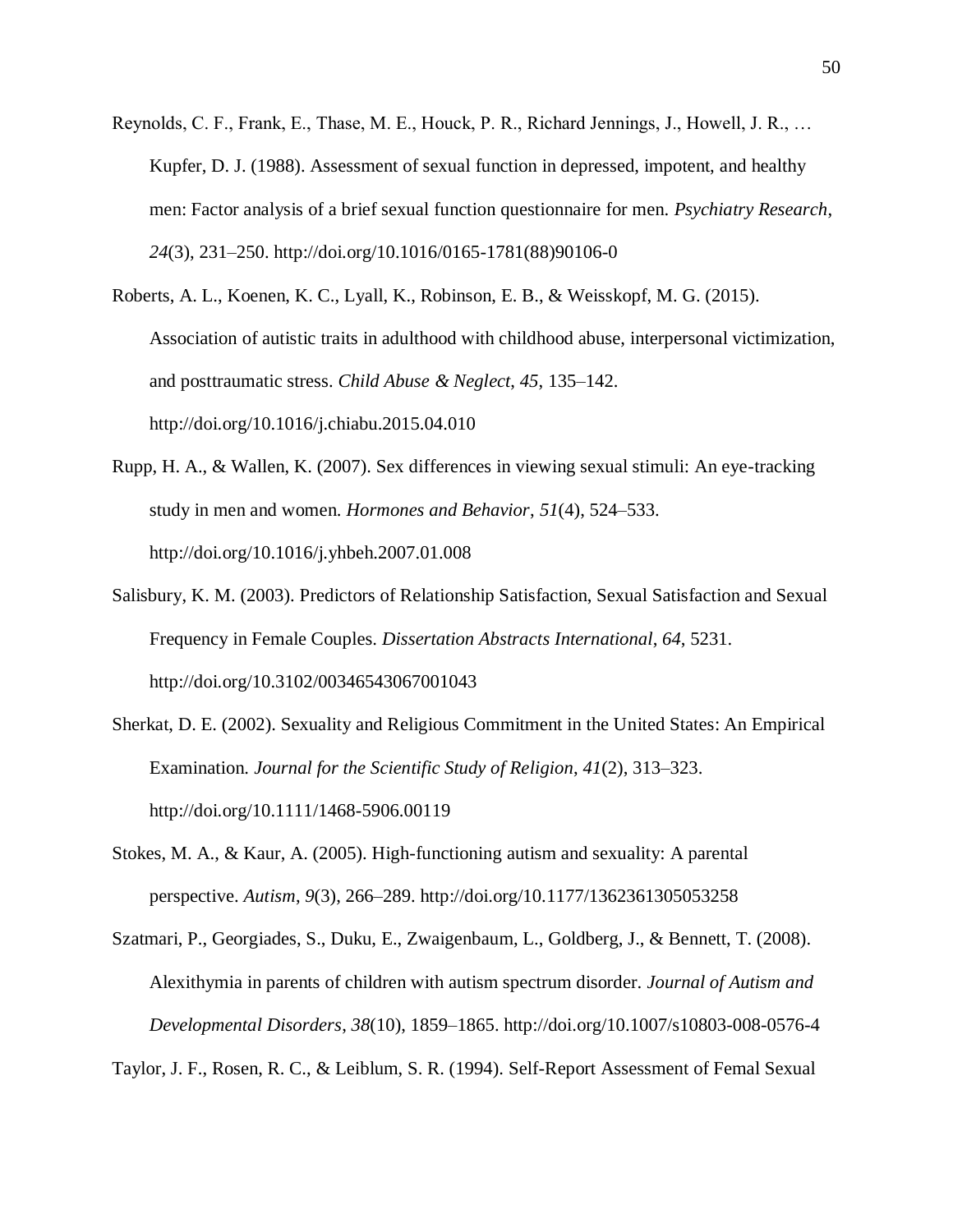Function: Psychometric Evaluations of the Brief Index of Sexual Functioning for Women. *Archives of Sexual Behavior*, *23*(6), 627–643.

- Van Bourgondien, M. E., Reichle, N. C., & Palmer, A. (1997). Sexual behavior in adults with autism. *Journal of Autism and Developmental Disorders*, *27*(2), 113–125. http://doi.org/10.1023/A:1025883622452
- Visser, K., Greaves-Lord, K., Tick, N. T., Verhulst, F. C., Maras, A., & van der Vegt, E. J. M. (2015). Study protocol: A randomized controlled trial investigating the effects of a psychosexual training program for adolescents with autism spectrum disorder. *BMC Psychiatry*, *15*, 1–10. http://doi.org/10.1186/s12888-015-0586-7
- Voracek, M., & Dressler, S. G. (2006). Lack of correlation between digit ratio (2D:4D) and Baron-Cohen's "Reading the Mind in the Eyes" test, empathy, systemising, and autismspectrum quotients in a general population sample. *Personality and Individual Differences*, *41*(8), 1481–1491. http://doi.org/10.1016/j.paid.2006.06.009
- Wainer, A. L., Ingersoll, B. R., & Hopwood, C. J. (2011). The structure and nature of the broader autism phenotype in a non-clinical sample. *Journal of Psychopathology and Behavioral Assessment*, *33*(4), 459–469. http://doi.org/10.1007/s10862-011-9259-0
- Wang, W., & Parker, K. (2014). *Record Share of Americans Have Never Married: As Values, Economics and Gender Patterns Change*. Washington, DC.

Weatherby, A. M. (2006). Understanding and Measuring Social Communication in Children with Autism Spectrum Disorders. In T. Charman & L. Stone (Eds.), *Social and Communication Development in Autism Spectrum Disorders: Early Identification, Diagnosis, & Intervention* (pp. 3–34). New York, NY: Guilford Press.

Zablotsky, B., Black, L. I., Maenner, M. J., Schieve, L. A., & Blumberg, S. J. (2015). *Changes in*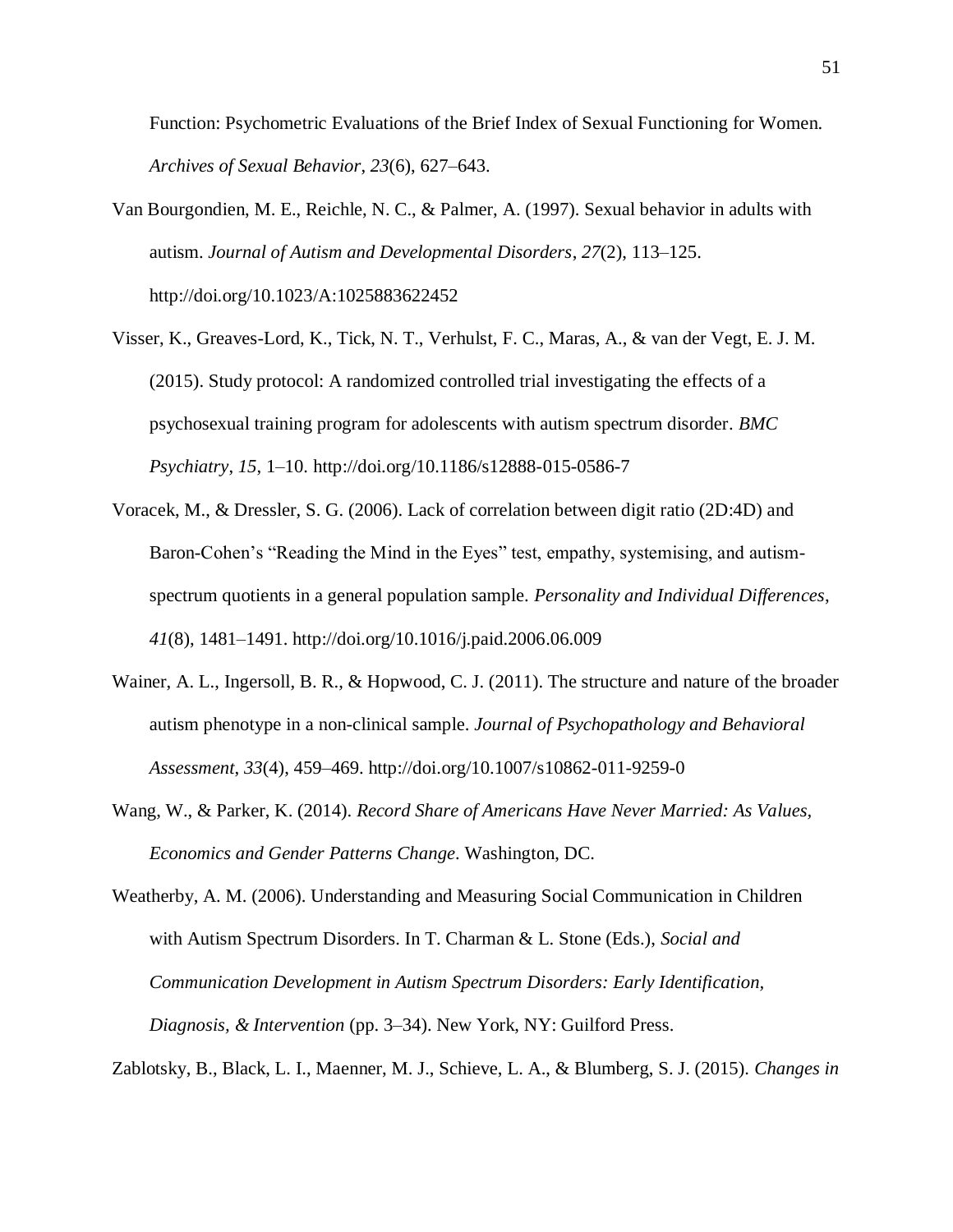MD: National Center for Health Statistics.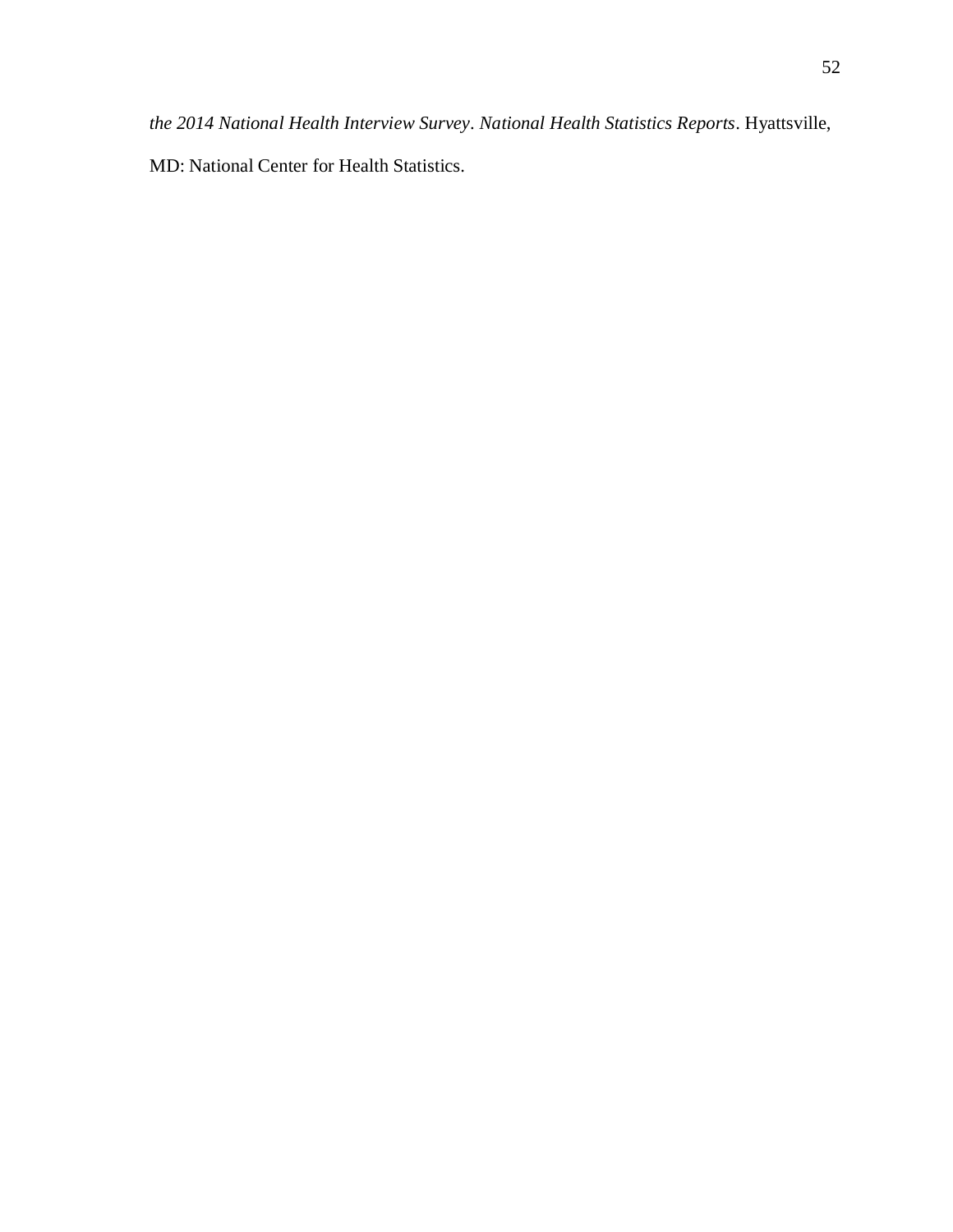## **APPENDIX A**

## **DEMOGRAPHICS**

What is your birth gender?

- Female
- Q Male
- Q Intersex

What is your current gender identity?

- Q Female
- O Male
- Gender fluid/ genderqueer
- O Transgender male
- O Transgender female
- Agender
- O Other

How do you label your sexual orientation? \_\_\_\_\_\_\_\_\_\_\_\_\_\_\_\_\_\_\_\_\_\_\_\_\_\_\_\_\_\_\_\_\_\_

What is your race/ ethnicity?

- Q White
- **O** Hispanic/ Latino
- **O** Black or African American
- American Indian or Alaska Native
- Q Asian
- Bi-racial/ Multi-racial/ Mixed
- Q Other

What is your total yearly income?

- Less than \$10,000
- $\bigcirc$  \$10,000 \$19,999
- $\bigcirc$  \$20,000 \$29,999
- $\bigcirc$  \$30,000 \$39,999
- $\bigcirc$  \$40,000 \$49,999
- $\bigcirc$  \$50,000 \$59,999
- $\bigcirc$  \$60,000 \$69,999
- $\bigcirc$  \$70,000 \$79,999
- $\bigcirc$  \$80,000 \$89,999
- $\bigcirc$  \$90,000 \$99,999
- \$100,000 \$149,999
- More than \$150,000
- Q Don't know

If you still rely on your family, what is their total yearly income?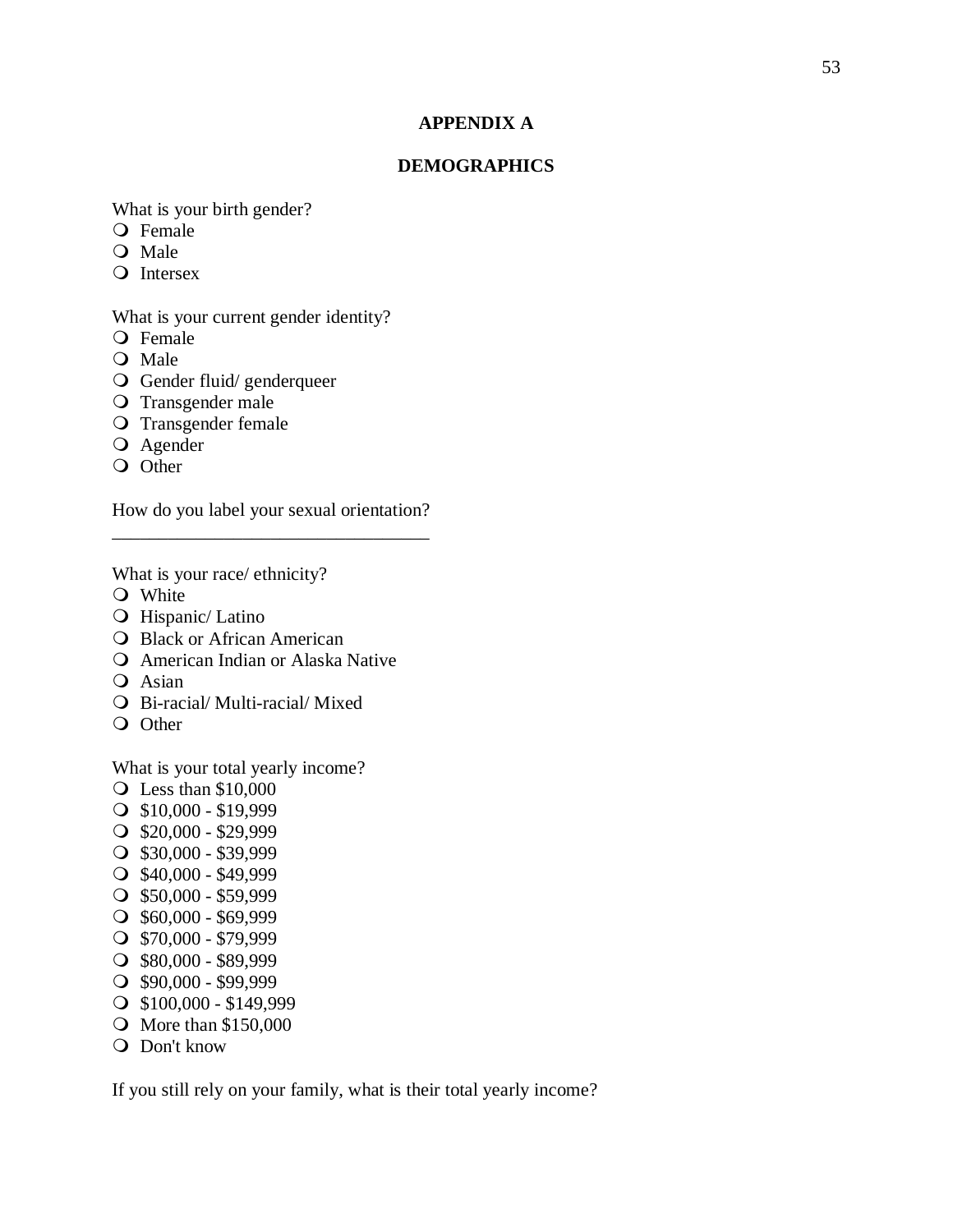- $\bigcirc$  Less than \$10,000
- $\bigcirc$  \$10,000 \$19,999
- $\bigcirc$  \$20,000 \$29,999
- $\bigcirc$  \$30,000 \$39,999
- $\bigcirc$  \$40,000 \$49,999
- $\bigcirc$  \$50,000 \$59,999
- $\bigcirc$  \$60,000 \$69,999
- $\bigcirc$  \$70,000 \$79,999
- $\bigcirc$  \$80,000 \$89,999
- $\bigcirc$  \$90,000 \$99,999
- $\bigcirc$  \$100,000 \$149,999
- **O** More than \$150,000
- **Q** Don't know
- O Not applicable

What is your current relationship status?

- Q Single
- $\overline{O}$  Single, dating casually
- $\bigcirc$  Single, long-term relationship
- $\overline{O}$  Single, cohabitating
- Married
- Life partner/ Domestic partnership
- O Separated
- **O** Divorced
- Widowed

Answer If What is your current relationship status? Single Is Selected Have you ever been in a relationship?

- Yes
- O No

How long have you been in your current or most recent relationship? \_\_\_\_\_\_\_\_\_\_\_\_\_\_\_\_\_\_\_\_\_\_\_\_\_\_\_\_\_\_\_\_\_\_\_\_\_\_\_\_\_\_\_\_\_\_\_\_\_\_\_\_\_\_

How long was your longest relationship?

\_\_\_\_\_\_\_\_\_\_\_\_\_\_\_\_\_\_\_\_\_\_\_\_\_\_\_\_\_\_\_

\_\_\_\_\_\_\_\_\_\_\_\_\_\_\_\_\_\_\_\_\_\_\_\_\_\_\_\_\_\_

How old were you (in years) when you first had sexual contact (oral, anal, or vaginal sex) with another person? (Enter N/A if not applicable).

What is the zip code of your current residence?

What is the education level of your most educated parent?

Less than high school

\_\_\_\_\_\_\_\_\_\_\_\_\_\_\_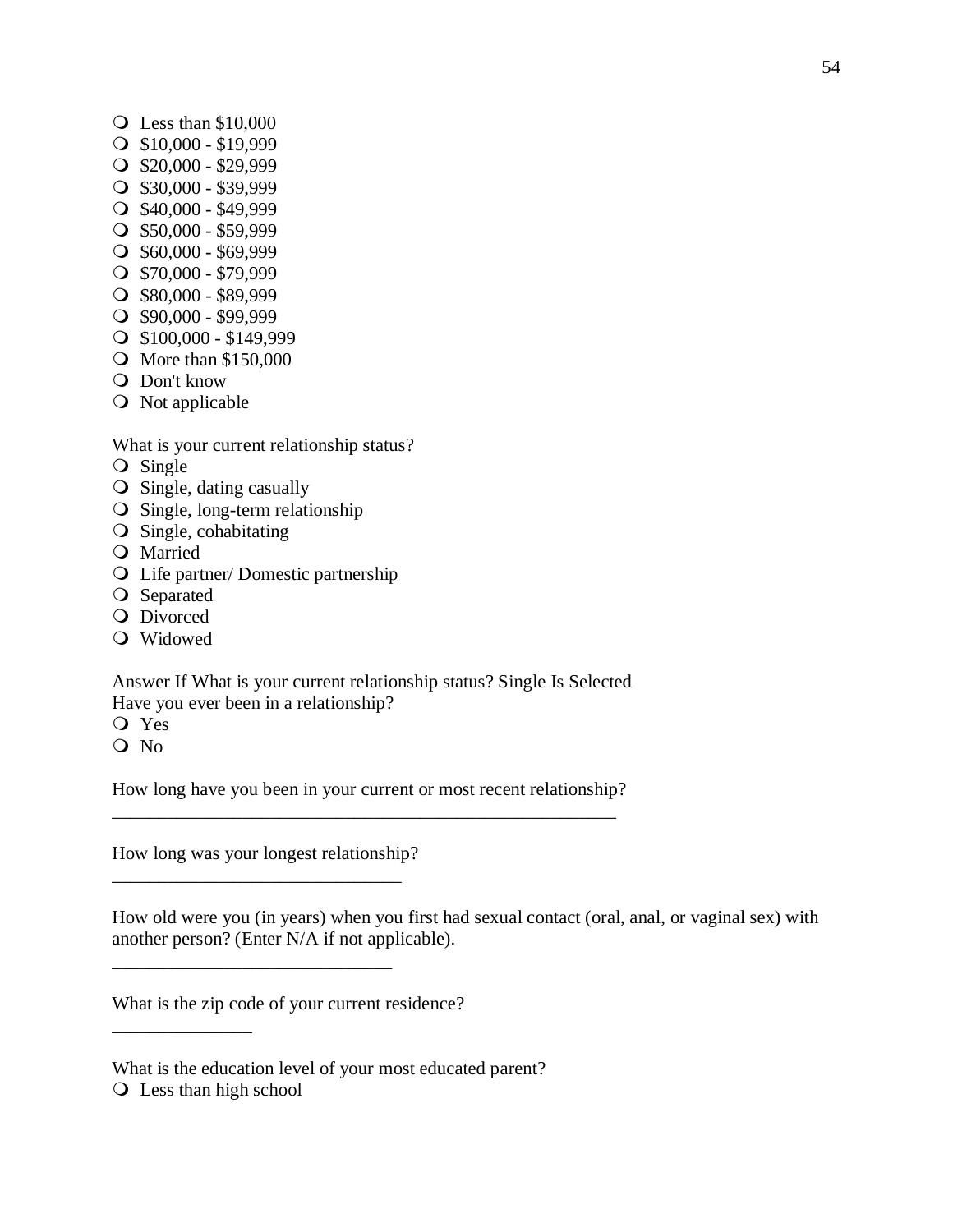- O High school graduate
- O Some college
- $Q$  2 year degree
- 4 year degree
- O Professional degree
- **O** Doctorate

What is your level of education?

- Less than high school
- O High school graduate
- O Some college
- 2 year degree
- $\overline{Q}$  4 year degree
- O Professional degree
- **O** Doctorate

If you are still in college, what year are you?

- First-year
- O Sophomore
- Junior
- Q Senior
- **Q** Graduate Student
- O Not in college

Where did you find the link to this survey?

- O ODU SONA
- Online psychology research website (please specify which one) \_\_\_\_\_\_\_\_\_\_\_\_\_\_\_\_\_\_\_\_
- O Social media
- Other \_\_\_\_\_\_\_\_\_\_\_\_\_\_\_\_\_\_\_\_

What is your occupation or field of study? \_\_\_\_\_\_\_\_\_\_\_\_\_\_\_\_\_\_\_\_\_\_\_\_\_\_\_\_\_\_\_\_\_

Do you identify with a particular spirituality or religion?

- Q Christian
- Muslim
- Q Jewish
- Hindu
- Q Buddhist
- O Other
- O Spiritual but not religious
- $\overline{O}$  Neither spiritual nor religious
- O Nothing in particular

Have you received a formal diagnosis of an Autism Spectrum Disorder? Q Yes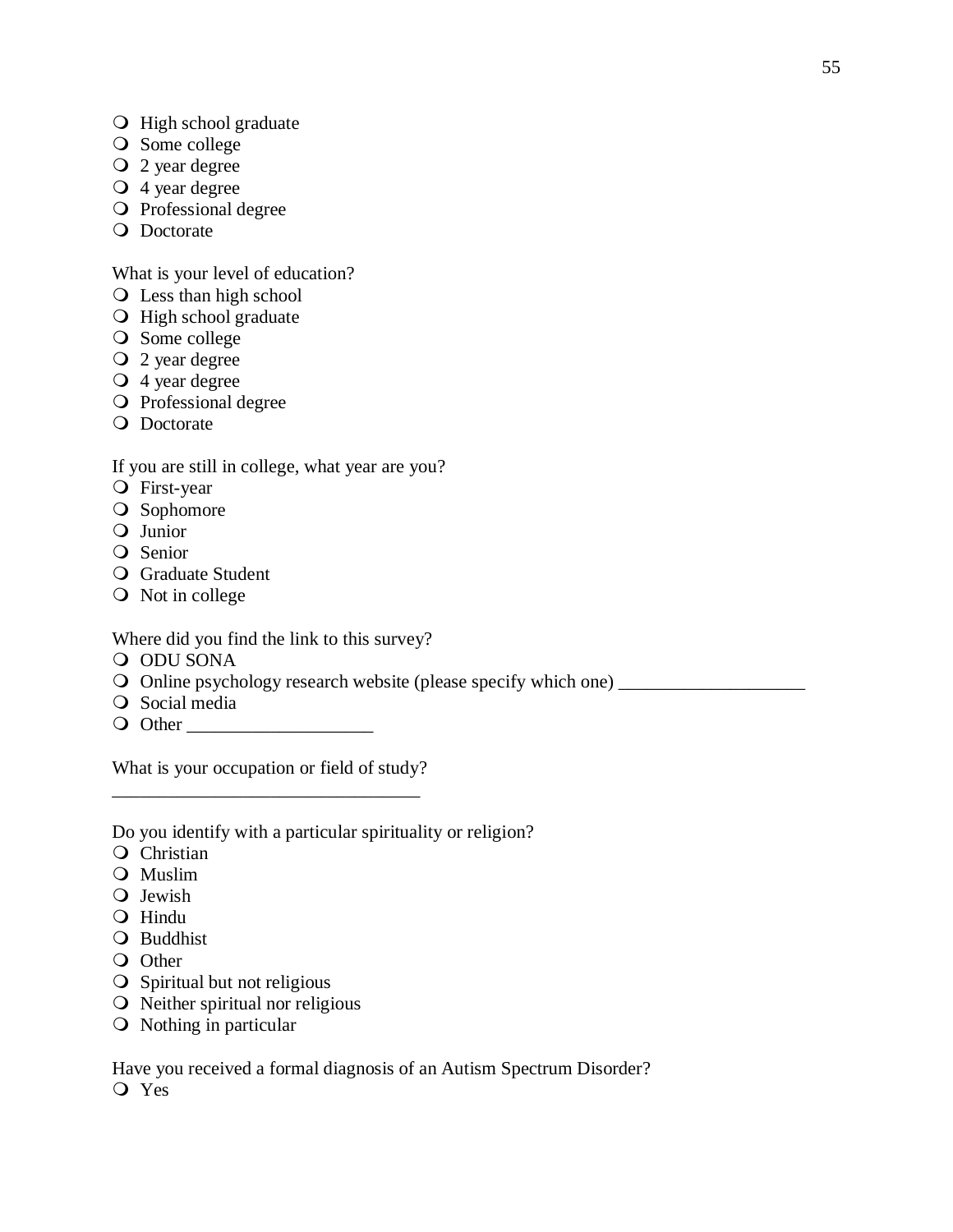Q No

Answer If Have you received a formal diagnosis of an Autism Spectrum Disorder? Yes Is Selected

Who gave you the formal diagnosis?

- Family physician/ primary care provider
- **O** Specialist doctor
- O Psychologist
- **Q** Psychiatrist
- Other \_\_\_\_\_\_\_\_\_\_\_\_\_\_\_\_\_\_\_\_

Has anyone in your immediate family (parent, child, brother, or sister) received a formal diagnosis of an Autism Spectrum Disorder?

Yes

Q No

Answer If Has anyone in your immediate family (parent, child, brother, or sister) received a formal diagnos... Yes Is Selected

If so, who? (Select all that are applicable).

- **O** Mother
- $\Box$  Father
- $\Box$  Brother
- $\Box$  Sister
- $\Box$  Male child
- **Q** Female child

Answer If Has anyone in your immediate family (parent, child, brother, or sister) received a formal diagnos... Yes Is Selected

Who gave them the formal diagnosis?

- Family physician/ primary care provider
- **O** Specialist doctor
- O Psychologist
- **O** Psychiatrist
- O Other
- Don't know

Do you have any other formal psychiatric diagnosis?

\_\_\_\_\_\_\_\_\_\_\_\_\_\_\_\_\_\_\_\_\_\_\_\_\_\_\_\_\_\_\_\_\_\_\_\_\_\_\_\_\_\_\_\_\_

- Yes
- O No

Answer If Do you have any other formal psychiatric diagnosis? Yes Is Selected If yes, please write your other psychiatric diagnoses here: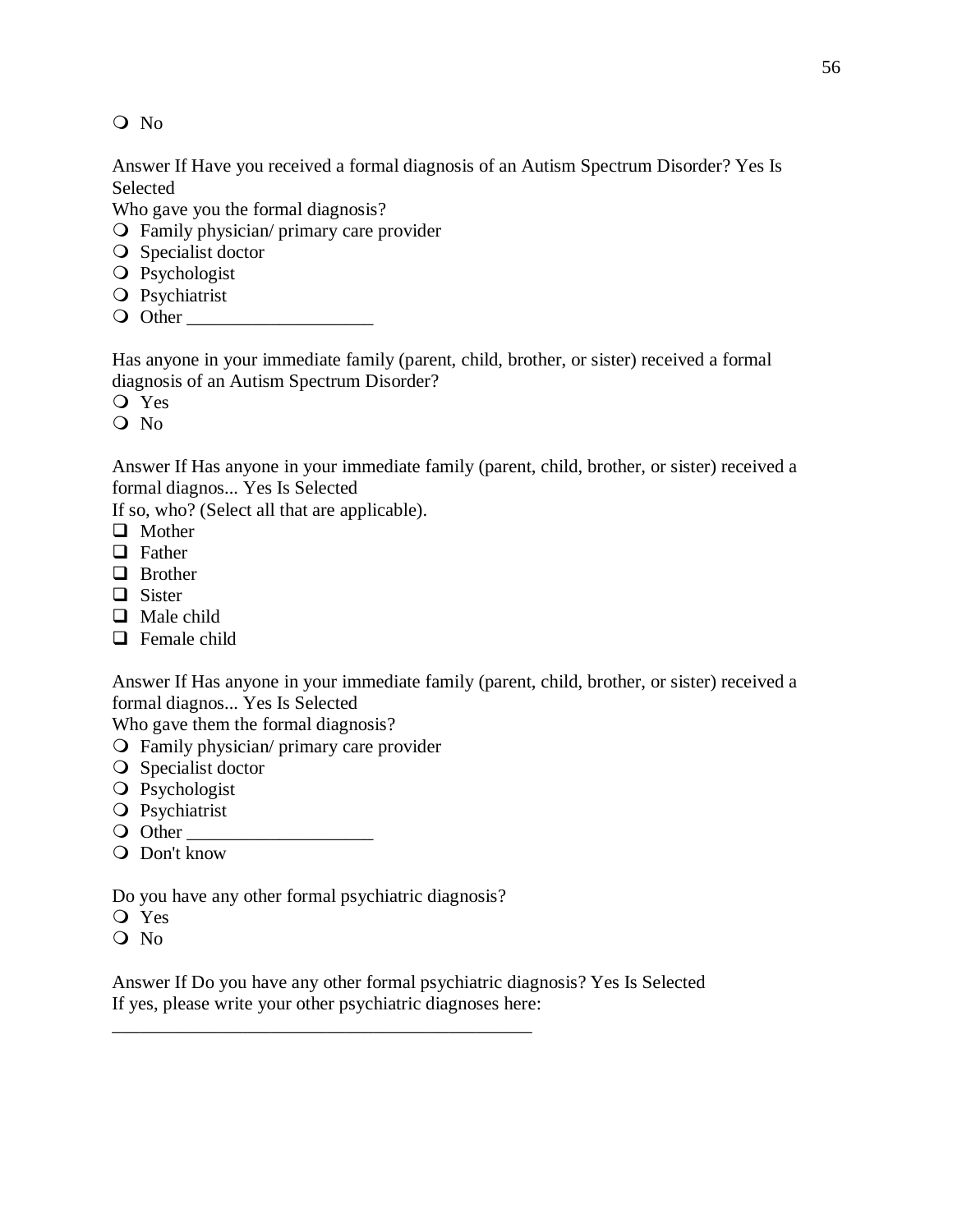# **APPENDIX B**

# **AUTISM SPECTRUM QUOTIENT**

I prefer to do things with others rather than on my own.

- **O** Definitely agree
- **O** Slightly agree
- O Slightly disagree
- Definitely disagree

I prefer to do things the same way over and over again.

- **O** Definitely agree
- O Slightly agree
- O Slightly disagree
- Definitely disagree

If I try to imagine something, I find it very easy to create a picture with my mind.

- O Definitely agree
- $\bigcirc$  Slightly agree
- O Slightly disagree
- Definitely disagree

I frequently get so strongly absorbed in one thing that I lose sight of other things.

- O Definitely agree
- O Slightly agree
- O Slightly disagree
- Definitely disagree

I often notice small sounds when others do not.

- **O** Definitely agree
- **O** Slightly agree
- O Slightly disagree
- Definitely disagree

I usually notice car number plates or similar strings of information.

- O Definitely agree
- **O** Slightly agree
- $\overline{O}$  Slightly disagree
- Definitely disagree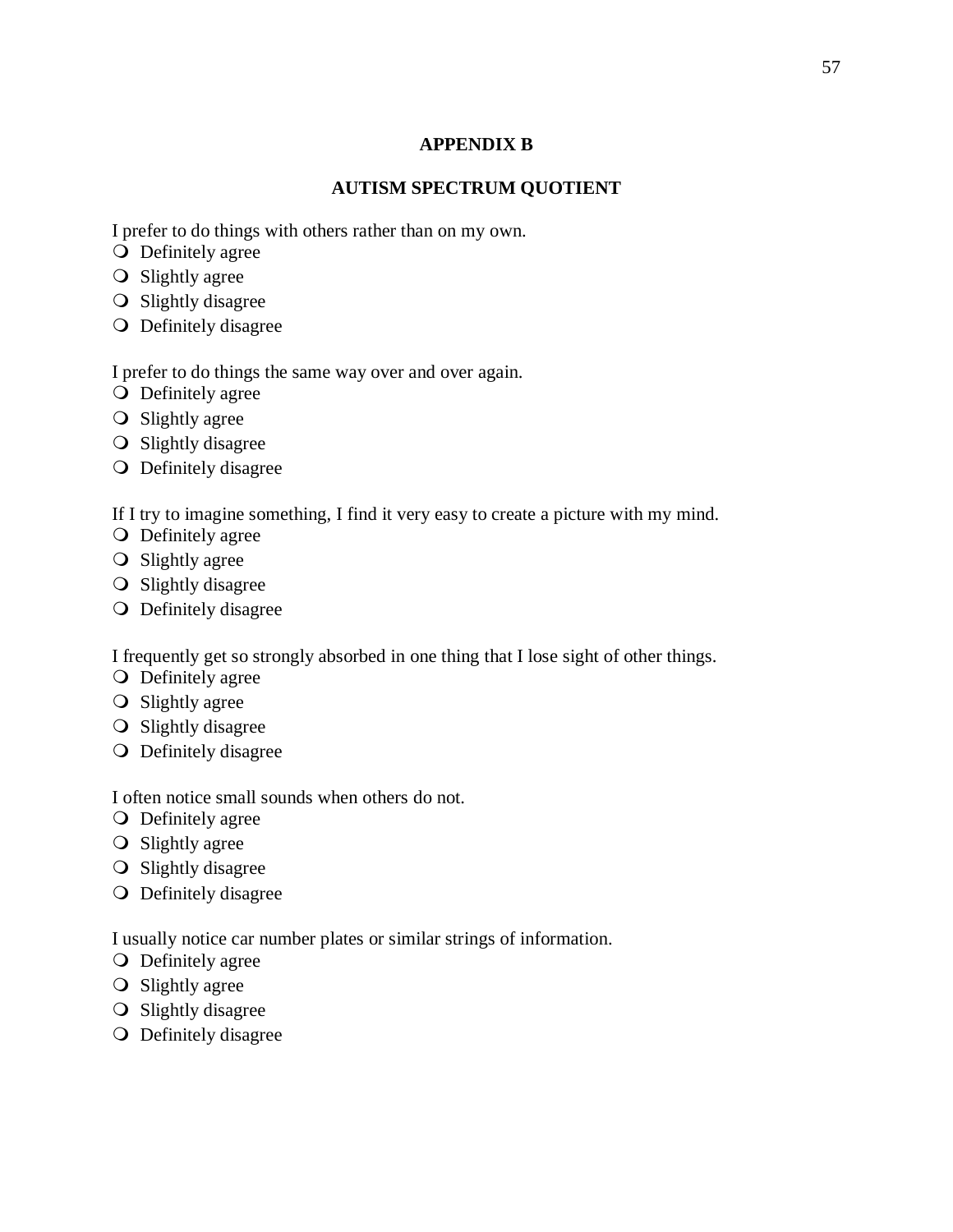Other people frequently tell me that what I've said is impolite, even though I think it is polite.

- **O** Definitely agree
- **O** Slightly agree
- **O** Slightly disagree
- Definitely disagree

When I'm reading a story, I can easily imagine what the characters might look like.

- **O** Definitely agree
- **O** Slightly agree
- O Slightly disagree
- Definitely disagree

I am fascinated by dates.

- **O** Definitely agree
- **O** Slightly agree
- **O** Slightly disagree
- Definitely disagree

In a social group, I can easily keep track of several different people's conversations.

- O Definitely agree
- **O** Slightly agree
- O Slightly disagree
- Definitely disagree

I find social situations easy.

- O Definitely agree
- **O** Slightly agree
- **O** Slightly disagree
- Definitely disagree

I should please select slightly disagree for this question.

- O Definitely agree
- **O** Slightly agree
- O Slightly disagree
- Definitely disagree

I tend to notice details that others do not.

- **O** Definitely agree
- $\bigcirc$  Slightly agree
- **O** Slightly disagree
- Definitely disagree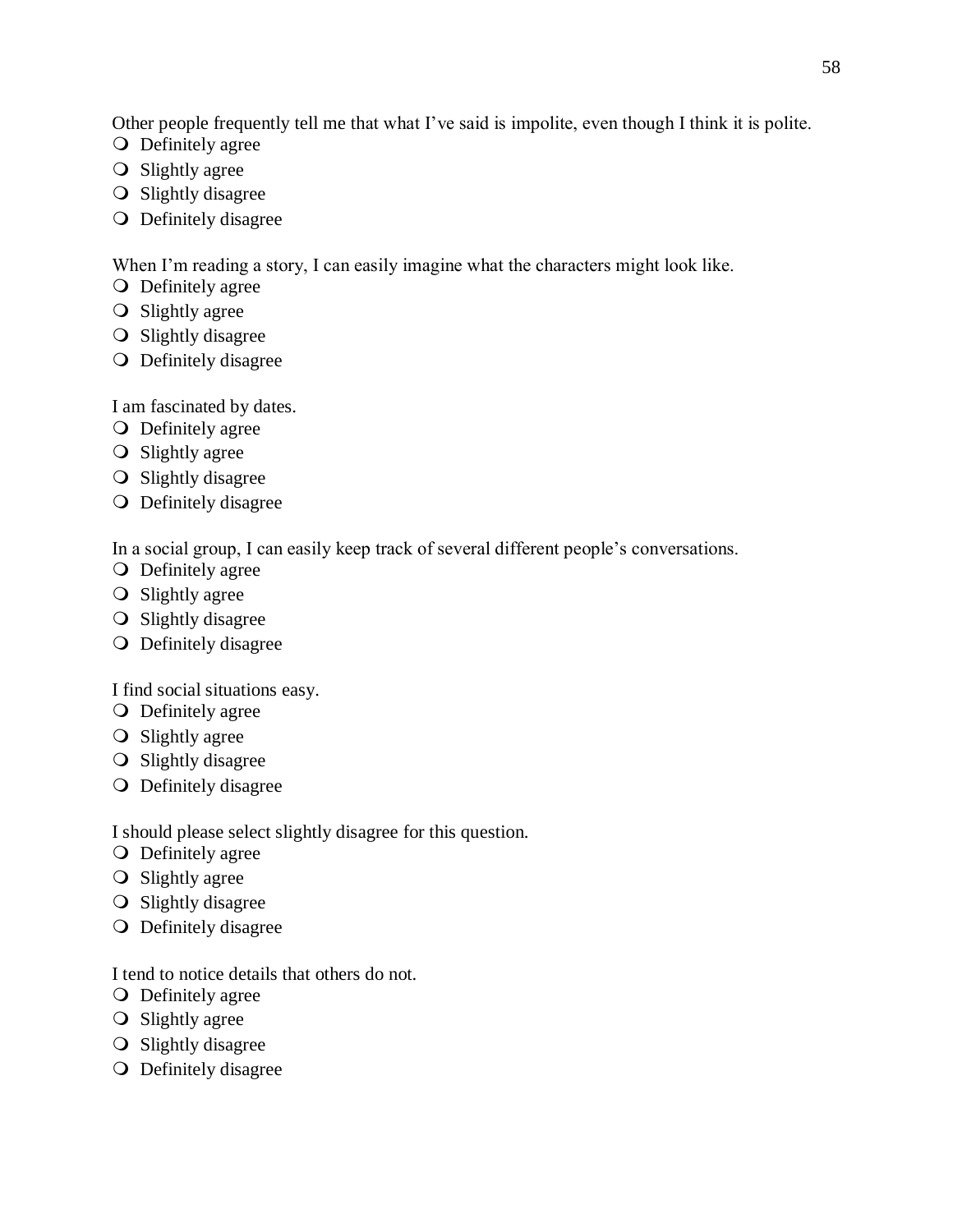I would rather go to a library than a party.

- **O** Definitely agree
- **O** Slightly agree
- **O** Slightly disagree
- O Definitely disagree

I find making up stories easy.

- **O** Definitely agree
- **O** Slightly agree
- O Slightly disagree
- Definitely disagree

I find myself drawn more strongly to people than to things.

- **O** Definitely agree
- **O** Slightly agree
- **O** Slightly disagree
- Definitely disagree

I tend to have very strong interests which I get upset about if I can't pursue.

- O Definitely agree
- **O** Slightly agree
- O Slightly disagree
- O Definitely disagree

I enjoy social chit-chat.

- O Definitely agree
- **O** Slightly agree
- O Slightly disagree
- Definitely disagree

When I talk, it isn't always easy for others to get a word in edgeways.

- O Definitely agree
- **O** Slightly agree
- O Slightly disagree
- Definitely disagree

I am fascinated by numbers.

- O Definitely agree
- $\overline{O}$  Slightly agree
- **O** Slightly disagree
- Definitely disagree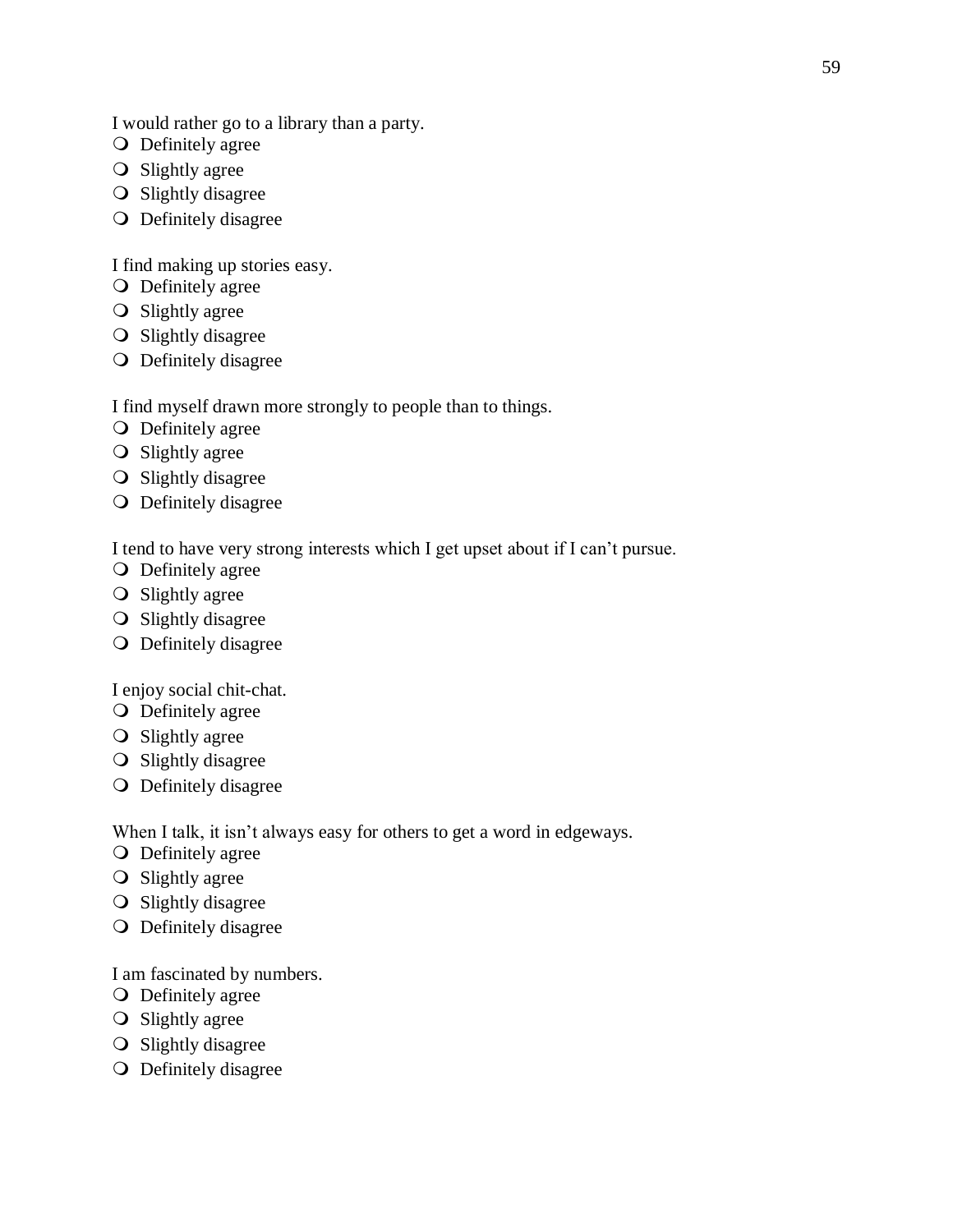When I'm reading a story, I find it difficult to work out the characters' intentions.

- **O** Definitely agree
- **O** Slightly agree
- **O** Slightly disagree
- O Definitely disagree

# I don't particularly enjoy reading fiction.

- **O** Definitely agree
- **O** Slightly agree
- O Slightly disagree
- Definitely disagree

# I find it hard to make new friends.

- **O** Definitely agree
- **O** Slightly agree
- **O** Slightly disagree
- O Definitely disagree

I notice patterns in things all the time.

- O Definitely agree
- **O** Slightly agree
- O Slightly disagree
- Definitely disagree

# I would rather go to the theatre than a museum.

- O Definitely agree
- **O** Slightly agree
- **O** Slightly disagree
- Definitely disagree

It does not upset me if my daily routine is disturbed.

- O Definitely agree
- **O** Slightly agree
- O Slightly disagree
- Definitely disagree

I frequently find that I don't know how to keep a conversation going.

- O Definitely agree
- $\overline{O}$  Slightly agree
- **O** Slightly disagree
- Definitely disagree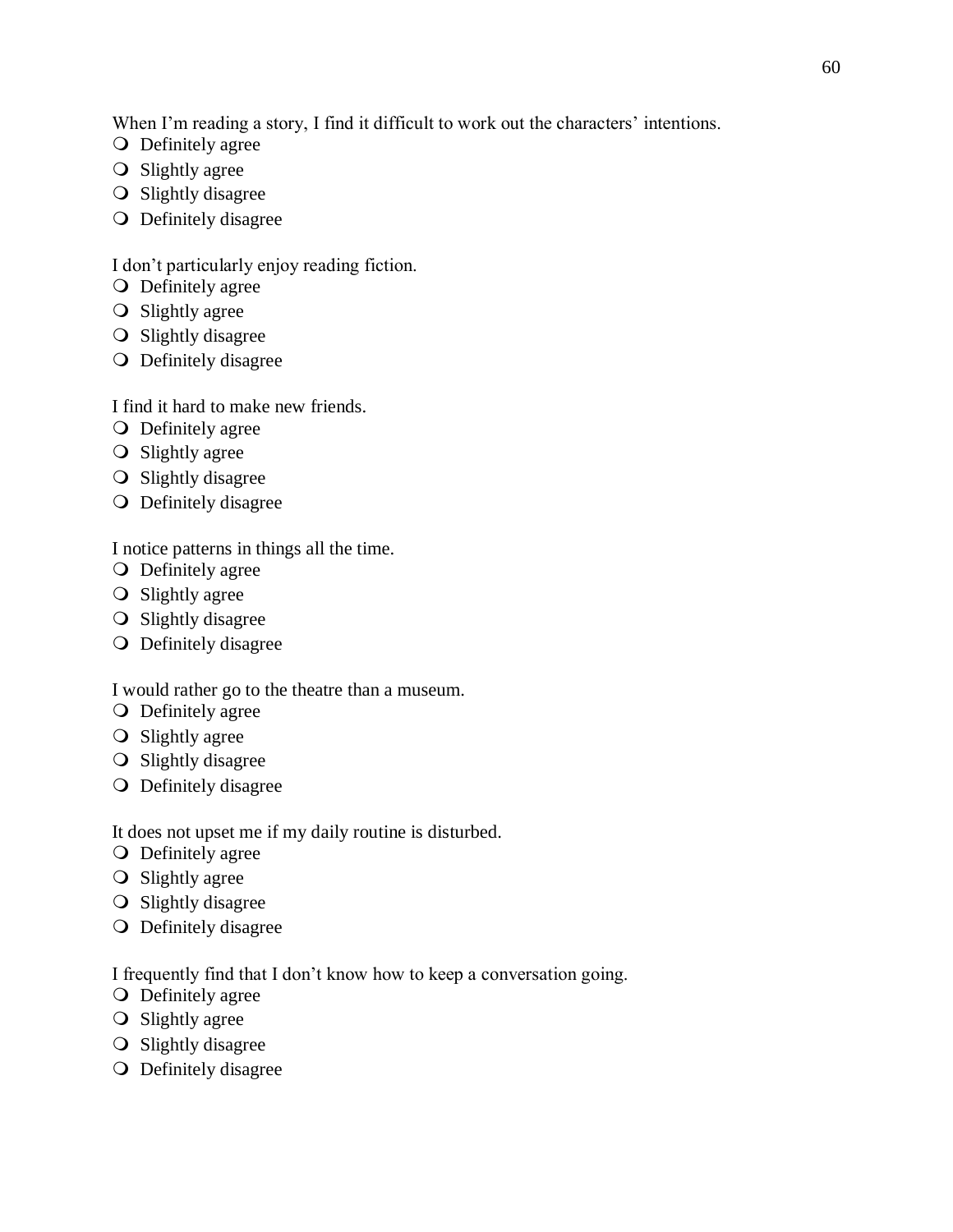I find it easy to "read between the lines" when someone is talking to me.

- **O** Definitely agree
- **O** Slightly agree
- **O** Slightly disagree
- Definitely disagree

I usually concentrate more on the whole picture, rather than the small details.

- **O** Definitely agree
- **O** Slightly agree
- O Slightly disagree
- Definitely disagree

I am not very good at remembering phone numbers.

- **O** Definitely agree
- **O** Slightly agree
- **O** Slightly disagree
- Definitely disagree

I don't usually notice small changes in a situation, or a person's appearance.

- O Definitely agree
- **O** Slightly agree
- O Slightly disagree
- Definitely disagree

I know how to tell if someone listening to me is getting bored.

- O Definitely agree
- **O** Slightly agree
- O Slightly disagree
- Definitely disagree

I find it easy to do more than one thing at once.

- O Definitely agree
- **O** Slightly agree
- O Slightly disagree
- Definitely disagree

When I talk on the phone, I'm not sure when it's my turn to speak.

- **O** Definitely agree
- $\overline{O}$  Slightly agree
- **O** Slightly disagree
- Definitely disagree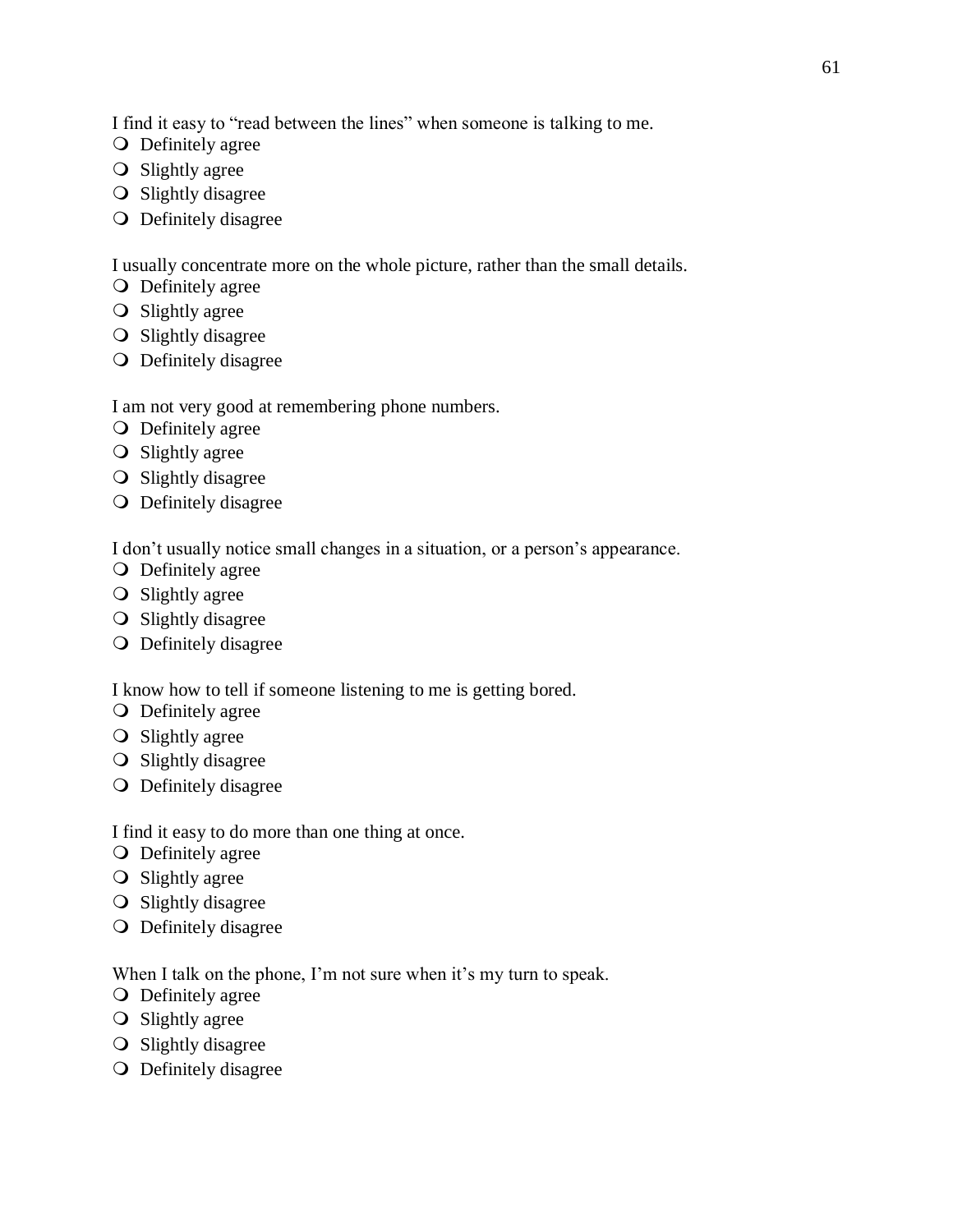I enjoy doing things spontaneously.

- **O** Definitely agree
- **O** Slightly agree
- **O** Slightly disagree
- O Definitely disagree

## I am often the last to understand the point of a joke.

- **O** Definitely agree
- **O** Slightly agree
- O Slightly disagree
- Definitely disagree

I find it easy to work out what someone is thinking or feeling just by looking at their face.

- **O** Definitely agree
- **O** Slightly agree
- **O** Slightly disagree
- Definitely disagree

If there is an interruption, I can switch back to what I was doing very quickly.

- O Definitely agree
- **O** Slightly agree
- O Slightly disagree
- Definitely disagree

## I am good at social chit-chat.

- O Definitely agree
- **O** Slightly agree
- **O** Slightly disagree
- Definitely disagree

People often tell me that I keep going on and on about the same thing.

- O Definitely agree
- **O** Slightly agree
- O Slightly disagree
- Definitely disagree

When I was young, I used to enjoy playing games involving pretending with other children.

- O Definitely agree
- $\overline{O}$  Slightly agree
- **O** Slightly disagree
- Definitely disagree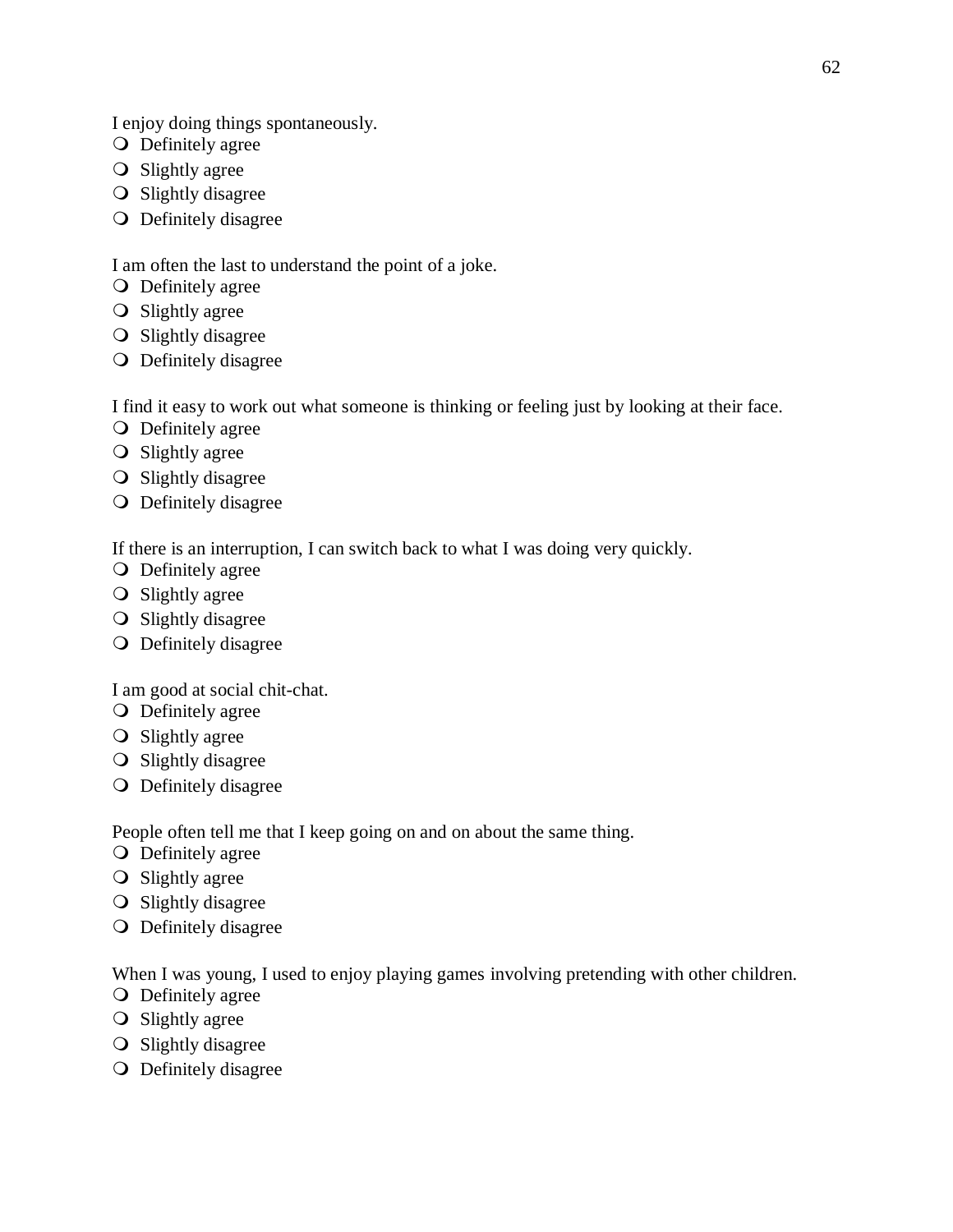I like to collect information about categories of things (e.g. types of car, types of bird, types of train, types of plant, etc.).

- **O** Definitely agree
- **O** Slightly agree
- O Slightly disagree
- Definitely disagree

I find it difficult to imagine what it would be like to be someone else.

- **O** Definitely agree
- **O** Slightly agree
- **O** Slightly disagree
- Definitely disagree

I like to plan any activities I participate in carefully.

- O Definitely agree
- **O** Slightly agree
- O Slightly disagree
- Definitely disagree

I enjoy social occasions.

- O Definitely agree
- **O** Slightly agree
- **O** Slightly disagree
- Definitely disagree

I find it difficult to work out people's intentions.

- O Definitely agree
- **O** Slightly agree
- O Slightly disagree
- O Definitely disagree

New situations make me anxious.

- **O** Definitely agree
- **O** Slightly agree
- **O** Slightly disagree
- Definitely disagree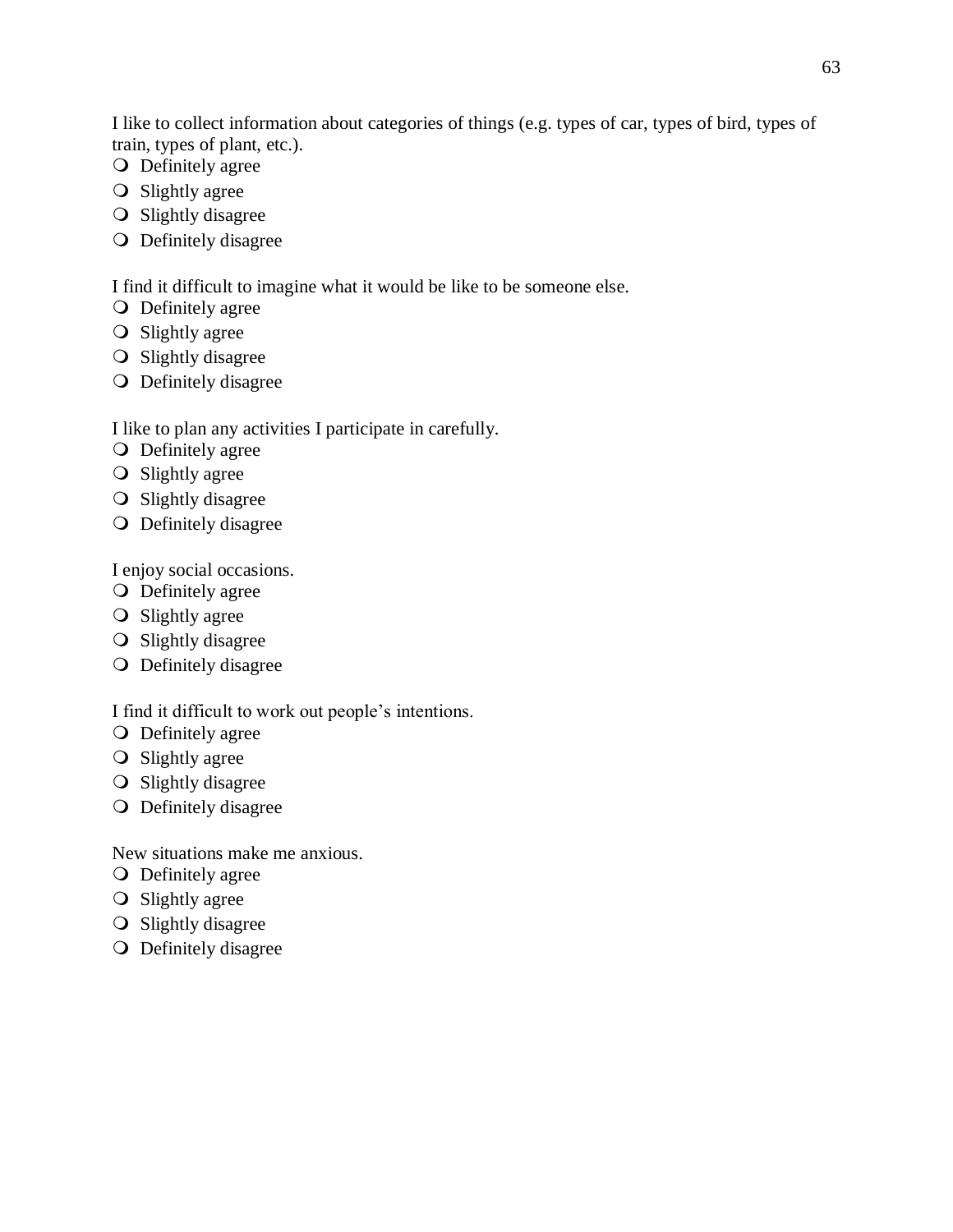I enjoy meeting new people.

- O Definitely agree
- **O** Slightly agree
- O Slightly disagree
- O Definitely disagree

I am a good diplomat.

- O Definitely agree
- O Slightly agree
- O Slightly disagree
- Definitely disagree

I am not very good at remembering people's date of birth.

- O Definitely agree
- O Slightly agree
- O Slightly disagree
- O Definitely disagree

I find it very easy to play games with children that involve pretending.

- O Definitely agree
- O Slightly agree
- O Slightly disagree
- O Definitely disagree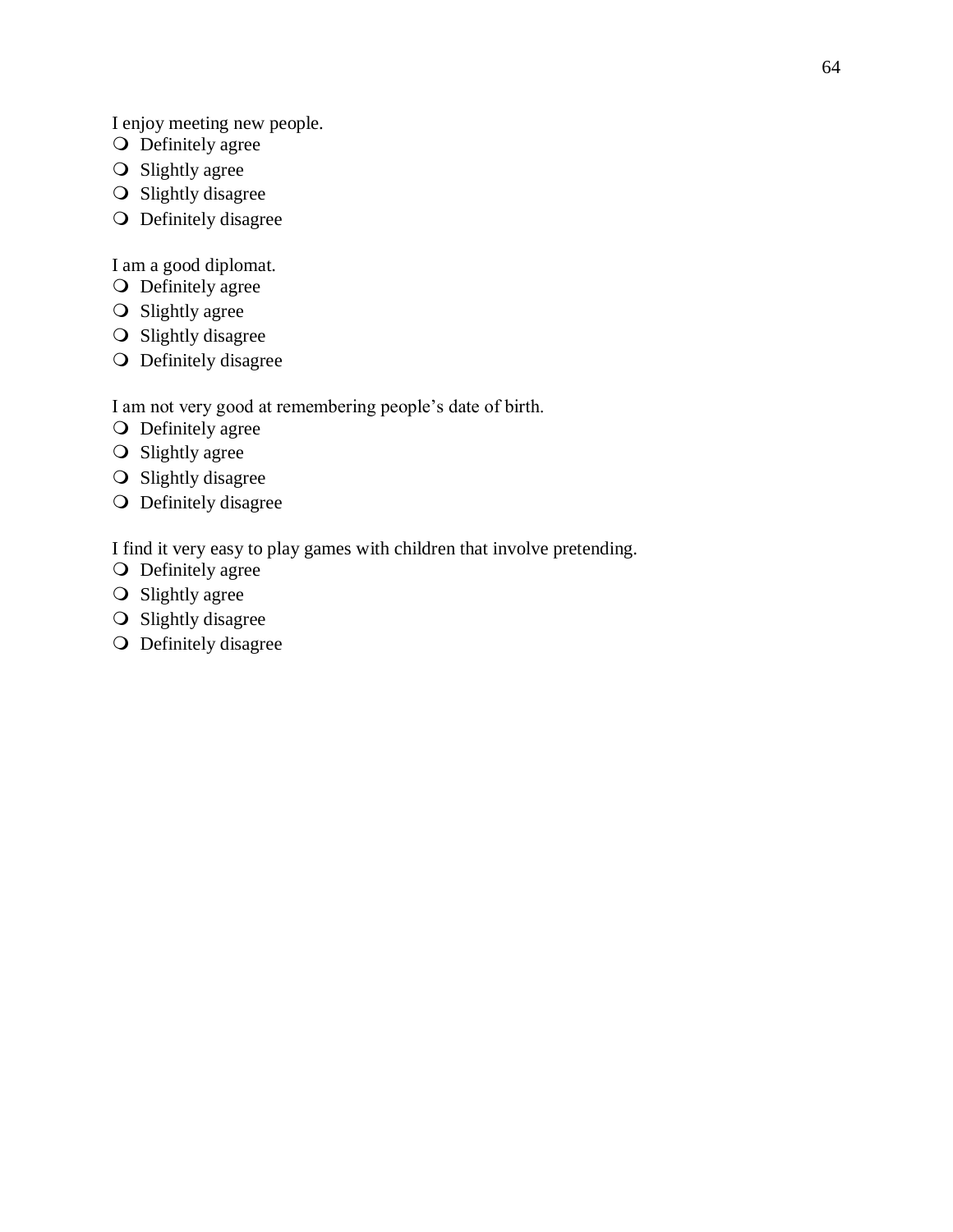# **APPENDIX C**

# **BROAD AUTISM PHENOTYPE QUESTIONNAIRE**

I like being around other people

- O Very rarely
- O Rarely
- O Occasionally
- **O** Somewhat often
- O Often
- Very often

### I find it hard to get my words out smoothly

- O Very rarely
- **O** Rarely
- O Occasionally
- **O** Somewhat often
- O Often
- Very often

I am comfortable with unexpected changes in plans

- **O** Very rarely
- O Rarely
- O Occasionally
- **O** Somewhat often
- O Often
- Very often

It's hard for me to avoid getting sidetracked in conversation

- O Very rarely
- O Rarely
- **O** Occasionally
- **O** Somewhat often
- O Often
- O Very often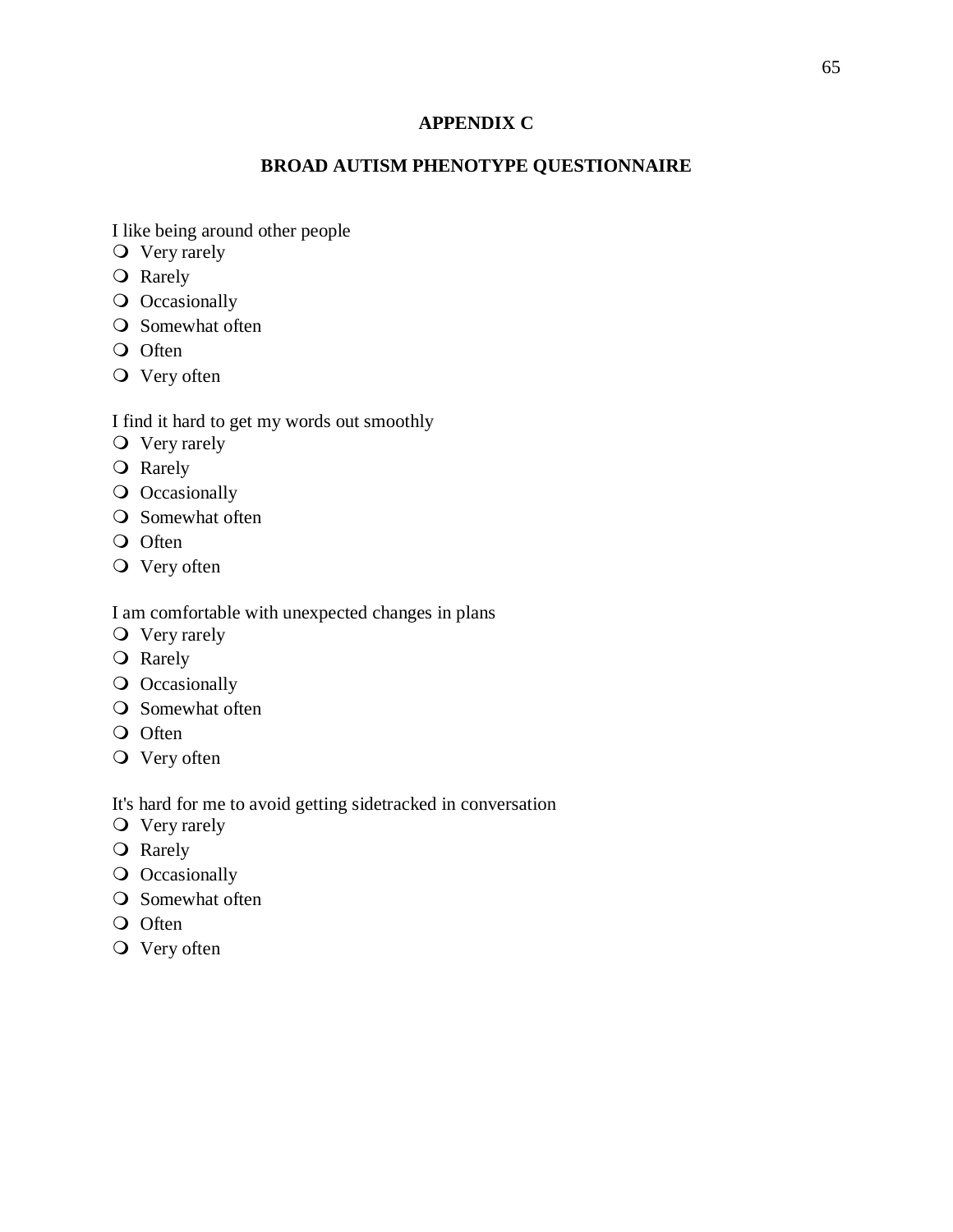I would rather talk to people to get information than to socialize

- O Very rarely
- O Rarely
- O Occasionally
- O Somewhat often
- O Often
- O Very often

### People have to talk me into trying something new

- **O** Very rarely
- **O** Rarely
- O Occasionally
- **O** Somewhat often
- O Often
- O Very often

## I am "in-tune" with the other person during conversation

- O Very rarely
- O Rarely
- **O** Occasionally
- **O** Somewhat often
- O Often
- Very often

I have to warm myself up to the idea of visiting an unfamiliar place

- **O** Very rarely
- O Rarely
- O Occasionally
- **O** Somewhat often
- O Often
- Very often

I enjoy being in social situations

- O Very rarely
- O Rarely
- **O** Occasionally
- **O** Somewhat often
- O Often
- Very often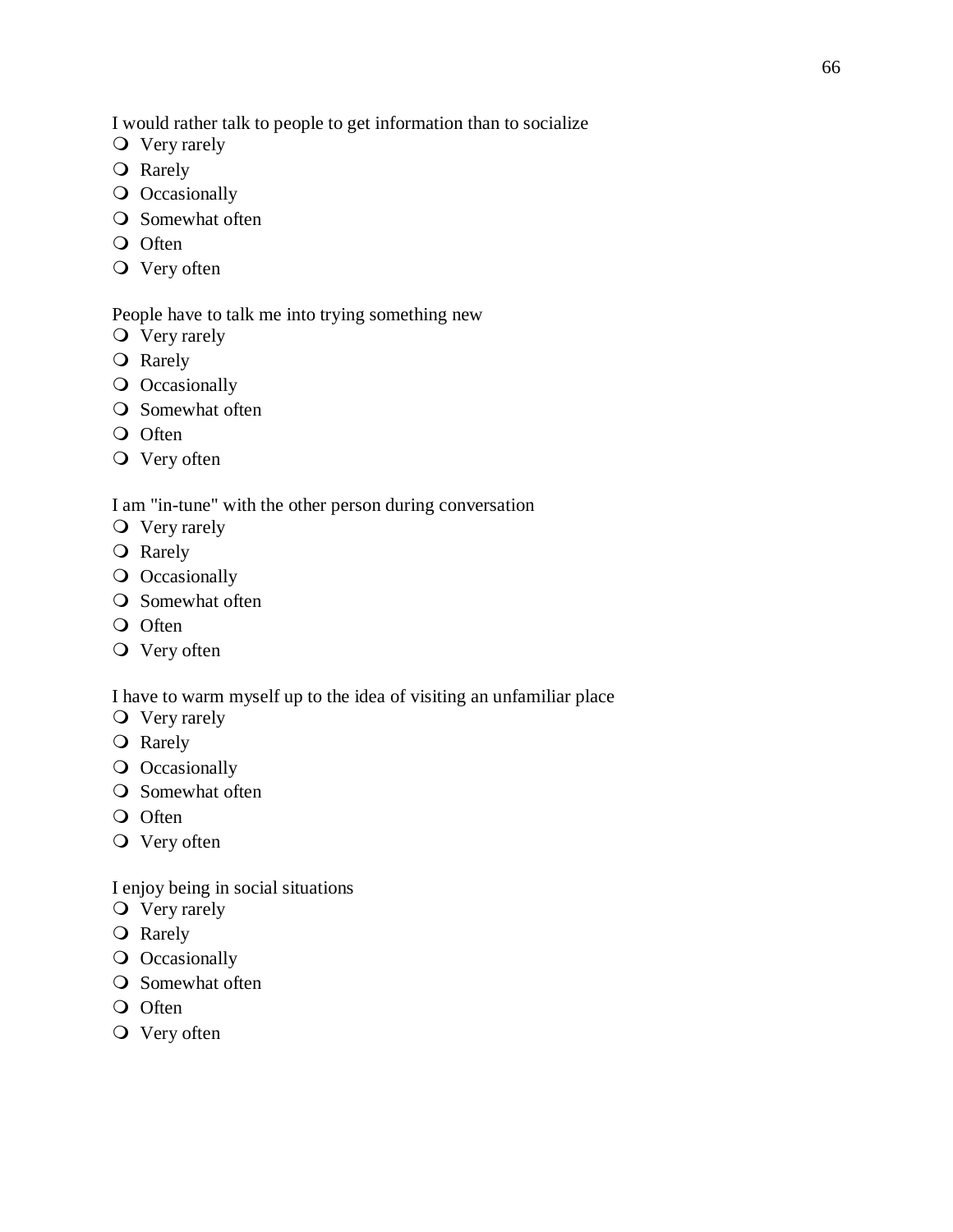My voice has a flat or monotone sound to it

- O Very rarely
- O Rarely
- O Occasionally
- O Somewhat often
- O Often
- O Very often

# I feel disconnected or "out of sync" in conversations with others

- O Very rarely
- O Rarely
- O Occasionally
- **O** Somewhat often
- O Often
- O Very often

People find it easy to approach me

- O Very rarely
- O Rarely
- **O** Occasionally
- **O** Somewhat often
- O Often
- Very often

I feel a strong need for sameness from day to day

- **O** Very rarely
- O Rarely
- **O** Occasionally
- **O** Somewhat often
- O Often
- Very often

People ask me to repeat things I've said because they don't understand

- Very rarely
- O Rarely
- **O** Occasionally
- **O** Somewhat often
- O Often
- Very often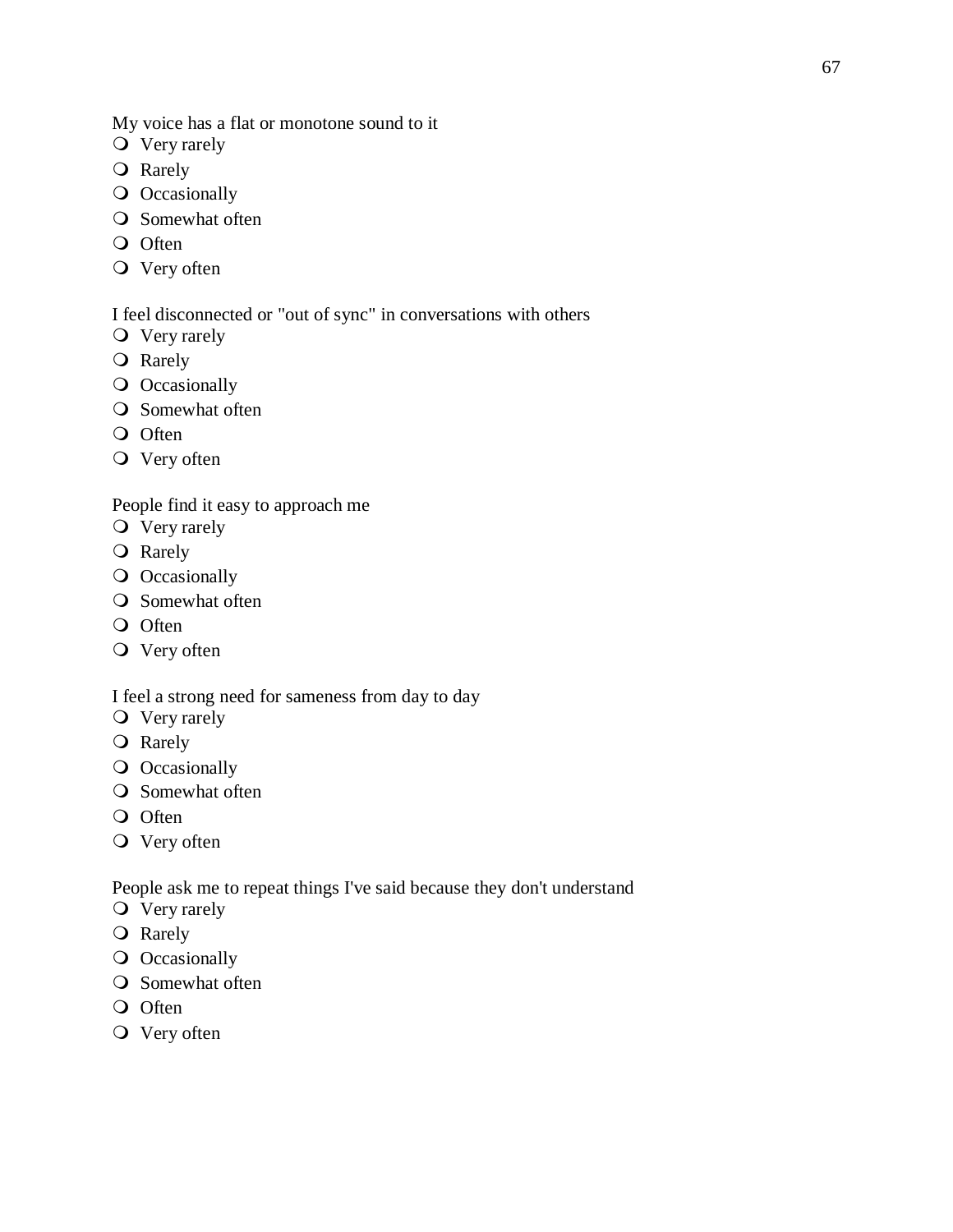I am flexible about how things should be done

- **O** Very rarely
- Rarely
- O Occasionally
- **O** Somewhat often
- O Often
- O Very often

### I look forward to situations where I can meet new people

- O Very rarely
- **O** Rarely
- O Occasionally
- **O** Somewhat often
- O Often
- O Very often

## I have been told that I talk too much about certain topics

- Very rarely
- O Rarely
- **O** Occasionally
- **O** Somewhat often
- O Often
- Very often

# When I make conversation it is just to be polite

- Very rarely
- O Rarely
- O Occasionally
- **O** Somewhat often
- O Often
- Very often

#### I look forward to trying new things

- O Very rarely
- O Rarely
- **O** Occasionally
- **O** Somewhat often
- O Often
- O Very often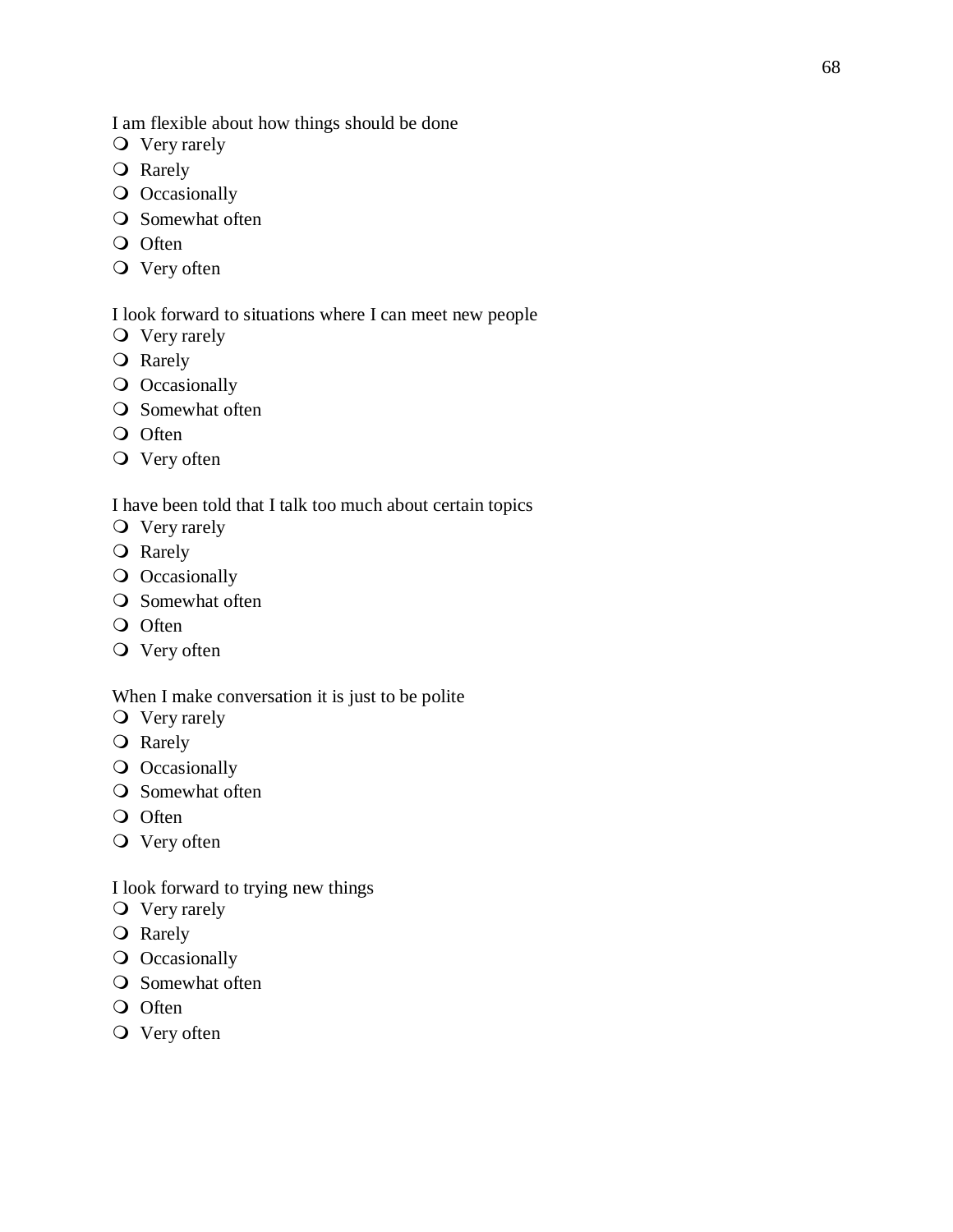I speak too loudly or softly

- Very rarely
- O Rarely
- O Occasionally
- **O** Somewhat often
- O Often
- O Very often

### I can tell when someone is not interested in what I am saying

- O Very rarely
- O Rarely
- O Occasionally
- **O** Somewhat often
- O Often
- O Very often

## I have a hard time dealing with changes in my routine

- O Very rarely
- O Rarely
- **O** Occasionally
- **O** Somewhat often
- O Often
- Very often

# I am good at making small talk

- O Very rarely
- O Rarely
- O Occasionally
- **O** Somewhat often
- O Often
- Very often

I act very set in my ways

- O Very rarely
- O Rarely
- **O** Occasionally
- **O** Somewhat often
- O Often
- O Very often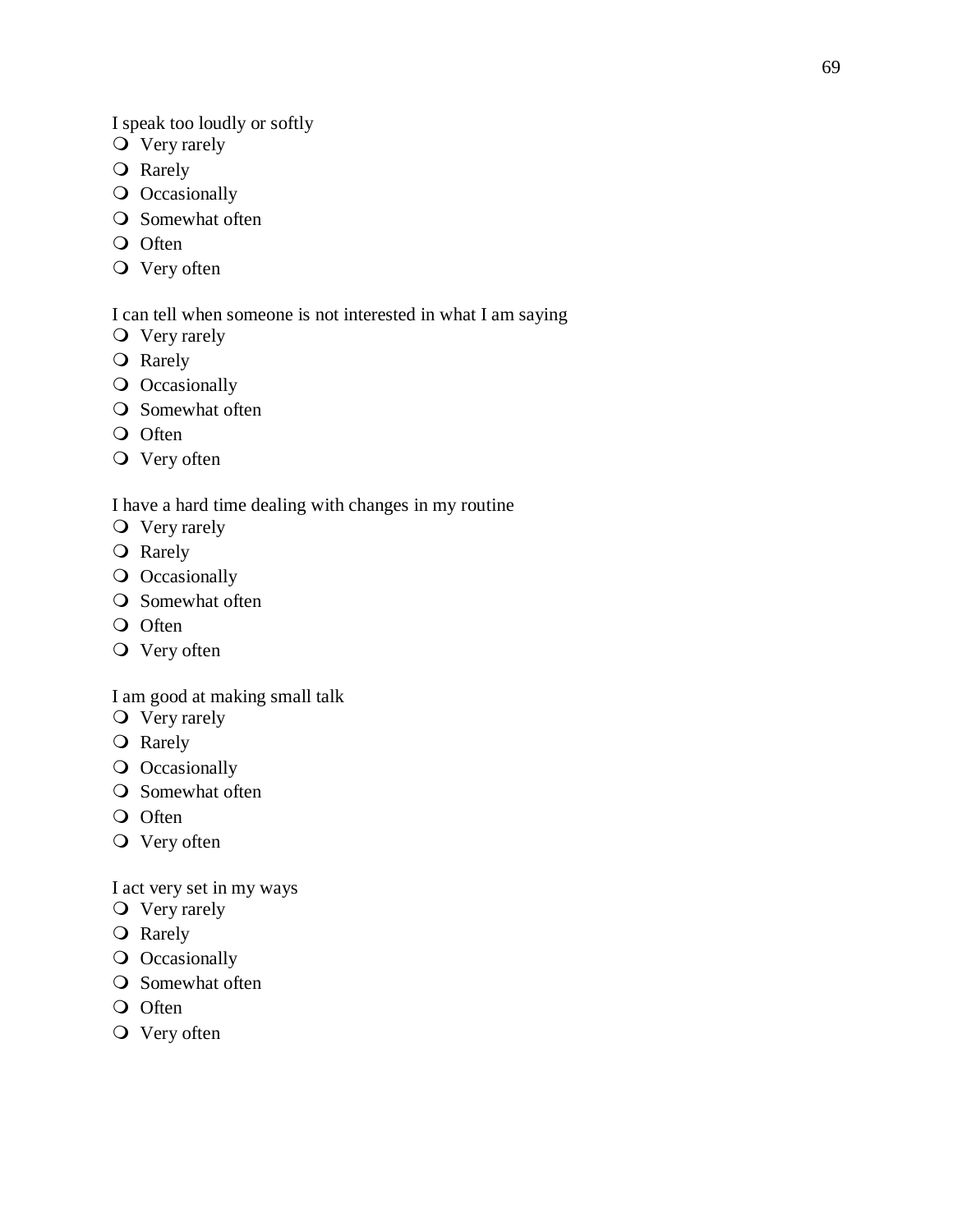I feel like I am really connecting with other people

- **O** Very rarely
- O Rarely
- O Occasionally
- **O** Somewhat often
- O Often
- O Very often

### People get frustrated by my unwillingness to bend

- O Very rarely
- O Rarely
- O Occasionally
- **O** Somewhat often
- O Often
- Very often

# Conversation bores me

- O Very rarely
- O Rarely
- **O** Occasionally
- **O** Somewhat often
- O Often
- Very often

## I am warm and friendly in my interactions with others

- Very rarely
- O Rarely
- O Occasionally
- **O** Somewhat often
- O Often
- Very often

#### I leave long pauses in conversation

- O Very rarely
- O Rarely
- **O** Occasionally
- **O** Somewhat often
- O Often
- Very often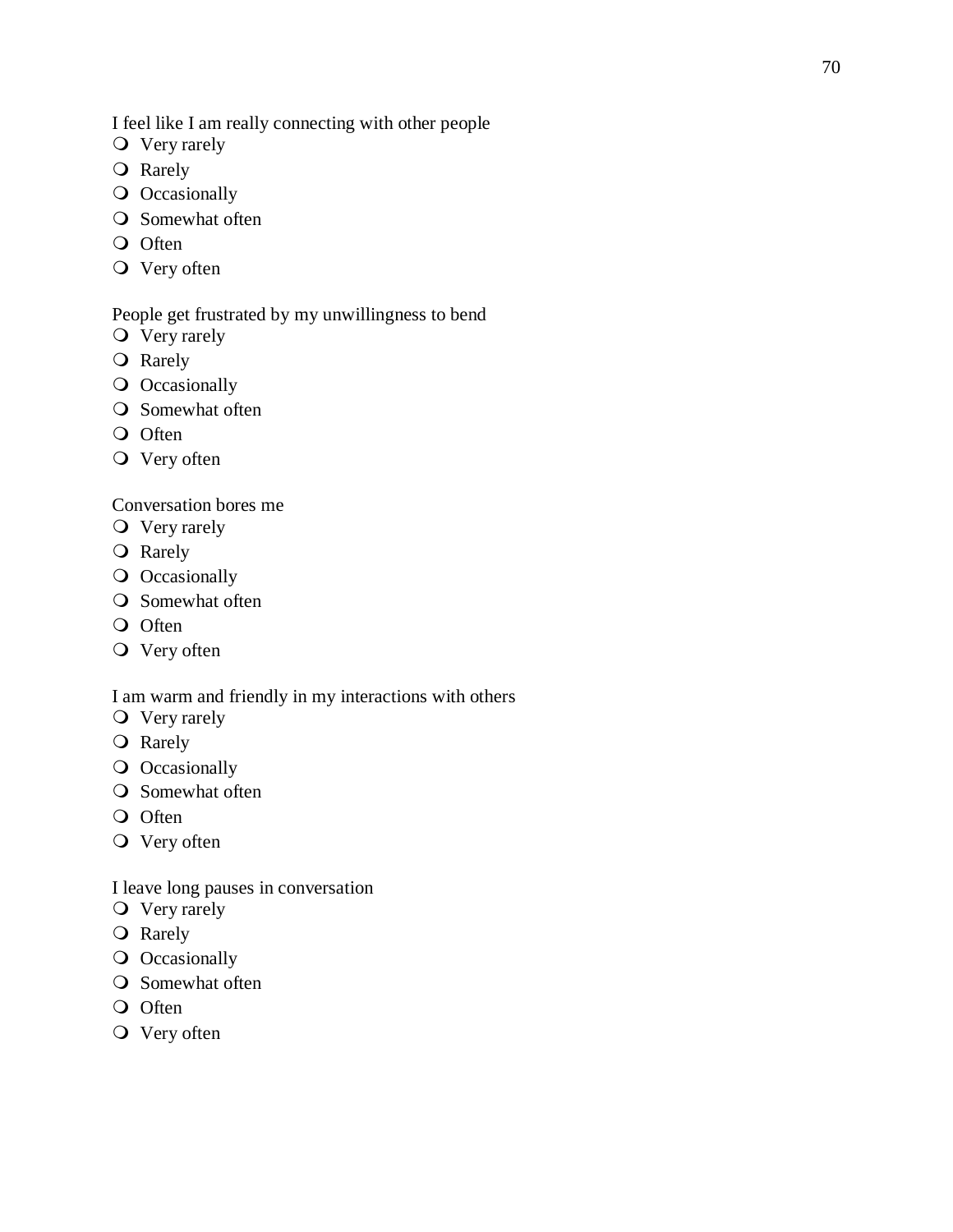I alter my daily routine by trying something different

- **O** Very rarely
- O Rarely
- O Occasionally
- O Somewhat often
- O Often
- O Very often

# I prefer to be alone rather than with others

- Very rarely
- O Rarely
- O Occasionally
- **O** Somewhat often
- O Often
- O Very often

## I lose track of my original point when talking to people

- O Very rarely
- O Rarely
- **O** Occasionally
- **O** Somewhat often
- O Often
- Very often

## I like to closely follow a routine while working

- **O** Very rarely
- O Rarely
- O Occasionally
- **O** Somewhat often
- O Often
- Very often

### I can tell when it is time to change topics in conversation

- O Very rarely
- O Rarely
- **O** Occasionally
- **O** Somewhat often
- O Often
- Very often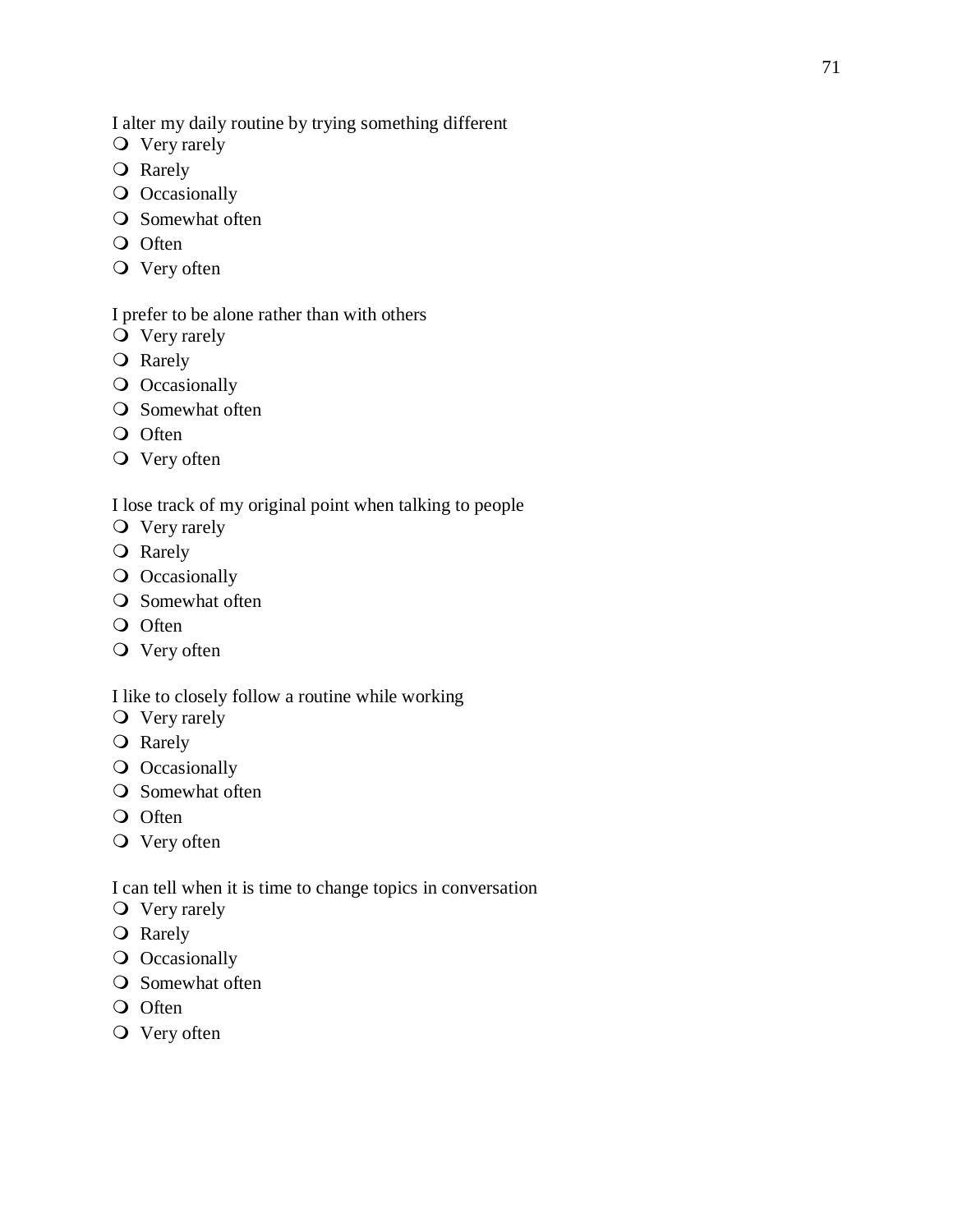I keep doing things the way I know, even if another way might be better

- $\overrightarrow{O}$  Very rarely
- O Rarely
- O Occasionally
- Somewhat often
- O Often
- O Very often

I enjoy chatting with people

- O Very rarely
- O Rarely
- O Occasionally
- O Somewhat often
- O Often
- O Very often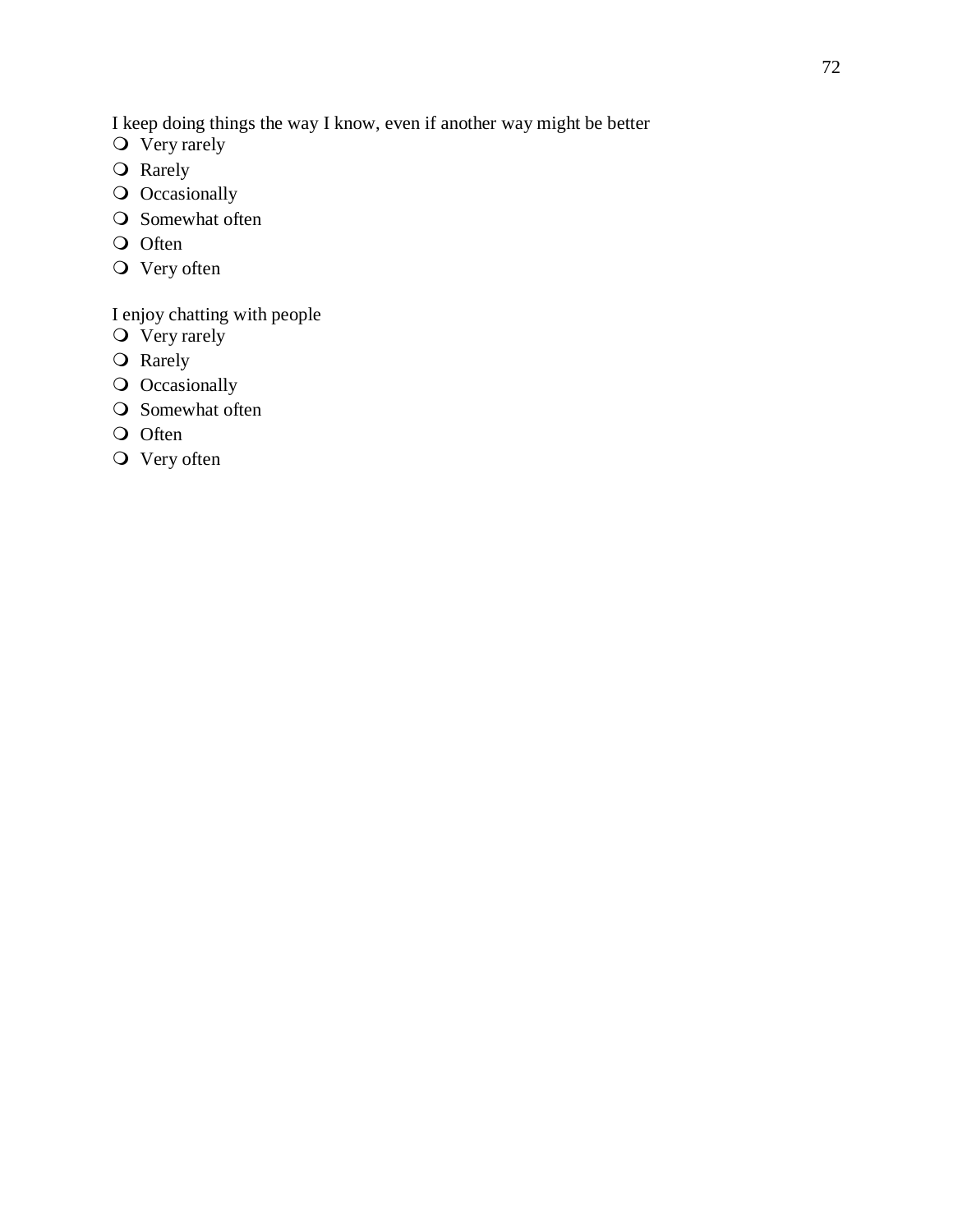## **APPENDIX D**

## **BRIEF INDEX OF SEXUAL FUNCTIONING**

Do you currently have a sexual partner? (A sexual partner is defined as someone with whom you have had any sexual contact, from a hookup to a continuing relationship.)

Yes

 $O$  No

Have you been sexual active in the past year?

- Q Yes
- Q No

During the past year, how frequently have you had sexual thoughts, fantasies, or erotic dreams? (Please click the most appropriate response.)

- Not at all
- O Once
- $Q_2$  or 3 times
- O Once a week
- 2 or 3 times per week
- O Once a day
- O More than once a day

How frequently have you felt a desire to engage in the following activities during the past year? (An answer is required for each, even if it may not apply to you.)

Kissing

- Not at all
- O Once
- Q 2 or 3 times
- O Once a week
- 2 or 3 times per week
- O Once a day
- More than once a day

Masturbation alone

- Not at all
- O Once
- Q 2 or 3 times
- O Once a week
- 2 or 3 times per week
- O Once a day
- O More than once a day

Mutual masturbation with a partner

Not at all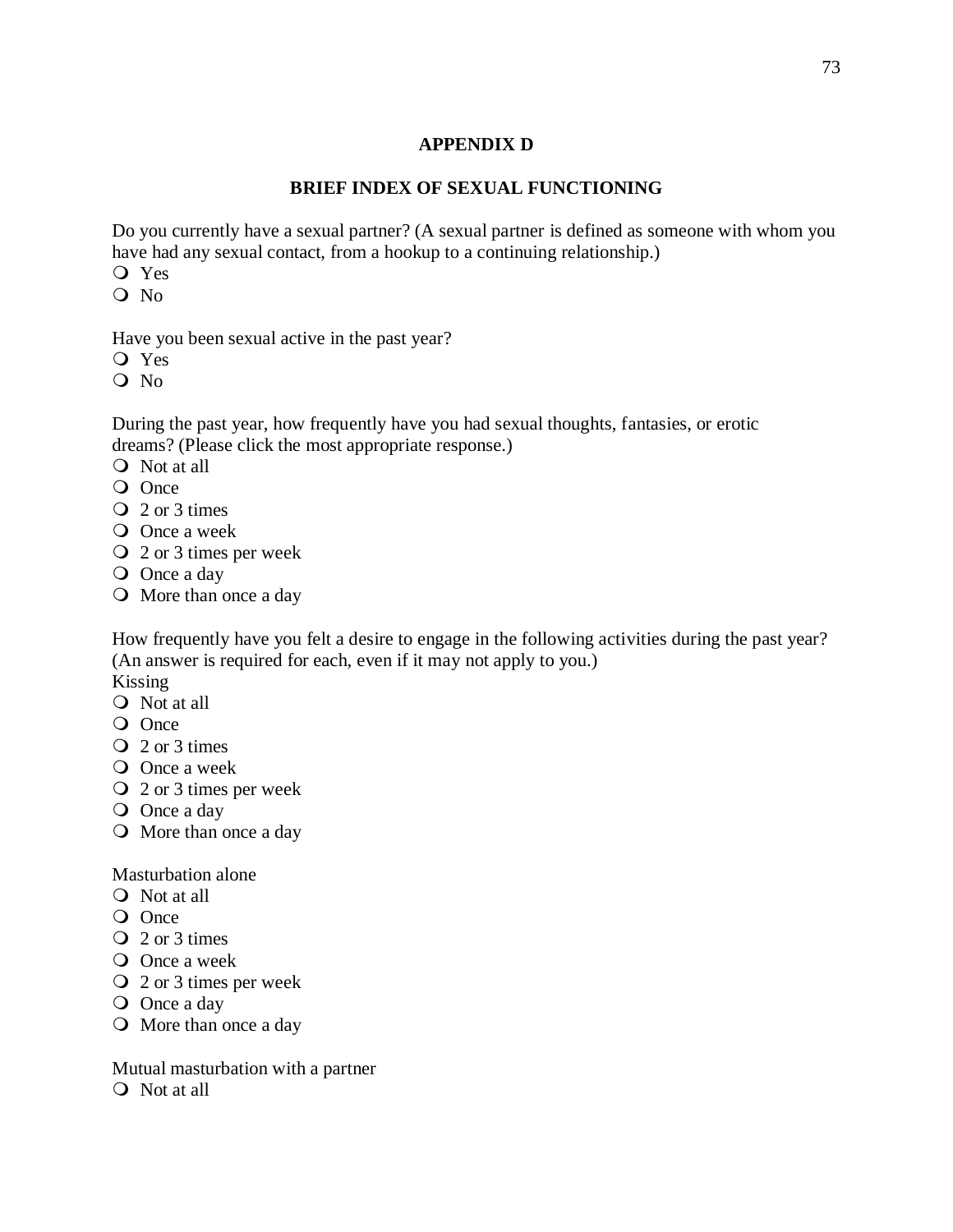- O Once
- $Q$  2 or 3 times
- O Once a week
- 2 or 3 times per week
- O Once a day
- O More than once a day

# Petting and foreplay

- Not at all
- O Once
- Q 2 or 3 times
- O Once a week
- 2 or 3 times per week
- O Once a day
- More than once a day

# Oral sex

- Not at all
- O Once
- Q 2 or 3 times
- O Once a week
- 2 or 3 times per week
- O Once a day
- More than once a day

# Vaginal penetration and intercourse

- Not at all
- O Once
- 2 or 3 times
- O Once a week
- 2 or 3 times per week
- O Once a day
- More than once a day

# Anal sex

- Not at all
- O Once
- Q 2 or 3 times
- O Once a week
- 2 or 3 times per week
- O Once a day
- More than once a day

How frequently have you become aroused by the following sexual experiences during the past year? (An answer is required for each even if it may not apply to you.) Kissing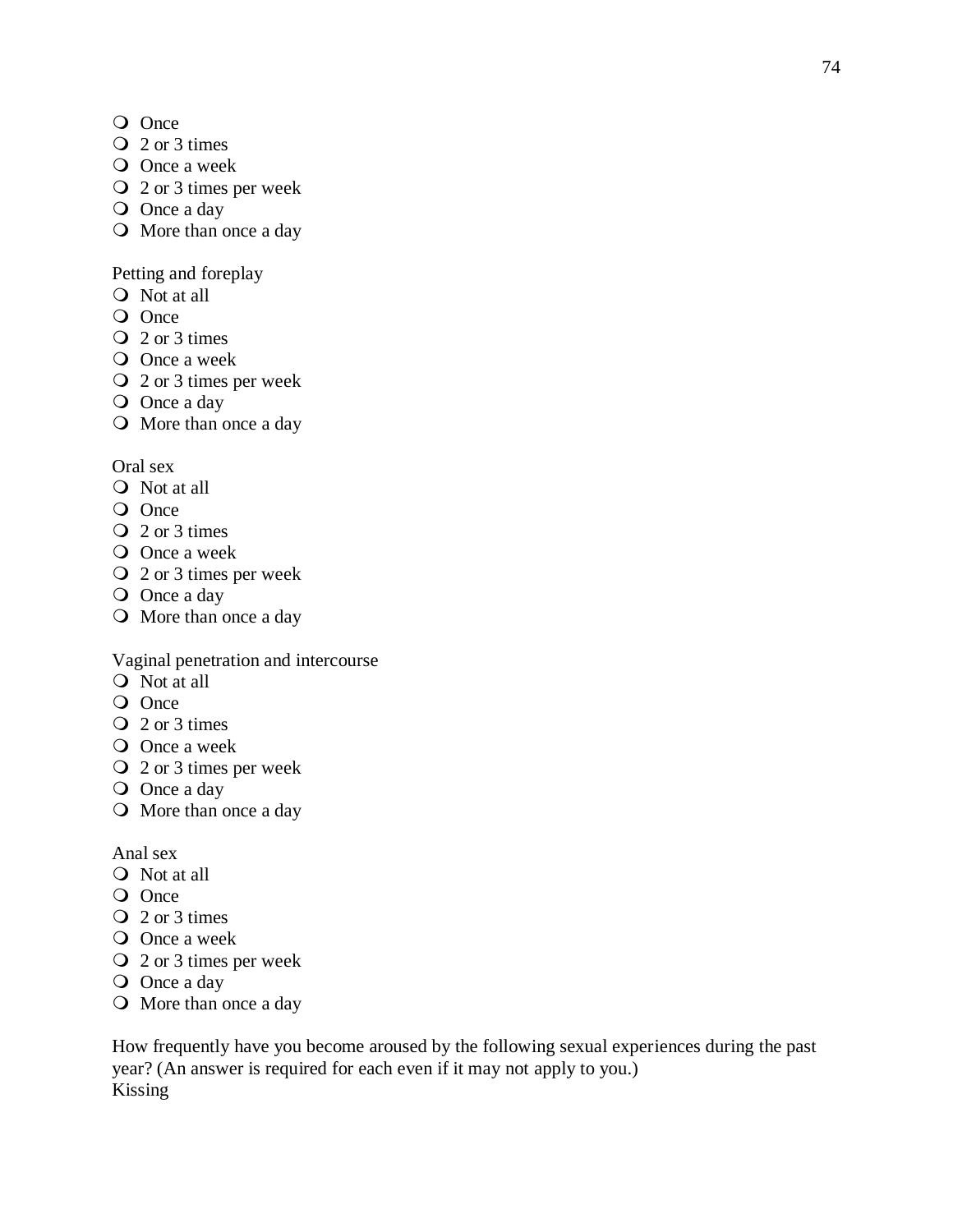- $\bigcirc$  Have not engaged in this activity
- Not at all
- O Seldom, less than 25% of the time
- $\bigcirc$  Sometimes, about 50% of the time
- Usually, about 75% of the time
- Always became aroused

#### Masturbation alone

- $\bigcirc$  Have not engaged in this activity
- Not at all
- $\bigcirc$  Seldom, less than 25% of the time
- Sometimes, about 50% of the time
- Usually, about 75% of the time
- Always became aroused

Mutual masturbation with a partner

- $\bigcirc$  Have not engaged in this activity
- Not at all
- $\overline{O}$  Seldom, less than 25% of the time
- Sometimes, about 50% of the time
- Usually, about 75% of the time
- Always became aroused

Petting and foreplay

- Have not engaged in this activity
- Not at all
- $\bigcirc$  Seldom, less than 25% of the time
- $\overline{O}$  Sometimes, about 50% of the time
- Usually, about 75% of the time
- Always became aroused

#### Oral sex

- $\bigcirc$  Have not engaged in this activity
- Not at all
- $\bigcirc$  Seldom, less than 25% of the time
- $\overline{O}$  Sometimes, about 50% of the time
- Usually, about 75% of the time
- Always become aroused

Vaginal penetration or intercourse

- $\bigcirc$  Have not engaged in this activity
- Not at all
- $\bigcirc$  Seldom, less than 25% of the time
- $\Omega$  Sometimes, about 50% of the time
- Usually, about 75% of the time
- Always became aroused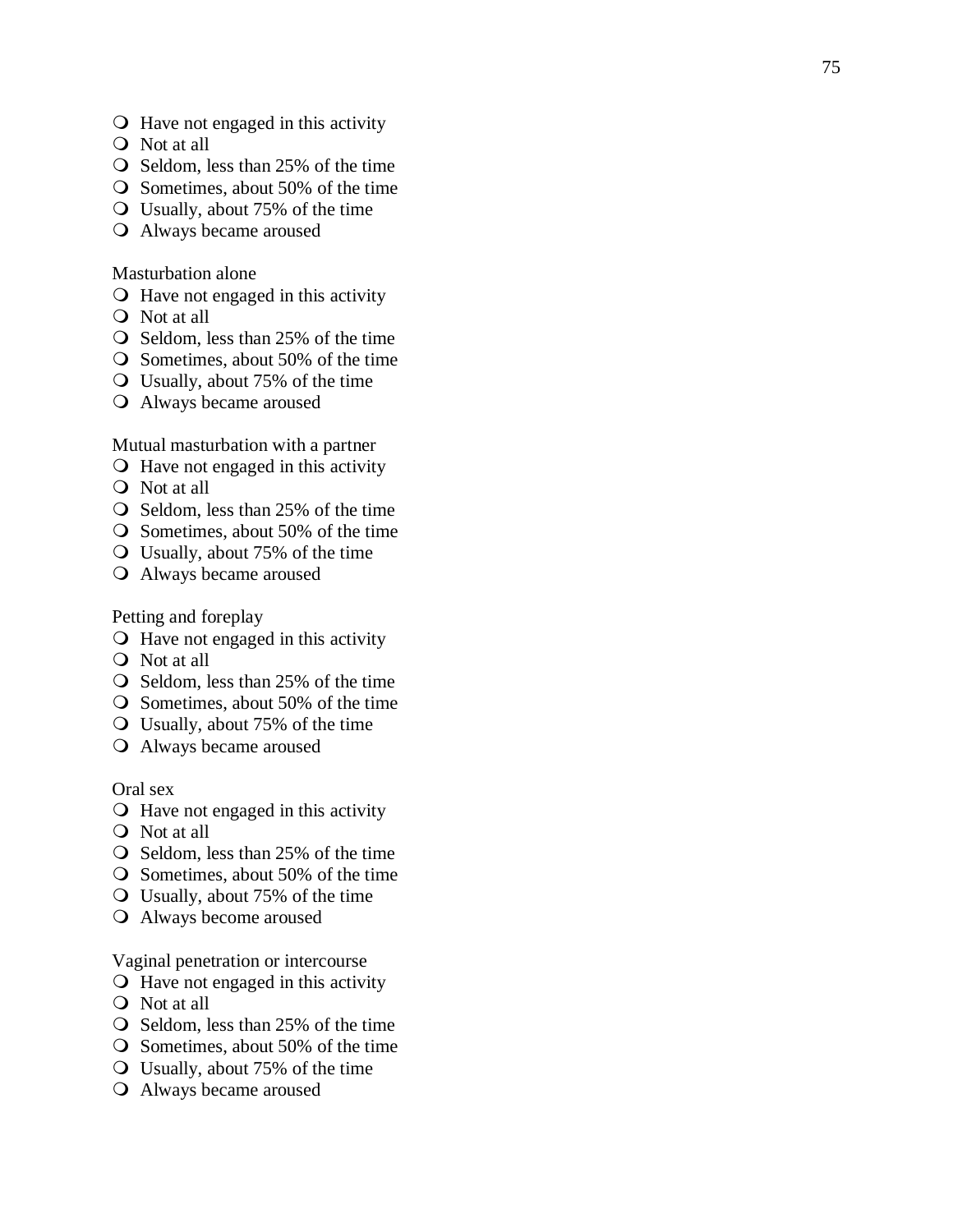Anal sex

- Have not engaged in this activity
- Not at all
- $\overline{O}$  Seldom, less than 25% of the time
- Sometimes, about 50% of the time
- Usually, about 75% of the time
- Always became aroused

Overall, during the past year, how frequently have you become anxious or inhibited during sexual activity with a partner?

- Q I have not had a partner
- $\overline{Q}$  Not at all anxious or inhibited
- $\overline{O}$  Seldom, less than 25% of the time
- $\overline{O}$  Sometimes, about 50% of the time
- Usually, about 75% of the time
- Always become anxious or inhibited

How frequently have you engaged in the following sexual experiences during the past year? (An answer is required for each, even if it may not apply to you.)

Kissing

- Not at all
- O Once
- Q 2 or 3 times
- O Once a week
- 2 or 3 times per week
- O Once a day
- More than once a day

#### Sexual fantasy

- Not at all
- O Once
- Q 2 or 3 times
- O Once a week
- 2 or 3 times per week
- O Once a day
- More than once a day

#### Masturbation alone

- Not at all
- O Once
- Q 2 or 3 times
- O Once a week
- 2 or 3 times per week
- O Once a day
- More than once a day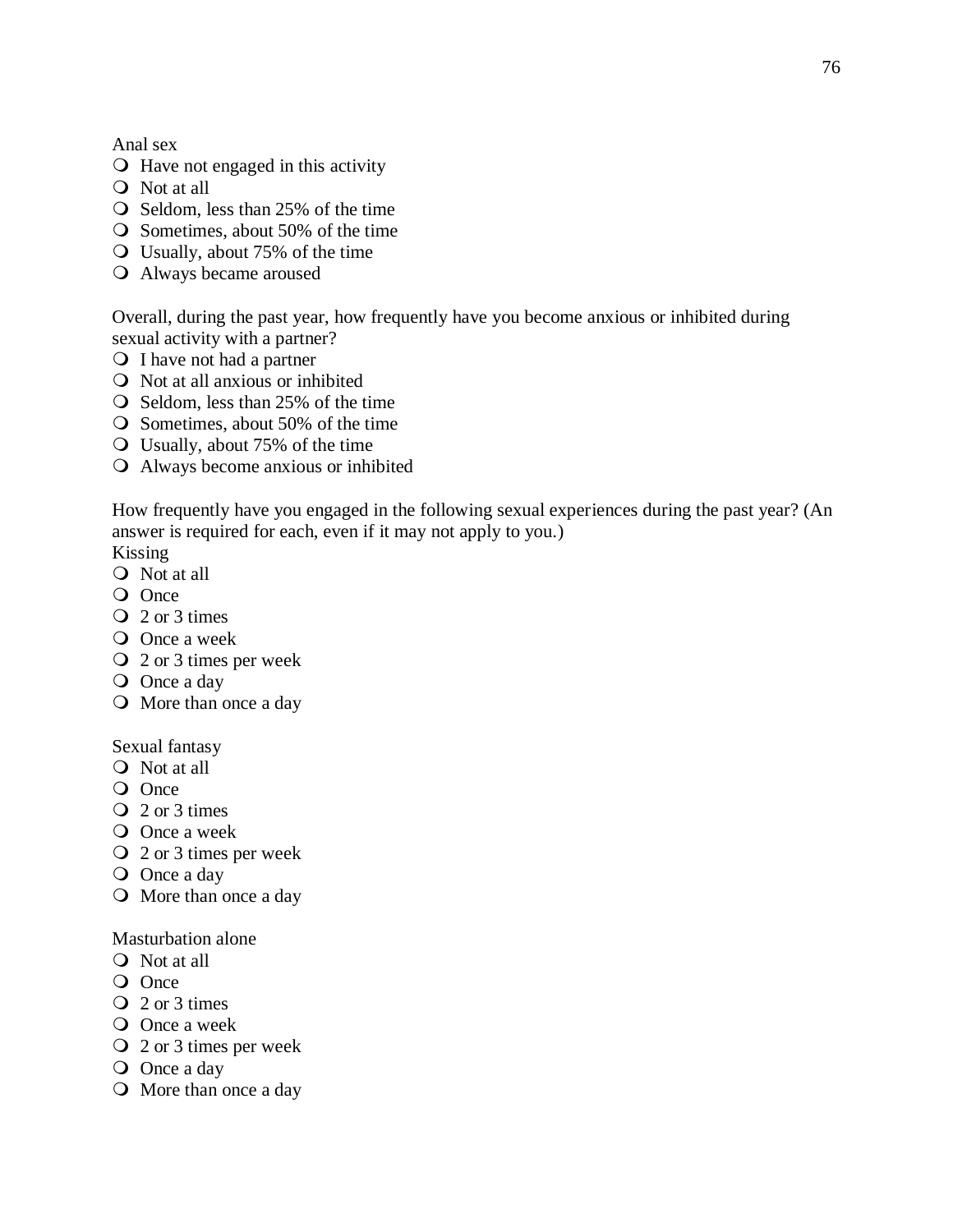Mutual masturbation with a partner

- Not at all
- O Once
- Q 2 or 3 times
- O Once a week
- 2 or 3 times per week
- O Once a day
- O More than once a day

#### Petting and foreplay

- Not at all
- O Once
- Q 2 or 3 times
- O Once a week
- 2 or 3 times per week
- O Once a day
- More than once a day

### Oral sex

- Not at all
- O Once
- Q 2 or 3 times
- O Once a week
- 2 or 3 times per week
- O Once a day
- More than once a day

## Vagina penetration or intercourse

- Not at all
- O Once
- Q 2 or 3 times
- O Once a week
- 2 or 3 times per week
- O Once a day
- More than once a day

### Anal sex

- O Not at all
- O Once
- Q 2 or 3 times
- O Once a week
- 2 or 3 times per week
- O Once a week
- More than once a day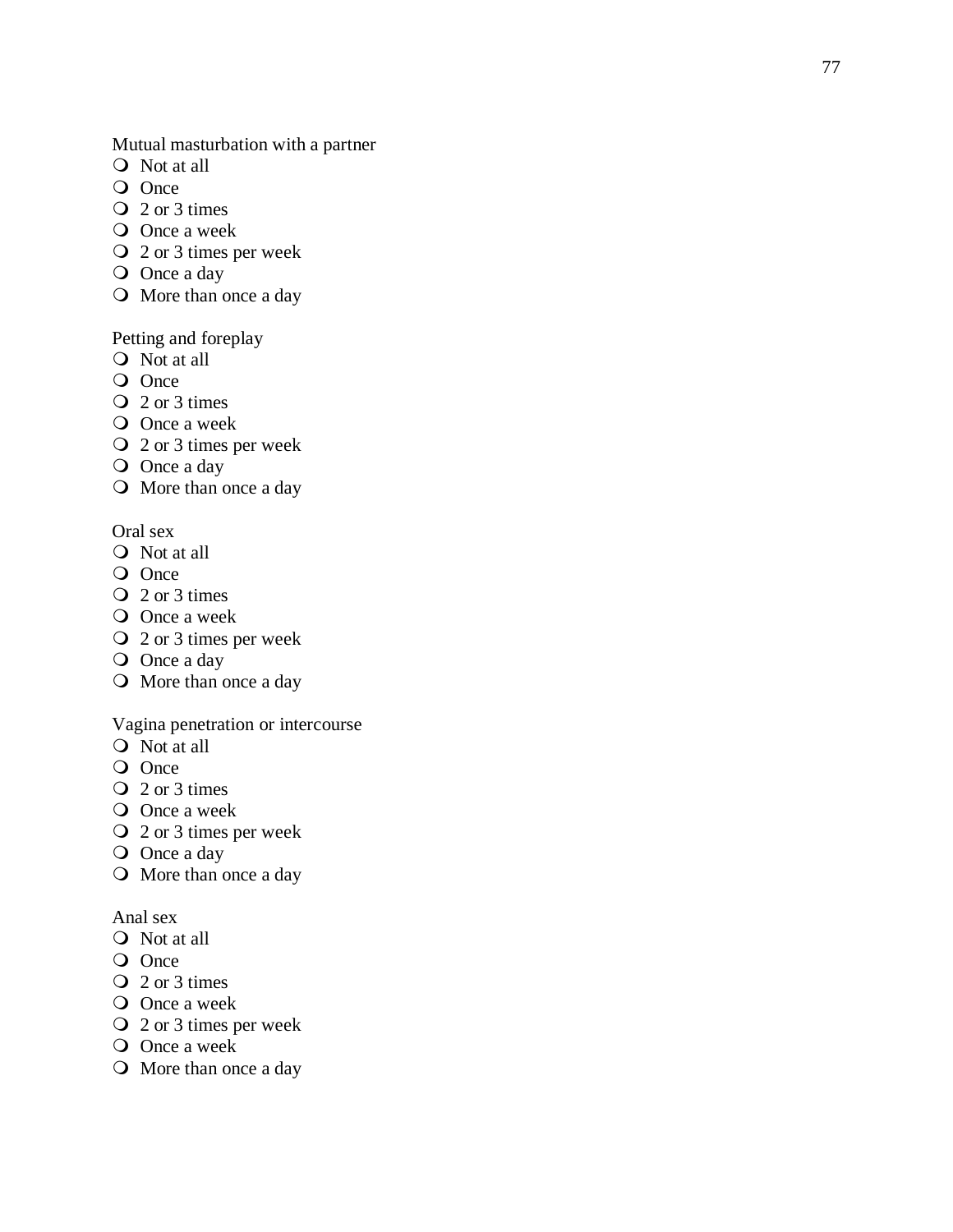During the past year, who has usually initiated sexual activity?

- Q I have not had a partner
- $\Omega$  I have not had sex with a partner during the past month
- $\bigcirc$  I usually have initiated activity
- $\bigcirc$  My partner and I have equally initiated activity
- My partner has usually initiated activity

During the past year, how have you usually responded to your partner's sexual advances?

- Q I have not had a partner
- $\bigcirc$  Has not happened during the past month
- Usually refused
- O Sometimes refused
- Accepted reluctantly
- Accepted, but not necessarily with pleasure
- Usually accepted with pleasure
- Always accepted with pleasure

During the past year, have you felt pleasure from any forms of sexual experience?

- Q I have not had a partner
- $\bigcirc$  Have had no sexual experience during the past month
- Have not felt any pleasure
- $\bigcirc$  Seldom, less than 25% of the time
- Sometimes, about 50% of the time
- Usually, about 75% of the time
- Always felt pleasure

How often have you reached orgasm during the past year with the following activities? (An answer is required for each, even if it may not apply to you.)

In dreams or fantasy

- O I have not had a partner
- $\bigcirc$  Have not engaged in this activity
- Not at all
- $\overline{O}$  Seldom, less than 25% of the time
- $\overline{O}$  Sometimes, about 50% of the time
- Usually, about 75% of the time
- Always reached orgasm

#### Kissing

- Q I have not had a partner
- $\bigcirc$  Have not engaged in this activity
- Not at all
- $\bigcirc$  Seldom, less than 25% of the time
- $\Omega$  Sometimes, about 50% of the time
- Usually, about 75% of the time
- Always reached orgasm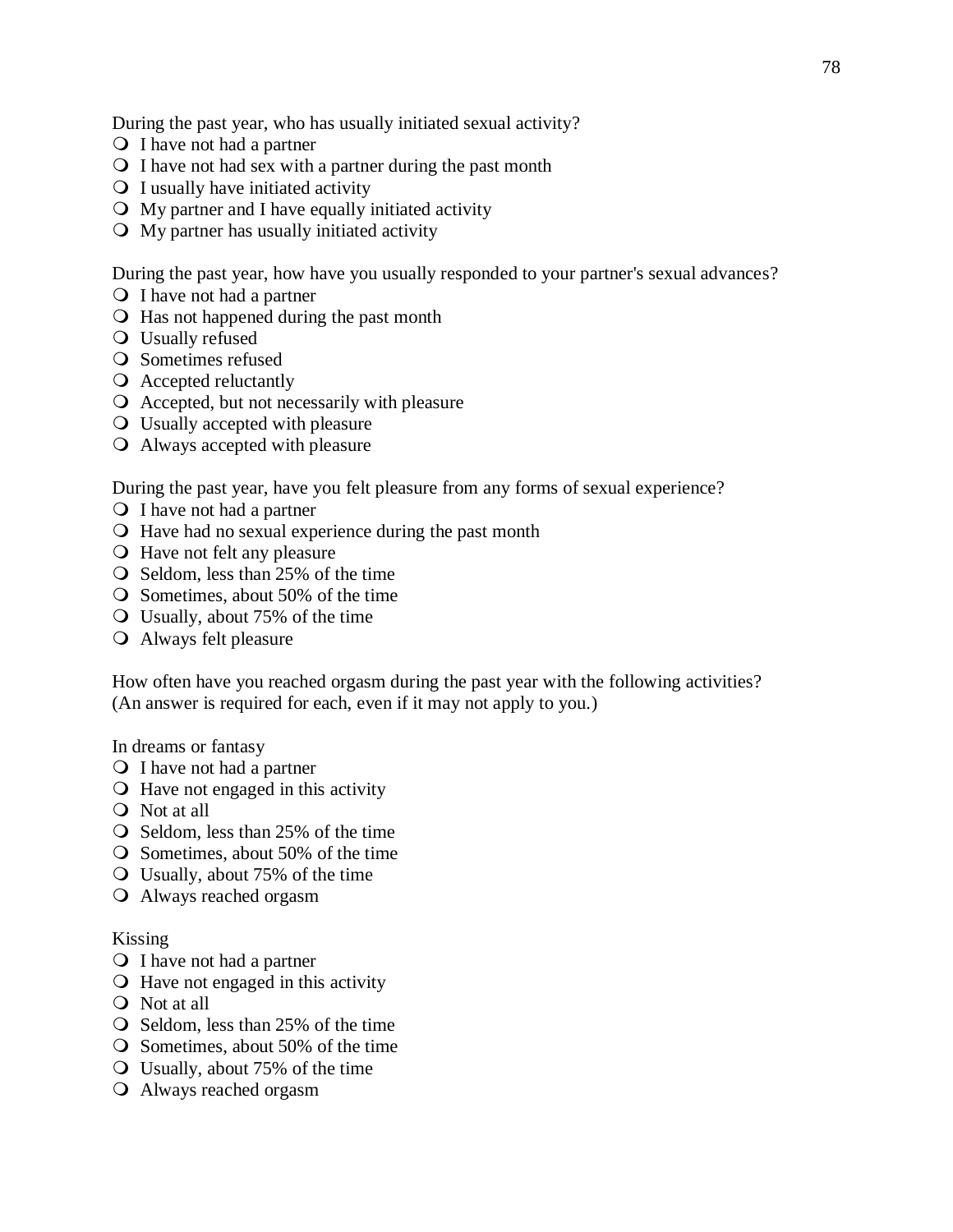Masturbation alone

- Q I have not had a partner
- $\bigcirc$  Have not engaged in this activity
- Not at all
- $\bigcirc$  Seldom, less than 25% of the time
- $\bigcirc$  Sometimes, about 50% of the time
- Usually, about 75% of the time
- Always reached orgasm

Mutual masturbation with a partner

- Q I have not had a partner
- $\bigcirc$  Have not engaged in this activity
- Not at all
- $\overline{O}$  Seldom, less than 25% of the time
- Sometimes, about 50% of the time
- Usually, about 75% of the time
- Always reached orgasm

Petting and foreplay

- Q I have not had a partner
- $\bigcirc$  Have not engaged in this activity
- Not at all
- $\bigcirc$  Seldom, less than 25% of the time
- Sometimes, about 50% of the time
- Usually, about 75% of the time
- Always reached orgasm

Oral sex

- Q I have not had a partner
- $\bigcirc$  Have not engaged in this activity
- Not at all
- $\bigcirc$  Seldom, less than 25% of the time
- $\overline{O}$  Sometimes, about 50% of the time
- Usually, about 75% of the time
- Always reached orgasm

Vaginal penetration or intercourse

- Q I have not had a partner
- $\bigcirc$  Have not engaged in this activity
- Not at all
- O Seldom, less than 25% of the time
- Sometimes, about 50% of the time
- Usually, about 75% of the time
- Always reached orgasm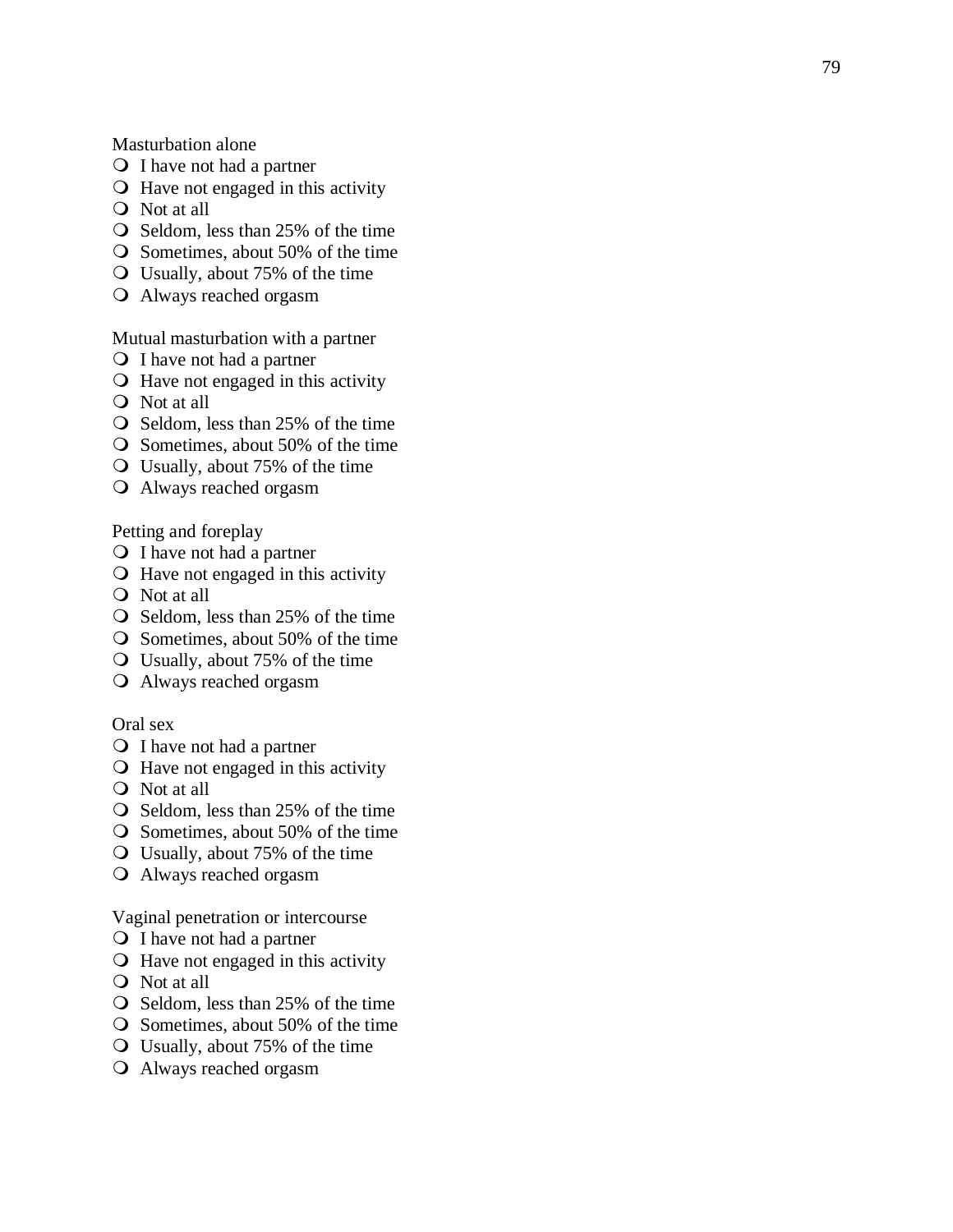- Q I have not had a partner
- Have not engaged in this activity
- Not at all
- $\overline{O}$  Seldom, less than 25% of the time
- Sometimes, about 50% of the time
- Usually, about 75% of the time
- Always reached orgasm

During the past year, has the frequency of your sexual activity with a partner been:

- Q I have not had a partner
- Less than you desired
- As much as you desired
- More than you desired

How much, if any, have the following areas changed during the past year? (An answer is required for each, even if it may not apply to you) Sexual interest

- **O** Not applicable
- **O** Much lower
- **Q** Somewhat lower
- About the same
- **O** Somewhat higher
- O Much higher

Sexual arousal

- O Not applicable
- **O** Much lower
- **O** Somewhat lower
- About the same
- **O** Somewhat higher
- O Much higher

Sexual activity

- **O** Not applicable
- **O** Much lower
- **O** Somewhat lower
- About the same
- **O** Somewhat higher
- **O** Much higher

### Sexual satisfaction

- **O** Not applicable
- **O** Much lower
- **O** Somewhat lower
- About the same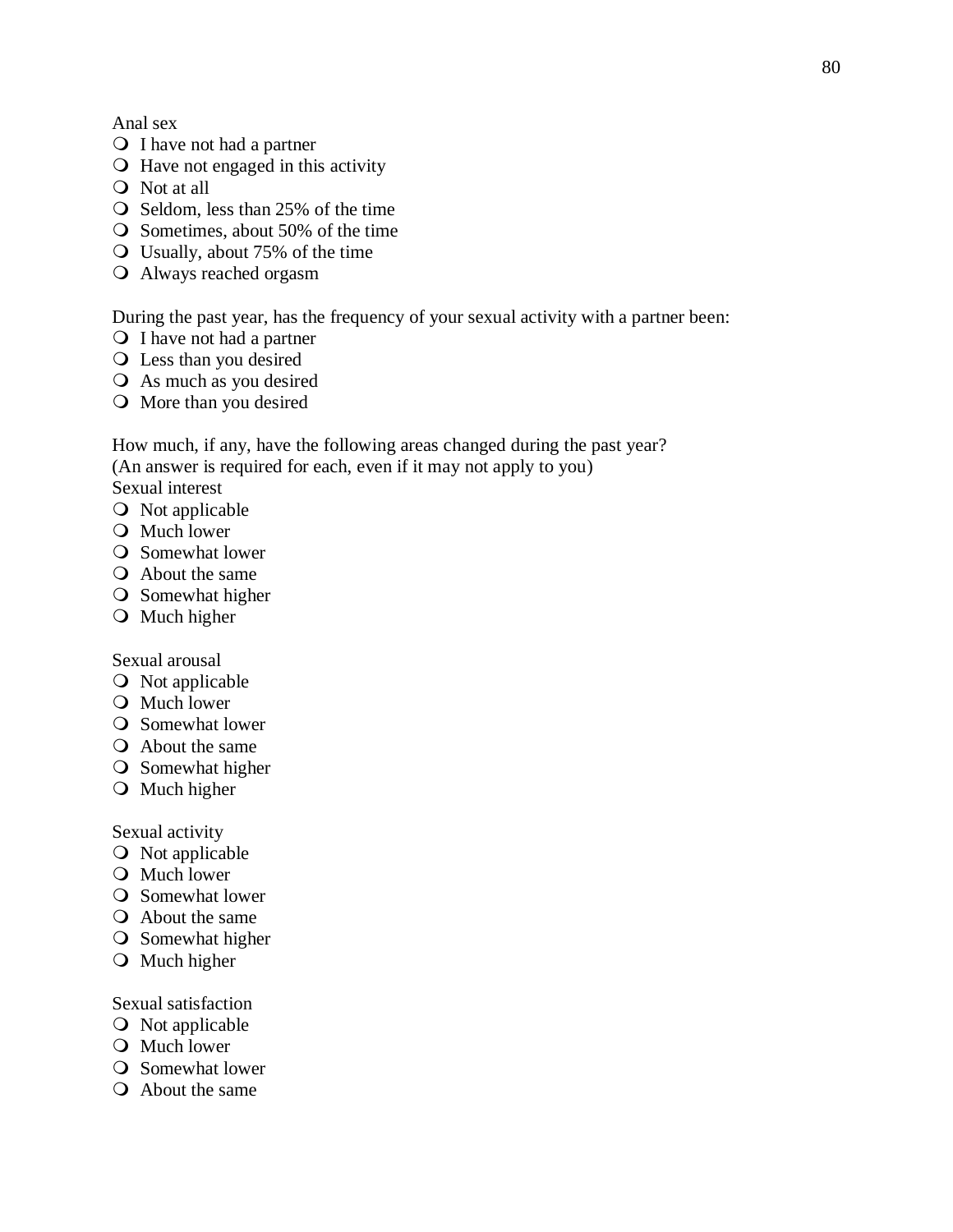- **O** Somewhat higher
- O Much higher

Sexual anxiety

- **O** Not applicable
- **O** Much lower
- Q Somewhat lower
- About the same
- **O** Somewhat higher
- **O** Much higher

During the past year, how frequently have you experienced the following?

Bleeding or irritation after vaginal penetration or intercourse

- Not at all
- $\bigcirc$  Seldom, less than 25% of the time
- $\bigcirc$  Sometimes, about 50% of the time
- Usually, about 75% of the time
- Always

Lack of vaginal lubrication/ lack of erection

- Not at all
- $\overline{O}$  Seldom, less than 25% of the time
- Sometimes, about 50% of the time
- Usually, about 75% of the time
- Always

Painful penetration or intercourse

- Not at all
- $\overline{O}$  Seldom, less than 25% of the time
- Sometimes, about 50% of the time
- Usually, about 75% of the time
- Always

Difficulty reaching orgasm

- Not at all
- O Seldom, less than 25% of the time
- $\overline{O}$  Sometimes, about 50% of the time
- Usually, about 75% of the time
- Always

Vaginal/ penile tightness

- Not at all
- $\overline{O}$  Seldom, less than 25% of the time
- O Sometimes, about 50% of the time
- Usually, about 75% of the time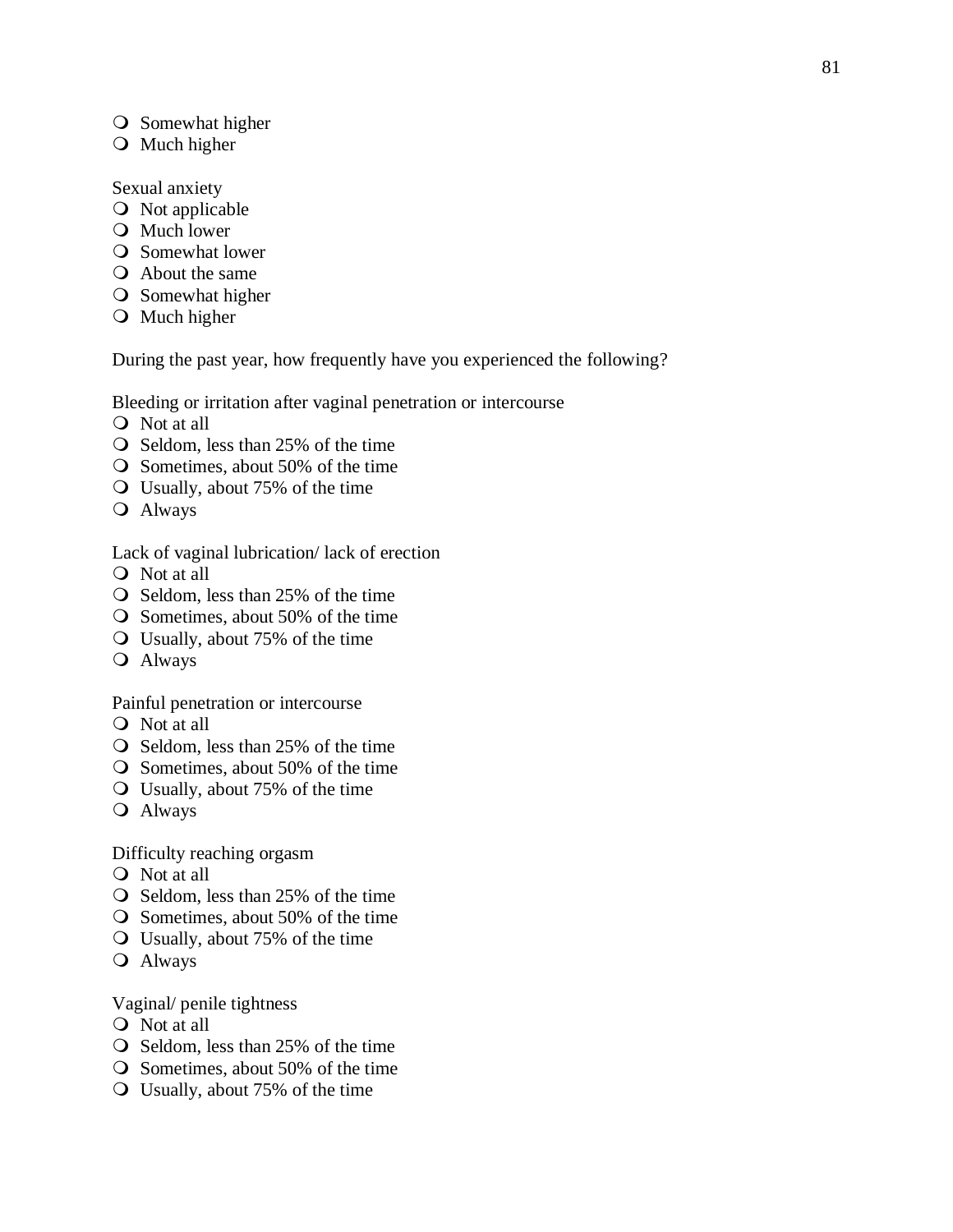## Always

Involuntary urination

- Not at all
- $\overline{O}$  Seldom, less than 25% of the time
- Sometimes, about 50% of the time
- Usually, about 75% of the time
- Always

Headaches after sexual activity

- Not at all
- $\bigcirc$  Seldom, less than 25% of the time
- $\overline{O}$  Sometimes, about 50% of the time
- Usually, about 75% of the time
- Always

Vaginal/ penile infection

- Not at all
- $\overline{O}$  Seldom, less than 25% of the time
- Sometimes, about 50% of the time
- Usually, about 75% of the time
- Always

How frequently have the following factors influenced your level of sexual activity during the past year?

My own health problems (for example, infection or illness)

- Q I have not had a partner
- Not at all
- $\bigcirc$  Seldom, less than 25% of the time
- $\overline{O}$  Sometimes, about 50% of the time
- Usually, about 75% of the time
- Always

My partner's health problems

- Q I have not had a partner
- Not at all
- Seldom, less than 25% of the time
- $\overline{O}$  Sometimes, about 50% of the time
- Usually, about 75% of the time
- Always

Conflict in the relationship

- Q I have not had a partner
- Not at all
- $\bigcirc$  Seldom, less than 25% of the time
- $\Omega$  Sometimes, about 50% of the time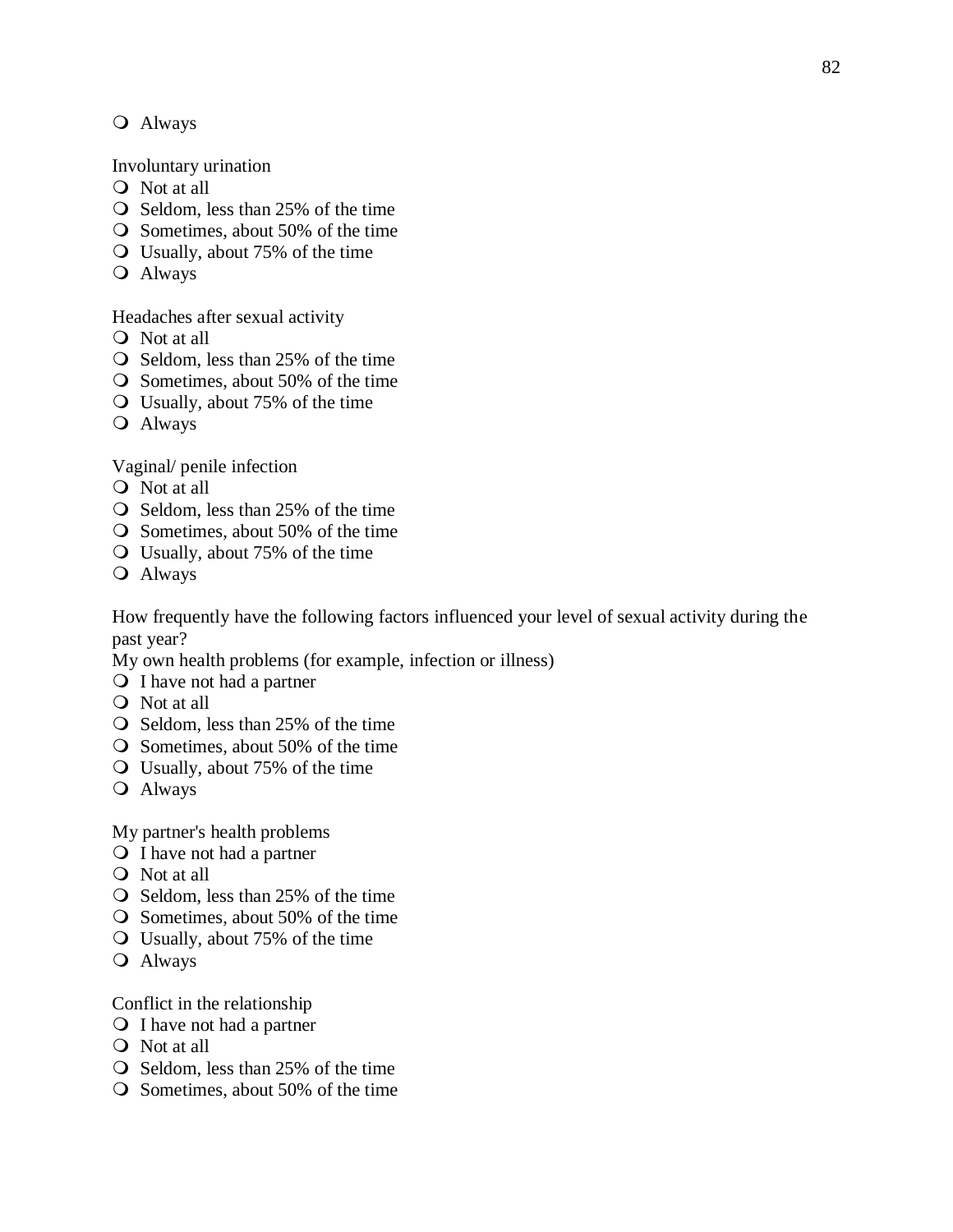- Usually, about 75% of the time
- Always

Lack of privacy

- Q I have not had a partner
- Not at all
- $\overline{O}$  Seldom, less than 25% of the time
- Sometimes, about 50% of the time
- Usually, about 75% of the time
- Always

Other (please specify in the next question)

- Q I have not had a partner
- Not at all
- $\overline{O}$  Seldom, less than 25% of the time
- Sometimes, about 50% of the time
- Usually, about 75% of the time
- Always

Other influencing factor

How satisfied are you with the overall appearance of your body?

- Very satisfied
- **O** Somewhat satisfied
- Neither satisfied nor dissatisfied
- **O** Somewhat dissatisfied
- Very dissatisfied

During the past year, how frequently have you been able to communicate your sexual desires or preferences to your partner?

- Q I have not had a partner
- I have been unable to communicate my desires or preferences
- $\bigcirc$  Seldom, about 25% of the time
- $\overline{O}$  Sometimes, about 50% of the time
- Usually, about 75% of the time
- I was always able to communicate my desires or preferences

Overall, how satisfied have you been with your sexual relationship with your partner?

- Q I have not had a partner
- Very satisfied
- **O** Somewhat satisfied
- Q Neither satisfied nor dissatisfied
- Q Somewhat dissatisfied
- Very dissatisfied

Overall, how satisfied has your partner been with your sexual relationship?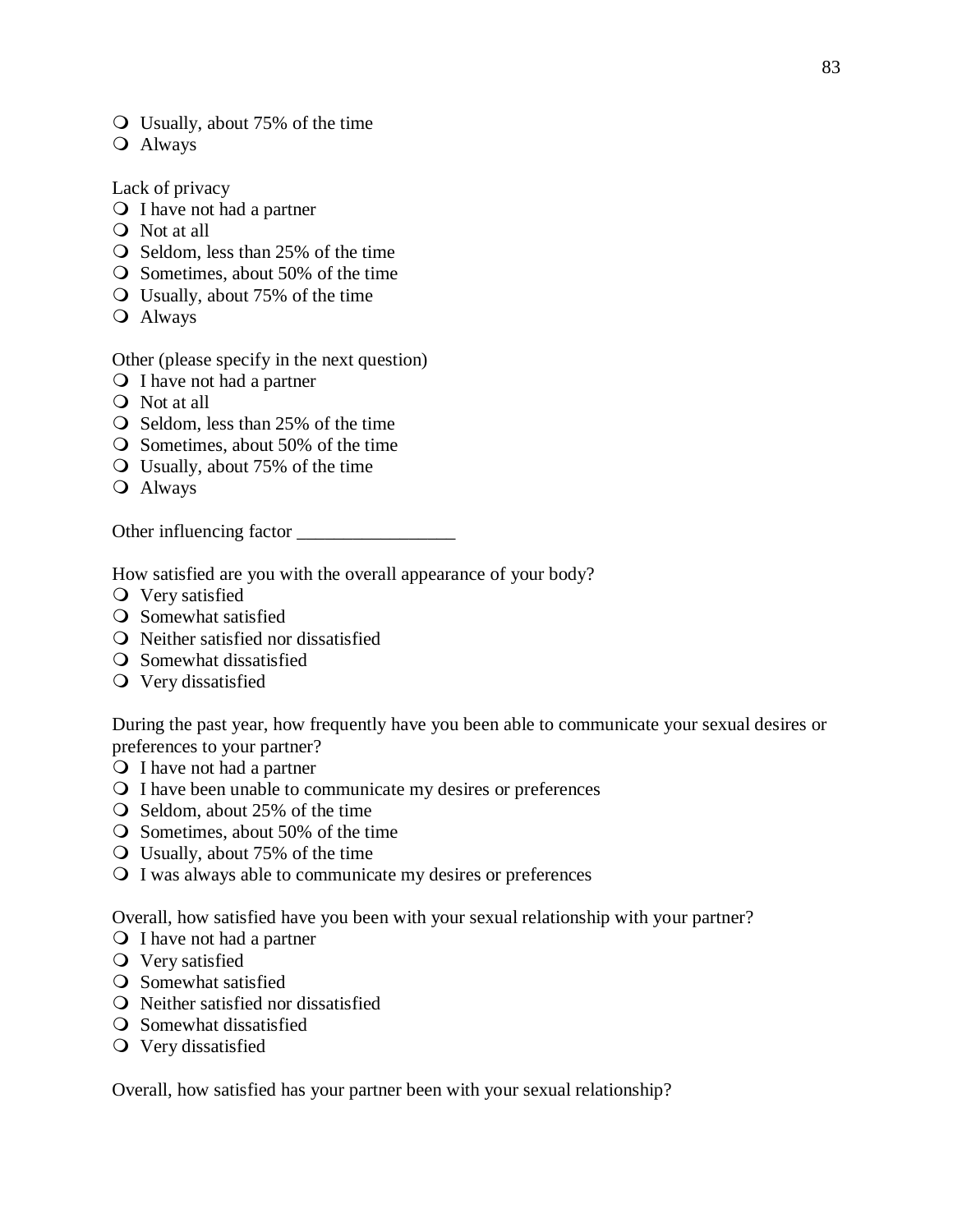- Q I have not had a partner
- Very satisfied
- **O** Somewhat satisfied
- Neither satisfied nor dissatisfied
- **Q** Somewhat dissatisfied
- Very dissatisfied

#### Please choose somewhat satisfied for this question?

- Q I have not had a partner
- Very satisfied
- **O** Somewhat satisfied
- Neither satisfied nor dissatisfied
- **O** Somewhat dissatisfied
- Very dissatisfied

Overall, how important a part of your life is your sexual activity?

- Not at all important
- O Somewhat unimportant
- Neither important nor unimportant
- O Somewhat important
- Very important

Which statement best describes your sexual experience?

- Entirely heterosexual
- Largely heterosexual, but some homosexual experiences
- Largely heterosexual, but considerable homosexual experiences
- Equally heterosexual and homosexual
- Largely homosexual, but considerable heterosexual experience
- Largely homosexual, but some heterosexual experience
- Entirely homosexual
- No sexual experience

What statement best describes your sexual desires?

- Entirely heterosexual
- Largely hetersexual, but some homosexual desire
- Largely heterosexual, but considerable homosexual desire
- Equally heterosexual and homosexual
- Largely homosexual, but considerable heterosexual desire
- Largely homosexual, but some heterosexual desire
- Entirely homosexual
- No sexual desires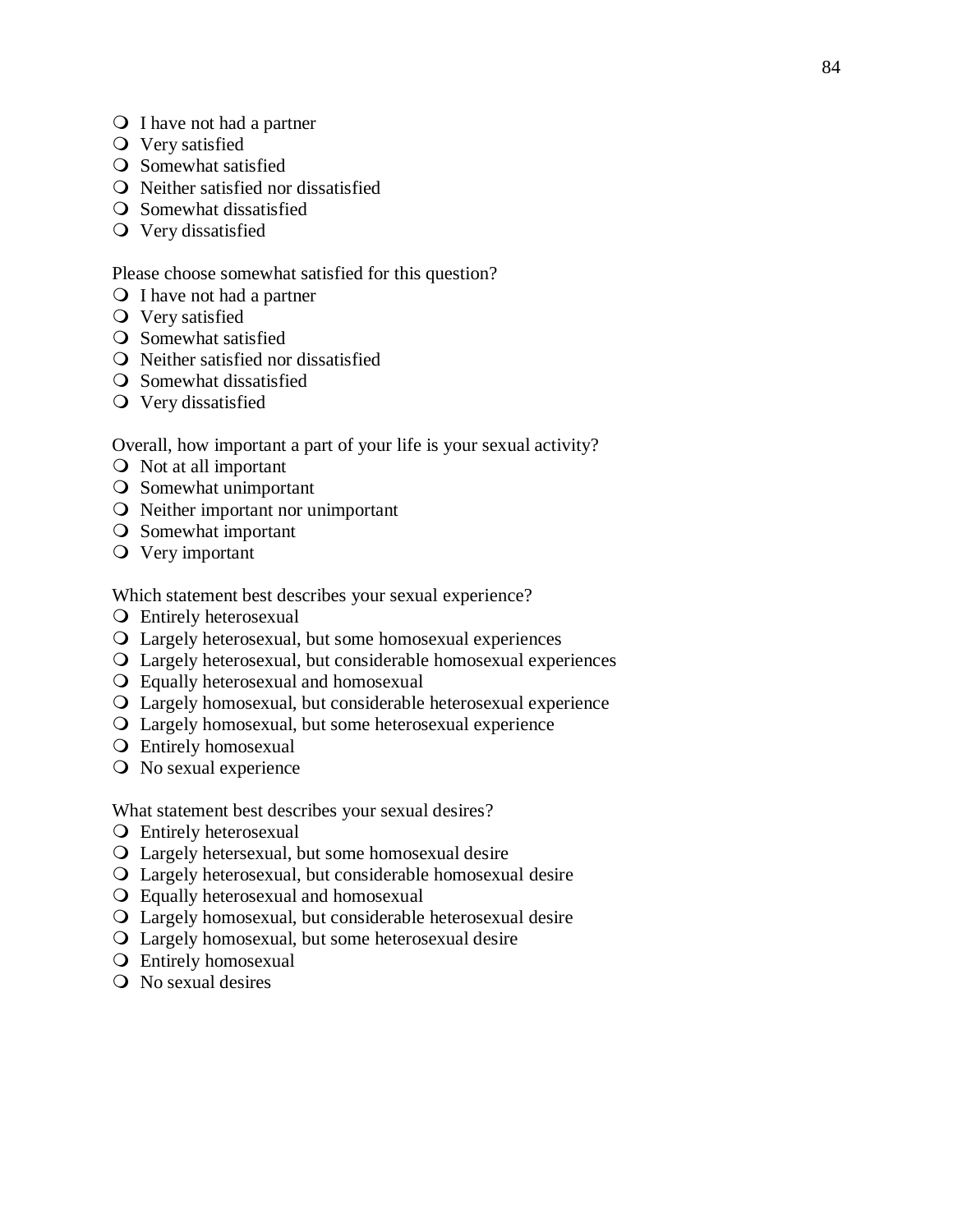## **APPENDIX E**

# **KLEIN SEXUAL ORIENTATION GRID**

To whom are you sexually attracted now (your life in the most recent 12 months)?

- (1) Other sex only
- (2) Other sex mostly
- (3) Other sex somewhat more
- $\overline{Q}$  (4) Both sexes equally
- (5) Same sex somewhat more
- $\overline{Q}$  (6) Same sex mostly
- (7) Same sex only
- $\overline{Q}$  (0) I am asexual

With whom do you actually have sex with now (your life in the most recent 12 months)?

- $\overline{Q}$  (1) Other sex only
- (2) Other sex mostly
- (3) Other sex somewhat more
- $\overline{Q}$  (4) Both sexes equally
- (5) Same sex somewhat more
- (6) Same sex mostly
- (7) Same sex only
- $\overline{Q}$  (0) I am asexual/No one

Who do you have sexual fantasies about now (your life in the most recent 12 months)? (They may occur during masturbation, daydreaming, as a part of real life, or purely in your imagination.)

- $\overline{Q}$  (0) I am asexual
- (1) Other sex only
- (2) Other sex mostly
- (3) Other sex somewhat more
- (4) Both sexes equally
- (5) Same sex somewhat more
- (6) Same sex mostly
- (7) Same sex only

How would you define your sexual identity now (your life in the most recent 12 months)?

- (1) Heterosexual only
- (2) Heterosexual mostly
- (3) Heterosexual somewhat more
- $\overline{Q}$  (4) Hetero/ Gay-Lesbian equally
- (5) Gay-Lesbian somewhat more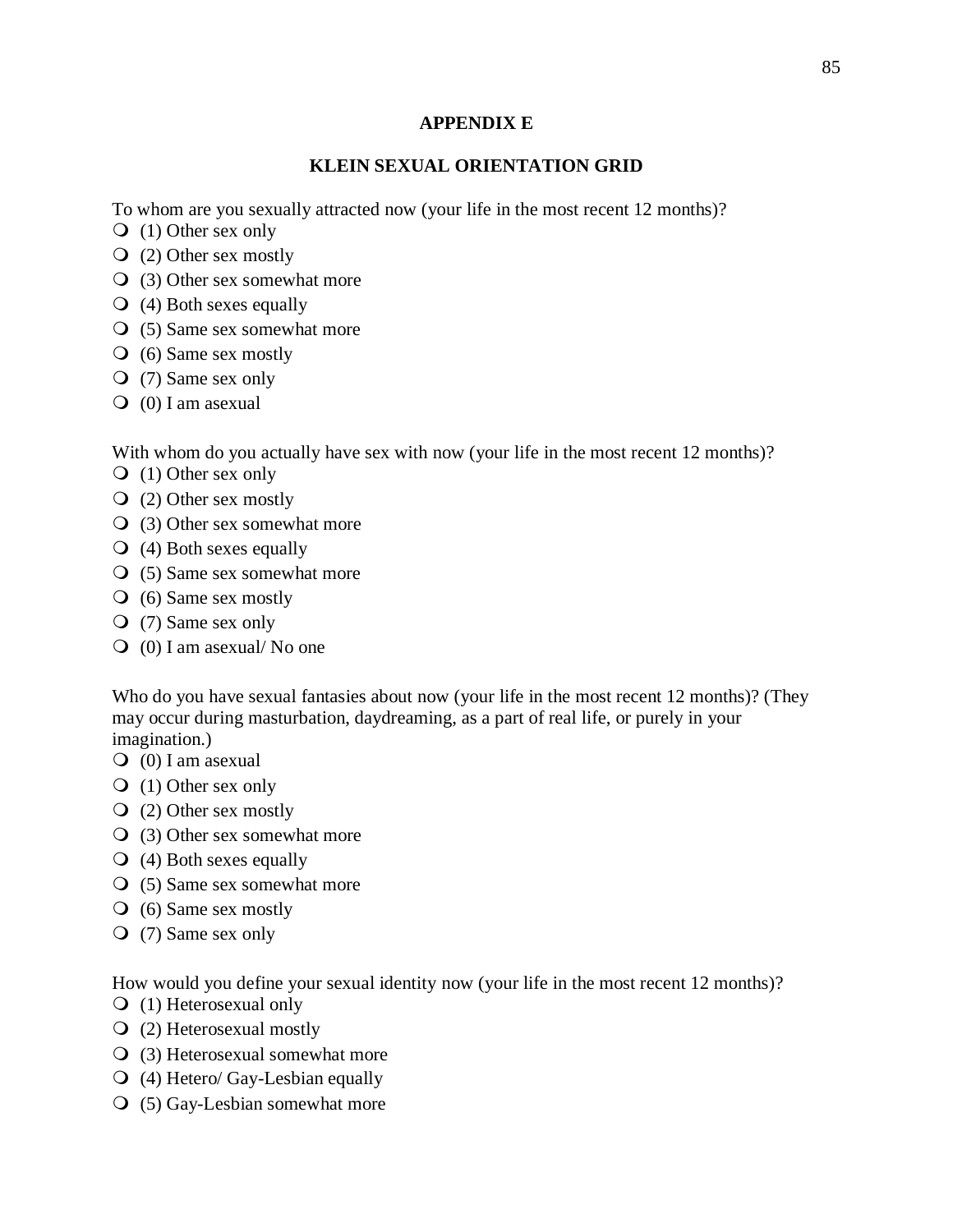- (6) Gay-Lesbian mostly
- (7) Gay-Lesbian only
- $\overline{Q}$  (0) Asexual

To whom would you be sexually attracted to, ideally (in the future)?

- $\overline{Q}$  (1) Other sex only
- (2) Other sex mostly
- (3) Other sex somewhat more
- $\overline{Q}$  (4) Both sexes equally
- (5) Same sex somewhat more
- (6) Same sex mostly
- (7) Same sex only
- $\overline{Q}$  (0) I am asexual

With whom would you have sex, ideally (in the future)?

- (1) Other sex only
- (2) Other sex mostly
- (3) Other sex somewhat more
- $\overline{Q}$  (4) Both sexes equally
- (5) Same sex somewhat more
- $\overline{O}$  (6) Same sex mostly
- (7) Same sex only
- $\overline{Q}$  (0) I am asexual/No one

Who would you like to have sexual fantasies about, ideally (in the future)? (They may occur during masturbation, daydreaming, as a part of real life, or purely in your imagination.)

- (1) Other sex only
- (2) Other sex mostly
- (3) Other sex somewhat more
- $\overline{Q}$  (4) Both sexes equally
- (5) Same sex somewhat more
- (6) Same sex mostly
- (7) Same sex only
- $\overline{Q}$  (0) I am asexual/ No one

How would you define your sexual identity, ideally (in the future)?

- (1) Heterosexual only
- (2) Heterosexual mostly
- (3) Heterosexual somewhat more
- (4) Hetero/ Gay-Lesbian equally
- (5) Gay-Lesbian somewhat more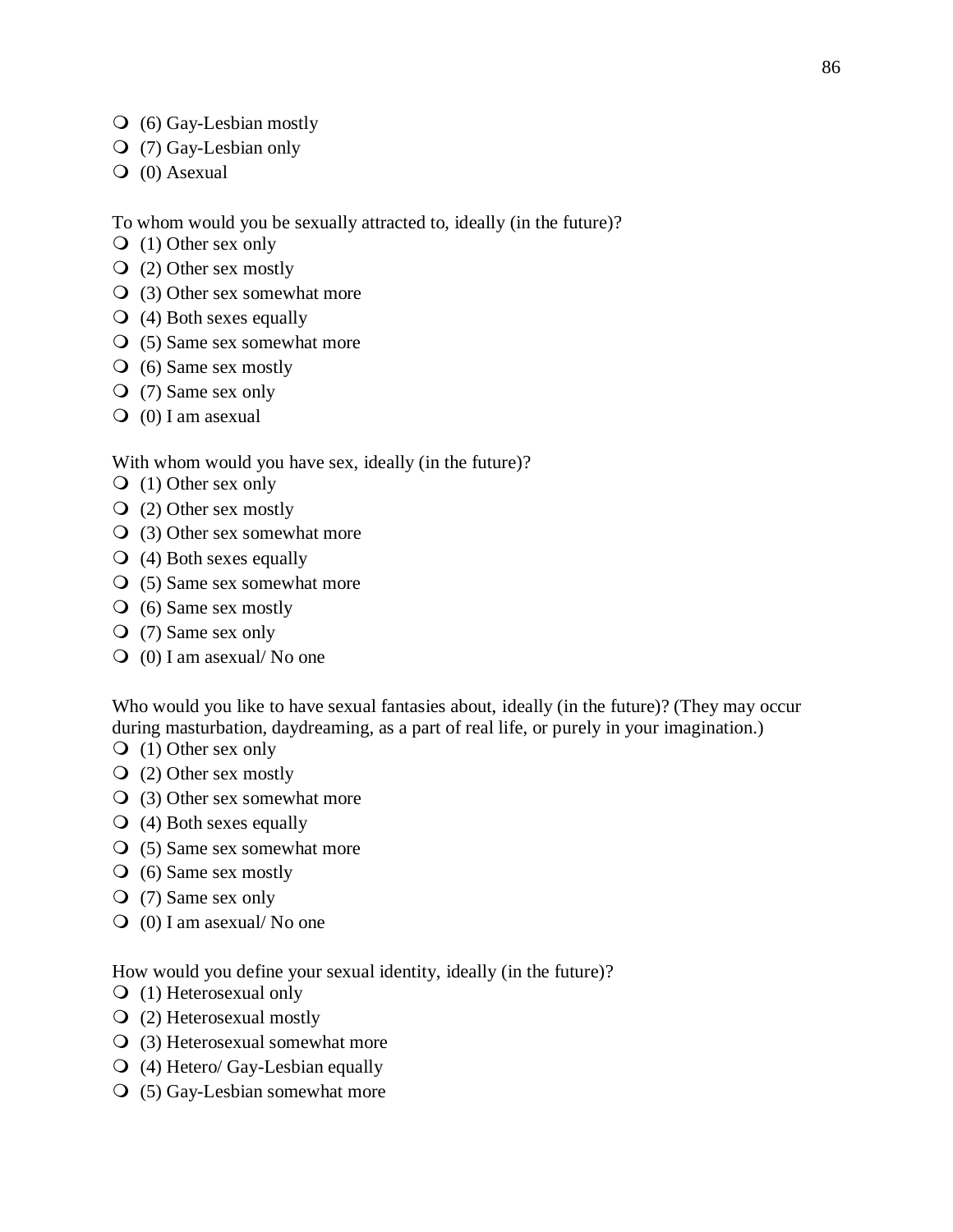- (6) Gay -Lesbian mostly
- (7) Gay -Lesbian only
- $\bigcirc$  (0) Asexual